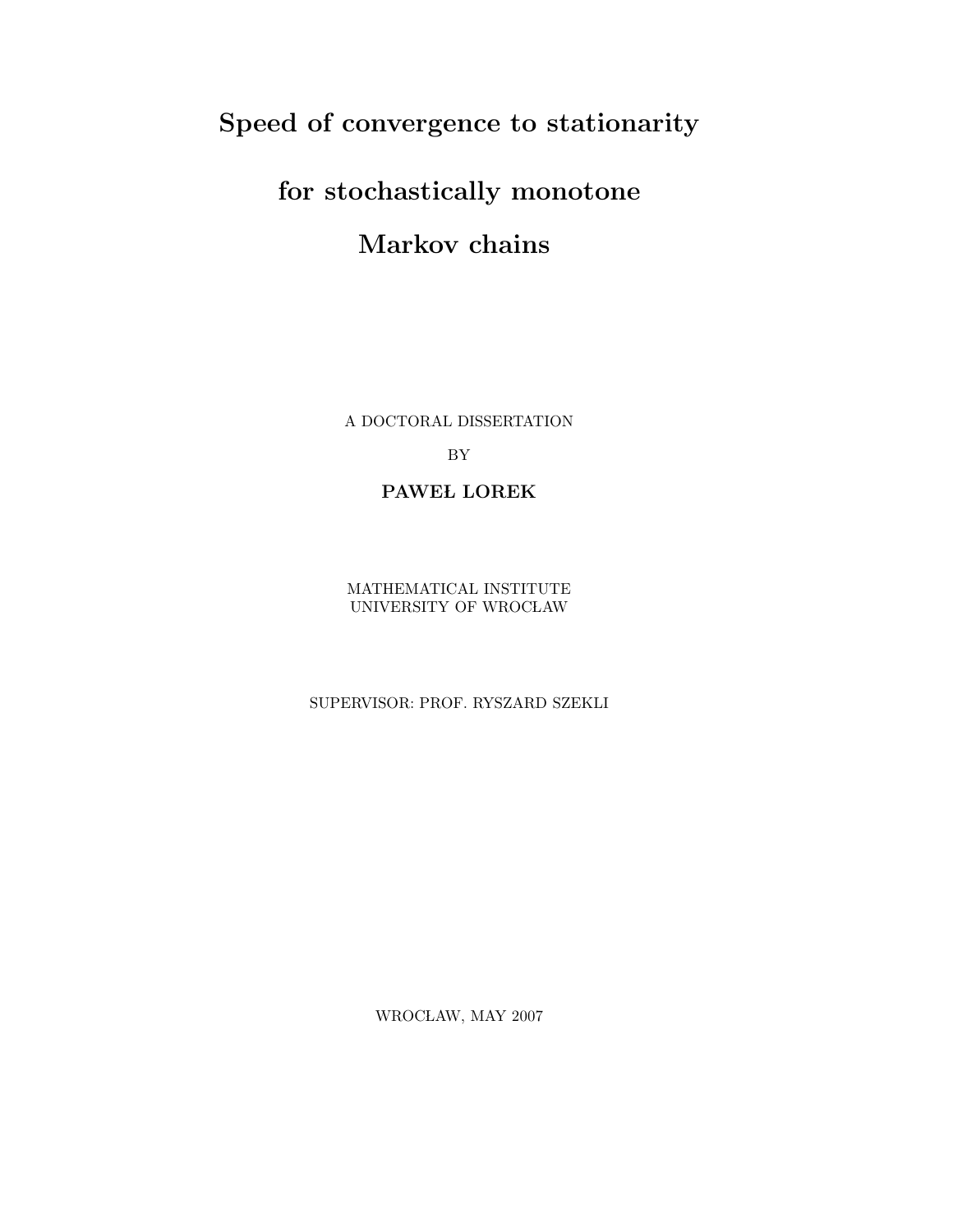# Acknowledgements

I would like to express my deep and sincere gratitude to my supervisor Professor Ryszard Szekli for his guidance and assistance through the whole process of writing this thesis.

I also want to thank Cornelia Wichelhaus née Sauer and Hans Daduna for inspiring research cooperation.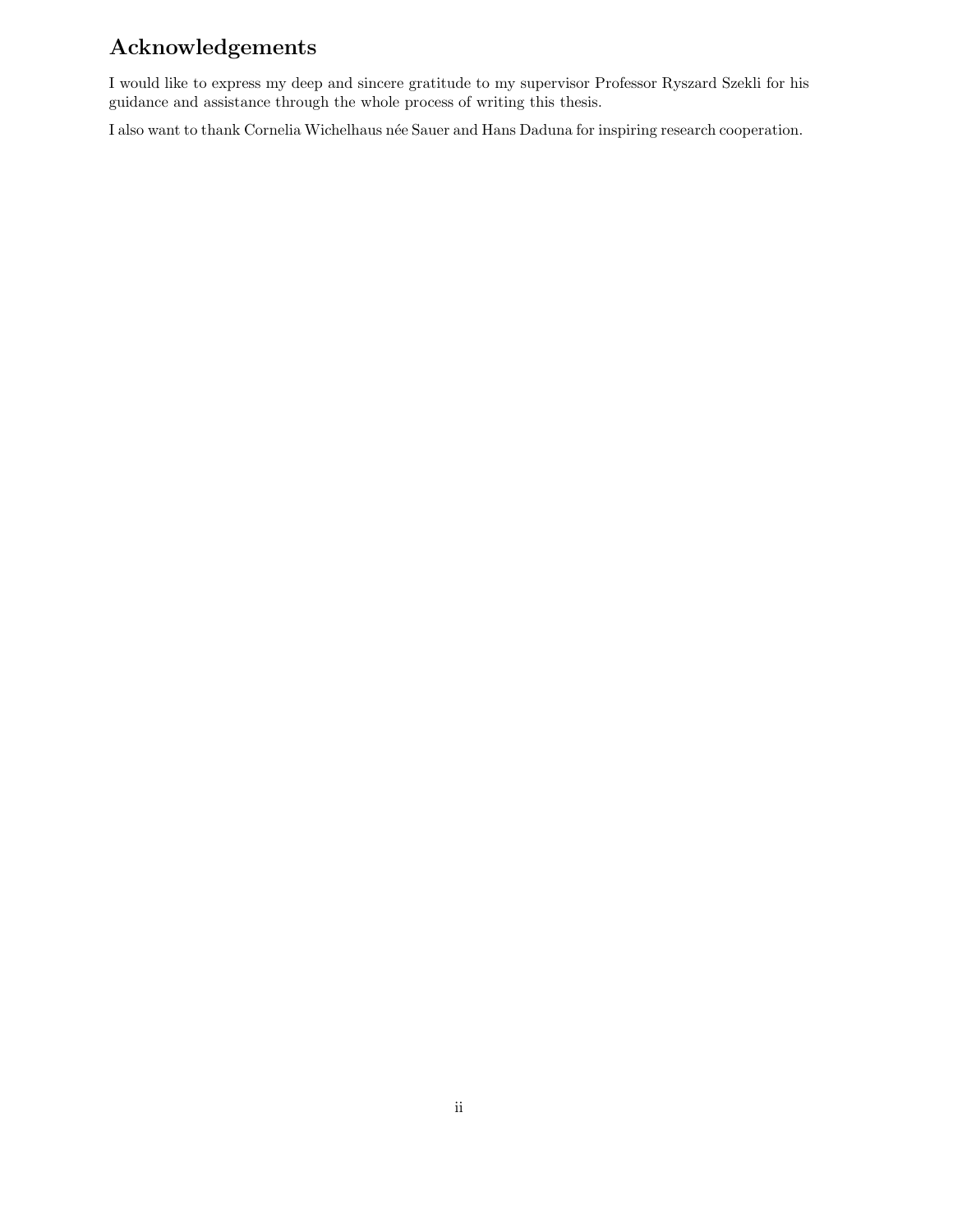# Contents

|          | Acknowledgements                                                                                                                                                                                                                                                                                                                                                                                                           | ii                                                          |
|----------|----------------------------------------------------------------------------------------------------------------------------------------------------------------------------------------------------------------------------------------------------------------------------------------------------------------------------------------------------------------------------------------------------------------------------|-------------------------------------------------------------|
| 1        | Introduction                                                                                                                                                                                                                                                                                                                                                                                                               | $\mathbf{1}$                                                |
| $\bf{2}$ | Markov chain definitions and notation, discrete time<br>2.1<br>Distances: total variation norm, separation distance<br>2.2                                                                                                                                                                                                                                                                                                 | $\overline{\mathbf{4}}$<br>$\overline{4}$<br>$\overline{5}$ |
| 3        | Classical ergodic theorems for Markov chains                                                                                                                                                                                                                                                                                                                                                                               | 6                                                           |
|          | 3.1<br>3.2<br>3.3<br>Ergodic theorem for enumerable state space $\dots \dots \dots \dots \dots \dots \dots \dots \dots \dots$<br>3.4<br>3.5<br>3.6<br>3.7<br>Bounding second largest eigenvalue: Cheeger's and Poincare' constants for reversible<br>3.8                                                                                                                                                                   | - 6<br>9<br>-11<br>13<br>15<br>-16<br>17                    |
|          | Poincare bound for symmetric random walk on $d$ -dimensional cube $\dots \dots \dots$<br>3.8.1<br>Bounding second largest eigenvalue: non-reversible Markov chains<br>3.9<br>3.9.1                                                                                                                                                                                                                                         | 18<br>24<br>26<br>26                                        |
|          | 3.9.2<br>3.10 Geometric ergodicity via coupling for enumerable state space $\dots \dots \dots \dots \dots$<br>3.10.1 Symmetric random walk on d-dimensional cube $\dots \dots \dots \dots \dots \dots \dots$<br>3.11 Maintaining Communication Between an Explorer and a Base Station                                                                                                                                      | 28<br>30<br>31<br>32                                        |
| 4        | <b>Strong Stationary Time</b><br>4.1<br>4.2<br>4.3<br>4.4<br>Example: Symmetric walk on d-demensional cube $\dots \dots \dots \dots \dots \dots \dots \dots \dots$<br>4.5<br>Example: matching in graph $\ldots \ldots \ldots \ldots \ldots \ldots \ldots \ldots \ldots \ldots \ldots \ldots \ldots$<br>4.6                                                                                                                | 36<br>36<br>-40<br>-41                                      |
| 5        | Factorization of passage time distributions<br>5.1<br>5.1.1<br>5.2<br>5.3<br>Factorization in continuous time $\ldots \ldots \ldots \ldots \ldots \ldots \ldots \ldots \ldots \ldots \ldots$<br>5.3.1<br>Non-symmetric random walk on d-dimensional cube $\dots \dots \dots \dots \dots \dots \dots \dots$<br>5.4<br>5.5                                                                                                   | 50<br>58<br>-60<br>64<br>67<br>73                           |
| 6        | Spectral gap in queueing networks<br>6.1<br>6.2<br>6.3<br>6.4<br>6.5<br>Spectral gap for Jackson network (a) in the set of the set of the set of the set of the set of the set of the set of the set of the set of the set of the set of the set of the set of the set of the set of the set of the se<br>6.5.1<br>6.5.2<br>Consequences of existence of spectral gap for rate of convergence $\dots \dots \dots$<br>6.5.3 | 77<br>77<br>79<br>82<br>83<br>85<br>85<br>93<br>99          |
|          | <b>Bibliography</b>                                                                                                                                                                                                                                                                                                                                                                                                        | 100                                                         |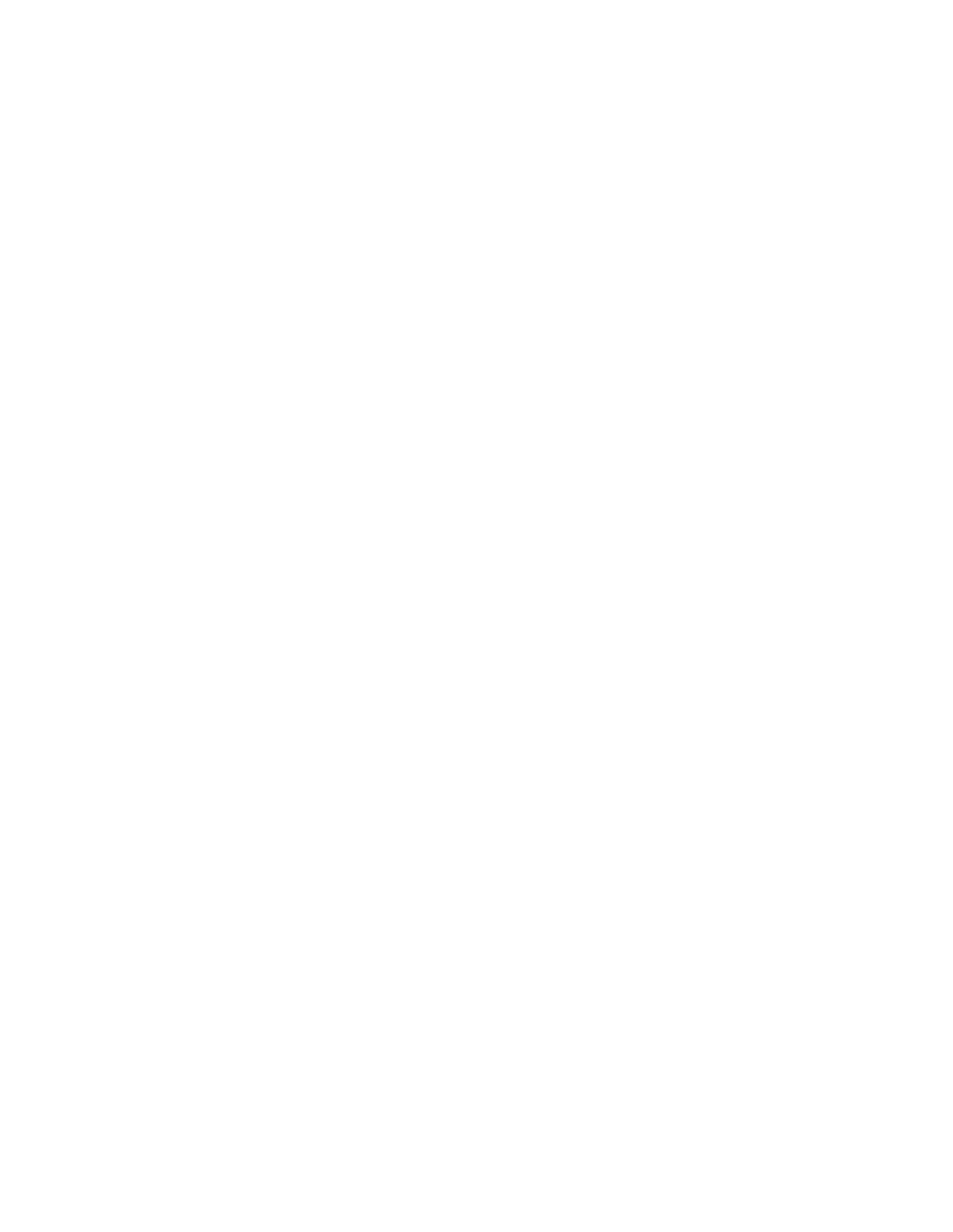# 1 Introduction

The main aim of this thesis is to study convergence rate to stationarity of selected Markov chains. Some stress we put on the property of stochastic monotonicity introduced by Daley in [12]. Expressing speed of convergence depends on how we measure the distance. The measures we use are total variation distance, separation distance and  $L_2(\pi)$  distance. If we write about some distance at time instant t (either real or discrete), we always mean the distance between the distribution of the chain at time  $t$  and its stationary distribution.

Many authors faced such problems. For example, Fisz [21] using matrix analysis showed geometric rate of convergence in total variation distance for finite state space assuming only that transition matrix P is regular. Feller [19] and Kingman [29] used another approach: they incorporated renewal equations to Markov chains and using some facts from the number theory he showed when ergodicity holds. The classical theorem of Perron and Frobenius (which can be found for example in Seneta [43]) can be used to show that for finite state spaces, geometric rate of convergence holds (see e.g. Cinlar [9]). Having second-largest eigenvalue one can have upper bound for total variation distance. However, calculating eigenvalues, even in quite simple cases, is rather difficult. For reversible Markov chains there are established ways to bound it, for example the techniques using Cheeger's or Poincare's constants. We give an example of calculating Poincare's constant for symmetric random walk on the cube and both constants for random walk on  $\mathbb{Z}_n$ . This technique was investigated by many authors, see for example Diaconis and Stroock [16], Chen and Wang [7], Fulman and Wilmer [22], Chung [8]. However, till 1991 most of the research on random walks has concerned only reversible Markov chains. In 1991, Fill [20] showed that one can use symmetrization: multiply matrix of original (potentially non-reversible) process **X** and matrix of time-reversed process  $\tilde{\mathbf{X}}$ . That way one obtains a matrix of some new reversible process which is useful to bound total variation distance in original  $X$ . We give details of proofs in this thesis.

The coupling method is well known and widely used method in examining the rate of convergence in Markov chains. The idea is to construct a joint process  $\{(X_n, Y_n), n \geq 0\}$  such that marginally  $\{X_n, n \geq 0\}$  is a Markov chain with given matrix **P** and arbitrary initial distribution  $\mu$ , and  $\{Y_n, n \geq 0\}$ is also a Markov chain with the same matrix **P** but with initial distribution  $\pi$  being its stationary distribution. Then observe the chains till the first time they meet (this is random variable T called coupling time). By estimating the tail of coupling times, one is able to bound the total variation distance for convergence. Classical references for coupling are for example Lindvall [34], Liggett [32] and Thorisson [46].

Strong Stationary Times give a probabilistic approach to bounding the rate of convergence to stationarity for Markov chains. They were introduced by Aldous and Diaconis in [2], were they gave sharp bounds in examples which were not amenable to other techniques such as spectral analysis or coupling. The same authors in [3] develop this technique, showing for example that Minimal Strong Stationary Time do always exists for ergodic Markov chains. Other references on Strong Stationary Times are: book of Diaconis [13], thesis by I. Pak [37], Saloff-Coste [40] and Diaconis and Bayer [14]. Diaconis and Fill in [15] show that there always exists a dual chain, in which first hitting time to some absorbing state is equal, in distribution, to Strong Stationary Time in the original chain. We give detailed proofs of most important theorems, some known examples to illustrate the method and use it to show that  $2n \log n + cn$ steps are enough to make the total variation distance in example of "matching in graph" smaller then  $1/c<sup>2</sup>$ , where  $2n$  is the number of vertices and c a positive constant.

We study also factorization of first passage times distributions in presence of some monotonicity properties in Markov chains. Under some assumptions the first passage time from initial distribution  $\mu$  to a selected state  $\tilde{e}$  has the same distribution as the sum of two independent random variables:  $Y_{\tilde{e}}$  (with distribution function  $P(Y_{\tilde{e}} \leq n) = \frac{\mu P^{n}(\tilde{e})}{\tilde{e}}$  plus the first passage time from stationary distribution to  $\tilde{e}$ . Such factorization leads to explicit formulas for Minimal Strong Stationary Time and for separation distance. We give some special cases for such factorizations. One of them is when the time-reversed process is stochastically monotone. Such monotonicity was studied for example by Keilson and Kester [28], Aldous [1] and Tweedie and Roberts [47]. We exploit this property in two examples: non-symmetric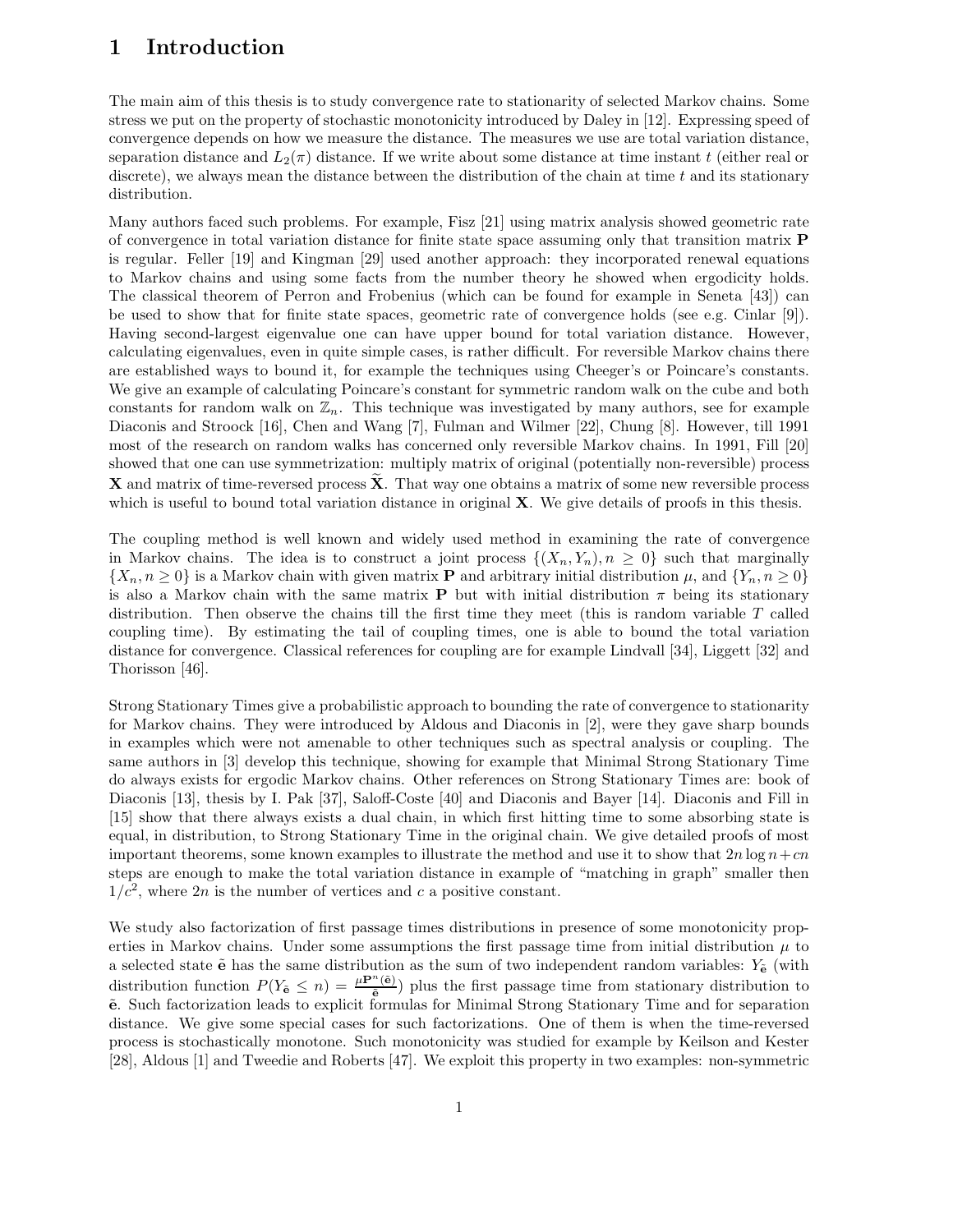random walk on d−dimensional cube and in the closed tandem with 3 servers and N customers. While studying a preprint of Brown [5] we found a false statement. The conditions on the parameters of the random walk given by Brown do not guarantee stochastic monotonicity. We elaborate this topic and give conditions for stochastic monotonicity and conditions to have factorizations. For random walk on the cube we also indicate the following phenomenon: in discrete time we need some (quite sophisticated) conditions on parameters in order to have described factorizations, whereas in continuous time we always have them (assuming just things which guarantee irreducibility and ergodicity).

It is also worth noting, that some monotonicity properties in Markov chain play important role in "coupling from the past", the algorithm which returns unbiased sample from distribution being stationary distribution of given chain, for details see Propp and Wilson  $[38]$ , Häggström  $[23]$ .

In more complicated systems, especially for chains with infinite state space, like queueing networks, it is difficult to estimate exact convergence rate in general. It is desirable to know if there exists geometric rate of convergence under some natural assumptions. Fayolle, Malyshev, Menshikov, Sidorenko [18] showed (using Foster-Lyapunov criteria) that there exists geometric rate of convergence in total variation distance in Jackson networks, provided the service intensities  $\mu_i(\cdot) = \mu_i$  are constant, i.e. they do not depend on the number of customers waiting to be served and that mean service time is shorter then mean time of waiting for new customer. In the same year, Hordijk and Spieksma [24] showed similar result also obtaining geometric rate of convergence, but measured in a different distance.

The unreliable Jackson network is the network where some nodes can be broken or repaired. The breakdowns and repairs events are of rather general structure. In case when nodes are broken, there are several rules what can be done. Most often routing matrix is changed. For full details of such networks see Sauer and Daduna [42], and Sauer [41]. In the latter also a rich historical overview of such networks can be found. Sauer in her thesis [41] showed (using techniques of Malyshev et al.) that in case of constant service rates  $\mu_i(\cdot) = \mu_i$  and without rerouting (i.e. customers are allowed to join the queue at broken server, where it waits till repair, the stationary distribution is not known in this case) there is geometric rate of convergence in total variation distance under some conditions.

Stationary distribution of Jackson network has one nice property: it is of product form. Sauer and Daduna [42] showed that the same property has stationary distribution of unreliable Jackson network. Product form of stationary distribution is the crucial property used in proof of our main result on the existence of spectral gap for general networks.

The only article about spectral gap for Jackson networks with non-constant service rates  $\mu_i(\cdot)$ , as far as we know, is McDonald and Iscoe [36]. They show, working on a different problem, that if a stationary distribution is a product of light-tailed distributions, then the spectral gap exists.

In this thesis we present the stronger, "if and only if", result which holds in both standard and unreliable Jackson networks: spectral gap exists if and only if stationary distribution is a product of light-tailed distributions, i.e. there is surely no spectral gap when at least one of these distributions is heavy-tailed and surely there is spectral gap when all of them are light-tailed. It is worth noting that in general it does not need to be the case: there are processes with positive spectral gap, although stationary distribution is heavy-tailed. Our proof differs from the one of McDonald and Iscoe, for comparison we also include their proof.

All facts taken from literature have bibliographic citations.

In section 3 we prove Theorem 3.1.4, which is a known fact from the number theory, but we did not succeed in finding a complete proof of it. Theorem 3.4.1 is a reformulated result of Fisz [21], where in our proof we stressed the role of total variation distance. We introduce Lemma 3.8.5 (for reversible chains and 3.9.3 for non-reversible), where we give necessary number of steps needed to make total variation distance arbitrary small, given we have Poincare's or Cheeger's constant calculated. In subsection 3.8.1 we calculate Poincare's bound for symmetric random walk on d-dimensional cube. In subsection 3.9.2 (clockwise random walk on  $\mathbb{Z}_n$ , example of Fill [20]) we give full details in calculating Poincare's and Cheeger's constant and we compare them. Subsection 3.11 is fully taken from paper of the author of this thesis et al. [17], where classical methods to study speed of convergence in an applied model are used.

Section 4 is a reformulation and recompilation of papers by Aldous and Diaconis [2], [3], Diaconis and Fill [15] and thesis of Pak [37]. The proof of Lemma 4.1.5 is given with full details. Besides known examples,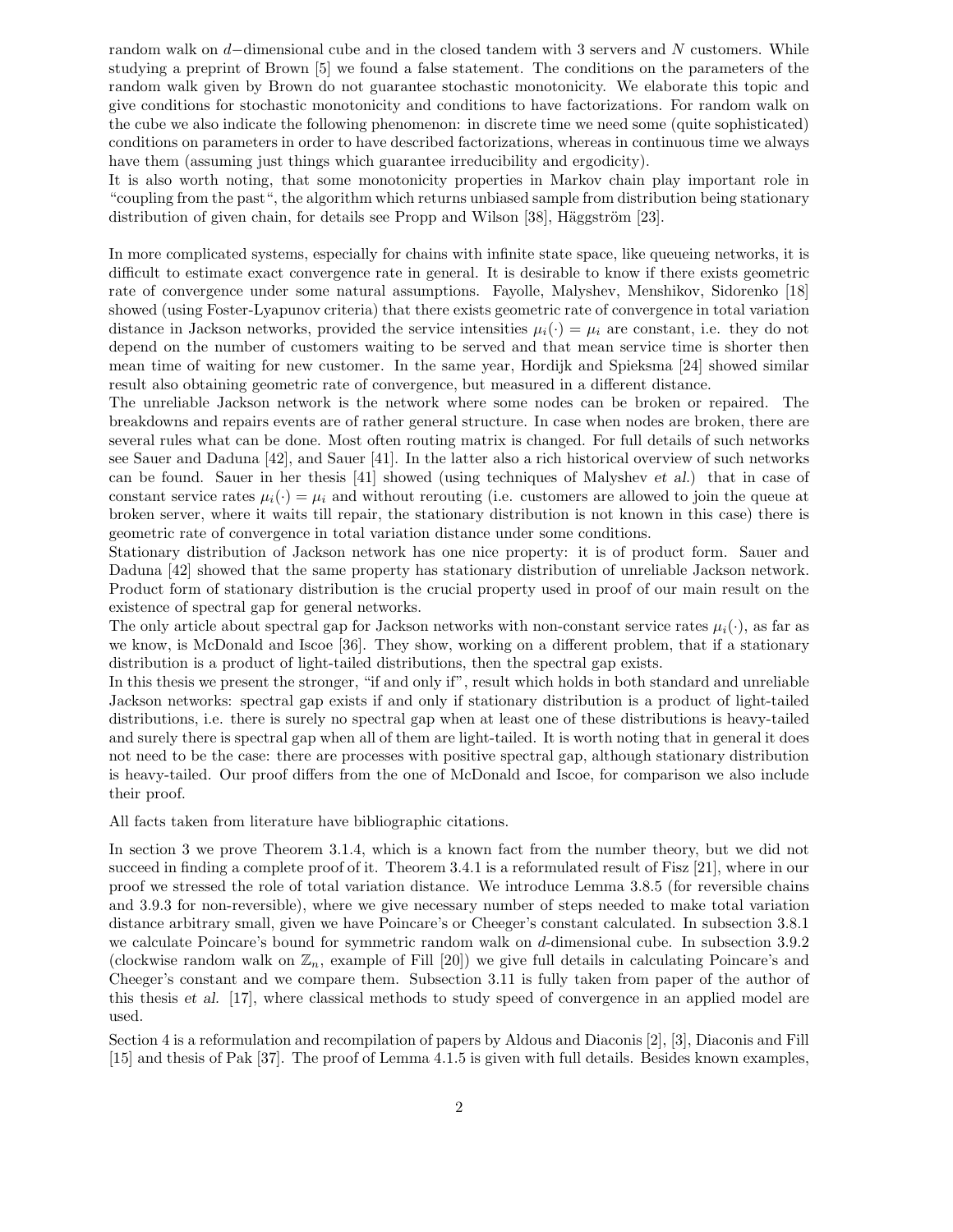where Strong Stationary Time was used to find the mixing time, we give new example "matching in graph" is subsection 4.6.

In section 5 we give some factorization of passage time distributions and exact formulas for separation distance. It is based on a preprint by Brown [5], but we introduce notion of ratio minimality and utilize it in statements. Proofs of Lemma 5.1.3 and 5.3.3 are completely different then the ones of Brown. Brown proved everything in continuous time. In Lemma 5.1.13 we show that positive spectrum of transition matrix implies (by Lemma 5.1.5) some factorizations, and in Lemma 5.1.14 we show that if we observe only every second step of a reversible Markov chain, then we always have some factorizations.

In subsection 5.4 we investigate example of Brown "non-symmetric random walk on d-dimensional cube" and indicate that he was wrong in his preprint [5], where his conditions did not imply stochastic monotonicity. We introduce another partial ordering and give sufficient conditions in Theorem 5.4.2. We also discover a phenomena in non-symmetric random walk on cube: the difference in behaviour between continuous and discrete time. In discrete time we have to have some conditions on parameters in order to have ratio minimality (we give an example which did not fulfill these conditions and in which there is no ratio minimality), whereas these conditions are not needed in continuous time, as stated in Theorem 5.4.5.

In subsection 5.5 we give one more example illustrating tools introduced in section 5. We investigate closed tandem of 3 servers and N customers and we introduce partial ordering of state space and show that time-reversed process is stochastically monotone what implies ratio minimality and thus exact formula for separation distance.

Further results of the thesis are in section 6. Under some natural assumptions, we show that spectral gap exists (and thus we have geometric rate of convergence) in Jackson network if and only if each of marginal distributions is light-tailed. This is done for both: standard (Theorem 6.5.2) and unreliable (Theorem 6.5.6) Jackson networks. The idea of proof is to take process which is a product of independent birth and death processes. This process has the same stationary distribution as original network process, and it is easier to show that spectral gap for this process exists if and only if stationary distributions of birth and death processes are light-tailed. The main part of proof is to conclude that if spectral gap for this process is equal to zero, then the same holds for original process, and that existence of spectral gap for this process implies existence of spectral gap for original process. This is done by comparing Cheeger's constants of both processes, and can be done due to the fact, that stationary distribution is of product form.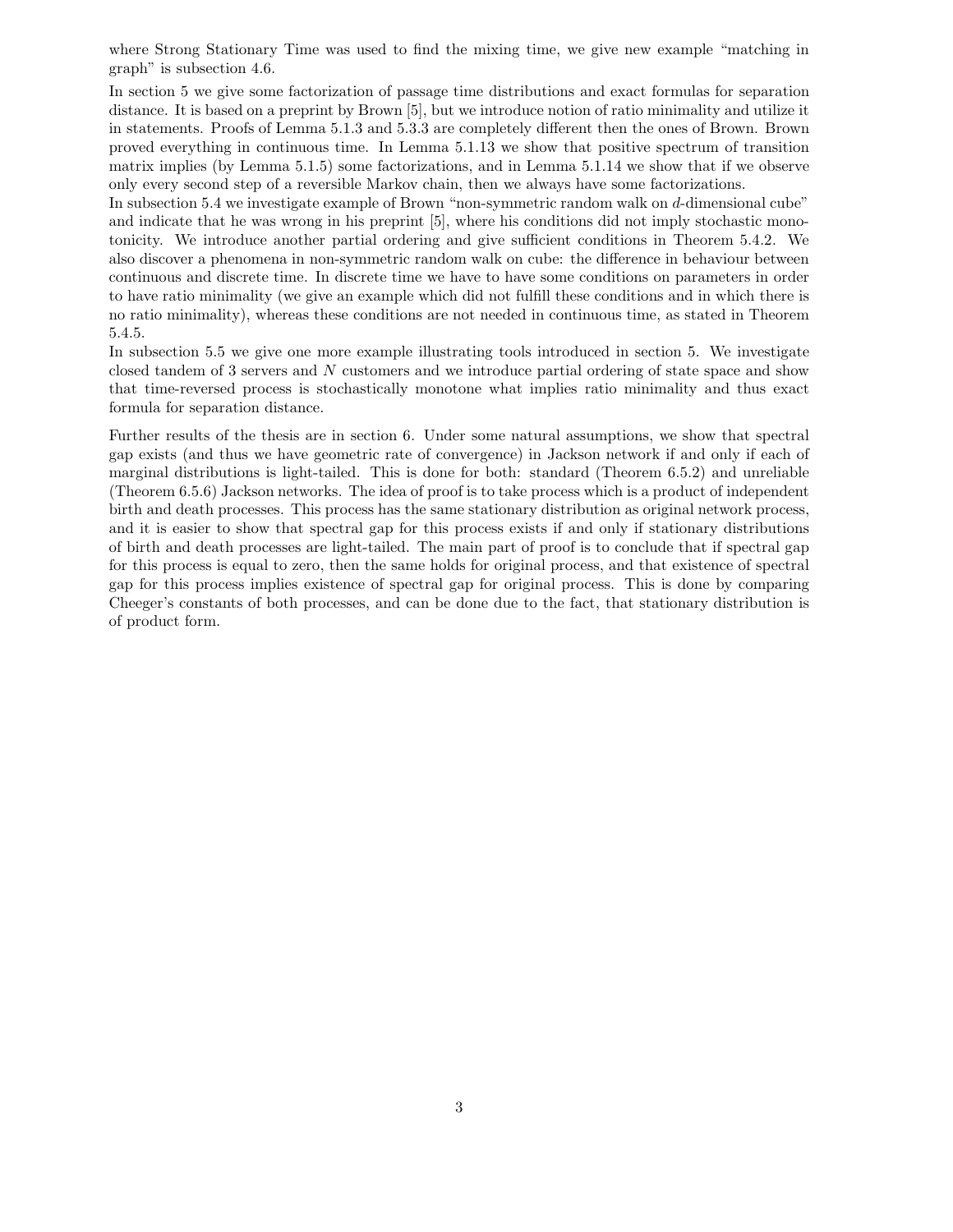# 2 Markov chain definitions and notation, discrete time

### 2.1 Notation

For a Markov chain  $\mathbf{X} = \{X_n, n \geq 0\}$  with a state space E, by  $\pi$  we denote the stationary measure, and by,  $\mu$  we denote initial measure on E. We assume E is finite or enumerable and its elements will be denoted  $E = {\mathbf{e}_1, \mathbf{e}_2, \ldots}$ , and in the case when we have linear ordering:  $E = \{1, 2, \ldots\}$ . We use the following notation:

$$
\delta_{\mathbf{e}} \mathbf{P}^{n}(B) = \mathbf{P}_{\mathbf{e}}(X_{n} \in B) = P(X_{n} \in B | X_{0} = \mathbf{e}) - \text{Probability of hitting } B \text{ at, time } n \text{ starting from } X_{0} = \mathbf{e} \left( \delta_{\mathbf{e}} \text{ denotes atom at } \mathbf{e} \right)
$$
\n
$$
\tau_{\mathbf{e}}(B) = \inf \{ n : X_{n} \in B, X_{0} = \mathbf{e} \} - \text{First passage time to } B \text{ starting from } X_{0} = \mathbf{e}
$$
\n
$$
\tau_{\mu}(B) = \int_{E} \tau_{\mathbf{e}}(B) d\mu(\mathbf{e}) - \text{First passage time to } B \text{ starting with } X_{0} \sim \mu
$$
\n
$$
\mu \mathbf{P}^{n}(B) = P_{\mu}(X_{n} \in B) - \text{Probability of hitting } B \text{ at time } n \text{ starting with } X_{0} \sim \mu
$$

If set B will be one state set, i.e.  $B = \{e\}$ , it will be shortly written  $B := e$ .

We denote the Laplace transform of discrete, real-valued random variable Y by

$$
\psi_Y(s) = \sum_{n=-\infty}^{\infty} e^{-sn} P(Y = n).
$$

We assume that the state space E will be partially ordered with an ordering  $\prec$ . Set A is an upper (denoted by  $A \uparrow$ ), if  $x \in A$  and  $x \prec y$  implies  $y \in A$ . Similarly set B is a lower set ( $B \downarrow$ ), if  $x \in B$  and  $y \prec x$  implies  $y \in B$ .

Function  $h: E \to R$  is increasing relative to  $\prec$  if  $x \prec y \Rightarrow h(x) \leq h(y)$ .

We define stochastic ordering by:

$$
\mu \prec_{st} \nu \qquad \Longleftrightarrow \qquad \forall (A \uparrow) \quad \mu(A) \le \nu(A) \qquad \Big( \equiv \qquad \forall (f \text{ increasing } \int f d\mu \le \int f d\nu \Big). \tag{2.1}
$$

Define transition matrix  $P$  with elements being probabilities of getting from one state to another. We will shortly write  $\mathbf{P}(i,j) := \mathbf{P}(\mathbf{e}_i, \mathbf{e}_j) = P(X_{n+1} = \mathbf{e}_j | X_n = \mathbf{e}_i)$ . If  $E = \{1, 2, \ldots, \}$  then we will use  $p_{ij} := \mathbf{P}(i, j).$ The distribution of the chain, which started with initial distribution  $\mu$ , at  $k$ −th step will be denoted by

 $\mu \mathbf{P}^k(\cdot).$ 

Markov chain  $\{X_n, n \geq 0\}$  with transition matrix **P** is **stochastically monotone** if

$$
\forall (\mu \prec_{st} \nu) \qquad \mu \mathbf{P} \prec_{st} \nu \mathbf{P} \qquad \Big( \equiv \qquad \forall (f \text{ increasing}) \quad \mathbf{P}f \text{ is increasing} \Big). \tag{2.2}
$$

If  $|E| = N$ , and  $\prec$  is the linear ordering, then stochastic monotonicity is equivalent to condition:

$$
\mathbf{t}^{-1} \mathbf{P} \mathbf{t} \ge 0 \qquad \equiv \qquad (\mathbf{t}^{-1})^T \mathbf{P} \mathbf{t}^T \ge 0, \qquad \mathbf{P} = [p_{ij}], \tag{2.3}
$$

where **t** is of size  $N \times N$  and is defined as follows:

$$
\mathbf{t} = \left( \begin{array}{cccccc} 1 & 0 & 0 & 0 & 0 & 0 \\ 1 & 1 & 0 & 0 & 0 & 0 \\ 1 & 1 & 1 & 0 & 0 & 0 \\ \vdots & \vdots & \vdots & \vdots & \vdots & \vdots \\ 1 & \cdots & \cdots & \cdots & \cdots & 1 \end{array} \right) \ , \quad \mathbf{t}^{-1} = \left( \begin{array}{cccccc} 1 & 0 & 0 & 0 & 0 & 0 \\ -1 & 1 & 0 & 0 & 0 & 0 \\ 0 & -1 & 1 & 0 & 0 & 0 \\ \vdots & \vdots & \vdots & \vdots & \vdots & \vdots \\ \vdots & \vdots & \vdots & \vdots & \vdots & \vdots \\ \end{array} \right)
$$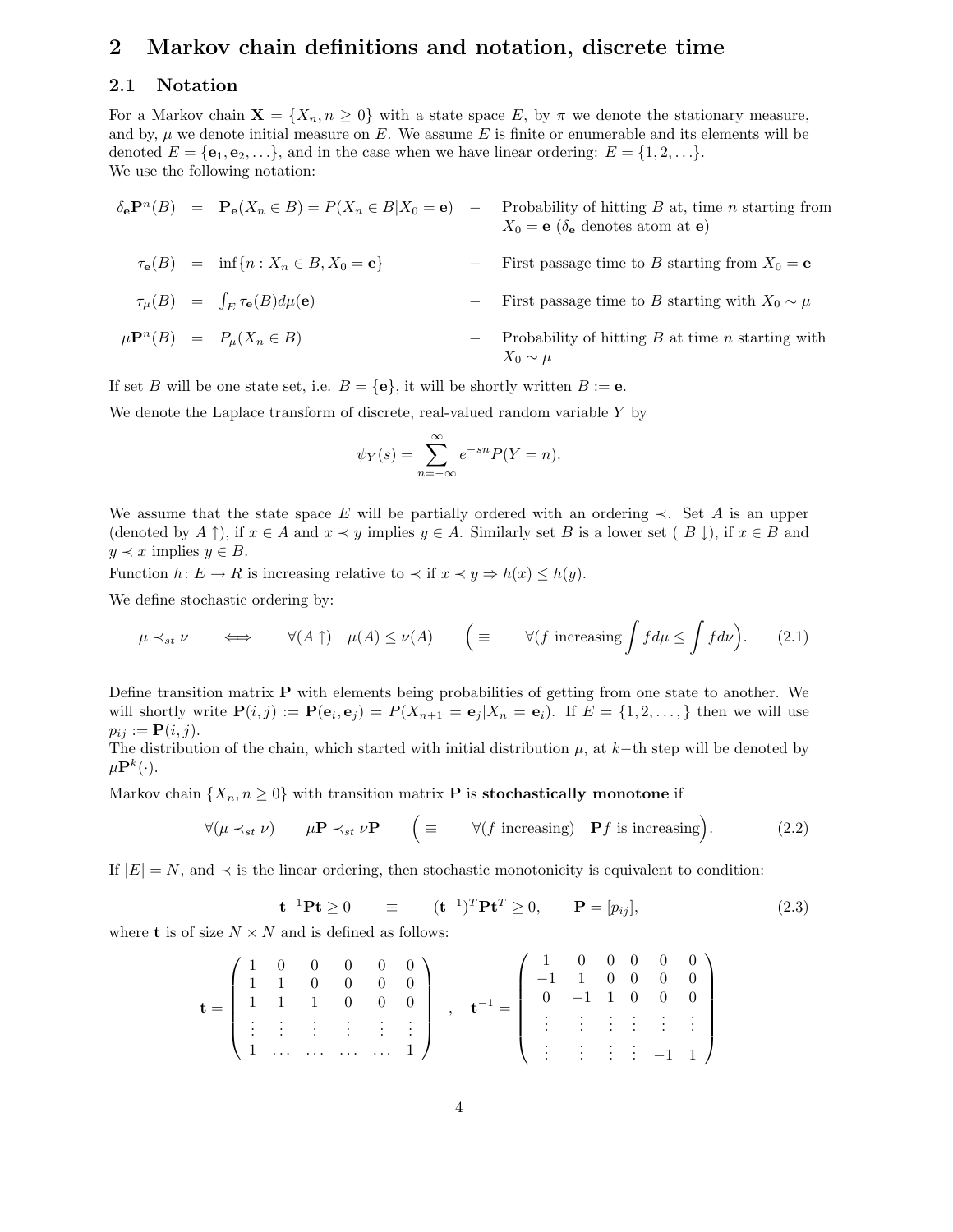#### 2.2 Distances: total variation norm, separation distance

Let  $\mu, \nu$  be measures on  $E = {\bf{e_1}, e_2, \ldots}$ . One of the most popular distance between two probability measures is given by the total variation norm:

$$
d(\mu, \nu) = \max_{B \subset E} |\mu(B) - \nu(B)|.
$$
 (2.4)

On Figure 1,



Figure 1: Example:  $d(\mu, \nu)$ 

the length of arrows denotes  $\mu(\mathbf{e}_i) - \nu(\mathbf{e}_i)$  and orientation show if it is positive or negative. Of course all the arrows sum up to 0, so looking closer at the definition of  $d(\mu, \nu)$  we have the following equivalent equalities:

$$
d(\mu, \nu) = \max_{B \subset E} |\mu(B) - \nu(B)| = \sum_{\mathbf{e}: \mu(\mathbf{e}) \ge \nu(\mathbf{e})} (\mu(\mathbf{e}) - \nu(\mathbf{e})) = \sum_{\mathbf{e}: \nu(\mathbf{e}) \ge \mu(\mathbf{e})} (\nu(\mathbf{e}) - \mu(\mathbf{e})) =
$$
  

$$
\sum_{\mathbf{e} \in E} (\mu(\mathbf{e}) - \nu(\mathbf{e}))_+ = \sum_{\mathbf{e} \in E} (\nu(\mathbf{e}) - \mu(\mathbf{e}))_+ = \frac{1}{2} \sum_{\mathbf{e} \in E} |\mu(\mathbf{e}) - \nu(\mathbf{e})|.
$$
 (2.5)

We define separation distance as follows:

$$
s(\mu, \nu) = \max_{\mathbf{e} \in E} \left( 1 - \frac{\mu(\mathbf{e})}{\nu(\mathbf{e})} \right),\tag{2.6}
$$

where  $\frac{1}{0} := \infty$ . Or equivalently  $s(\mu, \nu)$  is the smallest  $s \geq 0$  such that:

$$
\mu = (1 - s)V + sV,\tag{2.7}
$$

for some distribution  $V$ .

Note that s is not a metric, it is possible that  $s(\mu, \nu) \neq s(\nu, \mu)$ . If the support of  $\mu$  is contained in that of  $\nu$  then  $s(\mu, \nu)$  is equal to 1.

A useful property of  $s$  is that it is an upper bound for  $d$ :

$$
d(\mu, \nu) = \sum_{\mathbf{e} \in E} (\nu(\mathbf{e}) - \mu(\mathbf{e}))_+ = \sum_{\mathbf{e} \in E} \nu(\mathbf{e}) \left(1 - \frac{\mu(\mathbf{e})}{\nu(\mathbf{e})}\right)_+ \le \sum_{\mathbf{e} \in E} \nu(\mathbf{e}) \max_k \left(1 - \frac{\mu(\mathbf{e}_k)}{\nu(\mathbf{e}_k)}\right)
$$

$$
= s(\mu, \nu) \sum_{\mathbf{e} \in E} \nu(\mathbf{e}) = s(\mu, \nu) \cdot 1.
$$

So we have

$$
d(\mu, \nu) \le s(\mu, \nu). \tag{2.8}
$$

There is no general inverse inequality: let for example  $\nu$  be uniform distribution on finite E and  $\mu$ uniform distribution on  $E \setminus \{e\}$ . Then  $d(\mu, \nu) = \frac{1}{|E|}$ , while  $s(\mu, \nu) = 1$ .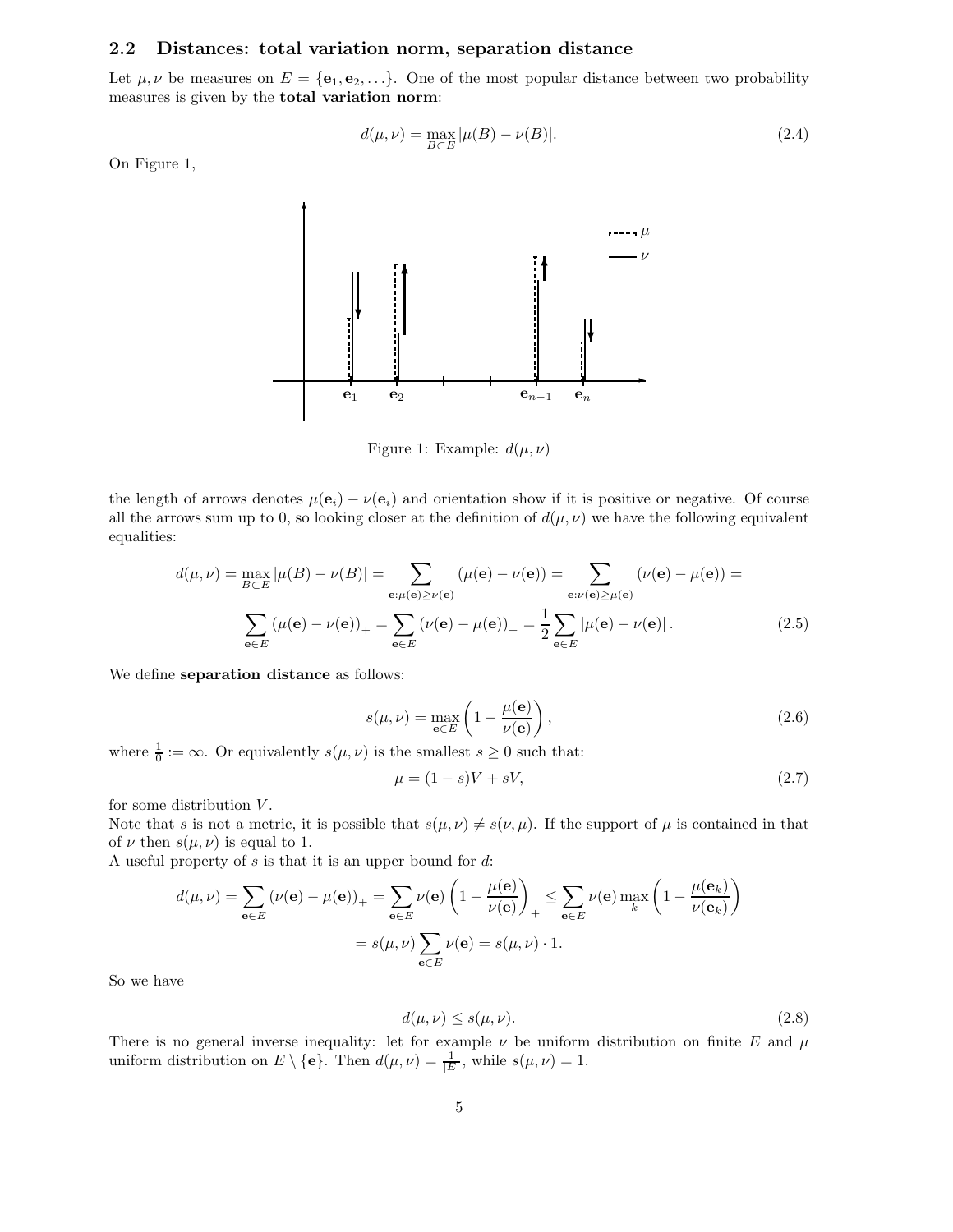# 3 Classical ergodic theorems for Markov chains

#### 3.1 Facts from number theory

We will use 3 equalities:

$$
(*) \t a \mod n = a - \left\lfloor \frac{a}{n} \right\rfloor n,
$$
  
\n
$$
(**) \t d|a \text{ i } d|b \Rightarrow d|(ax + by) \forall (x, y \in \mathbb{Z}),
$$
  
\n
$$
(***) \t gcd{a, b, c} = \gcd{\gcd{a, b\}, c},
$$

where  $|x| = \sup\{n \in \mathbb{Z} : x \leq n\}.$ 

We shall use the following theorem, which we give with a proof for completeness.

**Theorem 3.1.1** (Cormen et al. [10]). If a and b are any integer numbers not both equal to 0, then  $gcd{a,b}$  is the smallest **positive** element of the set  $\{ax + by : x, y \in \mathbb{Z}\}\$ -linear combination of a i b.

*Proof.* Let s be the smallest such combination, i.e. let  $s = ax + by$  for some  $x, y \in \mathbb{Z}$ . Let  $q = \lfloor \frac{a}{s} \rfloor$ . Then from equation (∗):

$$
a \mod s = a - qs = a - q(ax + by) = a(1 - qx) + b(-qy),
$$

thus a mod s is also a linear combination of a and b. But a mod  $s < s$  therefore a mod  $s = 0$ , because s is the smallest positive linear combination. So s|a and analogically (i.e. considering b mod s) s|b, so s is a common divisor of both numbers and therefore  $s \leq \gcd\{a, b\}$ , thus from  $(**)$  we have that  $\gcd\{a, b\}\$ and it is enough to take  $d = \gcd\{a, b\}$  - of course then  $d|a$  and  $d|b$ , and s is a linear combination of a and b, so we have  $s \ge \gcd\{a, b\}.$ 

If 
$$
s \ge \gcd\{a, b\}
$$
 and  $s \le \gcd\{a, b\}$  then  $s = \gcd\{a, b\}$ .

**Conclusion 3.1.2.** For any integers a and b such that they both are not equal 0 there exist  $x, y \in \mathbb{Z}$ such that

$$
\gcd\{a, b\} = ax + by.
$$

 $\Box$ 

**Lemma 3.1.3.** For any positive integers a, b and k and for  $c = k \cdot \gcd\{a, b\}$  there exist  $x, y \in \mathbb{N} \setminus \{0\}$ such that

$$
ax - by = c.\t\t(3.9)
$$

*Proof.* From Conclusion 3.1.2 there exist  $x', y' \in \mathbb{Z}$  such that

$$
\gcd\{a,b\} = ax' + by'.
$$

Multiplying both sides by  $k$  we obtain

$$
c = k \cdot \gcd\{a, b\} = akx' + bky'.
$$

Observe that  $x = bh + kx'$ ,  $y = ah - ky'$  for any  $h \in \mathbb{N}$  are solutions to the (3.9):

$$
ax - by = a(bh + kx') - b(ah - ky') = abh + akx' - abh + bky' = akx' + bky' = k \cdot \gcd\{a, b\} = c,
$$

and we can take any  $h$ , so take such that both x and y are positive.

 $\Box$ 

The next theorem is a known fact from the number theory, but the author of this thesis did not succeed in finding a complete proof of it, therefore a proof is provided here.

**Theorem 3.1.4.** Let  $a_1, \ldots, a_m$  be any natural numbers  $\geq 2$  such that  $a_i \neq a_j$  for  $i \neq j$ . Then any number k being multiplicity of  $gcd{a_1, \ldots, a_m}$  and  $k > a_1 \cdots a_m$  can be written in the following representation:  $k = a_1x_1 + \ldots + a_mx_m$ , where  $x_i, j = 1, \ldots, m$  are integer and **positive.**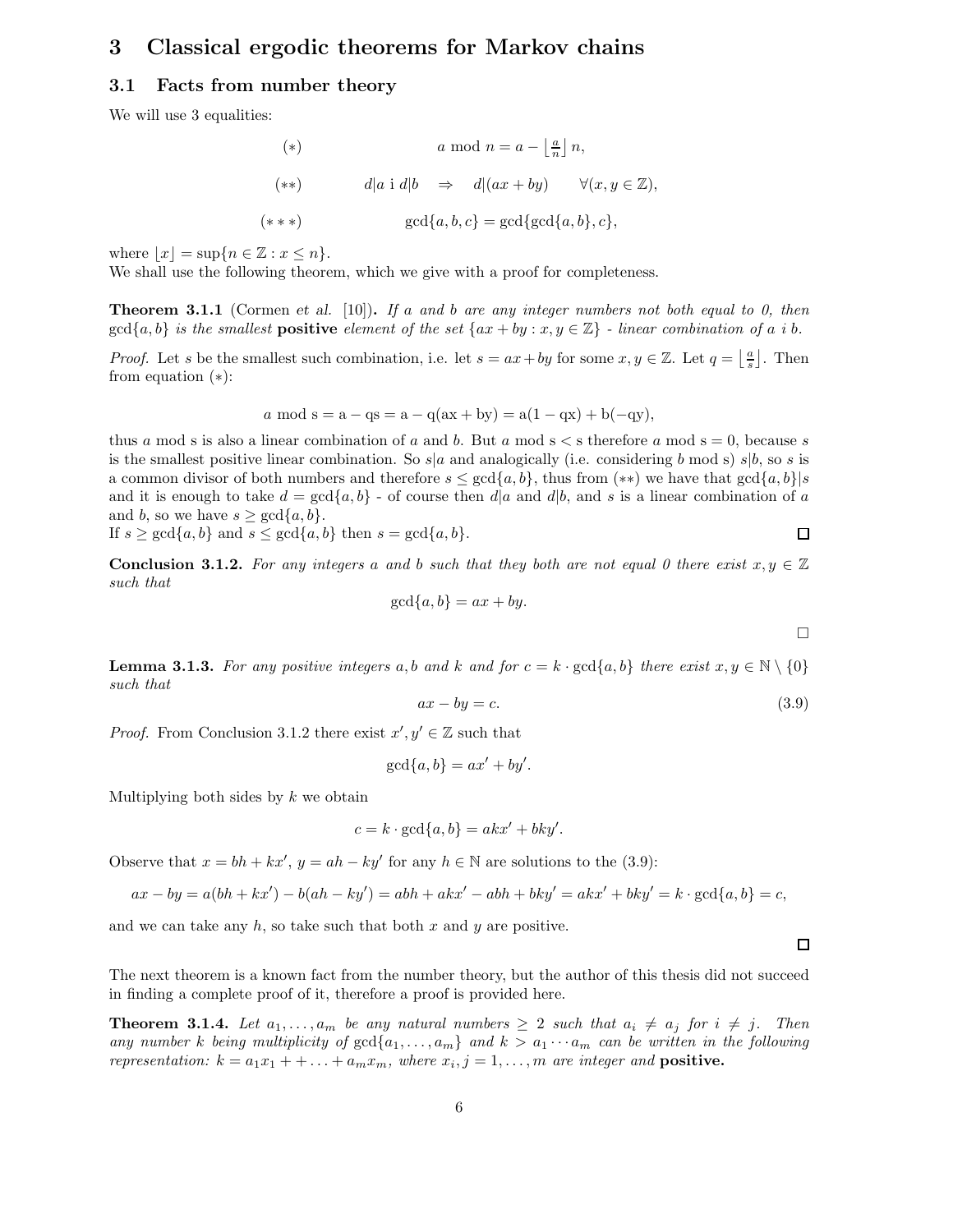# Proof. By induction:

#### For  $m = 2$

We want to write k as a linear combination:  $k = r \cdot \gcd\{a_1, a_2\}$ . From Conclusion 3.1.2 there exist  $y'_1$ and  $y'_2$  such that  $gcd{a_1, a_2} = a_1y'_1 + a_2y'_2$ . Multiplying both sides by r we have

$$
k = r \cdot \gcd\{a_1, a_2\} = a_1 r y_1' + a_2 r y_2' = a_1 y_1 + a_2 y_2,
$$

where  $y_1 = ry'_1, y_2 = ry'_2.$ 

If  $y_1$  and  $y_2$  are non-negative the proof is finished. Otherwise one of  $y_1$  and  $y_2$  is negative (both cannot). Assume  $y_1 > 0$  and  $y_2 < 0$ . Then add  $+a_1a_2 - a_1a_2$ :

$$
k = a_1y_1 + a_2y_2 + a_1a_2 - a_1a_2 = a_1(y_1 - a_2) + a_2(y_2 + a_1).
$$

If  $y_2 + a_1 > 0$  we are done, otherwise again we add  $+a_1a_2 - a_1a_2$ . Generally we can add  $+sa_1a_2 - sa_1a2$ :

$$
k = a_1y_1 + a_2y_2 + sa_1a_2 - sa_1a_2 = a_1(y_1 - sa_2) + a_2(y_2 + sa_1)
$$

as long as  $y_1 - sa_2 > 0$ , so  $s \leq \left| \frac{y_1}{a_2} \right|$ k . Consider two cases:

> •  $\frac{y_1}{a_2}$  $\Big| < \frac{y_1}{a_2}$

Take  $s = \left| \frac{y_1}{a_2} \right|$ . So we have  $y_1 - sa_2 > 0$  and

$$
k = a_1 \left(y_1 - \left\lfloor \frac{y_1}{a_2} \right\rfloor a_2\right) + a_2 \left(y_2 + \left\lfloor \frac{y_1}{a_2} \right\rfloor a_1\right).
$$

What is left is to show :

$$
y_2 + \left\lfloor \frac{y_1}{a_2} \right\rfloor a_1 > 0, \qquad / \cdot a_2
$$

$$
a_2 y_2 + \left\lfloor \frac{y_1}{a_2} \right\rfloor a_2 a_1 > 0.
$$

Using  $\left\lfloor \frac{b}{a} \right\rfloor$   $a \geq \left( \frac{b}{a} - 1 \right) a = b - a$  we obtain

$$
a_2y_2 + \left\lfloor \frac{y_1}{a_2} \right\rfloor a_2a_1 \ge a_2y_2 + (y_1 - a_2)a_1 = a_2y_2 + a_1y_1 - a_1a_2 = k - a_1a_2 > 0.
$$

•  $\frac{y_1}{a_2}$  $= \frac{y_1}{a_2}$ 

Then take  $s = \frac{y_1}{a_2} - 1$ . We have  $y_1 - sa_2 > 0$  and

$$
k = a_1 \left( y_1 - \left( \frac{y_1}{a_2} - 1 \right) a_2 \right) + a_2 \left( y_2 + \left( \frac{y_1}{a_2} - 1 \right) a_1 \right).
$$

What is left is to show:

<sup>y</sup><sup>2</sup> + ( <sup>y</sup><sup>1</sup> a2 − 1)a<sup>1</sup> > 0, / · a<sup>2</sup> <sup>a</sup>2y<sup>2</sup> + ( <sup>y</sup><sup>1</sup> a2 − 1)a2a<sup>1</sup> > 0, <sup>a</sup>2y<sup>2</sup> + ( <sup>y</sup><sup>1</sup> a2 − 1)a2a<sup>1</sup> = a2y<sup>2</sup> + a1y<sup>1</sup> − a1a<sup>2</sup> = k − a1a<sup>2</sup> > 0.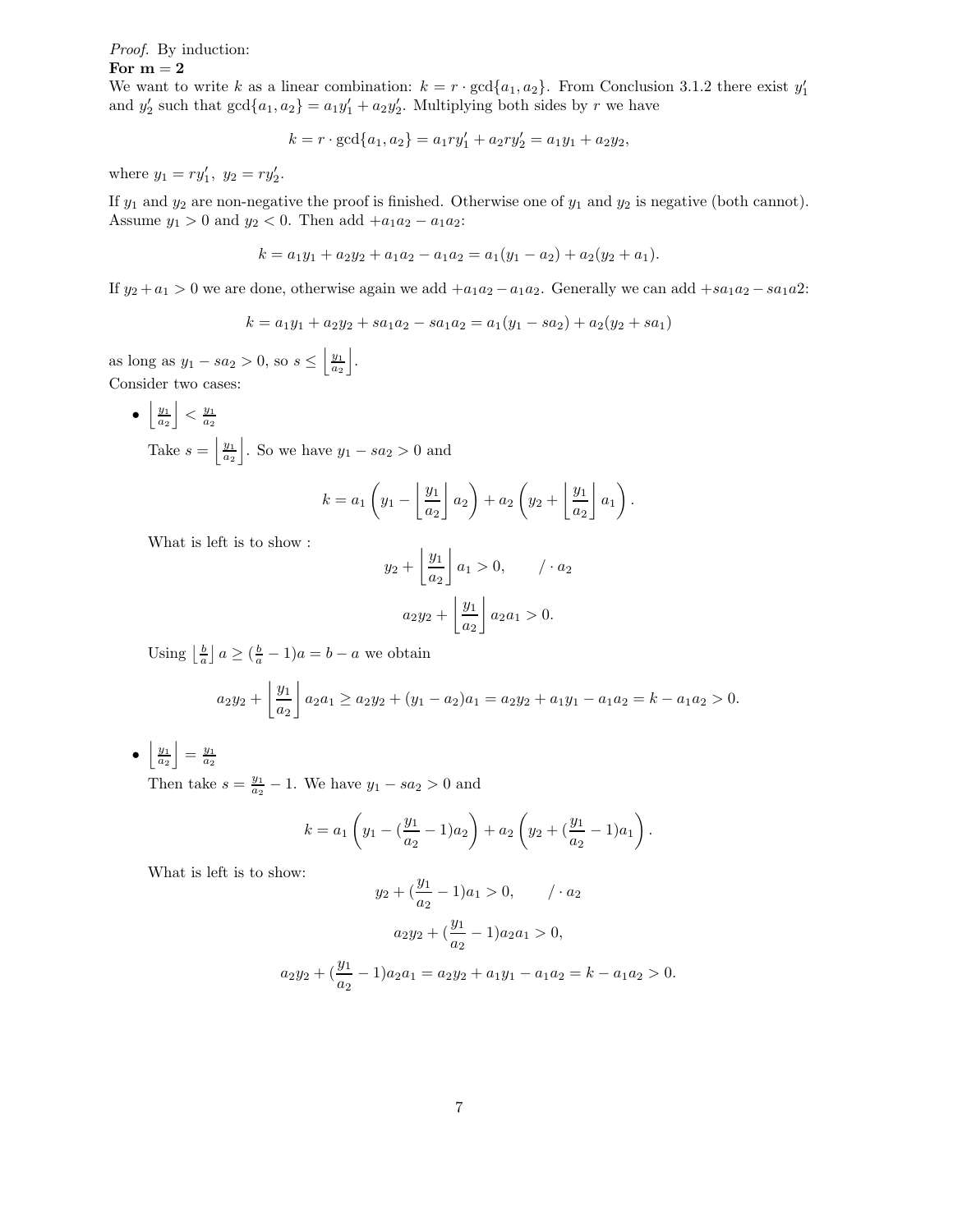The proof for  $m = 2$  is finished.

#### For  $m > 2$

Assumption of induction: Each natural number  $k'$  greater than  $a_1 \cdot \ldots \cdot a_{m-1}$  being multiplicity of  $gcd{a_1, \ldots, a_{m-1}}$  (i.e.  $k = r \cdot gcd{a_1, \ldots, a_{m-1}}$ ) can be written as

$$
k' = x_1 a_1 + x_2 a_2 + \ldots + x_{m-1} a_{m-1}.
$$
\n(3.10)

And we want to show that any number  $k > \gcd\{a_1, \ldots, a_m\}$  and  $k = s \cdot \gcd\{a_1, \ldots, a_m\}$  can be written as

$$
k = x_1a_1 + x_2a_2 + \ldots + x_ma_m.
$$

Denote  $d = \gcd\{a_1, \ldots, a_{m-1}\}\)$ , so that  $k = s \cdot \gcd\{d, a_m\}$ . Because of Lemma 3.1.3 there exist  $x'_m, y' \in$  $\mathbb{N} \setminus \{0\}$  such that

$$
a_m x'_m - dy' = k.\tag{3.11}
$$

.

Dividing both sides by  $da_m$  we obtain

$$
\frac{x'_m}{d} - \frac{y'}{a_m} = \frac{k}{a_m d} > \frac{a_1 a_2 \cdots a_{m-1}}{d} \in \mathbb{Z}.
$$

Denote  $h := \frac{a_1 a_2 \cdots a_{m-1}}{d}$ . From above inequality there exist h consecutive integer numbers  $t, t+1, \ldots, t+1$  $h-1$  such that

$$
\frac{y'}{a_m} < t < t + 1 < \ldots < t + h - 1 < \frac{x'_m}{d}
$$

Thus we have

$$
y' < ta_m < (t+h-1)a_m,
$$
  

$$
(t+h-1)d < x'_m.
$$

Take:

$$
x_m := x'_m - (t + h - 1)d,
$$
  
\n
$$
y := (t + h - 1)a_n - y'.
$$

We have  $x_m > 0, y > 0$  and

$$
a_m x_m + dy = a_m [x'_m - (t + h - 1)d] + d [(t + h - 1)a_m - y'] = a_m x'_m - dy' = k.
$$

Thus it is now enough to find natural positive numbers  $x_1, x_2, \ldots, x_{m-1}$  such that

$$
a_1x_1 + a_2x_2 + \ldots + a_{m-1}x_{m-1} = dy,\tag{3.12}
$$

because combining this with  $a_m x_m + dy = k$  would finish the proof:

$$
a_m x_m + dy = a_1 x_1 + a_2 x_2 + \ldots + a_{m-1} x_{m-1} + a_m x_m = k.
$$

To prove (3.12) we will use induction assumption (3.10). We have  $k' = dy = y \cdot \gcd\{a_1, a_2, \ldots, a_{m-1}\}\$ so it is a multiplicity of this gcd, what is left to show is that  $k' > a_1 a_2 \cdots a_{m-1}$ .

$$
dy = d[(t + h - 1)a_m - y'] = d(ta_m + ha_m - a_m - y') > d(y' + ha_m - a_m - y') = dha_m - da_m
$$

$$
= a_1 a_2 \cdots a_m - d a_m \ge a_1 a_2 \cdots a_{m-1} = a_m (a_1 a_2 \cdots a_{m-1} - d) > a_1 a_2 \cdots a_{m-1} - d > a_1 a_2 \cdots a_{m-1},
$$
  
because  $a_m \ge 2$ .

**Conclusion 3.1.5.** Let  $a_1, \ldots, a_m$  be any natural numbers  $\geq 2$  such that  $a_i \neq a_j$  for  $i \neq j$  and  $gcd{a_1, \ldots, a_m} = 1$ . Then any natural number  $k > a_1 \cdots a_m$  can be written in the following representation:

$$
k = a_1x_1 + \ldots + a_mx_m,
$$

where  $x_i$  are integer and **positive.** 

 $\Box$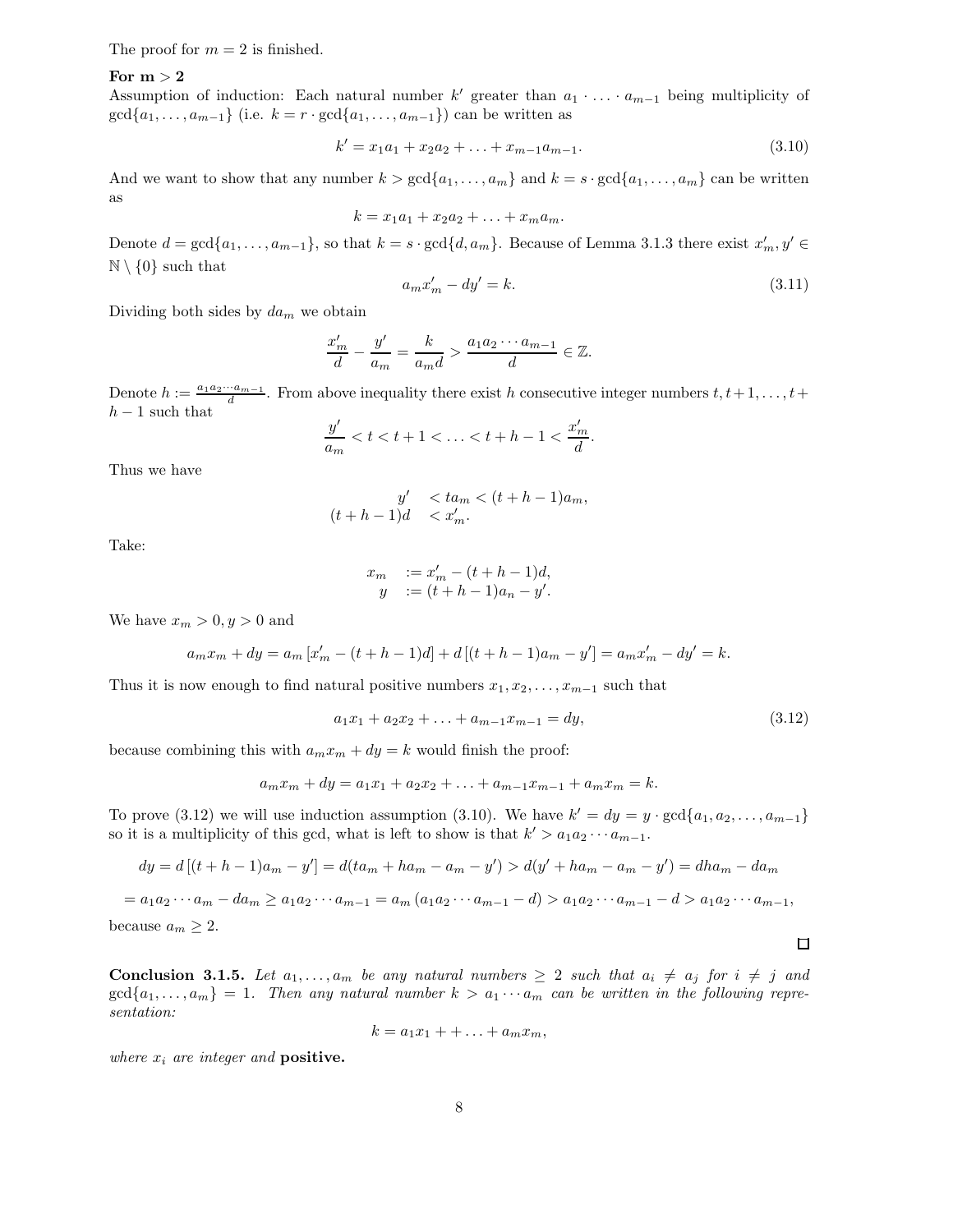#### 3.2 Renewal equation

The following theorem gives the limit of so-called renewal equation.

**Theorem 3.2.1** (Feller [19]). Let a sequence of  $\{f_n\}_{n\geq 0}$  such that  $f_0 = 0, f_n \geq 0, \sum$  $n\geq 0$  $f_n = 1$  and  $gcd{n: f_n > 0} = 1$  be given. Define **renewal sequence**:

$$
u_0 = 1, \qquad u_n = \sum_{k=1}^n f_k u_{n-k} = f_1 u_{n-1} + f_2 u_{n-2} + \ldots + f_n u_0 \tag{3.13}
$$

and set  $\mu = \sum$  $n\geq 1$ nfn. Then

$$
u_n \underset{n \to \infty}{\longrightarrow} \frac{1}{\sum_{n \ge 1} n f_n} = \frac{1}{\mu},
$$

moreover, if  $\sum$  $\sum_{n\geq 1} nf_n = \infty$  then  $u_n \longrightarrow 0$ .

Define generating function:  $F(s) = \sum_{n=0}^{\infty}$  $n=0$  $f_n s^n, U(s) = \sum_{n=1}^{\infty}$  $n=0$  $u_n s^n = 1 + \sum_{n=1}^{\infty}$  $n=1$  $f_n s^n$ . Note that

$$
1 + F(s)U(s) = 1 + \left(\sum_{n=1}^{\infty} f_n s^n\right) \left(\sum_{k=1}^{\infty} u_k s^k\right) = 1 + \sum_{n=1}^{\infty} s^n \left(\sum_{k=1}^n f_k u_{n-k}\right) = 1 + \sum_{n=1}^{\infty} u_n s^n = U(s),
$$

i.e.  $U(s) = \frac{1}{1-F(s)}$ . Then coefficients of the generating function  $U(s)$  at  $s^n$  (i.e.  $u_n$ ) converge to  $\frac{1}{\mu}$  with  $n \to \infty$ .

Proof. Define

$$
r_n = f_{n+1} + f_{n+2} + \dots = \sum_{i=n+1}^{\infty} f_i,
$$
\n(3.14)

so that:

$$
\sum_{n=0}^{\infty} nf_n = f_1 + 2 \cdot f_2 + 3 \cdot f_3 + \ldots = (f_1 + f_2 + f_3 + \ldots) + (f_2 + f_3 + \ldots) + (f_3 + \ldots) + \ldots
$$

i.e.

$$
\mu = \sum_{n=0}^{\infty} r_n.
$$
\n(3.15)

We have:  $f_n = r_{n-1} - r_n$ . Putting it to (3.13) we have  $(r_0 = 1)$ :

$$
u_n = (r_0 - r_1)u_{n-1} + (r_1 - r_2)u_{n-2} + \ldots + (r_{n-1} - r_n)u_0
$$

$$
= r_0u_n + r_1u_{n-1} + r_2u_{n-2} + \ldots + r_nu_0 = r_0u_{n-1} + r_1u_{n-2} + \ldots + r_{n-1}u_0.
$$

If we denote left hand side by  $A_n$  then the right hand side is  $A_{n-1}$  and we have:

 $A_n = A_{n-1} = A_{n-2} = \ldots = A_0 = r_0 u_0 = 1.$ 

For each  $n$  we have:

$$
r_0 u_n + r_1 u_{n-1} + \ldots + r_n u_0 = 1. \tag{3.16}
$$

We also have  $u_n \leq 1$  (by induction:  $u_0 = 1 \leq 1$ , assume that  $u_{n-1} \leq 1$  then  $u_n = f_1u_{n-1} + f_2u_{n-2} +$ ... +  $f_n u_0 \le f_1 \cdot 1 + f_2 \cdot 1 + ... + f_n \cdot 1 \le f_1 + ... + f_n \le 1$  and  $u_n$  is bounded, so the limit

$$
\lambda = \limsup_{n} u_n
$$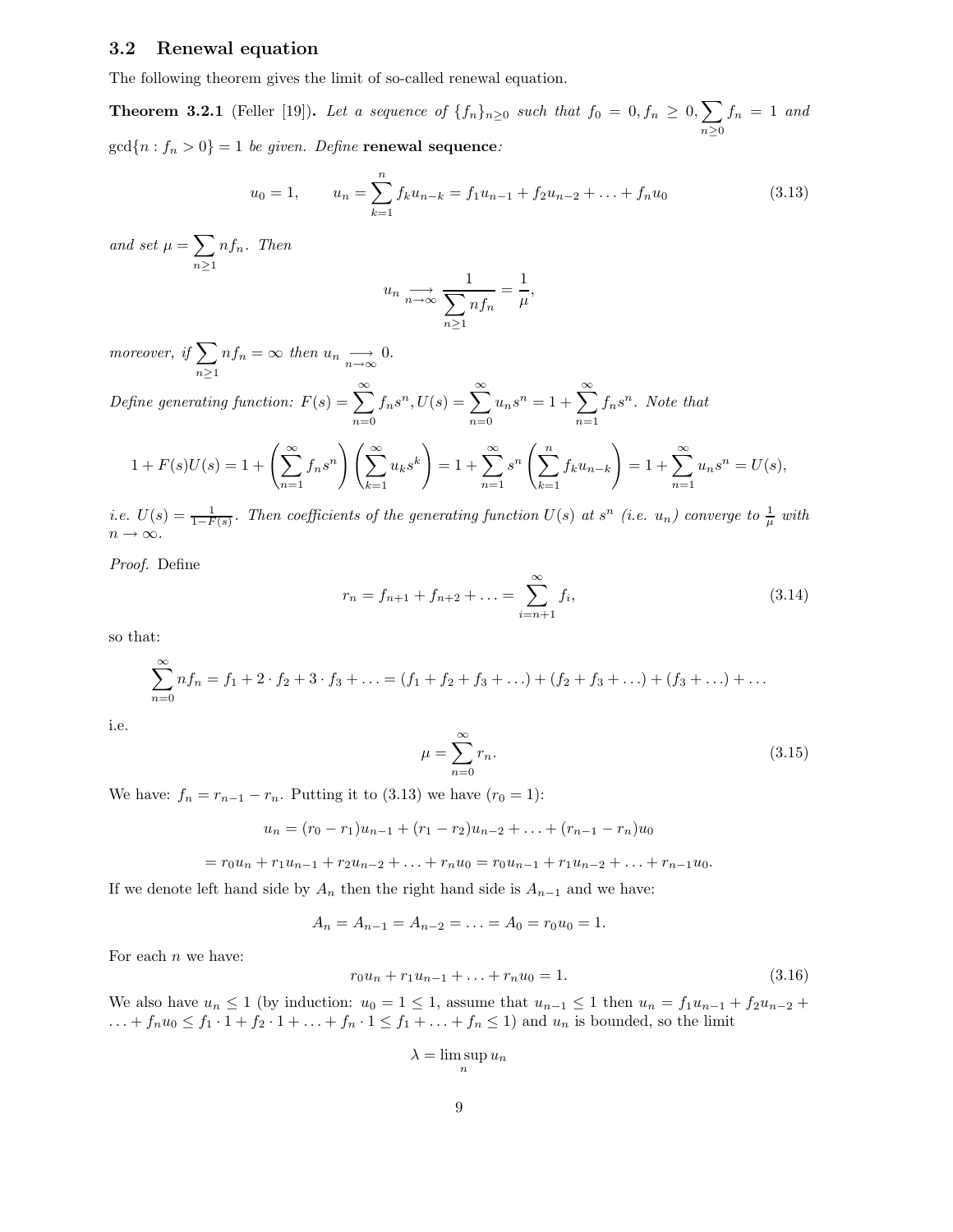exists such that for each  $\varepsilon > 0$  and n large enough, all elements are less or equal to  $\lambda + \varepsilon$  i.e.:  $u_n < \lambda + \varepsilon$ and there exists convergent subsequence  $u_{n_v} \to \lambda$ , as  $n \to \infty$ .

Let j be such that  $f_j > 0$ . We will prove that then  $u_{n_v-j} \to \lambda$ . Assume contradiction. Then we could find  $n$  as big as we want that simultaneously the following conditions would hold:

$$
u_n > \lambda - \varepsilon, \quad u_{n-j} < \lambda' < \lambda. \tag{3.17}
$$

Let N be such that  $r_N < \varepsilon$ .  $u_k \leq 1$  so for all  $n > N$  we have:

$$
u_n = f_0 u_n + f_1 u_{n-1} + \ldots + f_N u_{n-N} + f_{N+1} u_{n-N-1} + \ldots + f_n u_0
$$
  
\n
$$
\leq f_0 u_n + f_1 u_{n-1} + \ldots + f_N u_{n-N} + f_{N+1} \cdot 1 + f_{N+2} \cdot 1 + \ldots + f_n \cdot 1,
$$

i.e.

$$
u_n \le f_0 u_n + f_1 u_{n-1} + \dots + f_N u_{n-N} + \varepsilon. \tag{3.18}
$$

For n big enough each  $u_{n-k}$  on the right hand side is smaller than  $\lambda + \varepsilon$  and from our assumption  $u_{n-j} < \lambda'$ , so we have:

$$
u_n \le f_0 u_n + f_1 u_{n-1} + \dots + f_{j-1} u_{n-(j-1)} + f_j u_{n-1} + f_{j+1} u_{n-(j+1)} +
$$
  
\n
$$
\dots + f_N u_{n-N} + \varepsilon < (f_0 + \dots + f_{j-1} + f_{j+1} + \dots + f_N)(\lambda + \varepsilon) + f_j \lambda' + \varepsilon \le
$$
  
\n
$$
(1 - f_j)(\lambda + \varepsilon) + f_j \lambda' + \varepsilon < \lambda + 2\varepsilon - f_j(\lambda - \lambda'). \tag{3.19}
$$

Take  $\varepsilon$  such that  $3\varepsilon < f_j(\lambda - \lambda')$ , then  $u_n < \lambda + 2\varepsilon - 3\varepsilon = \lambda - \varepsilon$ , so  $u_n < \lambda - \varepsilon$ , what is a contradiction with the assumption that  $u_n > \lambda - \varepsilon$  ((3.17)), so the assumption that  $\lambda' < \lambda$  was false. So we proved that if  $u_{n_v} \to \lambda$  then also  $u_{n_v-j} \to \lambda$ . Iterating this reasoning: if  $f_j > 0$  and  $u_{n_v} \to \lambda = \limsup_n u_n$ then

$$
u_{n_v-j} \to \lambda, \quad u_{n_v-2j} \to \lambda, \quad u_{n_v-3j} \to \lambda, \quad \ldots
$$

Consider two cases::

**Case:**  $f_1 > 0$ . We can take  $j = 1$  and then  $u_{n_v-k} \to \lambda$  for each fixed k. Put  $n := n_v$  to the  $(3.16)$ :

$$
r_0 u_{n_v} + r_1 u_{n_v - 1} + \ldots + r_{n_v} u_0 \le r_0 u_{n_v} + r_1 u_{n_v - 1} + \ldots + r_N u_{n_v - N} \le 1. \tag{3.20}
$$

For fixed N all above  $u_{n_v-k} \to \lambda$ , so  $\lambda(r_0+r_1+\ldots+r_N) \leq 1$ . N was chosen arbitrary, so  $\lambda(r_0+r_1+\ldots) \leq$ 1, i.e.  $\lambda \leq \frac{1}{\mu} = \frac{1}{\sum n f_n}$ . If  $\mu = \sum n f_n = \infty$  the proof is finished, because  $u_n \to 0$ . Let  $\mu = \sum nf_n < \infty$  and let  $\gamma = \liminf u_n$ , then for large enough n we have  $u_n > \gamma - \varepsilon$ . The same reasoning shows that if  $u_{n_v} \to \gamma$  then also  $u_{n_v-k} \to \gamma$ : if opposite was true we would find so large n

that simultaneously following two conditions would hold:

$$
u_n < \gamma + \varepsilon, \quad u_{n-1} > \gamma' > \gamma. \tag{3.21}
$$

Let again N be such that  $r_N < \varepsilon$ :

$$
u_n = f_1 u_{n-1} + \dots + f_N u_{n-N} + \dots + f_n u_0 \ge f_1 u_{n-1} + \dots + f_N u_{n-N} >
$$
  

$$
(f_1 + \dots + f_{j-1} + f_{j+1} + \dots + f_N)(\gamma - \varepsilon) + f_j \gamma' =
$$
  

$$
(f_1 + \dots + f_j + \dots + f_N)(\gamma - \varepsilon) - f_j(\gamma - \varepsilon) + f_j \gamma' =
$$
  

$$
(1 - r_N)(\gamma - \varepsilon) - f_j(\gamma - \varepsilon) + f_j \gamma' \ge (1 - \varepsilon)(\gamma - \varepsilon) - f_j(\gamma - \varepsilon) + f_j \gamma' \ge
$$
  

$$
\gamma + f_j(\gamma' - \gamma) - \varepsilon - \gamma \varepsilon \ge \gamma + f_j(\gamma' - \gamma) - 2\varepsilon.
$$

If we take  $\varepsilon$  such that  $f_j(\gamma'-\gamma) > 3\varepsilon$  then we obtain:

$$
u_n > \gamma + 3\varepsilon - 2\varepsilon = \gamma + \varepsilon,
$$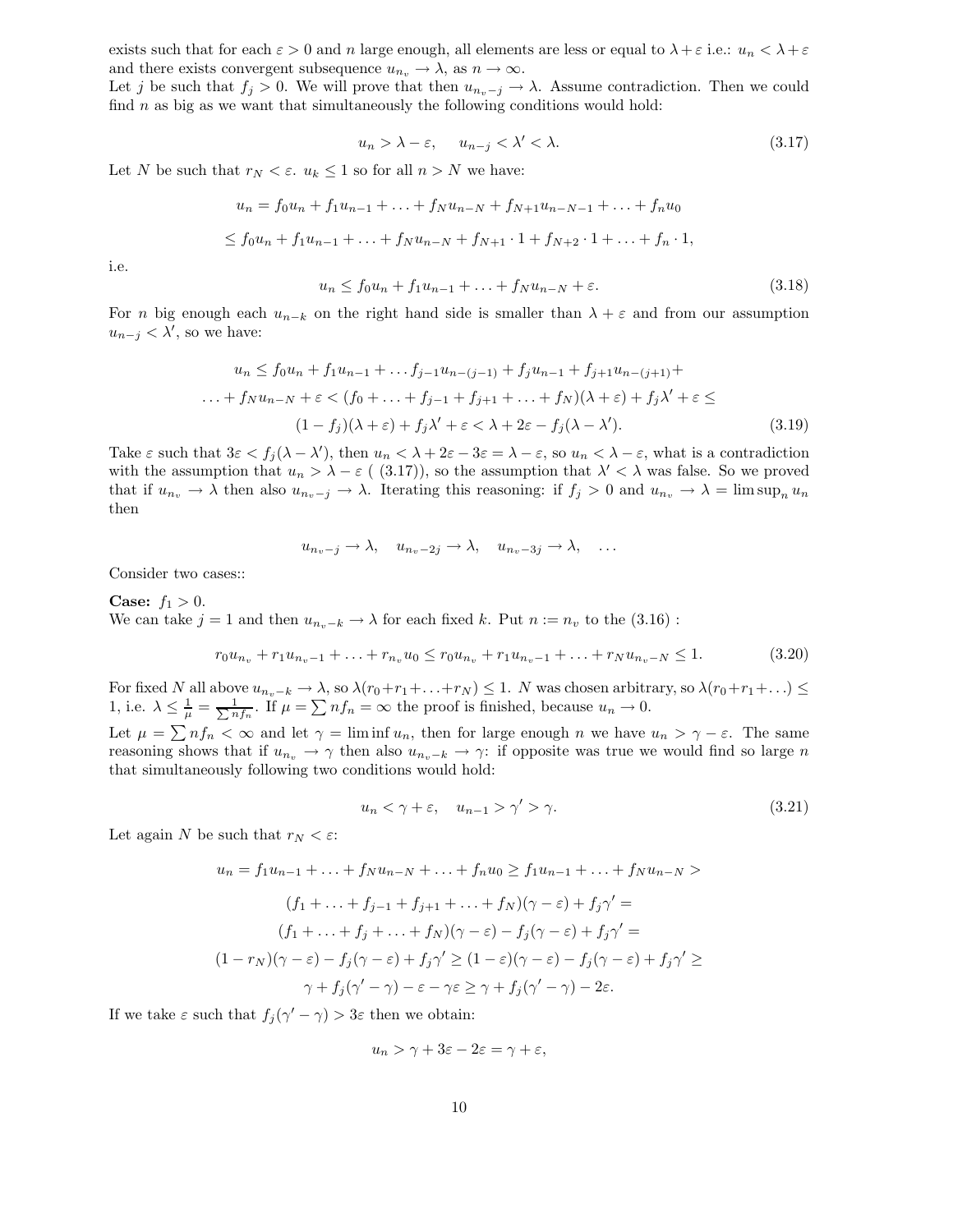which contradicts the first inequality in (3.21). Thus  $u_{n-j} \to \gamma'$ . Now further: from (3.16):

$$
r_0 u_{n_v} + r_1 u_{n_v - 1} + \ldots + r_N u_{n_v - N} + \varepsilon \ge 1.
$$
\n(3.22)

All above  $u_{n_v-k} \to \lambda$  so that  $(r_0 + \ldots + r_N)\gamma + \varepsilon \geq 1$ , thus  $\mu \gamma \geq 1$ , but we had  $\mu \lambda \leq 1$  and from definition  $\gamma \leq \lambda$  so  $\gamma = \lambda = \frac{1}{\sum n f_n}$ .

#### Case  $f_1 = 0$ .

Consider set of numbers j for which  $f_j > 0$ . From this set we can chose finite subset  $a_1, a_2, \ldots a_m$  such that  $gcd{a_1, ..., a_m} = 1$  and  $a_i \geq 2, i = 1, ..., m$ . We know that if  $u_{n_v} \to \lambda$  then also  $u_{n_v-x_1\cdot a_1} \to$  $\lambda, u_{n_v-x_2\cdot a_2} \to \lambda$  etc. - for each fixed  $x_1 > 0, x_2 > 0, \ldots, x_m > 0$  we also have

 $u_{n_v-x_1\cdot a_1-x_2\cdot a_2-\ldots-x_m\cdot a_m} \to \lambda.$ 

In another way: if k is of form:  $k = x_1a_1 + \ldots x_ma_m$   $(x_i > 0)$  then  $u_{n_i-k} \to \lambda$ . From Conclusion 3.1.5 any number larger than product  $a_1 a_2 \ldots a_m$  can be written in this representation. It means that for  $k > a_1 a_2 \dots a_m$  we have  $u_{n_v-k} \to \lambda$ . Use (3.16) with  $n = n_v + a_1 a_2 \dots a_m$  to obtain (3.20).

 $\Box$ 

#### 3.3 Ergodic theorem for enumerable state space

We will utilize Theorem 3.2.1 for ergodicity of Markov chains. Consider a Markov chain  $\mathbf{X} = \{X_n, n \geq 0\}$ with enumerable state space  $E = \{e_1, e_2, \ldots\}$ . We focus on a fixed state  $e_i \in E$  and will examine asymptotic behaviour of  $\mathbf{P}^n(i,i)$  as  $n \to \infty$ . Denote  $u_n^{(i)} = \mathbf{P}^n(i,i)$  for any  $n \geq 0, \mathbf{e}_i \in E$  (setting  $\mathbf{P}^0(i,i) \equiv 1$ , i.e. the probability of being in state  $\mathbf{e}_i$  after *n* steps if we started also in  $\mathbf{e}_i$ , and for any  $n \geq 1$ , let  $f_n^{(i)}$  denote the probability that Markov chain **X** returns from state  $e_i$  to  $e_i$ , for the first time exactly after *n* steps. Let us also denote  $d^{(i)} = \gcd\{n : u_n^{(i)} > 0\}$ . Of course series  $u_n^{(i)}$  is a renewal sequence as defined in (3.13), i.e:

$$
u_0^{(i)} = 1, \quad u_n^{(i)} = \sum_{k=1}^n f_k^{(i)} u_{n-k}^{(i)}.
$$

**Definition 3.3.1.** We call state  $e_i$  aperiodic if  $d^{(i)} = 1$  and we call Markov chain **X** aperiodic if all states are aperiodic.

Before proceeding with the main theorem, we will need the following

**Lemma 3.3.2.**  $d^{(i)} = \gcd\{n : u_n^{(i)} > 0\} = \gcd\{n : f_n^{(i)} > 0\}.$ 

*Proof.* Let s be the smallest integer number such that  $f_s^{(i)} > 0$ . Then it is also the smallest integer number such that  $\mathbf{P}^s(i,i) > 0$  (because it can return for first time after s steps). Denote:  $d_{N}^{(i)'} = \gcd\{n : s \leq n \leq N : f_n^{(i)} > 0\},\$  $d_N^{(i)''} = \gcd\{n : s \leq n \leq N : \mathbf{P}^n(i, i) > 0\}.$ 

Note that  $d_s^{(i)'} = d_s^{(i)''}$ , because  $\mathbf{P}^s(i, i) = f_s^{(i)}$ . We will show by induction that:  $d_N^{(i)'} = d_N^{(i)''}$ . Assume that  $d_N^{(i)'} = d_N^{(i)''}$ . We will show that  $d_{N+1}^{(i)'} = d_{N+1}^{(i)''}$ :

- $f_{N+1} > 0 \rightarrow \mathbf{P}^{N+1}(i,i) > 0 \Rightarrow d_{N+1}^{(i)'} = d_{N+1}^{(i)''},$
- $f_{N+1} = 0 = \mathbf{P}^{N+1}(i,i) \Rightarrow d_{N+1}^{(i)'} = d_{N+1}^{(i)''},$
- $f_{N+1} = 0$ ,  $\mathbf{P}^{N+1}(i, i) > 0$ , then  $\exists_{1 \le v \le N} : f_v p_{N+1-v} > 0$  (because v can be either 1 or N)  $\Rightarrow d_N^{(i)'}$  divides  $v, d_N^{(i)''}$  divides  $N+1-v$  and both numbers divide  $N+1$  (because of  $d_N^{(i)'} = d_N^{(i)''}$ ). Thus  $d_{N+1}^{(i)'} = d_N^{(i)'} = d_N^{(i)''} = d_{N+1}^{(i)''}.$

 $\Box$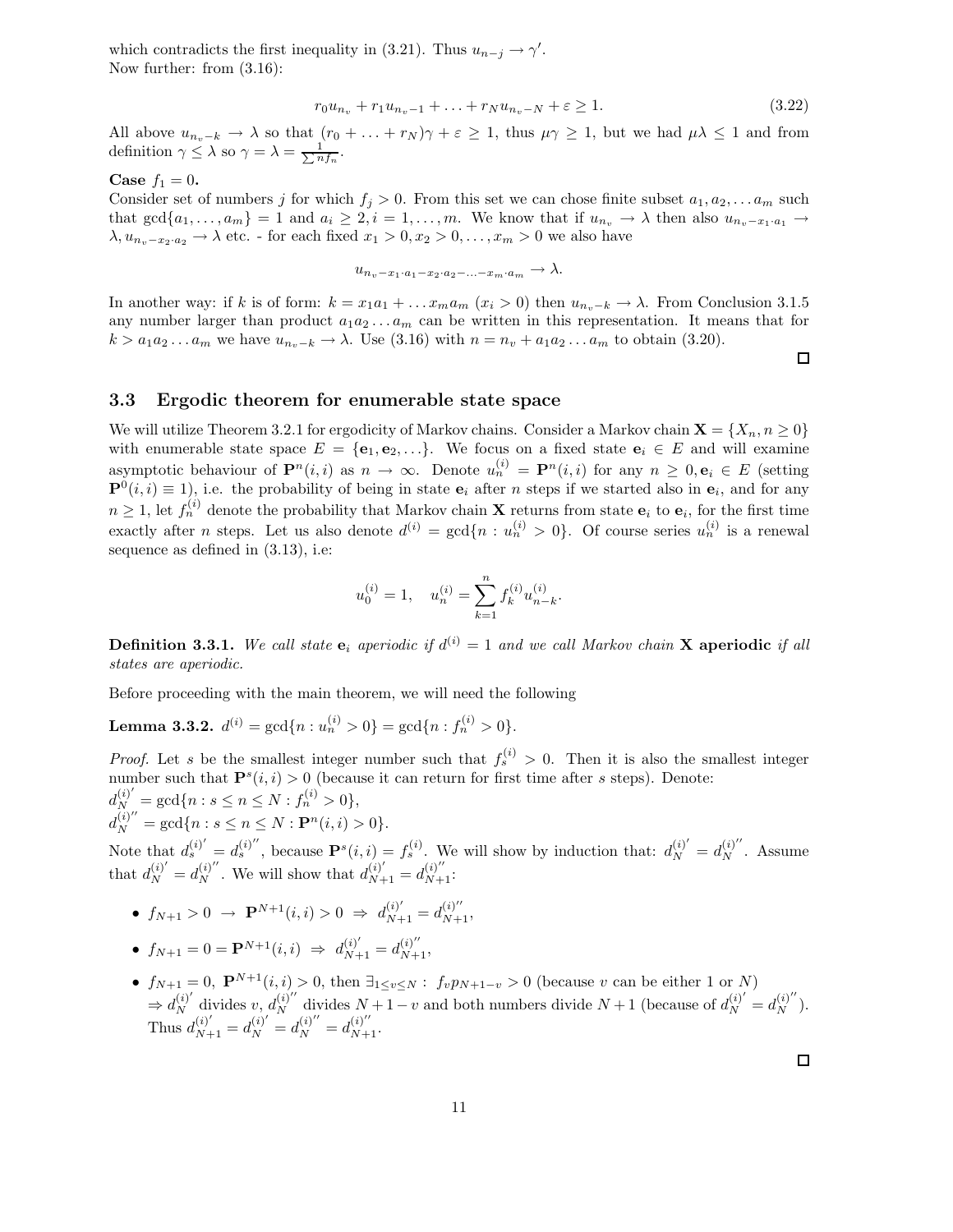**Definition 3.3.3.** The state  $\mathbf{e}_i \in E$  is called recurrent if and only if

$$
\sum_{n=1}^{\infty} f_n^{(i)} = 1.
$$

Markov chain is called recurrent, if all its states are recurrent.

**Theorem 3.3.4** (Feller [19]). Let  $\mathbf{e}_i$  be a recurrent state.

a) If  $d^{(i)} = 1$  then

$$
\lim_{n \to \infty} \mathbf{P}^n(i, i) = \frac{1}{\sum_{n \ge 1} n f_n^{(i)}} = \frac{1}{\mu^{(i)}}.
$$

b) For general:

$$
\lim_{n \to \infty} \mathbf{P}^{nd}(i, i) = \frac{d}{\sum_{n \ge 1} n f_n^{(i)}} = \frac{d}{\mu^{(i)}},
$$

where 
$$
\mu^{(i)} = \sum_{n \geq 1} n f_n^{(i)}
$$
.

Proof.

a) Taking  $u_n = u_n^{(i)}$  and  $u_n = u_n^{(i)}$  in the Theorem 3.2.1 we have:

$$
u_n = \mathbf{P}^n(i, i) \to \frac{1}{\sum nf_n} = \frac{1}{\mu}.
$$

b) From Lemma 3.3.2,  $d^{(i)} = \gcd\{n : f_n^{(i)} > 0\}$ , so  $F^{(i)}(s) = \sum f_n^{(i)} s^n$  has non zero's coefficients only at powers  $(s^d)^0, (s^d)^1, (s^d)^2, \ldots$  Thus  $F^{(i)}(s) = \sum f_n^{(i)} s^n = \sum f_{nd}^{(i)} s^{nd}$  and  $F^{(i)}(s^{\frac{1}{d}}) = \sum f_{nd}^{(i)} s^n$ . Let  $F_1^{(i)}(s) = F^{(i)}(s^{\frac{1}{d}})$ .  $F_1^{(i)}(s)$  is a power series with positive coefficients and  $F_1^{(i)}(1) = 1$ , so the assumptions of Theorem 3.2.1 are fulfilled. This implies that coefficients of  $U_1^{(i)}(s) = \frac{1}{1-F_1^{(i)}(s)}$  converge to  $\frac{1}{\mu_1^{(i)}}$ . Keeping in mind that  $\mu^{(i)} = \sum_{n \geq 1}$  $n\geq 1$  $nf_n^{(i)} = F^{(i)'}(1)$ , we have:

$$
\mu_1^{(i)} = F_1^{(i)'}(1) = \frac{1}{d^{(i)}} F^{(i)'}(1) = \frac{\mu^{(i)}}{d^{(i)}}.
$$

We have shown that  $u_{nd}^{(i)} \rightarrow \frac{d^{(i)}}{\mu^{(i)}} = \frac{d^{(i)}}{\sum n}$  $n\geq 1$  $\displaystyle nf_n^{(i)}$ , because  $U^{(i)}(s) = U_1^{(i)}(s^d)$ .

**Definition 3.3.5.** Markov chain is called **irreducible** if for any  $e_i, e_j \in E$ ,  $i \neq j$  there exists finite  $N_{i,j}$  such that  $\mathbf{P}^{N_{i,j}}(i,j) > 0$ . In other words: for any  $\mathbf{e}_i, \mathbf{e}_j \in E$ ,  $\mathbf{e}_i \neq \mathbf{e}_j$  there is positive probability that at some time in the future the chain will be in state  $j$  given it is was  $i$ .

 $\Box$ 

**Definition 3.3.6.** We call Markov chain **ergodic** if it is both: irreducible and aperiodic.

**Lemma 3.3.7.** If Markov chain with transition matrix  $P$  is ergodic, then

$$
\forall (\mathbf{e}_k, \mathbf{e}_j \in E) \quad \lim_{n \to \infty} \mathbf{P}^n(k, j) = \lim_{n \to \infty} \mathbf{P}^n(j, j) = \frac{1}{\mu^{(j)}}.
$$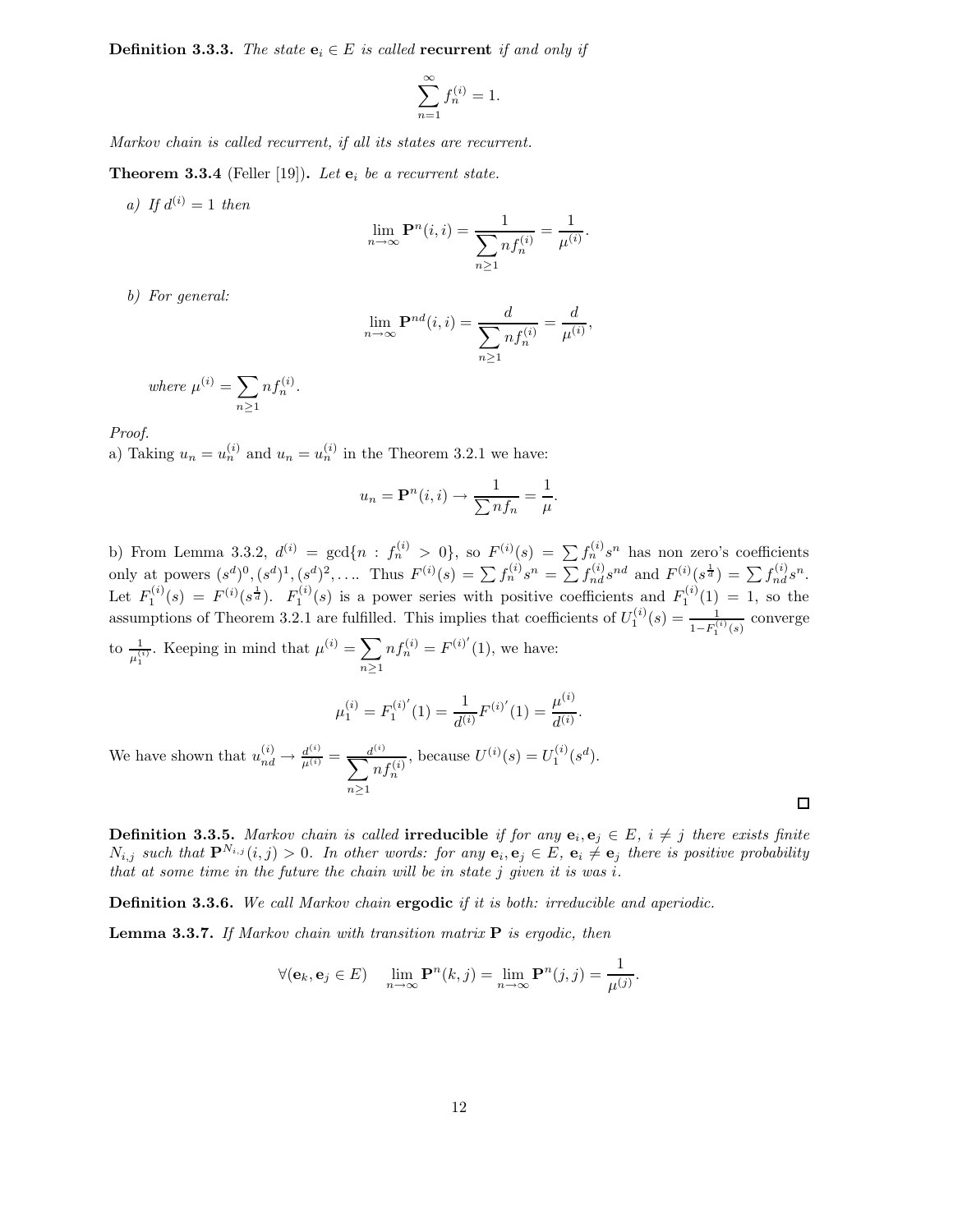*Proof.* Let us denote  $f_n^{(i,j)}$  - the probability of getting from i to j for the first time exactly after n steps. We have  $\sum_{n=1}^{\infty}$  $k=1$  $f_k^{(i,j)} = 1$  and

$$
\mathbf{P}^{n}(i,j) = \sum_{k=1}^{n} f_{k}^{(i,j)} \mathbf{P}^{n-k}(j,j).
$$

Taking  $\lim_{n \to \infty}$  and using theorem 3.3.4 we have

$$
\lim_{n \to \infty} \mathbf{P}^n(i,j) = \sum_{k=1}^{\infty} f_k^{(i,j)} \cdot \lim_{n \to \infty} \mathbf{P}^{n-k}(j,j) = 1 \cdot \lim_{n \to \infty} \mathbf{P}^{n-k}(j,j) = \frac{1}{\mu^{(j)}}.
$$

#### 3.4 Geometric ergodicity for finite state space

The next theorem provides us with information about speed of convergence. The presented proof follows ideas of Fisz [21], but is modified to stress a role of total variation distance in it.

**Theorem 3.4.1** (Fisz [21]). Let  $\mathbf{P} = [\mathbf{P}(i, j)]$  be a transition matrix of a Markov chain  $\mathbf{X} = \{X_n, n \geq 0\}$ with finite state space  $E : |E| = N$ . If there exists  $r_0$  such that:

$$
\#\{j : \min_{1 \le i \le N} \mathbf{P}^{r_0}(i,j) = \delta > 0\} = s_{r_0} \ge 1\tag{3.23}
$$

then the following equalities hold:

$$
\lim_{n \to \infty} \mathbf{P}^n(i, j) = \pi(j) \quad (j = 1, \dots, N), \tag{3.24}
$$

where  $\pi(j) \geq \delta$  for those j for which (3.23) holds. Moreover  $\sum_{j=1}^{N} \pi(j) = 1$  and

$$
|\mathbf{P}^{n}(i,j) - \pi(j)| \le (1 - s_{r_0} \delta)^{n/r_0 - 1}.
$$
\n(3.25)

*Proof.* Denote *min* and *max* in j−th column after v steps:

$$
b_j^v = \min_{1 \le i \le N} \mathbf{P}^v(i, j), \quad B_j^v = \max_{1 \le i \le N} \mathbf{P}^v(i, j).
$$

We have:

$$
b_j^{v+1} = \min_{1 \le i \le N} \mathbf{P}^{v+1}(i,j) = \min_{1 \le i \le N} \sum_{k=1}^N \mathbf{P}(i,k) \mathbf{P}^v(k,j) \ge \min_{1 \le i \le N} \sum_{k=1}^N \mathbf{P}(i,k) b_j^v \ge b_j^v,
$$

i.e.:

Similarly

$$
B^{v+1}_j \le B^v_j,
$$

 $b_j^{v+1} \ge b_j^v$ .

therefore

$$
b_j^1 \le b_j^2 \le \dots \le B_j^2 \le B_j^1. \tag{3.26}
$$

Let  $p_i^{r_0}$  denote the *i*-th row of matrix  $\mathbf{P}^{r_0}$ . Note that it is a probability distribution. Denote maximal total variation distance between two rows in matrix P by

$$
d^*(\mathbf{P}) = \max_{1 \le i,m \le N} d(p_i, p_m).
$$

Let  $n > r_0$ . Consider difference: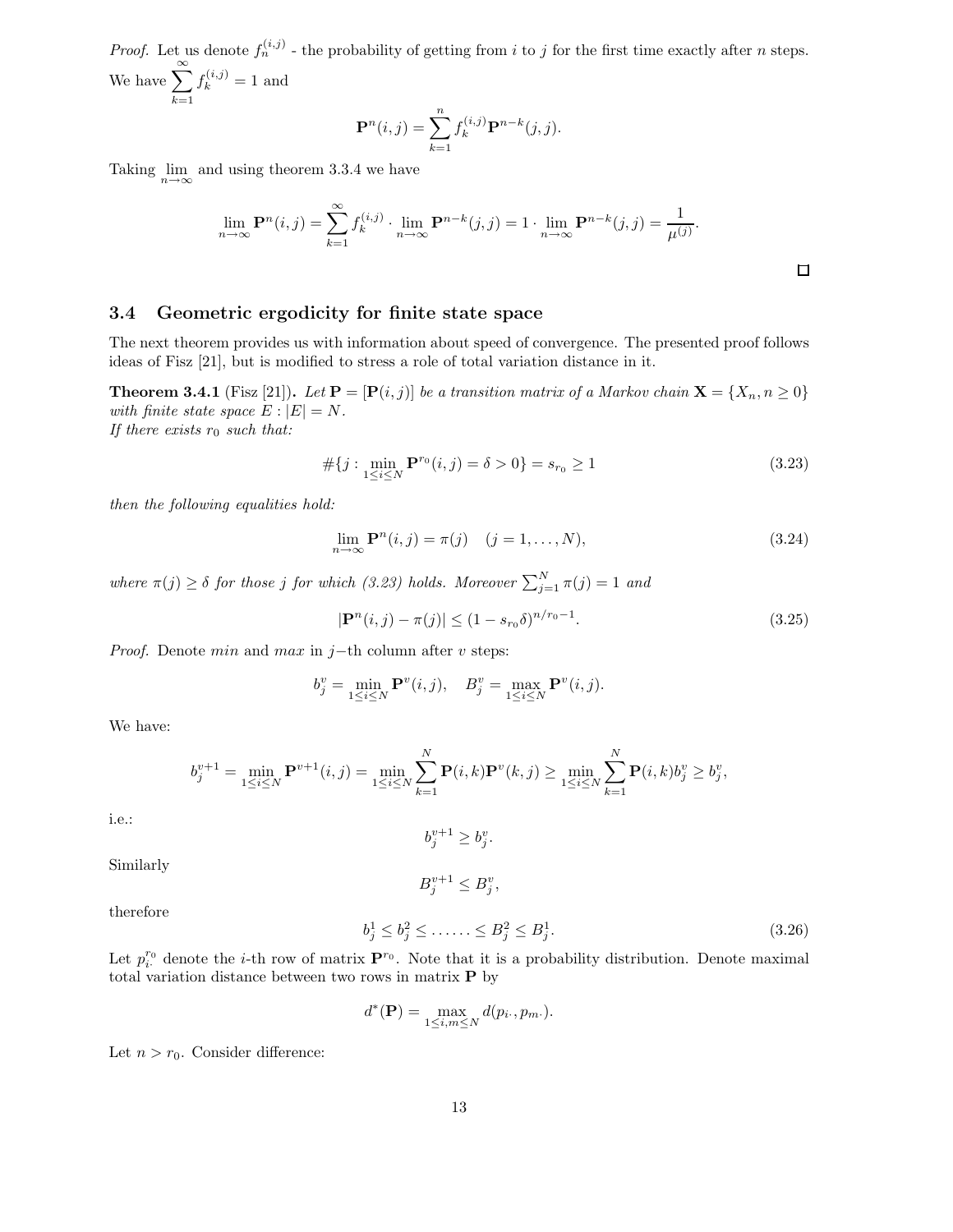$$
B_{j}^{n} - b_{j}^{n} = \max_{1 \leq i \leq N} \mathbf{P}^{n}(i, j) - \min_{1 \leq m \leq N} \mathbf{P}^{n}(m, j) = \max_{1 \leq i \leq N} \sum_{k=1}^{N} \mathbf{P}^{r_{0}}(i, k) \mathbf{P}^{n-r_{0}}(k, j) - \min_{1 \leq m \leq N} \sum_{k=1}^{N} \mathbf{P}^{r_{0}}(m, k) \mathbf{P}^{n-r_{0}}(k, j)
$$
  
\n
$$
= \max_{1 \leq i, m \leq N} \sum_{k=1}^{N} (\mathbf{P}^{r_{0}}(i, k) - \mathbf{P}^{r_{0}}(m, k)) \mathbf{P}^{n-r_{0}}(k, j)
$$
  
\n
$$
= \max_{1 \leq i, m \leq N} \left( \sum_{k: \mathbf{P}^{r_{0}}(i, k) \geq \mathbf{P}^{r_{0}}(m, k)} (\mathbf{P}^{r_{0}}(i, k) - \mathbf{P}^{r_{0}}(m, k)) \mathbf{P}^{n-r_{0}}(k, j) + \sum_{k: \mathbf{P}^{r_{0}}(i, k) > \mathbf{P}^{r_{0}}(m, k)} (\mathbf{P}^{r_{0}}(i, k) - \mathbf{P}^{r_{0}}(m, k)) \mathbf{P}^{n-r_{0}}(k, j) \right)
$$

$$
\leq \max_{1\leq i,m\leq N} \left( \sum_{k:\mathbf{P}^{r_0}(i,k)\geq \mathbf{P}^{r_0}(m,k)} (\mathbf{P}^{r_0}(i,k)-\mathbf{P}^{r_0}(m,k)) B^{n-r_0}_j - \sum_{k:\mathbf{P}^{r_0}(i,k)<\mathbf{P}^{r_0}(m,k)} (\mathbf{P}^{r_0}(m,k)-\mathbf{P}^{r_0}(i,k)) b_j^{n-r_0} \right).
$$

From  $(2.5)$  we have

$$
= \max_{1 \le i,m \le N} \left( d(p_i^{r_0}, p_m^{r_0}) B_j^{n-r_0} - d(p_i^{r_0}, p_m^{r_0}) b_j^{n-r_0} \right).
$$
  

$$
= (B_j^{n-r_0} - b_j^{n-r_0}) \max_{1 \le i,m \le N} d(p_i^{r_0}, p_m^{r_0}) = (B_j^{n-r_0} - b_j^{n-r_0}) d^*(\mathbf{P}^{r_0})
$$

So for  $n > r_0$  we have

$$
B_j^n - b_j^n \le (B_j^{n-r_0} - b_j^{n-r_0})d^*(\mathbf{P}^{r_0}).
$$
\n(3.27)

We need yet to estimate  $d^*(\mathbf{P}^{r_0})$ :

$$
d^*(\mathbf{P}^{r_0}) = \max_{1 \leq i , m \leq N} d(p^{r_0}_i, p^{r_0}_m) = \max_{1 \leq i , m \leq N} \sum_k (\mathbf{P}^{r_0}(i,k) - \mathbf{P}^{r_0}(m,k))_+ \leq \max_{1 \leq i \leq N} \left\{ \sum_k \mathbf{P}^{r_0}(i,k) \right\} - s_{r_0} \delta = 1 - s_{r_0} \delta.
$$

(estimation in  $\leq$ : replace  $s_{r_0}$  expressions  $-\mathbf{P}^{r_0}(m,k)$  with  $\delta$  (minimum of these expressions, the rest set to 0). Finally:

$$
d^*(\mathbf{P}^{r_0}) \le 1 - s_{r_0} \delta. \tag{3.28}
$$

From (3.27) and (3.28) we have the inequality:

$$
B_j^n - b_j^n \le (1 - s_{r_0} \delta)(B_j^{n-r_0} - b_j^{n-r_0}).
$$

Similarly (with  $n > 2r_0$ )

$$
B_j^n - b_j^n \le (1 - s_{r_0} \delta)(B_j^{n-r_0} - b_j^{n-r_0}) \le (1 - s_{r_0} \delta)(1 - s_{r_0} \delta)(B_j^{n-2r_0} - b_j^{n-2r_0})
$$
  
=  $(1 - s_{r_0} \delta)^2 (B_j^{n-2r_0} - b_j^{n-2r_0}).$ 

Iterating it  $\left[\frac{n}{r_0}\right]$  times we get:

$$
B_j^n - b_j^n \le (1 - s_{r_0} \delta)^{[n/r_0]} (B_j^{n - \left[\frac{n}{r_0}\right]r_0} - b_j^{n - \left[\frac{n}{r_0}\right]r_0}).\tag{3.29}
$$

From the fact that  $\mathbf{P}^{r_0}$  is stochastic it follows that  $0 < s_{r_0} \delta \leq 1$ , i.e.

$$
0 \le 1 - s_1 \delta < 1.
$$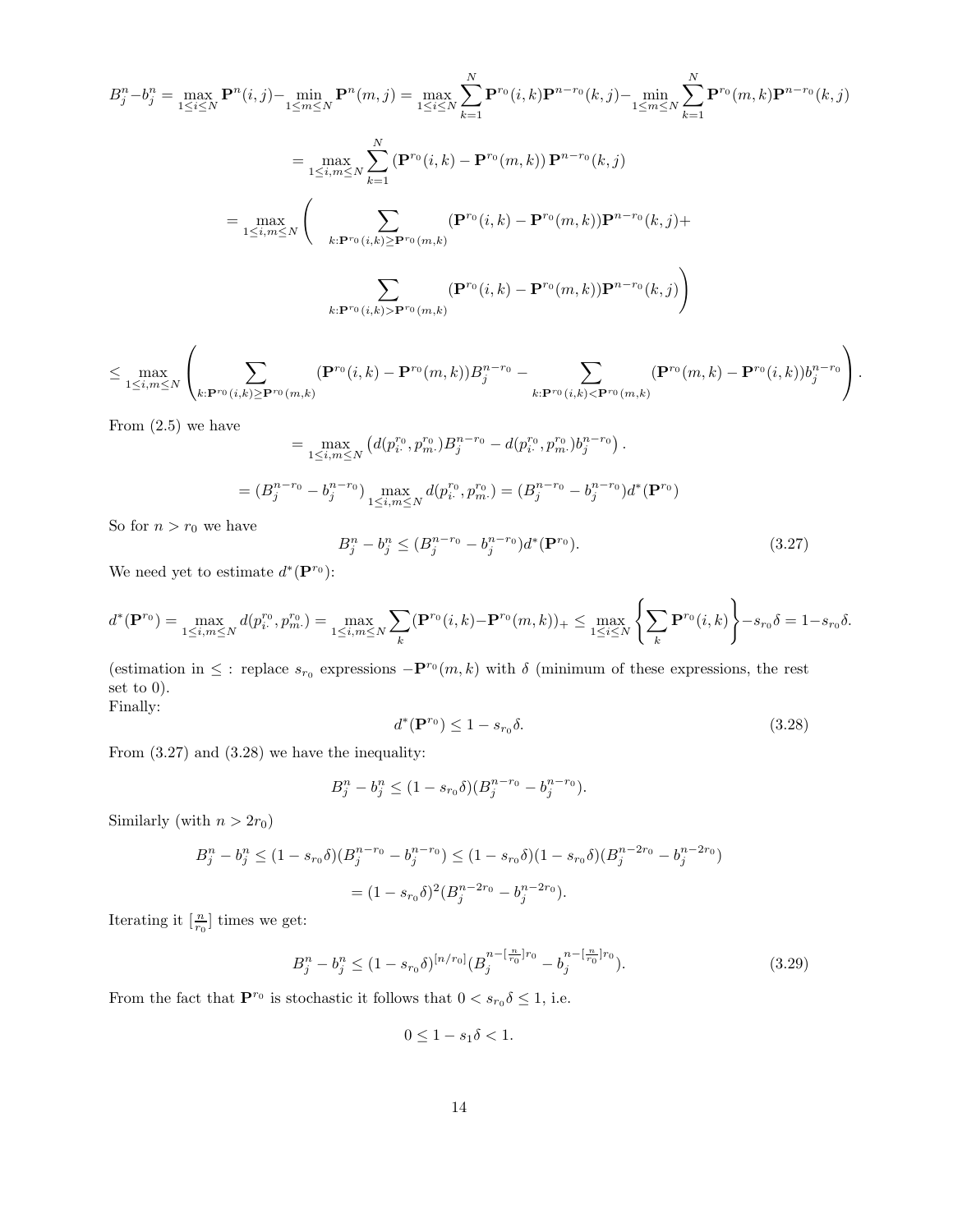From formula (3.26) we conclude existence of limits of series  $\{b_j^n\}$  and  $\{B_j^n\}$ , and from (3.29) we conclude that they have a common limit. So:

$$
\lim_{n \to \infty} \max_{1 \le i \le N} \mathbf{P}^n(i,j) = \lim_{n \to \infty} \min_{1 \le i \le N} \mathbf{P}^n(i,j) = \pi(j),\tag{3.30}
$$

and we have proved (3.24).

From (3.26) and (3.29) we have:

$$
|p_{ij}^n - \pi(j)| \le B_j^n - b_j^n \le (1 - s_{r_0} \delta)^{n/r_0 - 1}.
$$

Using the above inequalities we can bound the total variation distance between  $\delta_{\mathbf{e}_i} \mathbf{P}^n$  and  $\pi$ :

$$
d(\delta_{\mathbf{e}_i} \mathbf{P}^n, \pi) = \frac{1}{2} \sum_{j=1}^N |\mathbf{P}^n(i, j) - \pi(j)| \le \frac{1}{2} \sum_{j=1}^N (1 - s_{r_0} \delta)^{n/r_0 - 1} = \frac{1}{2} N (1 - s_{r_0} \delta)^{n/r_0 - 1}.
$$

#### 3.5 Eigenvectors and eigenvalues

Another classical approach to ergodic theorems for Markov chains goes via spectral theory. We recall basic facts.

Consider  $n \times n$  matrix **A**. Recall that eigenvalues are the solutions to the characteristic equation  $\det(\mathbf{A} - \lambda \mathbf{I}) = 0$ . There are *n* solutions:  $\lambda_1, \lambda_2, \ldots, \lambda_n$ , and some of them can be complex not real. Assume they are labelled in such a way that  $|\lambda_1| \geq |\lambda_2| \geq \ldots \geq |\lambda_n|$ .

If  $f_1$  is an eigenvector which corresponds to eigenvalue  $\lambda_1$  then  $f_1$  is linearly independent of all eigenvectors which correspond to eigenvalues different than  $\lambda_1$ . So if all  $\lambda_1, \ldots, \lambda_n$  are different, then corresponding eigenvectors  $f_1, \ldots, f_n$  create linearly independent set. Then there exists inverse matrix to  $N = [f_1, \ldots, f_n]$  i.e.  $N^{-1}$ . For one  $f_1$  we have  $\mathbf{A} f_1 = \lambda_1 f_1$  - and for all  $f_1, \ldots, f_n$  we can write:  $AN = ND$  - where D - diagonal matrix with values  $\lambda_1, \ldots, \lambda_n$  on the diagonal. So we have:

$$
\mathbf{A} = \mathbf{N} \mathbf{D} \mathbf{N}^{-1}.\tag{3.31}
$$

In the other direction assume there exist:  $D$  - diagonal and invertible matrix N such that  $A = NDN^{-1}$ . Then all numbers on the diagonal of  $D$  are eigenvalues  $A$ , j-th column of  $N$  is a right eigenvector corresponding to  $\lambda_j$  in D, and *i*-th row in  $N^{-1}$  is the *i*-th left eigenvector corresponding to  $\lambda_i$  (because  $AN = ND$ 

If a matrix can be written in the form (3.31) it is said to be diagonalizable.

So, if all eigenvalues of matrix  $\bf{A}$  are different, then the matrix is diagonalizable. But the condition that all eigenvalues are distinct is not a necessary for A to be diagonalizable (all is needed is that there exists m linearly independent eigenvectors for eigenvalues of multiplicity  $m$ ).

Representation  $(3.31)$  is useful while calculating powers of  $\mathbf{A}$ ,

if  $A = NDN^{-1}$ , then  $A^2 = NDN^{-1}NDN^{-1} = ND^2N^{-1}$  and by induction:

$$
\mathbf{A}^k = \mathbf{N} \mathbf{D}^k \mathbf{N}^{-1}, \quad k = 0, 1, \dots \tag{3.32}
$$

In order to calculate eigenvalues it is not necessary to calculate determinants (can be computationally hard). The following equality is useful:

$$
tr(\mathbf{A}^{k}) = \sum_{i=1}^{n} \lambda_{i}^{k}, \quad k = 0, 1, \dots
$$
 (3.33)

Note that  $tr(AB) = tr(BA)$ , indeed

$$
tr(\mathbf{AB}) = \sum_{i} (\mathbf{AB})(i, i) = \sum_{i} \sum_{j} \mathbf{A}(i, j) \mathbf{B}(j, i) =
$$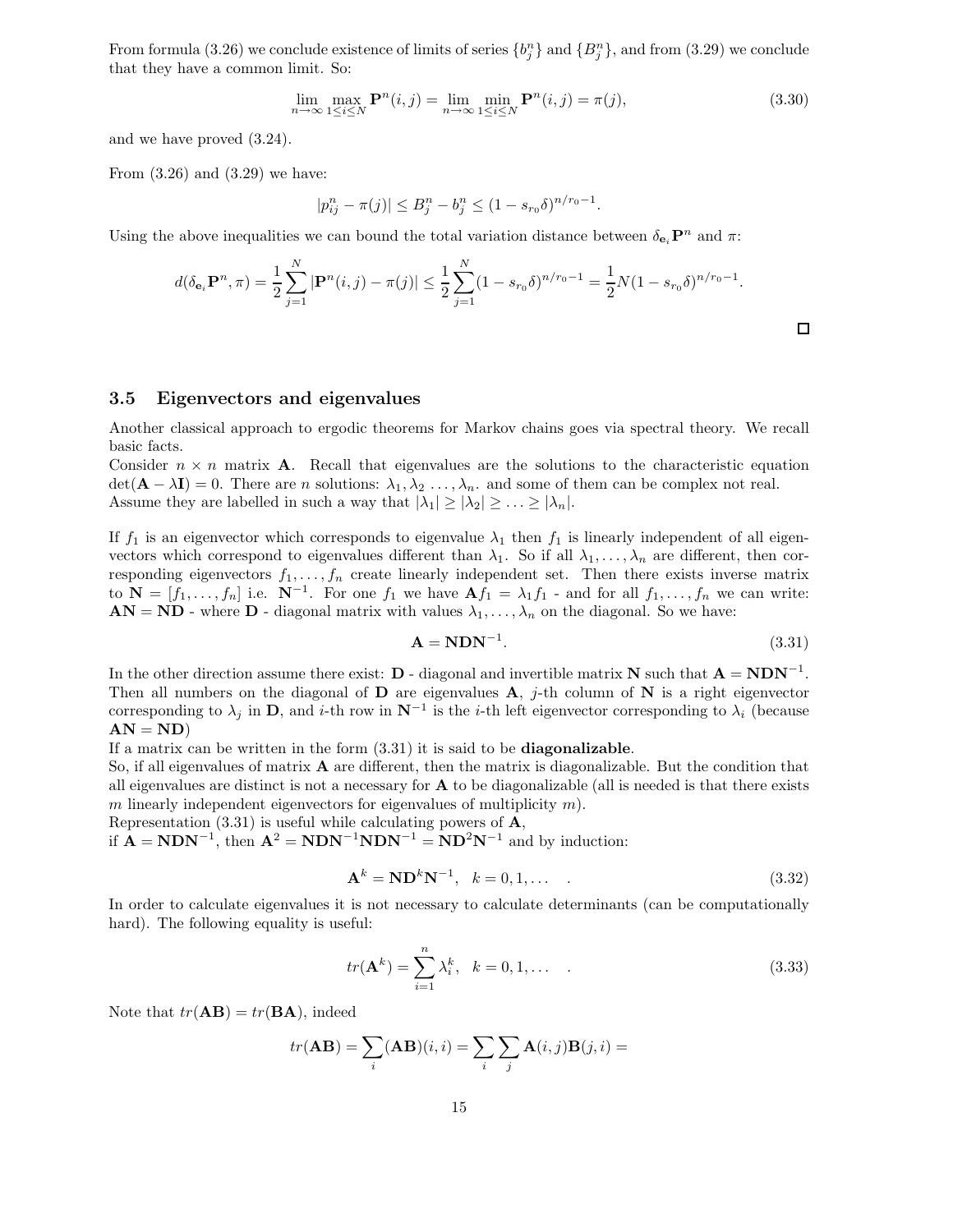$$
\sum_{j} \sum_{i} \mathbf{B}(j, i) \mathbf{A}(i, j) = \sum_{j} (\mathbf{B} \mathbf{A})(j, j) = tr(\mathbf{B} \mathbf{A}).
$$
  

$$
\mathbf{N}(\mathbf{D}^{k} \mathbf{N}^{-1})) = tr(\mathbf{D}^{k} \mathbf{N}^{-1} \mathbf{N}) = tr(\mathbf{D}^{k}) = \sum_{i}^{n} k^{k}
$$

Thus:  $tr(\mathbf{A}^k) = tr(\mathbf{N}(\mathbf{D}^k \mathbf{N}^{-1})) = tr(\mathbf{D}^k \mathbf{N}^{-1} \mathbf{N}) = tr(\mathbf{D}^k) = \sum_{i=1}^n \lambda_i^k$ .

### 3.6 Spectral representation

We limit ourselves to diagonalizable matrices. Assume that **A** can be written  $\mathbf{A} = \mathbf{N} \mathbf{D} \mathbf{N}^{-1}$ , where  $\mathbf{D}$ is diagonal. Denote:

$$
\mathbf{N} = \begin{bmatrix} f_1(1) & \dots & f_n(1) \\ \vdots & \dots & \vdots \\ f_1(n) & \dots & f_n(n) \end{bmatrix}, \quad \mathbf{D} = \begin{bmatrix} \lambda_1 & & 0 \\ & \ddots & \\ 0 & & \lambda_n \end{bmatrix},
$$
(3.34)  

$$
\mathbf{N}^{-1} = \begin{bmatrix} \pi_1(1) & \dots & \pi_1(n) \\ \vdots & \dots & \vdots \\ \pi_n(1) & \dots & \pi_n(n) \end{bmatrix}.
$$

 $N^{-1}N = I$  so we have

$$
\pi_j f_k = \left(\sum_i \pi_j(i) f_k(i)\right) = \begin{cases} 0 & \text{if } j \neq k, \\ 1 & \text{if } j = k. \end{cases} \tag{3.35}
$$

Let  $\mathbf{B}_k$  - be a matrix received from multiplying vector  $f_k$  and  $\pi_k,$  i.e.

$$
\mathbf{B}_k = \begin{bmatrix} f_k(1) \\ \vdots \\ f_k(n) \end{bmatrix} [\pi_k(1), \dots, \pi_k(n)] = \begin{bmatrix} f_k(1)\pi_k(1) & \dots & f_k(1)\pi_k(n) \\ \vdots & & \vdots \\ f_k(n)\pi_k(1) & \dots & f_k(n)\pi_k(n) \end{bmatrix} .
$$
 (3.36)

From (3.35) it follows that:

$$
\mathbf{B}_{j}\mathbf{B}_{k} = f_{j}\pi_{j}f_{k}\pi_{k} = \begin{cases} 0 & \text{if } j \neq k, \\ \mathbf{B}_{j} & \text{if } j = k. \end{cases}
$$
 (3.37)

Finally:

$$
\mathbf{A} = \mathbf{N} \mathbf{D} \mathbf{N}^{-1} = \ldots = \begin{bmatrix} \sum_{i=1}^{n} \lambda_i f_i(1) \pi_i(1) & \ldots & \sum_{i=1}^{n} \lambda_i f_i(1) \pi_i(n) \\ \vdots & & \vdots \\ \sum_{i=1}^{n} \lambda_i f_i(n) \pi_i(1) & \ldots & \sum_{i=1}^{n} \lambda_i f_i(n) \pi_i(n) \end{bmatrix}.
$$

In other words:

$$
\mathbf{A} = \lambda_1 \mathbf{B}_1 + \ldots + \lambda_n \mathbf{B}_n. \tag{3.38}
$$

The above representation is called spectral representation.

From (3.37) we have:

$$
\mathbf{A}^k = (\lambda_1 \mathbf{B}_1 + \ldots + \lambda_n \mathbf{B}_n)^k = \lambda_1^k \mathbf{B}_1 + \ldots + \lambda_n^k \mathbf{B}_n.
$$
 (3.39)

Example: Let

$$
\mathbf{P} = \left[ \begin{array}{cc} 0.8 & 0.2 \\ 0.3 & 0.7 \end{array} \right]
$$

$$
\lambda_1 = 1
$$
 is an eigenvalue corresponding to eigenvector:  
\n $f_1 = \begin{pmatrix} 1 \\ 1 \end{pmatrix}$ , because  $\mathbf{P}1 = 1$ .

From (3.33)  $tr(\mathbf{P}) = 0.8 + 0.7 = 1.5 = \lambda_1 + \lambda_2 = 1 + \lambda_2$  - thus  $\lambda_2 = 0.5$ .  $\pi_1 = (0.6, 0.4)$  is a left eigenvector, because  $\pi_1 \mathbf{P} = 1\pi_1$  corresponding to  $\lambda_1 = 1$ , so  $\mathbf{B}_1 = f_1 \pi_1$  thus: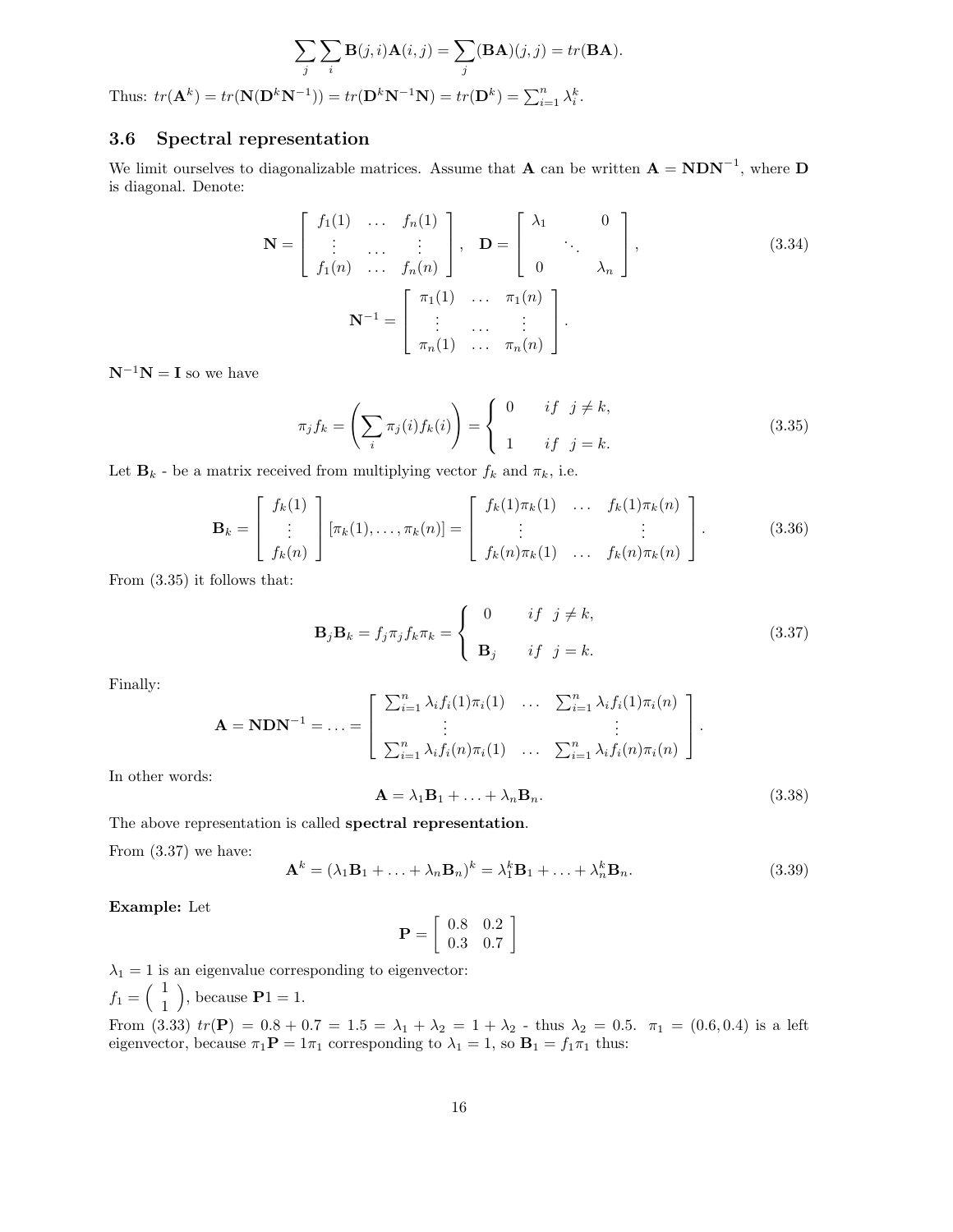$$
\mathbf{B}_1 = \left[ \begin{array}{cc} 0.6 & 0.4 \\ 0.6 & 0.4 \end{array} \right].
$$

 $\mathbf{B}_2$  we will compute using (3.39) for  $k = 0$  i.e.  $\mathbf{P}^0 = \mathbf{I} = \mathbf{B}_1 + \mathbf{B}_2$ , and from here::

$$
\mathbf{B}_2 = \left[ \begin{array}{cc} 0.4 & -0.4 \\ -0.6 & 0.6 \end{array} \right].
$$

So the spectral representation for  $\mathbf{P}^k$  is following:

$$
\mathbf{P}^{k} = \left[ \begin{array}{cc} 0.6 & 0.4 \\ 0.6 & 0.4 \end{array} \right] + \left( \frac{1}{2} \right)^{k} \left[ \begin{array}{cc} 0.4 & -0.4 \\ -0.6 & 0.6 \end{array} \right].
$$

 $\left(\frac{1}{2}\right)^k \to 0$ , when  $k \to \infty$ , thus we have:

$$
\mathbf{P}^{\infty} = \lim_{k} \mathbf{P}^{k} = \left[ \begin{array}{cc} 0.6 & 0.4 \\ 0.6 & 0.4 \end{array} \right].
$$

Look at the difference:

$$
|\mathbf{P}^{\infty} - \mathbf{P}^{k}| = \left| \begin{bmatrix} 0.6 & 0.4 \\ 0.6 & 0.4 \end{bmatrix} + \left(\frac{1}{2}\right)^{k} \begin{bmatrix} 0.4 & -0.4 \\ -0.6 & 0.6 \end{bmatrix} - \begin{bmatrix} 0.6 & 0.4 \\ 0.6 & 0.4 \end{bmatrix} \right| =
$$
  
= 
$$
\left| \begin{bmatrix} 0.6(\frac{1}{2})^{k} & -0.4(\frac{1}{2})^{k} \\ -0.6(\frac{1}{2})^{k} & 0.4(\frac{1}{2})^{k} \end{bmatrix} \right| \leq \begin{bmatrix} 0.6(\frac{1}{2})^{k} & 0.4(\frac{1}{2})^{k} \\ 0.6(\frac{1}{2})^{k} & 0.4(\frac{1}{2})^{k} \end{bmatrix}.
$$

Each element of last matrix can be bounded by  $(0.6)(\frac{1}{2})^k$  so we have exact speed of convergence:

$$
|\mathbf{P}^{k}(i,j) - \mathbf{P}^{\infty}(i,j)| \leq (0.6) \left(\frac{1}{2}\right)^{k}, \quad k = 0, 1, \dots
$$

#### 3.7 Geometric ergodicity via spectral gap

**Definition 3.7.1.** A square matrix **P** is called **regular** if for some integer  $k_0$  all entries of  $\mathbf{P}^{k_0}$  are strictly positive.

The proof of the following classical theorem can be found in [9]. Recall that  $P(i, j)$  stands for  $P(e_i, e_j)$ .

**Theorem 3.7.2** (Perron - Frobenius). If  $n \times n$  matrix **P** is regular then:

- $\bullet \ |\lambda_1| > |\lambda_i|, i = 2, \ldots, n$
- $\lambda_1 \in \mathbb{R}, \lambda_1 > 0$
- eigenvector  $f_1$  corresponding to  $\lambda_1$  has all components strictly positive (>0) and is designated uniquely up to multiplying constant

We will limit ourselves to the case when Markov chain  $X$  is irreducible and aperiodic.

**Theorem 3.7.3** (Cinlar [9]). Let **P** be irreducible and aperiodic transition matrix of Markov chain **X**. Then:

$$
\forall (\mathbf{e}_i, \mathbf{e}_j \in E) \quad \lim_{k \to \infty} \mathbf{P}^k(i, j) = \pi(j) > 0.
$$
 (3.40)

Vector  $\pi$  is the only solution to the:

$$
\pi \mathbf{P} = \pi, \quad \sum_{i} \pi(j) = 1. \tag{3.41}
$$

Moreover, speed of convergence in  $(3.40)$  is geometric.: There exists constant  $\alpha > 0$  such that:

$$
|\mathbf{P}^{k}(i,j) - \pi(j)| \le \alpha |\lambda_2|^k, \quad k = 1, 2, \dots
$$
\n(3.42)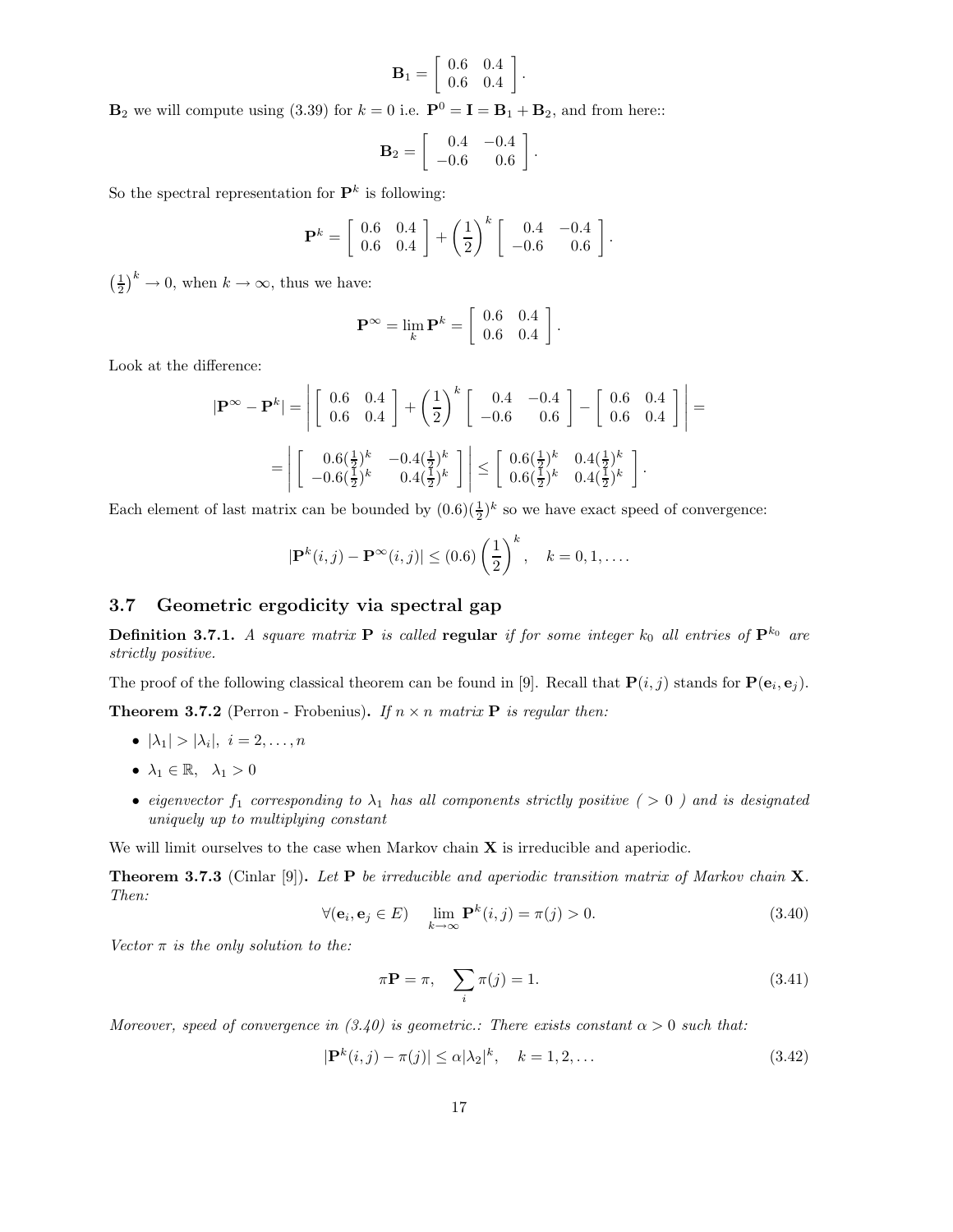*Proof.* We will only proof the case when **P** is diagonalizable. The largest eigenvalue of **P** is  $\lambda_1 = 1$ , its right eigenvector is  $f_1 = [1, \ldots, 1]^T$ , and its left eigenvector is the one fulfilling (3.41). We have in spectral representation (3.38):

$$
\lambda_1 = 1, \quad \mathbf{B}_1 = f_1 \pi_1 = \pi_1, \text{ thus } \mathbf{B}_1(i,j) = \pi_1(j).
$$
\n(3.43)

So we have:

$$
\mathbf{P}^k = \mathbf{B}_1 + \lambda_2^k \mathbf{B}_2 + \ldots + \lambda_n^k \mathbf{B}_n, \quad k = 0, 1, \ldots
$$
 (3.44)

Matrix **P** is aperiodic - thus from Perron-Frobienius Theorem (  $(3.7.2)$ ) eigenvalues  $|\lambda_2|, \ldots, |\lambda_n|$  are all strictly less than 1, what finishes the proof of (3.40), because we have:

$$
\lim_{k} \mathbf{P}^{k} = \mathbf{B}_{1}.
$$

Look at the difference:

$$
|\mathbf{P}^{k}(i,j) - \pi(j)| = |\lambda_2^{k} \mathbf{B}_2(i,j) + \dots + \lambda_n^{k} \mathbf{B}_n(i,j)| \le
$$
  

$$
|\lambda_2|^{k} |\mathbf{B}_2(i,j)| + \dots + |\lambda_n|^{k} |\mathbf{B}_n(i,j)|
$$

We had eigenvalues labelled:  $|\lambda_1| \geq |\lambda_2| \geq \ldots \geq |\lambda_n|$ , thus we have

$$
|\mathbf{P}^{k}(i,j)-\pi(j)|\leq |\lambda_2|^k(|\mathbf{B}_2(i,j)|+\ldots+|\mathbf{B}_n(i,j)|)
$$

Finally taking  $\alpha = \sup_{i,j} {\vert \mathbf{B}_2(i,j) \vert + \ldots + \vert \mathbf{B}_n(i,j) \vert }$  we have

$$
|\mathbf{P}^k(i,j) - \pi(j)| \leq \alpha |\lambda_2|^k.
$$

 $\square$ 

As the conclusion from previous Theorem we have:

**Lemma 3.7.4.** Let  $P$  be a strictly substochastic (i.e. there is at least one row which sums up to number  $<$  1), irreducible and symmetric. Then

$$
\mathbf{P}^k(i,j) \leq \alpha |\lambda_1|^k,
$$

where  $\alpha$  is as in  $(3.42)$ .

*Proof.* Goes exactly like proof of Theorem 3.7.3 but involves fact that all eigenvalues (including  $\lambda_1$ ) are strictly less than 1.  $\Box$ 

**Remark:**  $-L = I - P$  is called discrete Laplacian of P. If P has eigenvalues  $\lambda_1, \ldots, \lambda_N$  (assume they are ordered as earlier: in absolute values), then  $-L$  has eigenvalues  $s_1 = (1 - \lambda_1), s_2 = (1 - \lambda_2), \ldots, s_N =$  $(1 - \lambda_N)$ . We call  $s_2$  the **spectral gap**. When it is positive, we say that spectral gap exists, what is equivalent to  $|\lambda_2| < 1$  and implies, as seen in this section, geometric rate of convergence.

### 3.8 Bounding second largest eigenvalue: Cheeger's and Poincare' constants for reversible Markov chains

In this section we consider finite state space  $|E| = N < \infty$ . We start with

**Definition 3.8.1.** We say that Markov chain with transition matrix **P** and stationary distribution  $\pi$  is reversible if  $\forall$ **e**<sub>i</sub>, **e**<sub>j</sub>  $\in$  *E* we have  $\pi(i)\mathbf{P}(i,j) = \pi(j)\mathbf{P}(j,i)$ .

In this section we consider only reversible Markov chains (comprehensive source on such chains is Aldous and Fill  $[4]$ ).

Denote the eigenvalues of **P** by  $\lambda$ 's ordered:  $1 = |\lambda_1| \ge |\lambda_2| \ge ... \ge |\lambda_N| \ge -1$ .

As we have seen in Theorem 3.7.3, having  $\lambda_2$  we have a bound of convergence rate in  $L^1$  i.e.  $|\mathbf{P}^n(i,j) \pi(j) \leq \alpha |\lambda_2|^n, n = 1, 2, \ldots$  In that Theorem  $\alpha$  is hard to calculate. The exact bound on the total variation distance is given in the following corollary from Theorem 3.9.2 which will be given later.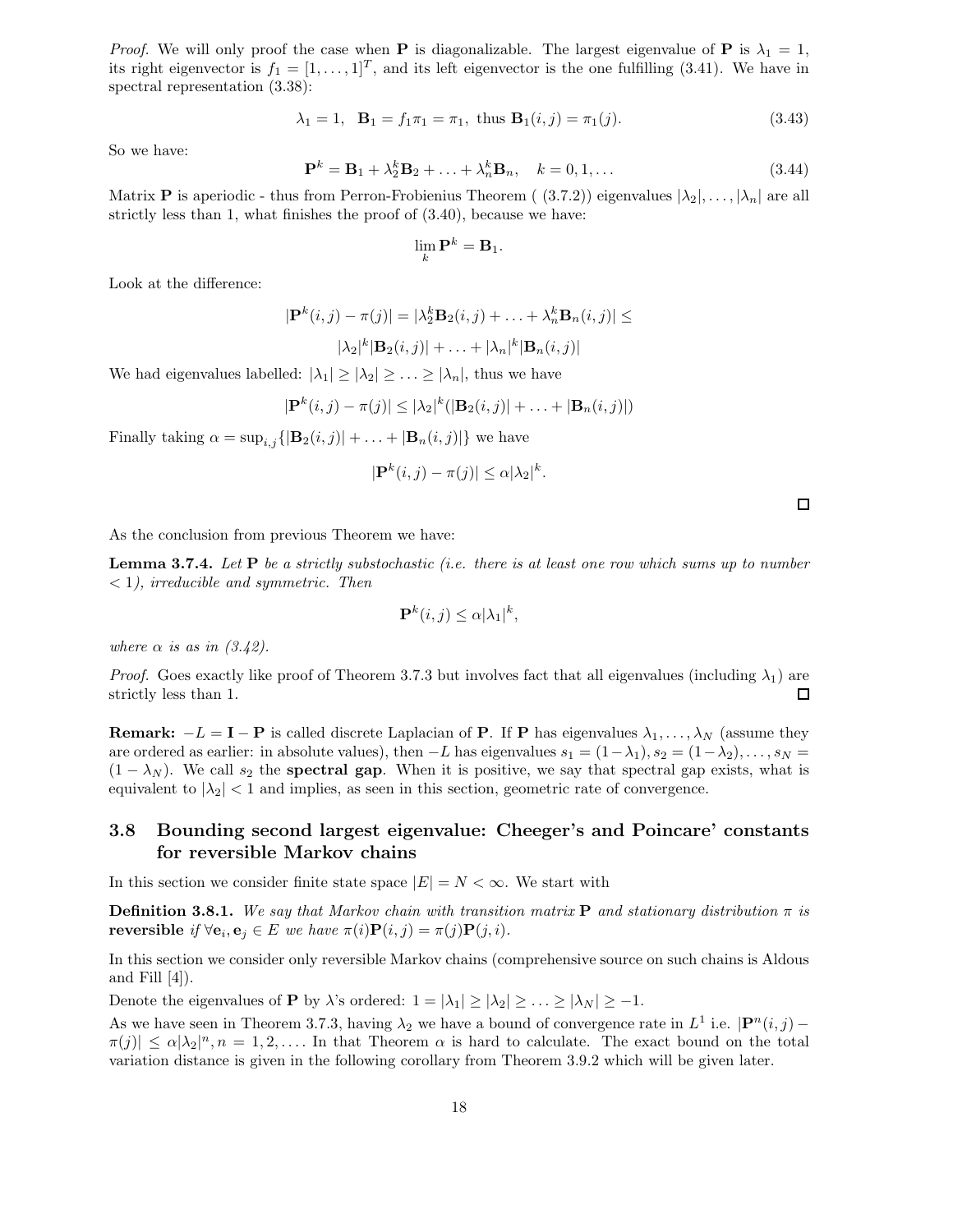Corrolary 3.8.2. Let P be a transition matrix of a reversible Markov chain with finite state space. Then

$$
d(\delta_{\mathbf{e}} \mathbf{P}^n, \pi) \le \frac{1}{2} \frac{1}{\sqrt{\pi(\mathbf{e})}} |\lambda_2|^n.
$$

Unfortunately, in most cases calculating  $\lambda_2$  is rather difficult. But it is enough to have upper bounds on this eigenvalue.

Often, eigenvalues of Laplacian  $I - P$  are considered. We have the following minimax characterization of the second largest eigenvalue which is defined for enumerable state space (see e.g. Horn & Johnson [25]):

$$
|\beta_2| = 1 - |\lambda_2| = \inf \left\{ \frac{\mathcal{E}(\phi, \phi)}{Var(\phi)} : \phi \text{ is non-constant} \right\},\tag{3.45}
$$

where for  $\Lambda(i, j) = \pi(i) \mathbf{P}(i, j)$  and  $\phi(\mathbf{e}_i) \equiv \phi(j)$ 

$$
\mathcal{E}(\phi,\phi) = \frac{1}{2} \sum_{\mathbf{e}_i,\mathbf{e}_j \in E} (\phi(j) - \phi(i))^2 \pi(i) \mathbf{P}(i,j) = \frac{1}{2} \sum_{\mathbf{e}_i,\mathbf{e}_j \in E} (\phi(j) - \phi(i))^2 \Lambda(i,j),
$$

$$
Var(\phi, \phi) = \frac{1}{2} \sum_{\mathbf{e}_i, \mathbf{e}_j \in E} (\phi(j) - \phi(i))^2 \pi(i) \pi(j).
$$

In case of finite state space  $\lambda_2$  coincides with  $1 - \beta_2$  and we have  $\beta_i := 1 - \lambda_i$  for  $i = 1, ..., N$ . Define Cheeger's constant by

$$
k = \min_{A: \pi(A) \le 1/2} \frac{\Lambda(A \times A^C)}{\pi(A)} = \min_{S: \pi(A) \le 1/2} \frac{\sum_{\mathbf{e}_i \in A} \sum_{\mathbf{e}_j \in A^C} \pi(i) \mathbf{P}(i, j)}{\pi(A)}.
$$

Often (as it will be done in section 6.2 (Markov Jump Process)) there is used another version of Cheeger's constant:

$$
k' = \min_{A: \pi(A) \in (0,1)} \frac{\Lambda(A \times A^C)}{\pi(A^c)\pi(A)} = \min_{A: \pi(S) \in (0,1)} \frac{\sum_{\mathbf{e}_i \in A} \sum_{\mathbf{e}_j \in A^C} \pi(i) \mathbf{P}(i,j)}{\pi(A^c)\pi(A)}.
$$
\n
$$
\frac{k'}{2} \le k \le k'.
$$
\n(3.46)

We have then:

Next theorem gives bounds (lower and upper) on  $|\lambda_2|$  using Cheeger's constant k. Since this result is useful to show the existence of spectral gap in a class of Markov processes we give it with a proof.

**Theorem 3.8.3** (Diaconis & Stroock [16]). Let  $\lambda_2 : |\lambda_2| = 1 - |\beta_2|$  be the second largest eigenvalue of a reversible, ergodic Markov chain X. Then

$$
1 - 2k \le |\lambda_2| \le 1 - \frac{1}{2}k^2.
$$

The above inequality is often called Cheeger's inequality.

Proof.

First, we will show:  $1 - 2k \leq |\lambda_2|$ .

To prove it take for a function  $\phi$  in (3.45),  $\phi_A(i) \equiv \phi_A(\mathbf{e}_i) := I_A(\mathbf{e}_i)$  (indicator function) with a fixed A such that  $\pi(A) \leq 1/2$ . Then we have

$$
\mathcal{E}(\phi_A, \phi_A) = \frac{1}{2} \sum_{\mathbf{e}_i \in E} \sum_{\mathbf{e}_j \in E} (\phi_A(j) - \phi_A(i))^2 \Lambda(i, j)
$$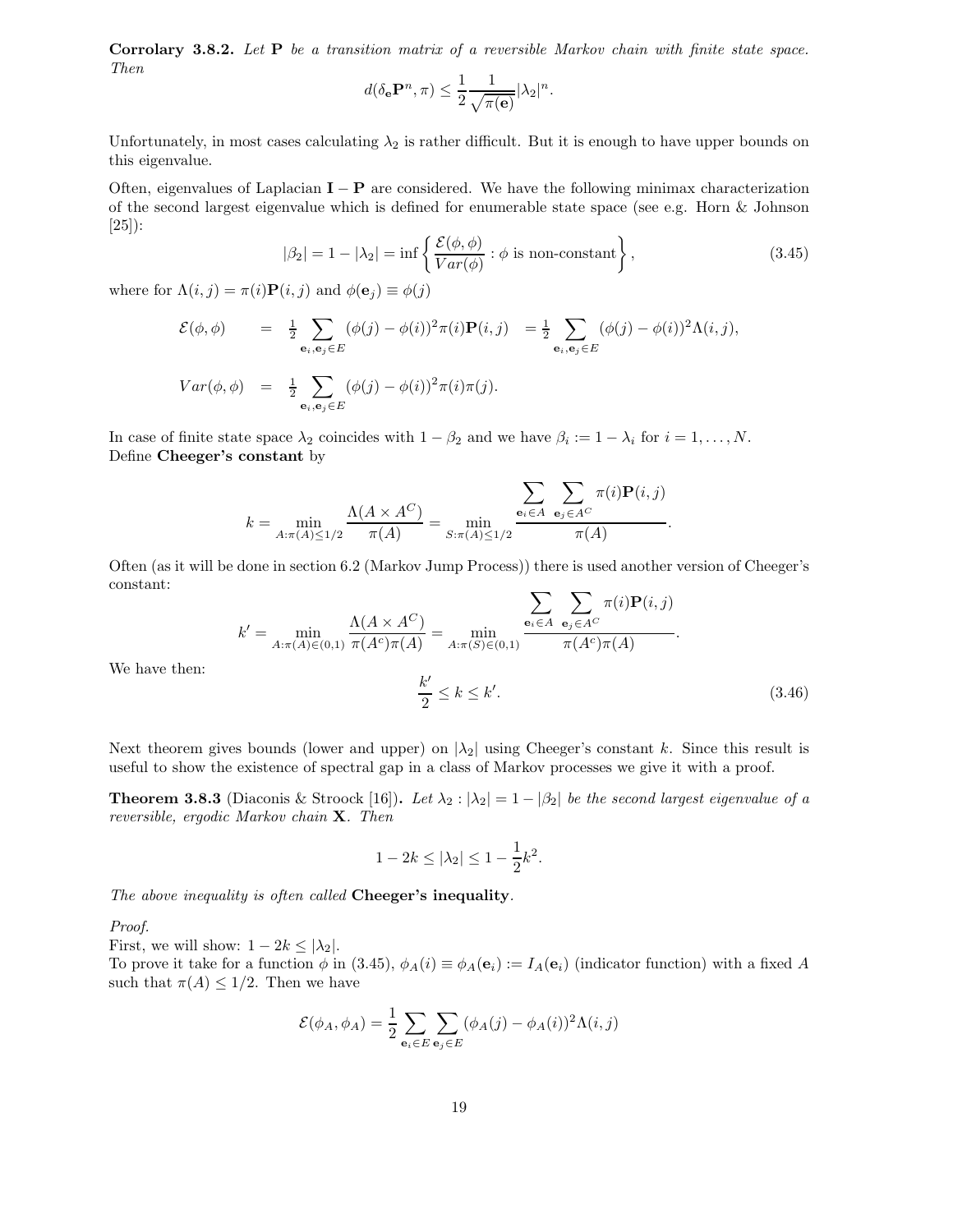$$
= \frac{1}{2} \Big( \sum_{\mathbf{e}_i \in A} \sum_{\mathbf{e}_j \in E} (1-1)^2 \Lambda(i,j) + \sum_{\mathbf{e}_i \in A} \sum_{\mathbf{e}_j \in A^C} (1-0)^2 \Lambda(i,j) + \sum_{\mathbf{e}_i \in A^C} \sum_{\mathbf{e}_j \in A} (0-1)^2 \Lambda(i,j) + \sum_{\mathbf{e}_i \in A^C} \sum_{\mathbf{e}_j \in A^C} (0-0)^2 \Lambda(i,j) \Big)
$$

(and because  $\Lambda(i, j) = \Lambda(j, i)$ )

$$
= \sum_{\mathbf{e}_i \in A} \sum_{\mathbf{e}_j \in A^C} \Lambda(i,j) = \Lambda(A \times A^C).
$$

And similarly

$$
Var(\phi_A) = \sum_{\mathbf{e}_i \in A} \sum_{\mathbf{e}_j \in A^C} \pi(i)\pi(j) = \pi(A)\pi(A^C),
$$

and using  $\pi(A)\pi(A^C) \geq \frac{1}{2}\pi(A)$  we obtain

$$
1 - |\lambda_2| = |\beta_2| \le \frac{\mathcal{E}(\phi_A, \phi_A)}{Var(\phi_A)} = \frac{\Lambda(A \times A^C)}{\pi(A)\pi(A^C)} \le 2\frac{\Lambda(A \times A^C)}{\pi(A)}.
$$

Thus

$$
|\lambda_2| \ge 1 - 2 \frac{\Lambda(A \times A^C)}{\pi(A)}.
$$

Above is true for any  $A$  so especially:

$$
|\lambda_2| \ge 1 - 2k.
$$

Now we prove the second part:

$$
|\lambda_2| \le 1 - \frac{1}{2}k^2.
$$

Recall we have  $L\psi(i) = \sum_j L(i, j)\psi(j), -L = \mathbf{I} - \mathbf{P}.$ Define inner product

$$
(\phi, \psi)_{\pi} = \sum_{\mathbf{e} \in E} \phi(\mathbf{e}) \psi(\mathbf{e}) \pi(\mathbf{e}).
$$

We have:

$$
L\psi(i) = \sum_{\mathbf{e}_i} L(i,j)\psi(j) = \sum_{\mathbf{e}_j} (\mathbf{I} - \mathbf{P})\psi(j) = \sum_{\mathbf{e}_j} \mathbf{I}(i,j)\psi(j) - \sum_{\mathbf{e}_j} \mathbf{P}(i,j)\psi(j)
$$

$$
= \psi(i) - \sum_{\mathbf{e}_j} P(i,j)\psi(j)
$$

and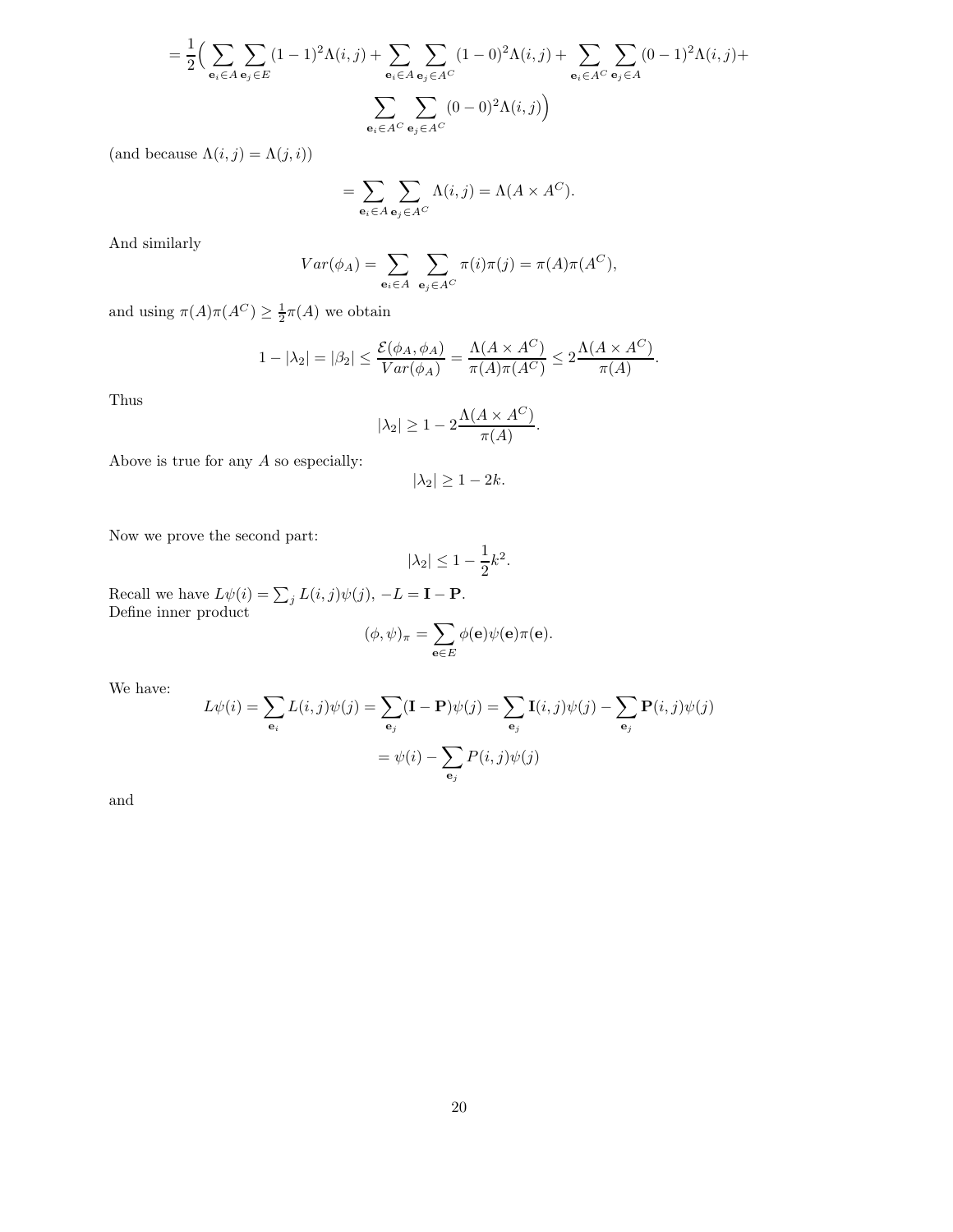$$
(\phi, L\psi)_{\pi} = \sum_{\mathbf{e}_i} \pi(i)\phi(i) \sum_{\mathbf{e}_j} L(i,j)\psi(j)
$$
  
\n
$$
= \sum_{\mathbf{e}_i} \pi(i)\phi(i)[\psi(i) - \sum_{\mathbf{e}_j} \mathbf{P}(i,j)\psi(j)]
$$
  
\n
$$
= \sum_{\mathbf{e}_i} \pi(i)\phi(i)\psi(i) - \sum_{\mathbf{e}_i, \mathbf{e}_j} \pi(i)\mathbf{P}(i,j)\phi(i)\psi(j)
$$
  
\n
$$
= \sum_{\mathbf{e}_i} \pi(i)\phi(i)\psi(i) - \sum_{\mathbf{e}_i, \mathbf{e}_j} \Lambda(i,j)\phi(i)\psi(j)
$$
  
\n
$$
(\sum_{\mathbf{e}_j} \mathbf{P}(i,j) = 1) = \sum_{\mathbf{e}_i} \pi(i)\phi(i)\psi(i) \sum_{\mathbf{e}_j} \mathbf{P}(i,j) - \sum_{\mathbf{e}_i, j} \Lambda(i,j)\phi(i)\psi(j)
$$
  
\n
$$
= \sum_{\mathbf{e}_i, \mathbf{e}_j} \phi(i)\psi(i)\pi(i)\mathbf{P}(i,j) - \sum_{\mathbf{e}_i, \mathbf{e}_j} \Lambda(i,j)\phi(i)\psi(j)
$$
  
\n
$$
= \sum_{\mathbf{e}_i, \mathbf{e}_j} (\phi(i)\psi(i) - \phi(i)\psi(j))\Lambda(i,j)
$$
  
\n
$$
(revers.) = \frac{1}{2} \sum_{\mathbf{e}_i, \mathbf{e}_j} (\phi(j) - \phi(i))(\psi(j) - \phi(j))\psi(i) + \phi(j)\psi(j))\Lambda(i,j)
$$
  
\n
$$
= \frac{1}{2} \sum_{\mathbf{e}_i, \mathbf{e}_j} (\phi(j) - \phi(i))(\psi(j) - \psi(i))\Lambda(i,j) = \mathcal{E}(\phi, \psi).
$$

Fix  $\psi \in L^2(\pi)$ , denote by  $\psi_+$  a positive part of  $\psi$ , set  $S(\psi) = {\bf e}_i \in E : \psi(i) > 0$ . FIRST OBSERVATION: For any  $\psi \in L^2(\pi)$  such that  $S(\psi) \neq \emptyset$  and  $\beta \in [0, \infty)$  we have

 $\beta ||\psi_+||^2_{\pi} \ge \mathcal{E}(\psi_+, \psi_+)$  if  $L\psi \le \beta \psi$  on  $S(\psi)$ . (3.48)

For  $\beta\psi(i) \geq L\psi(i)$  for any  $\mathbf{e}_i \in S(\psi)$  we have

$$
\beta ||\psi_{+}||_{\pi}^{2} = \beta(\psi_{+}, \psi_{+})_{\pi} = \beta \sum_{\mathbf{e}_{i} \in E} \psi_{+}(i)^{2} \pi(i) = \beta \sum_{\mathbf{e}_{i} \in S} \psi(i)^{2} \pi(i) + \beta \sum_{\mathbf{e}_{i} \in S^{C}} 0^{2} \pi(i)
$$

$$
= \sum_{\mathbf{e}_{i} \in S} \beta \pi(i) \psi(i) \psi(i) \ge \sum_{\mathbf{e}_{i} \in S} \pi(i) L \psi(i) \psi(i) = \sum_{\mathbf{e}_{i} \in S} \pi(i) L \psi(i) \psi(i) + \sum_{\mathbf{e}_{i} \in S^{C}} \pi(i) L \psi(i) \cdot 0
$$

$$
= \sum_{\mathbf{e}_{i} \in E} \pi(i) L \psi(i) \psi_{+}(i) = \sum_{\mathbf{e}_{i} \in S} \pi(i) L \psi(i) \psi_{+}(i) = (\psi_{+}, L \psi)_{\pi}
$$

and using (3.47) we get

$$
\beta ||\psi_{+}||^{2} \pi \ge (\psi_{+}, L\psi)_{\pi} = \mathcal{E}(\psi_{+}, \psi).
$$

Note that

$$
\mathcal{E}(\psi_+,\psi) = \frac{1}{2} \sum_{\mathbf{e}_i,\mathbf{e}_j} (\psi_+(j) - \psi_+(i))(\psi(j) - \psi(i))\Lambda(i,j)
$$

$$
\geq \frac{1}{2} \sum_{\mathbf{e}_i,\mathbf{e}_j} (\psi_+(j) - \psi_+(i))^2 \Lambda(i,j) = \mathcal{E}(\psi_+, \psi_+),
$$

where we used

$$
(\psi_+(j) - \psi_+(i))(\psi(j) - \psi(i)) \ge (\psi_+(j) - \psi_+(i))^2.
$$

Thus we proved  $\beta ||\psi_+||^2_{\pi} \geq \mathcal{E}(\psi_+, \psi_+)$  i.e. (3.48).

SECOND OBSERVATION: For any  $\psi \in L^2(\pi)$  with  $S(\psi) \neq \emptyset$  we have

$$
\mathcal{E}(\psi_+,\psi_+) \ge \frac{k(\psi)^2 ||\psi_+||_\pi^2}{2}, \quad \text{where} \quad k(\psi) \equiv \inf \left\{ \frac{\Lambda(S \times S^C)}{\pi(S)} : \emptyset \ne S \subseteq S(\psi) \right\}. \tag{3.49}
$$

We will use Cauchy-Schwartz inequality:

$$
\left(\sum_{\mathbf{e}_1,\mathbf{e}_2} f(\mathbf{e}_1,\mathbf{e}_2) g(\mathbf{e}_1,\mathbf{e}_2)\right)^2 \le \sum_{\mathbf{e}_1,\mathbf{e}_2} f^2(\mathbf{e}_1,\mathbf{e}_2) \cdot \sum_{\mathbf{e}_1,\mathbf{e}_2} g^2(\mathbf{e}_1,\mathbf{e}_2).
$$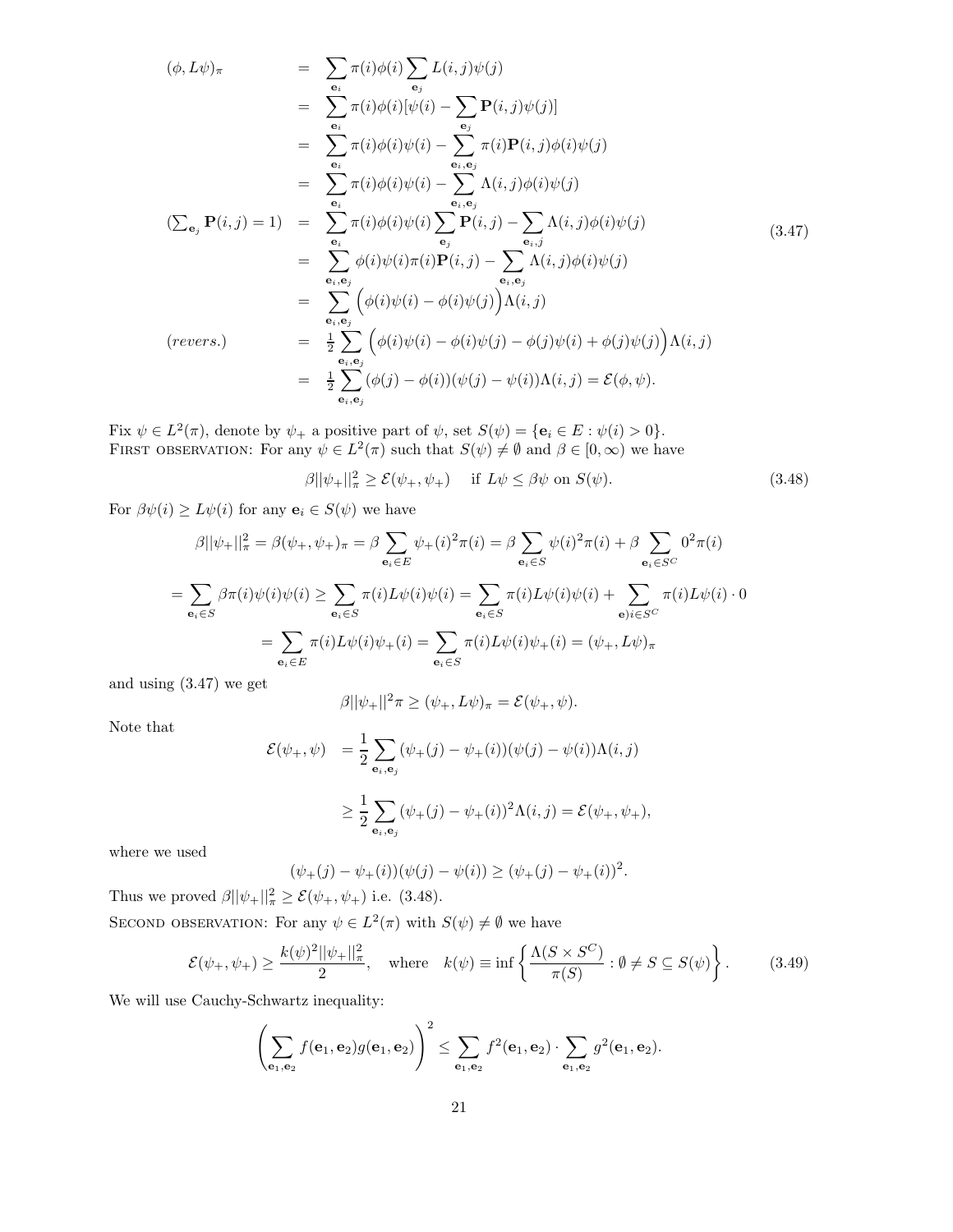Taking: 
$$
f(\mathbf{e}_i, \mathbf{e}_j) = |\psi(i) - \psi(j)| \sqrt{\Lambda(i,j)}
$$
 and  $g(i,j) = |\psi(i) + \psi(j)| \sqrt{\Lambda(i,j)}$  we obtain  
\n
$$
\left(\sum_{\mathbf{e}_i, \mathbf{e}_j} f(i,j)g(i,j)\right)^2 = \left(\sum_{\mathbf{e}_i, \mathbf{e}_j} |\psi^2(i) - \psi^2(j)| \Lambda(i,j)\right)^2
$$
\n
$$
\leq 2 \cdot \frac{1}{2} \sum_{\mathbf{e}_i, \mathbf{e}_j} (\psi(i) - \psi(j))^2 \Lambda(i,j) \cdot \sum_{\mathbf{e}_i, \mathbf{e}_j} (\psi(i) + \psi(j))^2 \Lambda(i,j)
$$
\n
$$
= 2\mathcal{E}(\psi, \psi) \sum_{\mathbf{e}_i, \mathbf{e}_j} (\psi(i) + \psi(j))^2 \Lambda(i,j).
$$

Thus

$$
\sum_{\mathbf{e}_i, \mathbf{e}_j} |\psi^2(i) - \psi^2(j)| \Lambda(i, j) \le \sqrt{2} \sqrt{\mathcal{E}(\psi, \psi)} \left( \sum_{\mathbf{e}_i, \mathbf{e}_j} (\psi(i) + \psi(j))^2 \Lambda(i, j) \right)^{1/2}
$$
  

$$
\le \sqrt{2} \sqrt{\mathcal{E}(\psi, \psi)} \left( 2 \cdot \sum_{\mathbf{e}_i, \mathbf{e}_j} (\psi^2(i) + \psi^2(j)) \Lambda(i, j) \right)^{1/2} = \sqrt{2} \sqrt{\mathcal{E}(\psi, \psi)} \left( 2 \cdot 2 \cdot \sum_{\mathbf{e}_i, \mathbf{e}_j} \psi^2(i) \pi(i) \mathbf{P}(i, j) \right)^{1/2}
$$
  

$$
= 2^{3/2} \sqrt{\mathcal{E}(\psi, \psi)} \left( \sum_{\mathbf{e}_i} \psi^2(i) \pi(i) \sum_{\mathbf{e}_j} \mathbf{P}(i, j) \right)^{1/2} = 2^{3/2} \sqrt{\mathcal{E}(\psi, \psi)} ||\psi||_{\pi}.
$$

At the same time left hand side can be rewritten as

$$
\sum_{\mathbf{e}_i, \mathbf{e}_j} |\psi^2(i) - \psi^2(j)| \Lambda(i,j) = 2 \cdot \sum_{\mathbf{e}_i, \mathbf{e}_j : \psi(j) > \psi(i)} (\psi^2(j) - \psi^2(i)) \Lambda(i,j)
$$
  
= 
$$
4 \cdot \sum_{\mathbf{e}_i, \mathbf{e}_j : \psi(j) > \psi(i)} \left( \int_{\psi(i)}^{\psi(j)} t dt \right) \Lambda(i,j) = \int_0^\infty t \left( \sum_{\mathbf{e}_i, \mathbf{e}_j : \psi(j) = \psi(j) \atop \psi(i) \leq t < \psi(j)} \Lambda(i,j) \right) dt.
$$

And using

$$
\sum_{\substack{\mathbf{e}_i, \mathbf{e}_j:\\ \psi(i) \le t < \psi(j)}} \Lambda(i, j) = \Lambda(S \times S^C) \quad \text{with} \quad S \equiv \{i : \psi(i) > t\} \subseteq S(\psi),
$$

we have

$$
\int_0^\infty t \left( \sum_{\substack{\mathbf{e}_i, \mathbf{e}_j : \\ \psi(i) \le t < \psi(j)}} \Lambda(i,j) \right) dt = \int_0^\infty t \Lambda(S \times S^C) dt = \int_0^\infty t \pi(S) \frac{\Lambda(S \times S^C)}{\pi(S)} \times \mathbb{R} \times S^C \times \mathbb{R} \times S^C \times \mathbb{R} \times S^C \times \mathbb{R} \times S^C \times \mathbb{R} \times S^C \times \mathbb{R} \times S^C \times \mathbb{R} \times S^C \times \mathbb{R} \times S^C \times \mathbb{R} \times S^C \times \mathbb{R} \times S^C \times \mathbb{R} \times S^C \times \mathbb{R} \times S^C \times \mathbb{R} \times S^C \times \mathbb{R} \times S^C \times \mathbb{R} \times S^C \times \mathbb{R} \times S^C \times \mathbb{R} \times S^C \times \mathbb{R} \times S^C \times \mathbb{R} \times S^C \times \mathbb{R} \times S^C \times \mathbb{R} \times S^C \times \mathbb{R} \times S^C \times \mathbb{R} \times S^C \times \mathbb{R} \times S^C \times \mathbb{R} \times S^C \times \mathbb{R} \times S^C \times \mathbb{R} \times S^C \times \mathbb{R} \times S^C \times \mathbb{R} \times S^C \times \mathbb{R} \times S^C \times \mathbb{R} \times S^C \times \mathbb{R} \times S^C \times \mathbb{R} \times S^C \times \mathbb{R} \times S^C \times \mathbb{R} \times S^C \times \mathbb{R} \times S^C \times \mathbb{R} \times S^C \times \mathbb{R} \times S^C \times \mathbb{R} \times S^C \times \mathbb{R} \times S^C \times \mathbb{R} \times S^C \times \mathbb{R} \times S^C \times \mathbb{R} \times S^C \times \mathbb{R} \times S^C \times \mathbb{R} \times S^C \times \mathbb{R} \times S^C \times \mathbb{R} \times S^C \times \mathbb{R} \times S^C \times \mathbb{R} \times S^C \times \mathbb{R} \times S^C \times \mathbb{
$$

Combining (3.48) and (3.49) we obtain:

 $\overline{ }$ 

$$
\beta ||\psi_{+}||_{\pi}^{2} \geq \mathcal{E}(\psi_{+}, \psi_{+}) \geq \frac{k(\psi)^{2} ||\psi_{+}||_{\pi}^{2}}{2} \quad \text{if } L\psi \leq \beta\psi \text{ on } S(\psi).
$$

Thus

$$
\frac{k(\psi)^2}{2} \le \beta \tag{3.50}
$$

for any  $\beta \in [0, \infty)$  and any  $\psi \in L^2(\pi)$  on  $S(\psi) \neq \emptyset$ . To get lower bound take  $\beta = |\beta_2| = 1 - |\lambda_2|$  and  $\psi$ as normalized eigenfunction for  $\beta_2$ . Because  $\psi$  must have  $\pi$ -mean-value 0, we can always arrange that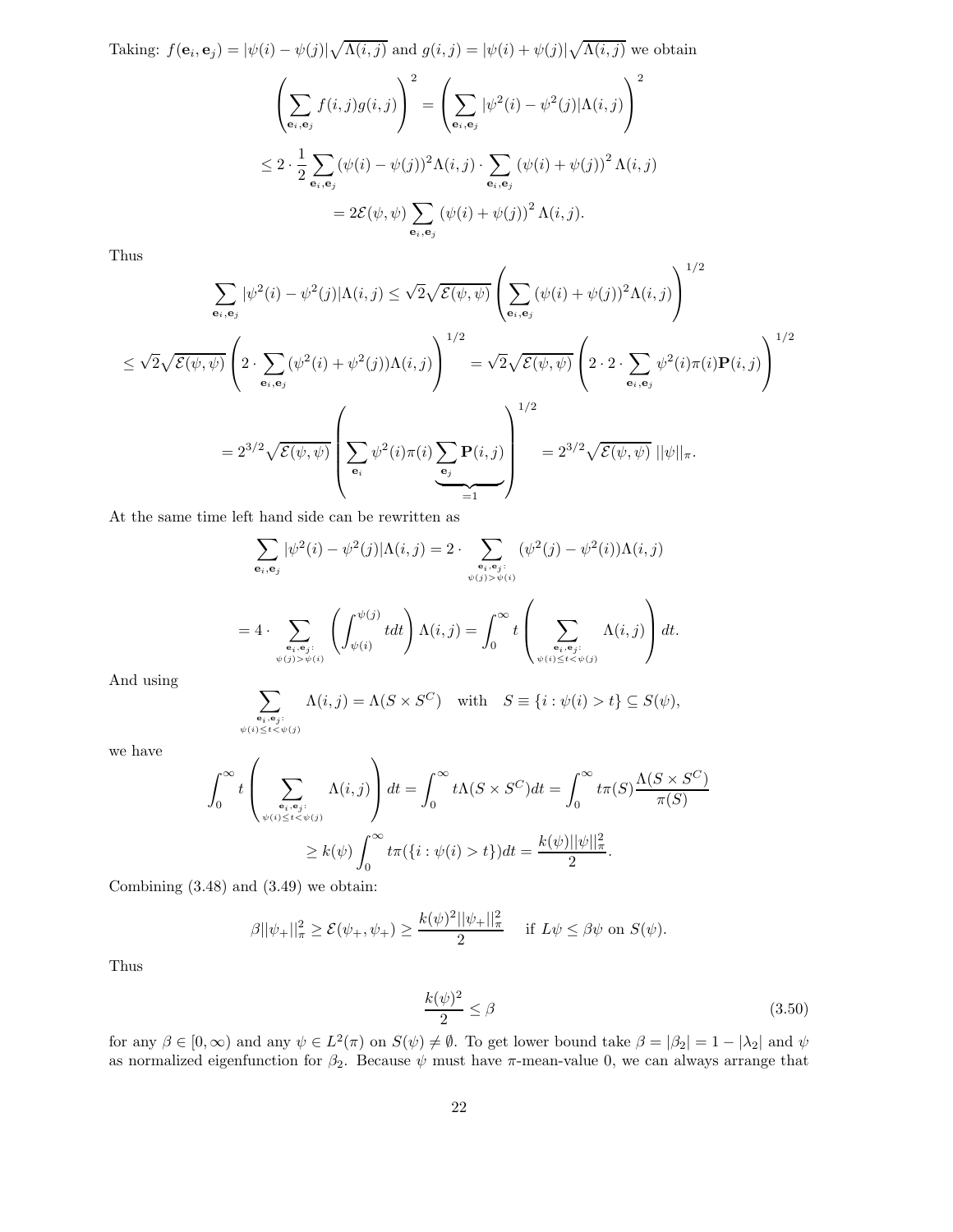$0 < \pi(S(\psi)) \leq \frac{1}{2}$  and therefore  $k(\psi) \geq k$ . Hence, the desired lower bound follows directly from (3.50) with this choice of  $\beta$  and  $\psi$ .

Define a graph  $G = (V, E)$  with vertex set E and edges  $V = \{\{\mathbf{e}_i, \mathbf{e}_j\} : \Lambda(i, j) > 0\}$ . For given vertices  $e_i$  and  $e_j$  we deterministically choose path (without loops and repeated edges) and refer to it as the canonical path  $\Gamma(\mathbf{e}_i, \mathbf{e}_j)$  from  $\mathbf{e}_i$  to  $\mathbf{e}_j$ . Define length of the path

$$
|\Gamma({\bf e}_i,{\bf e}_j)|:=\sum_{\tilde{e}\in \Gamma({\bf e}_i,{\bf e}_j)}1,
$$

where the sum is over oriented edges  $\tilde{e}$  in the path. Define  $\Lambda(\tilde{e}) = \Lambda(i,j) = \pi(i)P(i,j)$  if  $\tilde{e} = (e_i, e_j)$ . Define Poincare's constant

$$
K := \max_{\tilde{e}} \left\{ \frac{1}{\Lambda(\tilde{e})} \left[ \sum_{(\mathbf{e}_i, \mathbf{e}_j): \tilde{e} \in \Gamma(\mathbf{e}_i, \mathbf{e}_j)} |\Gamma(\mathbf{e}_i, \mathbf{e}_j)| \pi(i) \pi(j) \right] \right\}
$$

if **P** is irreducible and  $K := \infty$  otherwise. So for fixed edge  $\tilde{e}$  we have to sum up over all possible paths from  $e_1$  to  $e_2$  containing  $\tilde{e}$  and calculate the above constant.

Next theorem gives an upper bound for  $\beta_1$  using K.

**Theorem 3.8.4** (Diaconis & Stroock [16]). The second largest eigenvalue  $\beta_2$  of a finite state, reversible Markov chain **P** with respect to everywhere positive stationary distribution  $\pi$  satisfies

$$
|\lambda_2| \le 1 - \frac{1}{K}.
$$

The above inequality is called **Poincare's inequality**.

Proof. For an edge  $\tilde{e} = (\mathbf{e}_i, \mathbf{e}_j)$  denote  $\tilde{e}^+ \equiv \mathbf{e}_i$ ,  $\tilde{e}^- \equiv \mathbf{e}_j$  and  $\Lambda(\tilde{e}) = \pi(i)\mathbf{P}(i, j)$ . Define  $\phi(\tilde{e}) =$  $\phi(\tilde{e}^+) - \phi(\tilde{e}^-).$ 

$$
Var(\phi) = \frac{1}{2} \sum_{\mathbf{e}_i, \mathbf{e}_j \in E} (\phi(i) - \phi(j))^2 \pi(i) \pi(j) = \frac{1}{2} \sum_{\mathbf{e}_i, \mathbf{e}_j \in E} \left( \sum_{\tilde{e} \in \Gamma(\mathbf{e}_i, \mathbf{e}_j)} \phi(\tilde{e}) \right)^2 \pi(i) \pi(j) =
$$
\n
$$
= \frac{1}{2} \sum_{\mathbf{e}_i, \mathbf{e}_j \in E} \left( \sum_{\tilde{e} \in \Gamma(\mathbf{e}_i, \mathbf{e}_j)} \frac{1}{\sqrt{\Lambda(\tilde{e})}} \sqrt{\Lambda(\tilde{e})} \phi(\tilde{e}) \right)^2 \pi(i) \pi(j)
$$
\n
$$
\leq \frac{1}{2} \sum_{\mathbf{e}_i, \mathbf{e}_j \in E} \left( \sum_{e \in \Gamma(\mathbf{e}_i, \mathbf{e}_j)} \frac{1}{\Lambda(\tilde{e})} \right) \left( \sum_{\tilde{e} \in \Gamma(\mathbf{e}_i, \mathbf{e}_j)} \Lambda(\tilde{e}) \phi^2(\tilde{e}) \right) \pi(i) \pi(j) \le
$$
\n
$$
\max_{\tilde{e}} \left\{ \frac{1}{\Lambda(\tilde{e})} \sum_{\mathbf{e}_i, \mathbf{e}_j : \tilde{e} \in \Gamma(\mathbf{e}_i, \mathbf{e}_j)} |\Gamma(\mathbf{e}_i, \mathbf{e}_j)| \pi(i) \pi(j)| \right\} \cdot \frac{1}{2} \sum_{\tilde{e}} \Lambda(\tilde{e}) \phi^2(\tilde{e}) = K \cdot \frac{1}{2} \sum_{\tilde{e}} \Lambda(\tilde{e}) \phi^2(\tilde{e})
$$
\n
$$
= K \cdot \frac{1}{2} \sum_{\mathbf{e}_i, \mathbf{e}_j \in E} (\phi(i) - \phi(j))^2 \pi(i) \mathbf{P}(i, j) = K \cdot \mathcal{E}(\phi, \phi)
$$

i.e.

$$
\frac{1}{K} \le \frac{\mathcal{E}(\phi, \phi)}{Var(\phi)}
$$

for any  $\phi$  so especially for  $\phi$  which realizes infimum in (3.45), thus

$$
\frac{1}{K} \le 1 - |\lambda_2| \quad \Rightarrow \quad |\lambda_2| \le 1 - \frac{1}{K}.
$$

 $\Box$ 

 $\Box$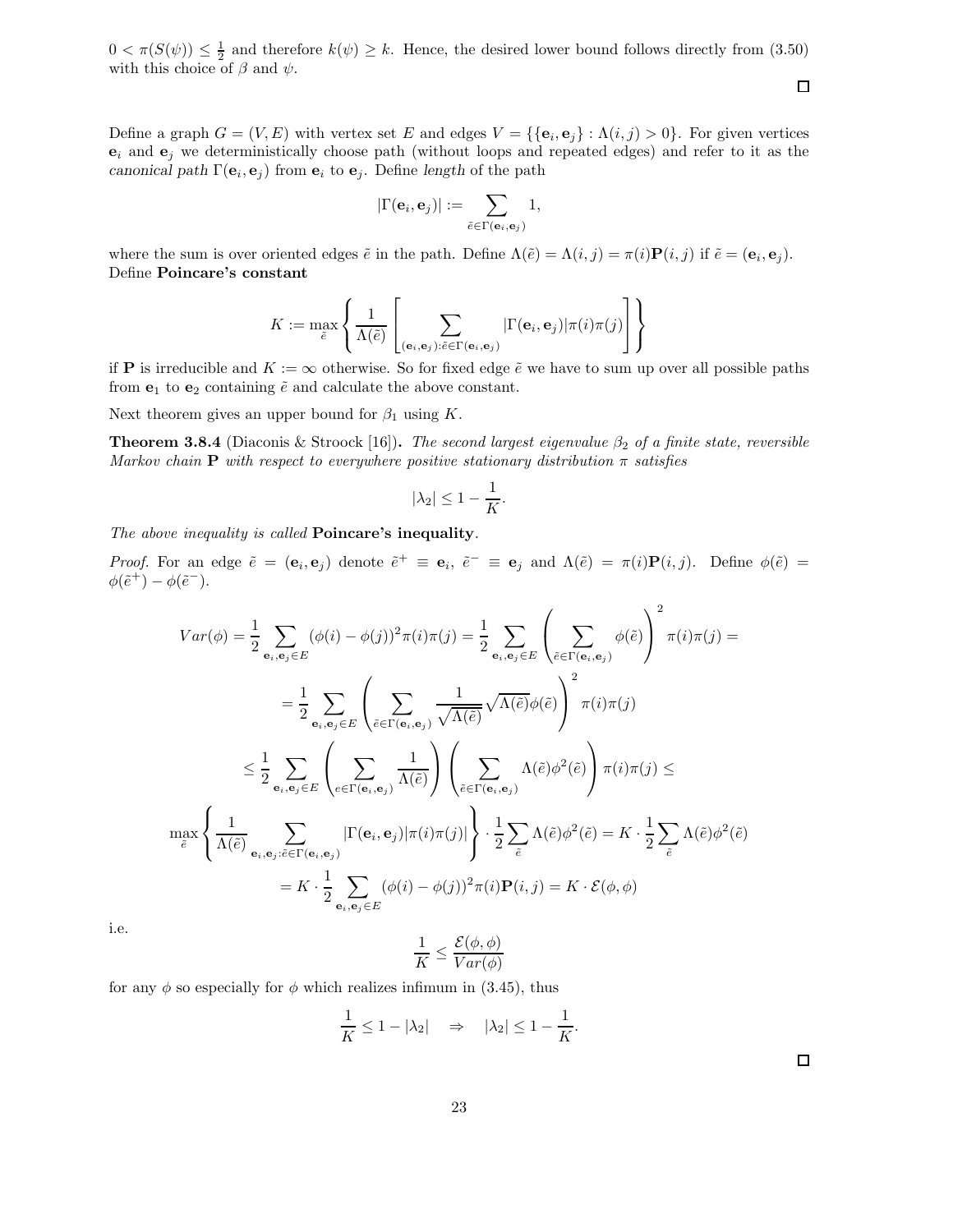Next lemma gives us information how many steps should be done in order to make  $d(\delta_{\mathbf{e}} \mathbf{P}^k, \pi)$  less or equal to  $\varepsilon$ .

Lemma 3.8.5. For a finite state, reversible, aperiodic and irreducible, Markov chain on finite state space  $E$  with transition matrix  $P$  with finite state space we have

$$
d(\delta_{\mathbf{e}_0} \mathbf{P}^{n_k(\varepsilon)}, \pi) \le \varepsilon
$$
, for  $n_k(\varepsilon) = \frac{2}{k^2} \log \left( \frac{1}{2\varepsilon \sqrt{\pi(\mathbf{e}_0)}} \right)$ 

and

$$
d(\delta_{\mathbf{e}_0} \mathbf{P}^{n_K(\varepsilon)}, \pi) \le \varepsilon
$$
, for  $n_K(\varepsilon) = K \log \left( \frac{1}{2\varepsilon \sqrt{\pi(\mathbf{e}_0)}} \right)$ ,

where h is the Cheeger's constant and K is the Poincare's constant.

Proof. :

In (\*) we will use fact that  $1 - x < e^{-x}$  for  $x \in \mathbb{R} \setminus \{0\}$ . Using Corrolary 3.8.2 and Theorem 3.8.3 we have

$$
d(\delta_{\mathbf{e}_0} \mathbf{P}^{n_k(\varepsilon)}, \pi) \leq \frac{1}{2} \frac{1}{\sqrt{\pi(\mathbf{e}_0)}} |\lambda_2|^{n_k(\varepsilon)} \leq \frac{1}{2} \frac{1}{\sqrt{\pi(\mathbf{e}_0)}} \left(1 - \frac{1}{2}k^2\right)^{n_k(\varepsilon)} = \frac{1}{2} \frac{1}{\sqrt{\pi(\mathbf{e}_0)}} \left(1 - \frac{1}{2}k^2\right)^{\frac{2}{k^2} \log\left(\frac{1}{2\varepsilon\sqrt{\pi(\mathbf{e}_0)}}\right)}
$$

$$
\leq \frac{1}{2} \frac{1}{\sqrt{\pi(\mathbf{e}_0)}} \left[e^{-\frac{1}{2}k^2}\right]^{\frac{2}{k^2} \log\left(\frac{1}{2\varepsilon\sqrt{\pi(\mathbf{e}_0)}}\right)} = \frac{1}{2} \frac{1}{\sqrt{\pi(\mathbf{e}_0)}} e^{-\log\left(\frac{1}{2\varepsilon\sqrt{\pi(\mathbf{e}_0)}}\right)} = \frac{1}{2} \frac{1}{\sqrt{\pi(\mathbf{e}_0)}} 2\varepsilon \sqrt{\pi(\mathbf{e}_0)} = \varepsilon.
$$

Using Corrolary 3.8.2 and Theorem 3.8.4 we have

$$
d(\delta_{\mathbf{e}_0} \mathbf{P}^{n_K(\varepsilon)}, \pi) \leq \frac{1}{2} \frac{1}{\sqrt{\pi(\mathbf{e}_0)}} |\lambda_2|^{n_K(\varepsilon)} \leq \frac{1}{2} \frac{1}{\sqrt{\pi(\mathbf{e}_0)}} \left(1 - \frac{1}{K}\right)^{n_K(\varepsilon)} = \frac{1}{2} \frac{1}{\sqrt{\pi(\mathbf{e}_0)}} \left(1 - \frac{1}{K}\right)^{K \log\left(\frac{1}{2\varepsilon\sqrt{\pi(\mathbf{e}_0)}}\right)}
$$

$$
\leq \frac{1}{2} \frac{1}{\sqrt{\pi(\mathbf{e}_0)}} \left[e^{-\frac{1}{K}}\right]^{K \log\left(\frac{1}{2\varepsilon\sqrt{\pi(\mathbf{e}_0)}}\right)} = \frac{1}{2} \frac{1}{\sqrt{\pi(\mathbf{e}_0)}} e^{-\log\left(\frac{1}{2\varepsilon\sqrt{\pi(\mathbf{e}_0)}}\right)} = \frac{1}{2} \frac{1}{\sqrt{\pi(\mathbf{e}_0)}} 2\varepsilon \sqrt{\pi(\mathbf{e}_0)} = \varepsilon.
$$

**Remark:** A number  $n(\varepsilon)$  for which  $d(\delta_{\mathbf{e}_0} \mathbf{P}^{n(\varepsilon)}, \pi) \leq \varepsilon$  is called **mixing time** and usually denoted by  $\tau_{\mathbf{e}_0}(\varepsilon)$ .

#### 3.8.1 Poincare bound for symmetric random walk on  $d$ -dimensional cube

In order to illustrate Poincare's technique we present this example. Take the state space  $E = \{0, 1\}^d$ . Let  $x \in E$ . Transition probabilities of symmetric random walk on cube are defined as follows:

$$
\delta_x \mathbf{P}(x+s_i) = \frac{1}{d+1} \text{ for } x_i = 0,
$$
  
\n
$$
\delta_x \mathbf{P}(x-s_i) = \frac{1}{d+1} \text{ for } x_i = 1,
$$
  
\n
$$
\delta_x \mathbf{P}(x) = \frac{1}{d+1},
$$
\n(3.51)

where  $s_i = (0, \ldots, 0, 1, 0, \ldots, 0)$  with 1 at position i. It means that when random walk is in the state  $x = (x_1, \ldots, x_d), x_i \in \{0, 1\}$  then it changes *i*-th coordinate from  $x_i$  to  $1 - x_i$  with probability  $1/(d+1)$ or with the same probability it stays at the same position. The stationary distribution is uniform :  $\pi(x) = \frac{1}{2^d}.$ 

We will compute Poincare's constant for deterministic canonical paths.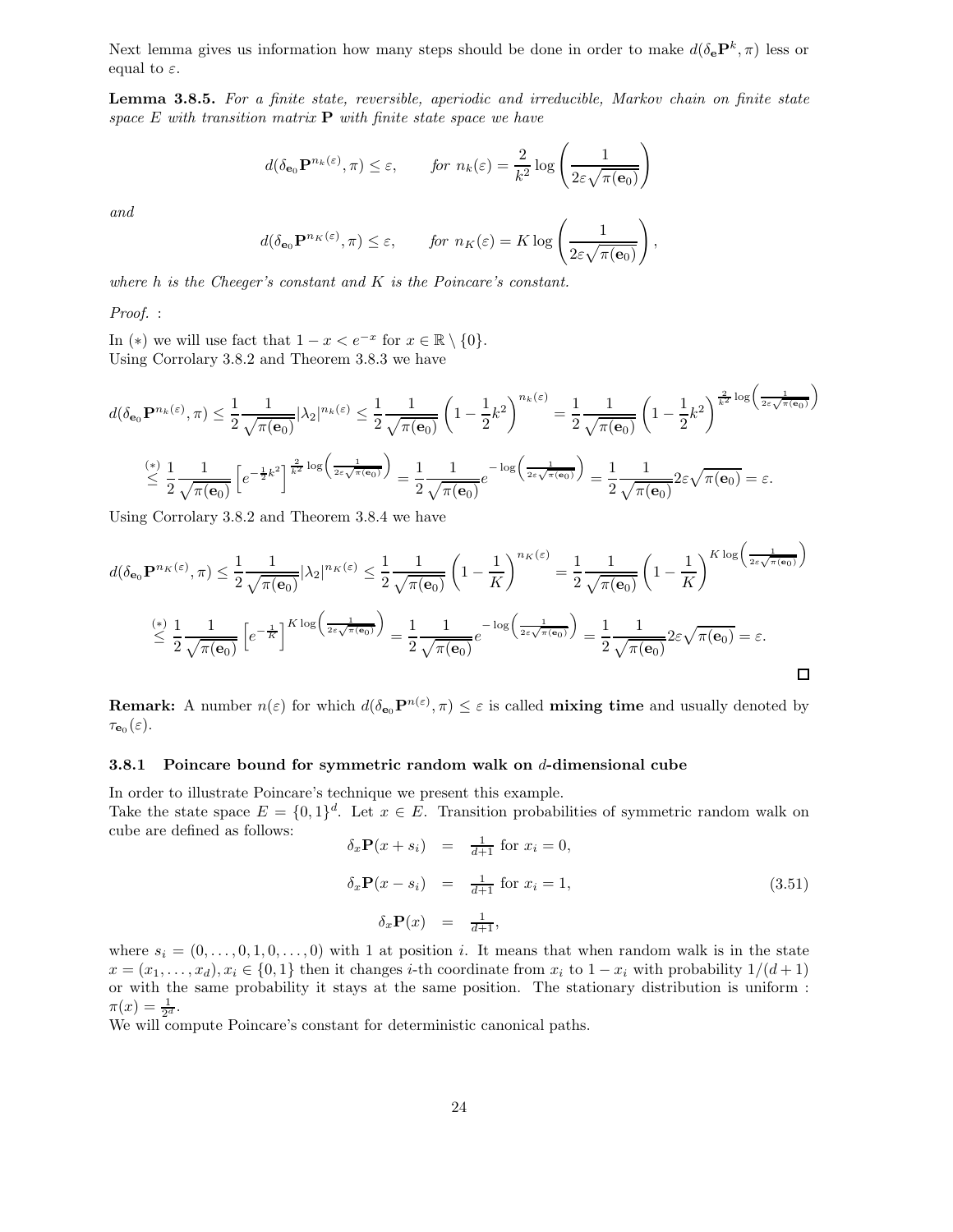Let  $x = (x_1, \ldots, x_d), y = (y_1, \ldots, y_n) \in E$  and define canonical path  $\Gamma(x, y)$  in such a way: change consecutively coordinates in x to get y from left to right. For example for  $d = 8$  and  $x = (1, 1, 0, 1, 1, 1, 0, 1), y =$  $(1, 0, 0, 0, 0, 0, 0, 0)$  the canonical path is:

$$
x = (1, 1, 0, 1, 1, 1, 0, 1) \rightarrow (1, 0, 0, 1, 1, 1, 0, 1) \rightarrow (1, 0, 0, 0, 1, 1, 1, 0, 1) \rightarrow (1, 0, 0, 0, 0, 0, 1) \rightarrow (1, 0, 0, 0, 0, 0, 1) \rightarrow (1, 0, 0, 0, 0, 0, 0, 0) = y
$$

We want to calculate

$$
K := \max_{\tilde{e}} \left\{ \frac{1}{\Lambda(\tilde{e})} \left[ \sum_{(x,y):e \in \Gamma(x,y)} |\Gamma(x,y)| \pi(x) \pi(y) \right] \right\}.
$$

Fix  $\tilde{e} = (a, b)$ , where  $a = (a_1, \ldots, a_d)$  and  $b = (u_1, \ldots, u_{i-1}, 1 - u_i, u_{i+1}, \ldots, u_d)$ . We have:  $\Lambda(\tilde{e}) =$  $\pi(a)P(a,b) = \frac{1}{2^d} \cdot \frac{1}{d+1}, \pi(x) = \pi(y) = \frac{1}{2^d}.$ Thus

$$
K := \max_{\tilde{e}} \left\{ \frac{1}{\Lambda(\tilde{e})} E\left[\sum_{(x,y): \tilde{e} \in \Gamma(x,y)} |\Gamma(x,y)| \pi(x) \pi(y) \right] \right\} = 2^d (d+1) \cdot \frac{1}{2^d} \cdot \frac{1}{2^d} \sum_{(x,y): \tilde{e} \in \Gamma(x,y)} |\Gamma(x,y)|.
$$

We have to calculate how many states x and y there are such that  $\tilde{e} \in \Gamma(x, y)$ . Look at previous example once more (say  $a = (1, 0, 0, 0, 1, 1, 0, 1), b' = (1, 0, 0, 0, 0, 1, 0, 1),$  thus  $i = 5$ )

$$
x = (1, 1, 0, 1, \boxed{1}, \underbrace{1, 0, 1}_{x_{i+1}, \ldots, x_d} ) \rightarrow (1, 0, 0, 1, \boxed{1}, 1, 0, 1) \rightarrow (\underbrace{1, 0, 0, 0, \boxed{1}, 1, 0, 1}_{a}) \rightarrow (\underbrace{1, 0, 0, 0, \boxed{0}, 1, 0, 1}_{b})
$$
  
\n
$$
\rightarrow (1, 0, 0, 0, \boxed{0}, 0, 0, 1) \rightarrow (\underbrace{1, 0, 0, 0, \boxed{0}, 0, 0, 0}_{y_1, \ldots, y_{i-1}}) = y
$$

Thus we see that  $x$  and  $y$  must fulfill the following conditions:

$$
x_{i+1},...,x_d = u_{i+1},...,u_d,
$$
  
\n
$$
x_i = u_i,
$$
  
\n
$$
y_i = 1 - u_i,
$$
  
\n
$$
y_1,...,y_{i-1} = u_1,...,u_{i-1}.
$$

So only  $x_1, \ldots, x_{i-1}$  and  $y_{i+1}, \ldots, y_d$  are not determined. Thus the number of possible x and y such that  $\tilde{e} = (u, v) \in \Gamma(x, y)$  is  $2^{i-1} \cdot 2^{d-i} = 2^{d-1}$ . The length  $|\Gamma(x, y)|$  is at most d, so we have:

$$
K := 2^d (d+1) \cdot \frac{1}{2^d} \cdot \frac{1}{2^d} \sum_{(x,y): \tilde{e} \in \Gamma(x,y)} |\Gamma(x,y)| \le \frac{(d+1)}{2^d} \sum_{(x,y): \tilde{e} \in \Gamma(x,y)} d = \frac{d(d+1)}{2^d} \cdot 2^{d-1} = \frac{d(d+1)}{2}.
$$

Let us calculate  $n_K(\varepsilon)$  from Lemma 3.8.5 for some fixed state  $x_0 \in E$ :

$$
n_K(\varepsilon) := K \log \left( \frac{1}{2\varepsilon \sqrt{\pi(x_0)}} \right) \le \frac{d(d+1)}{2} \log \left( \frac{1}{2\varepsilon \sqrt{\frac{1}{2^d}}} \right) = \frac{d(d+1)}{2} \log \left( 2^{\frac{d}{2}} \cdot \frac{1}{2\varepsilon} \right) = \frac{d(d+1)}{2} \left( \frac{d}{2} + \log \left( \frac{1}{2\varepsilon} \right) \right) \approx \frac{d^3}{4} + \frac{d^2}{2} \log \left( \frac{1}{2\varepsilon} \right).
$$

This tells us that mixing takes about  $d^3/4$  steps (i.e. after so many steps we have  $d(\delta_{x_0} \mathbf{P}^{n_K}, \pi) \leq \varepsilon$ ). It is of order  $\approx d^3$ .

Later we will see better bounds (via coupling or strong uniform times) and correct answer: mixing takes in this example about  $d \log d$  steps.

For another example where both, Poincare's and Cheeger's constants are calculated see subsection 3.9.2, where problem of non-reversible Markov chain is reduced to calculating these constants for modified reversible chain.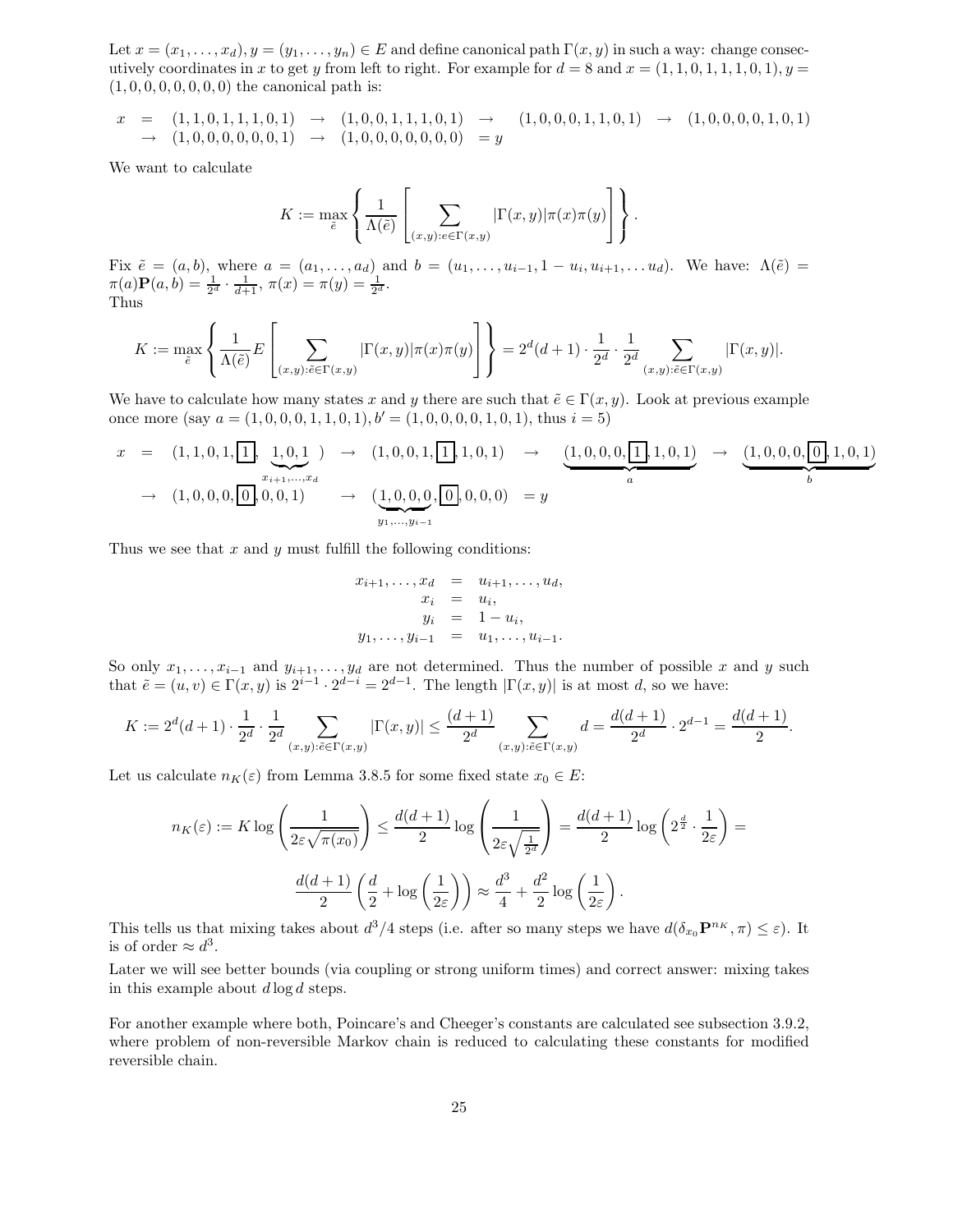#### 3.9 Bounding second largest eigenvalue: non-reversible Markov chains

#### 3.9.1 Symmetrization

The results of subsection 3.8 had not been applicable to non-reversible Markov chains till 1991 when J. Fill developed bounds for these chains in [20]. Some of results are interesting in their own.

For any transition matrix  **define:** 

$$
\mathbf{R}\phi(\mathbf{e}_i):=\sum_{\mathbf{e}_j\in E}\mathbf{R}(\mathbf{e}_i,\mathbf{e}_j)\phi(\mathbf{e}_j).
$$

Given functions  $\phi$  and  $\psi$  define the Dirichlet form

$$
\mathcal{E}_{\mathbf{R}}(\phi, \psi) := \frac{1}{2} \sum_{\mathbf{e}_i, \mathbf{e}_j \in E} (\phi(\mathbf{e}_i) - \phi(\mathbf{e}_j))(\psi(\mathbf{e}_i) - \psi(\mathbf{e}_j))\pi(\mathbf{e}_i)\mathbf{R}(\mathbf{e}_i, \mathbf{e}_j)
$$

based on a given reversible **R** with stationary distribution  $\pi$ . For  $P$  define  $P$  to be time-reversal of  $P$ , i.e.:

$$
\widetilde{\mathbf{P}}(\mathbf{e}_i, \mathbf{e}_j) := \frac{\pi(\mathbf{e}_j) \mathbf{P}(\mathbf{e}_j, \mathbf{e}_i)}{\pi(\mathbf{e}_i)},
$$

and define multiplicative reversiblization  $M(\mathbf{P})$ :

$$
M(\mathbf{P}) := \mathbf{P}\widetilde{\mathbf{P}}.
$$

It has the same stationary distribution as **P** and is time-reversible, i.e.  $\pi(\mathbf{e}_i)M(\mathbf{P})(\mathbf{e}_i, \mathbf{e}_j) = \pi(\mathbf{e}_j)M(\mathbf{P})(\mathbf{e}_j, \mathbf{e}_i)$ .

**Theorem 3.9.1** (Mihail's identity). Let  $P$  be an ergodic transition matrix on a finite state space E with stationary distribution  $\pi$ . Then for any function  $\phi$  we have

$$
Var(\phi) = Var(\mathbf{P}\phi) + \mathcal{E}_{M(\mathbf{P})}(\phi, \phi).
$$
\n(3.52)

*Proof.* Without loss of generality we can assume that  $\phi$  has 0 mean under  $\pi$ , i.e.  $(\phi, 1)_{\pi} = 0$ . Note that for reversible  **we have:** 

$$
(\phi, (\mathbf{I} - \mathbf{R})\phi)_{\pi} = \sum_{\mathbf{e}} \phi(\mathbf{e})(\mathbf{I} - \mathbf{R})\phi(\mathbf{e})\pi(\mathbf{e}) = \sum_{\mathbf{e}} \phi(\mathbf{e})\pi(\mathbf{e}) - \sum_{\mathbf{e}_1, \mathbf{e}_2} \pi(\mathbf{e}_1)\mathbf{P}(\mathbf{e}_i, \mathbf{e}_j)\phi(\mathbf{e}_i)\phi(\mathbf{e}_j) =
$$

$$
\frac{1}{2} \sum_{\mathbf{e}_i, \mathbf{e}_j} (\phi(\mathbf{e}_i) - \phi(\mathbf{e}_j))^2 \pi(\mathbf{e}_i)\mathbf{P}(\mathbf{e}_i, \mathbf{e}_j) = \mathcal{E}_{\mathbf{R}}(\phi, \phi),
$$

thus

$$
\mathcal{E}_{M(\mathbf{P})}(\phi,\phi)=(\phi,(\mathbf{I}-M(\mathbf{P}))\phi)_{\pi}=Var(\phi)-(\phi,\mathbf{P}\widetilde{\mathbf{P}}\phi)=Var(\phi)-(\widetilde{\mathbf{P}}\phi,\widetilde{\mathbf{P}}\phi)_{\pi}=Var(\phi)-Var(\widetilde{\mathbf{P}}\phi),
$$

where we have used fact that  $\tilde{\mathbf{P}}$  is the adjoint of  $\mathbf{P}$  on  $L^2(\pi)$ .

 $\Box$ 

Define chi-square distance from stationarity for a non-reversible Markov chain:

$$
\chi_n^2 := \sum_{\mathbf{e}} \frac{\left(\mu \mathbf{P}^n(\mathbf{e}) - \pi(\mathbf{e})\right)^2}{\pi(\mathbf{e})}.
$$

**Theorem 3.9.2** (Fill [20]). Let **P** be an ergodic transition matrix on a finite state space E with stationary distribution  $\pi$ . Let  $\lambda_2(M)$  denotes the second largest eigenvalue of  $M(\mathbf{P})$ . Then

$$
d(\mu \mathbf{P}^n, \pi) \le \frac{1}{2} \chi_n \le \frac{1}{2} |\lambda_2(M)|^{n/2} \chi_0.
$$

In particular, for  $\mu := \delta_e$  we have

$$
d(\delta_{\mathbf{e}} \mathbf{P}^n, \pi) \leq \frac{1}{2} |\lambda_2(M)|^{n/2} \sqrt{\frac{1}{\pi(\mathbf{e})} - 1} \leq \frac{1}{2} \frac{1}{\sqrt{\pi(\mathbf{e})}} |\lambda_2(M)|^{n/2}.
$$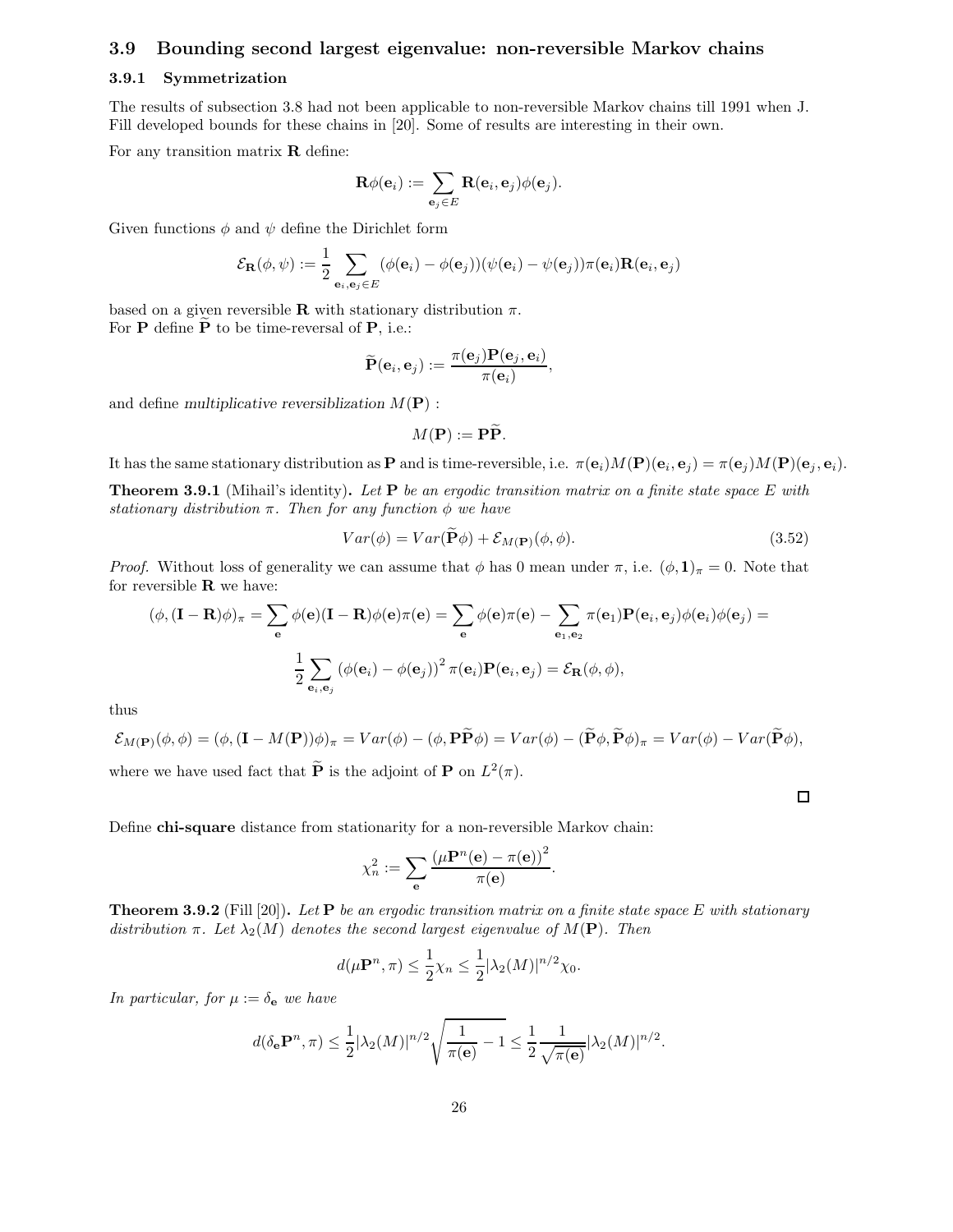*Proof.* Take function  $\rho_n(\mathbf{e}) = \frac{\mu \mathbf{P}^n(\mathbf{e})}{\pi(\mathbf{e})}$ . Its mean value is  $\sum_{\mathbf{e}} \frac{\mu \mathbf{P}^n(\mathbf{e})}{\pi(\mathbf{e})}$  $\frac{\mathbf{F}^{\prime}(\mathbf{e})}{\pi(\mathbf{e})} \pi(\mathbf{e}) = 1$ . Calculate its variance:

$$
Var(\rho_n) = \sum_{\mathbf{e}} \left( \frac{\mu \mathbf{P}^n(\mathbf{e})}{\pi(\mathbf{e})} - 1 \right)^2 \pi(\mathbf{e}) = \sum_{\mathbf{e}} \left( \frac{\mu \mathbf{P}^n(\mathbf{e}) - \pi(\mathbf{e})}{\pi(\mathbf{e})} \right)^2 \pi(\mathbf{e}) = \sum_{\mathbf{e}} \frac{(\mu \mathbf{P}^n(\mathbf{e}) - \pi(\mathbf{e}))^2}{\pi(\mathbf{e})} = \chi_n^2.
$$

Calculate also

$$
(\widetilde{\mathbf{P}}\rho_n)(\mathbf{e}) = \sum_{\mathbf{e}_2} \widetilde{\mathbf{P}}(\mathbf{e}, \mathbf{e}_2) \frac{\mu \mathbf{P}^n(\mathbf{e}_2)}{\pi(\mathbf{e}_2)} = \sum_{\mathbf{e}_2} \frac{\mu \mathbf{P}^n(\mathbf{e}_2) \mathbf{P}(\mathbf{e}_2, \mathbf{e})}{\pi(\mathbf{e})} = \rho_{n+1}(\mathbf{e}).
$$

Thus from Mihail's identity (3.52) we have

$$
\chi_n^2 = \chi_{n+1}^2 + \mathcal{E}_{M(\mathbf{P})}(\rho_n, \rho_n).
$$

By the minimax characterization (3.45) for  $\beta_1(M)$  we have that

$$
\mathcal{E}_{M(\mathbf{P})}(\rho_n, \rho_n) \ge (1 - |\lambda_2(M)|) Var(\rho_n) = (1 - |\lambda_2(M)|) \chi_n^2.
$$

Thus

$$
\chi_n^2 = \chi_{n+1}^2 + \mathcal{E}_{M(\mathbf{P})}(\rho_n, \rho_n) \ge \chi_n^2 + (1 - |\lambda_2(M)|) \chi_n^2.
$$

From above we obtain

$$
\chi_{n+1}^2 \leq |\lambda_2(M)| \chi_n^2.
$$

Iterating it:

$$
\chi_n^2 \le |\lambda_2(M)|^n \chi_0^2
$$

.

Now from Cauchy-Schwarz inequality:

$$
d(\mu \mathbf{P}^n, \pi) = \frac{1}{2} \left( \sum_{\mathbf{e}} |\mu \mathbf{P}^n(\mathbf{e}) - \pi(\mathbf{e})| \right) = \frac{1}{2} \left( \left( \sum_{\mathbf{e}} \sqrt{\pi(\mathbf{e})} \cdot \frac{|\mu \mathbf{P}^n(\mathbf{e}) - \pi(\mathbf{e})|}{\sqrt{\pi(\mathbf{e})}} \right)^2 \right)^{1/2} \le
$$
  
=  $\frac{1}{2} \left( \left( \sum_{\mathbf{e}} \pi(\mathbf{e}) \right) \cdot \left( \sum_{\mathbf{e}} \frac{|\mu \mathbf{P}^n(\mathbf{e}) - \pi(\mathbf{e})|^2}{\pi(\mathbf{e})} \right) \right)^{1/2} = \frac{1}{2} (\chi_n^2)^{1/2} = \frac{1}{2} \chi_n \le \frac{1}{2} (\beta_1(M))^{n/2} \chi_0.$   
=  $\delta_n$  we have

For  $\mu := \delta_{\mathbf{e}_0}$  we have

$$
\chi_0^2 = \sum_{\mathbf{e}} \frac{|\delta_{\mathbf{e}_0} \mathbf{P}^0(\mathbf{e}) - \pi(\mathbf{e})|^2}{\pi(\mathbf{e})} = \frac{|1 - \pi(\mathbf{e}_0)|^2}{\pi(\mathbf{e}_0)} + \sum_{\mathbf{e} \neq \mathbf{e}_0} \frac{|0 - \pi(\mathbf{e})|^2}{\pi(\mathbf{e})} = \frac{1}{\pi(\mathbf{e}_0)} - 2 + \pi(\mathbf{e}_0) + 1 - \pi(\mathbf{e}_0) = \frac{1}{\pi(\mathbf{e}_0)} - 1
$$

**Remark:** When **P** is time-reversible then  $\mathbf{P} = \mathbf{P}$  and  $|\lambda_2(M)| = |\lambda_2|^2$  and we have  $d(\mu \mathbf{P}^n, \pi) \le$  $\frac{1}{2}|\lambda_2|^n\chi_0.$ 

We have the extension of Lemma 3.8.5 for non-reversible Markov chains:

Lemma 3.9.3. For a non-reversible, aperiodic and irreducible, Markov chain on finite state space E with transition matrix **P** of size  $n \times n$  we have

$$
d(\delta_{\mathbf{e}_0} \mathbf{P}^{n'_k(\varepsilon)}, \pi) \le \varepsilon, \qquad \text{for } n'_k(\varepsilon) = \frac{4}{k^2} \log \left( \frac{1}{2\varepsilon \sqrt{\pi(\mathbf{e}_0)}} \right)
$$

and

$$
d(\delta_{\mathbf{e}_0} \mathbf{P}^{n'_K(\varepsilon)}, \pi) \le \varepsilon, \qquad \text{for } n'_K(\varepsilon) = 2K \log \left( \frac{1}{2\varepsilon \sqrt{\pi(\mathbf{e}_0)}} \right),
$$

where k is a Cheeger's constant and K is Poincare's constant of  $M(\mathbf{P})$ .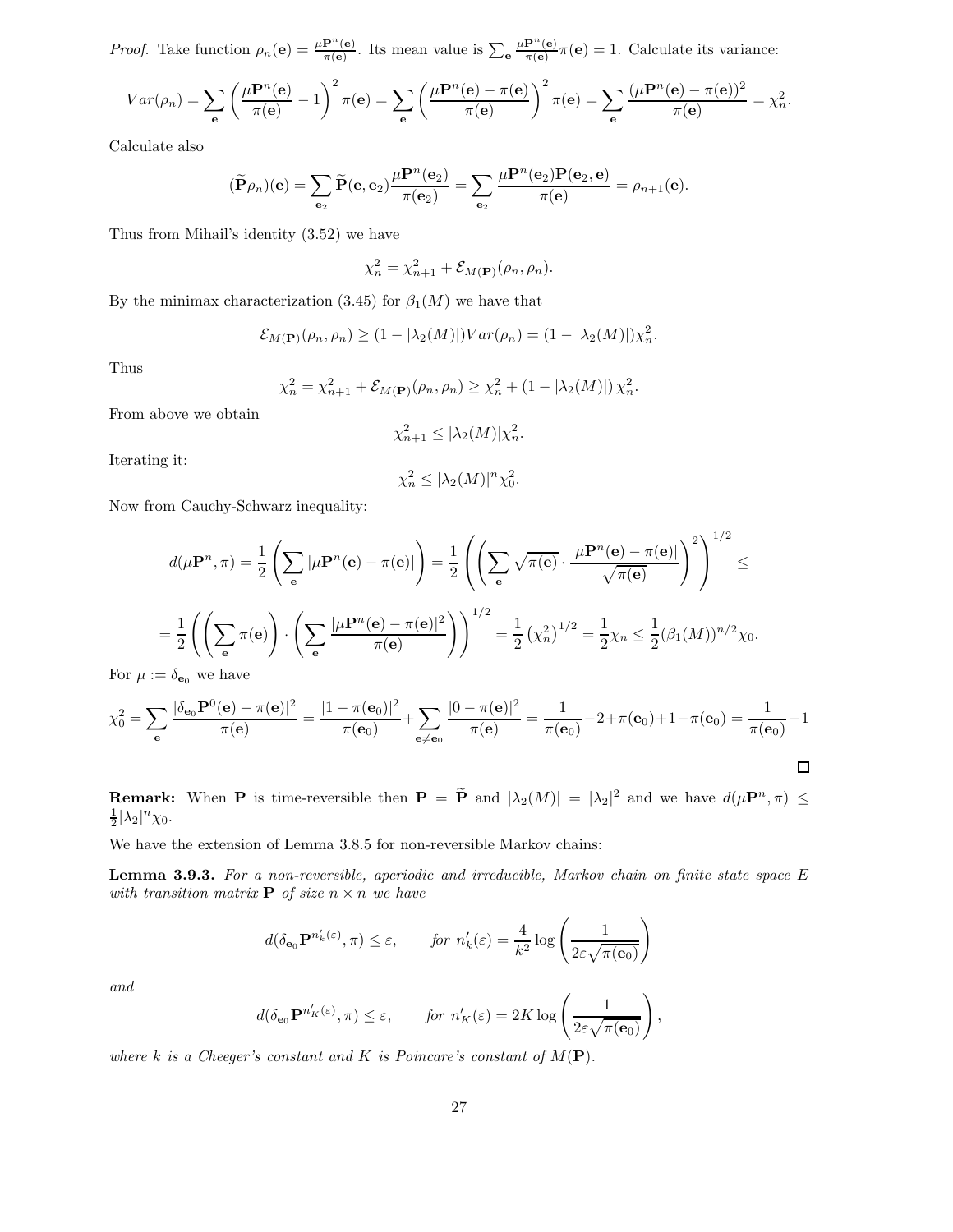*Proof.* In (\*) we will use fact that  $1 - x < e^{-x}$  for  $x \in \mathbb{R} \setminus \{0\}$ . Using Theorems 3.8.3 and 3.9.2 we have

$$
d(\delta_{\mathbf{e}_0} \mathbf{P}^{n'_k(\varepsilon)}, \pi) \leq \frac{1}{2} \frac{1}{\sqrt{\pi(\mathbf{e}_0)}} |\lambda_2(M)|^{n'_k(\varepsilon)/2} \leq \frac{1}{2} \frac{1}{\sqrt{\pi(\mathbf{e}_0)}} \left(1 - \frac{1}{2} k^2\right)^{n'_k(\varepsilon)/2} = \frac{1}{2} \frac{1}{\sqrt{\pi(\mathbf{e}_0)}} \left(1 - \frac{1}{2} k^2\right)^{\frac{2}{k^2} \log\left(\frac{1}{2\varepsilon\sqrt{\pi(\mathbf{e}_0)}}\right)}
$$

$$
\leq \frac{1}{2} \frac{1}{\sqrt{\pi(\mathbf{e}_0)}} \left[e^{-\frac{1}{2} k^2}\right]^{\frac{2}{k^2} \log\left(\frac{1}{2\varepsilon\sqrt{\pi(\mathbf{e}_0)}}\right)} = \frac{1}{2} \frac{1}{\sqrt{\pi(\mathbf{e}_0)}} e^{-\log\left(\frac{1}{2\varepsilon\sqrt{\pi(\mathbf{e}_0)}}\right)} = \frac{1}{2} \frac{1}{\sqrt{\pi(\mathbf{e}_0)}} 2\varepsilon \sqrt{\pi(\mathbf{e}_0)} = \varepsilon
$$

Using Theorems 3.8.4 and 3.9.2 we have

$$
d(\delta_{\mathbf{e}_0} \mathbf{P}^{n'_K(\varepsilon)}, \pi) \leq \frac{1}{2} \frac{1}{\sqrt{\pi(\mathbf{e}_0)}} |\lambda_2(M)|^{n'_K(\varepsilon)/2} \leq \frac{1}{2} \frac{1}{\sqrt{\pi(\mathbf{e}_0)}} \left(1 - \frac{1}{K}\right)^{n'_K(\varepsilon)/2} = \frac{1}{2} \frac{1}{\sqrt{\pi(\mathbf{e}_0)}} \left(1 - \frac{1}{K}\right)^{K \log\left(\frac{1}{2\varepsilon\sqrt{\pi(\mathbf{e}_0)}}\right)}
$$

$$
\leq \frac{1}{2} \frac{1}{\sqrt{\pi(\mathbf{e}_0)}} \left[e^{-\frac{1}{K}}\right]^{K \log\left(\frac{1}{2\varepsilon\sqrt{\pi(\mathbf{e}_0)}}\right)} = \frac{1}{2} \frac{1}{\sqrt{\pi(\mathbf{e}_0)}} e^{-\log\left(\frac{1}{2\varepsilon\sqrt{\pi(\mathbf{e}_0)}}\right)} = \frac{1}{2} \frac{1}{\sqrt{\pi(\mathbf{e}_0)}} 2\varepsilon \sqrt{\pi(\mathbf{e}_0)} = \varepsilon.
$$

## 3.9.2 Example: Clockwise random walk on  $\mathbb{Z}_n$

To illustrate above techniques for non-reversible Markov chain  $X = \{X_n, n \geq 0\}$  we give an example, originally described by Fill [20]. We will give full details here, calculating both, Poincare's and Cheeger's constants.

For  $p \in (0,1)$  we have matrix  $p_{j,j} = 1-p$  and  $p_{j,j+1} = p$ , where  $j+1$  is modulo n. Thus we have random walk on circle  $\{0, 1, \ldots, n-1\}$  with uniform stationary distribution, i.e.  $\pi(j) = \frac{1}{n}, j = 1, \ldots, n$ , which is non-reversible.

P = 1 − p p 0 0 0 . . . 0 0 0 1 − p p 0 0 . . . 0 0 0 1 − p p 0 . . . 0 0 . . . . . . p 0 0 0 . . . 0 1 − p , Pe = 1 − p 0 0 0 0 . . . 0 p p 1 − p 0 0 0 . . . 0 0 0 p 1 − p 0 0 . . . 0 0 . . . . . . 0 0 0 0 . . . p 1 − p , M(P) = p <sup>2</sup> + q <sup>2</sup> pq 0 0 0 . . . 0 pq pq p<sup>2</sup> + q <sup>2</sup> pq 0 0 . . . 0 0 0 pq p<sup>2</sup> + q <sup>2</sup> pq 0 . . . 0 0 . . . . . . pq 0 0 0 . . . pq p<sup>2</sup> + q 2 .

#### CHEEGER

Calculating Cheeger's constant for  $M(\mathbf{P})$  we obtain:

$$
k = \min_{S: \pi(S) \le 1/2} \frac{\sum_{x \in S} \sum_{y \in S^C} \pi(x)M(\mathbf{P})(x, y)}{\pi(S)} = \min_{S: \pi(S) \le 1/2} \frac{\frac{1}{n} \sum_{x \in S} \sum_{y \in S^C} M(\mathbf{P})(x, y)}{\frac{|S|}{n}}
$$

$$
= \min_{S: \pi(S) \le 1/2} \frac{\sum_{x \in S} \sum_{y \in S^C} pq}{|S|} = \frac{2pq}{\frac{n}{2}} = \frac{4pq}{n},
$$

because min is achieved for for  $S = \{a, a+1, \ldots, a+\frac{n}{2}\}.$ 

#### POINCARE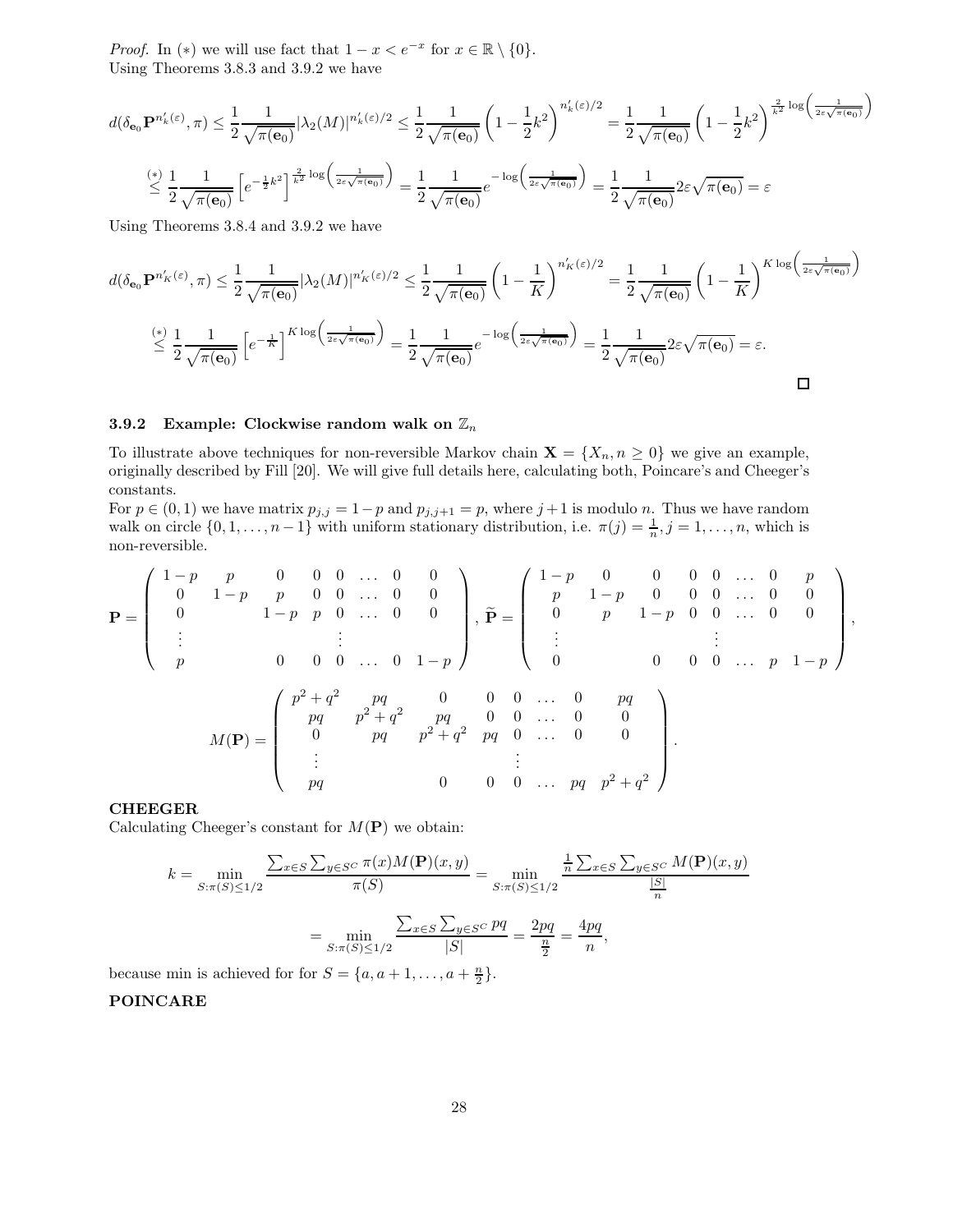Let us calculate Poincare constant for our  $M(\mathbf{P})$ . Because of symmetry, for each  $\tilde{e}$  value of  $\Lambda(\tilde{e})$  is the same. We can choose  $\tilde{e} = (0,1)$  and  $\Lambda(\tilde{e}) = \pi(\tilde{e})M(\mathbf{P})(0,1) = \frac{1}{n}pq$ , and of course  $\pi(x) = \pi(y) = \frac{1}{n}$  for any  $x, y$ . Thus

$$
K := \max_{e} \left\{ \frac{1}{\Lambda(e)} \left[ \sum_{(x,y):e \in \Gamma(x,y)} |\Gamma(x,y)| \pi(x)\pi(y) \right] \right\} = \frac{1}{\frac{1}{n}pq} \frac{1}{n} \frac{1}{n} \sum_{(x,y):e \in \Gamma(x,y)} |\Gamma(x,y)|
$$

We will choose paths deterministically, taking the shortest one from  $x$  to  $y$ . We have to calculate how many possible path with e on it there is, and calculate their lengths. Let [a, b] denote path  $\{a, a+1, a+1, a+1\}$  $2,\ldots,b$ . For definiteness let n be **odd** (otherwise for  $x = 0$  and  $y = n/2$  we would not have the shortest path).

Of course there is one path of length 1 containing  $\tilde{e}$ , simply [0,1]. There are two paths of length 2 containing  $\tilde{e}$  : [0, 2] and [n - 1, 1]. Generally: there are i paths of length i, namely:  $[n-i+1,1], [n-1,1]$  $i+2, 2], \ldots, [0, i]$  and the longest is of length  $\frac{n-1}{2}$ . Thus, using  $\sum_{i=1}^{m} = \frac{m(m+1)(2m+1)}{6}$  we have

$$
= \frac{1}{pq} \frac{1}{n} \sum_{(x,y):\tilde{e} \in \Gamma(x,y)} |\Gamma(x,y)| = \frac{1}{pq} \frac{1}{n} \sum_{i=1}^{\frac{n-1}{2}} i^2 = \frac{1}{pq} \frac{1}{n} \frac{\left(\frac{n-1}{2}\right)\left(\frac{n-1}{2}+1\right)\left(2 \cdot \frac{n-1}{2}+1\right)}{6} = \frac{1}{pq} \frac{1}{n} \frac{\left(\frac{n-1}{2}\right)\left(\frac{n+1}{2}\right)n}{6} = \frac{1}{24pq} (n^2 - 1).
$$

#### Comparing cheeger and poincare

To compare it take  $n$  to be odd. Then Cheeger's constant is slightly different then calculated earlier, namely  $k = \frac{4pq}{n-1}$  (because now  $|S| = \frac{n-1}{2}$ ). And we can compare (using Theorems 3.8.3 and 3.8.4))

> Poincare  $|\lambda_2(M(\mathbf{P}))| \leq 1 - \frac{1}{K} = 1 - \frac{24pq}{n^2-1},$ Cheeger  $|\lambda_2(M(\mathbf{P}))| \leq 1 - \frac{1}{2}k^2 = 1 - \frac{8(pq)^2}{(n-1)^2}.$

Which is better? It depends on  $p$  and  $n$ . Cheeger's is better when

$$
1 - \frac{8(pq)^2}{(n-1)^2} \le 1 - \frac{24pq}{n^2 - 1} \iff pq \le \frac{1}{3(n+1)}
$$

To see if there is significant difference in order of steps calculate  $n'_{k}(\varepsilon)$  and  $n'_{K}(\varepsilon)$ :

$$
n'_{k}(\varepsilon) = \frac{4}{h^{2}} \log \left( \frac{1}{2\varepsilon \sqrt{\pi(x)}} \right) = \frac{n^{2}}{(2pq)^{2}} \log \left( \frac{\sqrt{n}}{2\varepsilon} \right) = \frac{1}{(2pq)^{2}} n^{2} \left( \log \left( \sqrt{n} \right) + \log \left( \frac{1}{2\varepsilon} \right) \right),
$$
  

$$
n'_{K}(\varepsilon) = 2K \log \left( \frac{1}{2\varepsilon \sqrt{\pi(x)}} \right) = \frac{n^{2} - 1}{12pq} \log \left( \frac{\sqrt{n}}{2\varepsilon} \right) = \frac{n^{2} - 1}{12pq} \left( \log \left( \sqrt{n} \right) + \log \left( \frac{1}{2\varepsilon} \right) \right).
$$

We see that in both cases number of steps of order  $\approx n^2 \log(\sqrt{n})$  is enough to make total variation distance small. But in this case we have:

$$
n'_K \le n'_k \iff \frac{3}{pq} \ge 1 - \frac{1}{n^2},
$$

and  $\frac{3}{pq} \geq 12$  for  $p \in [0, 1]$ , thus estimation by Poincare's constant is better, regardless of value of n and p.

**Remark:** Note that in both cases minimum (as one could expected) is achieved for  $p = \frac{1}{2}$ , then  $n'_{k}(\varepsilon) = 4n^2 \left( \log \left( \sqrt{n} \right) + \log \left( \frac{1}{2\varepsilon} \right) \right)$  and (much better)  $n'_{K}(\varepsilon) = \frac{n^2 - 1}{3} \left( \log \left( \sqrt{n} \right) + \log \left( \frac{1}{2\varepsilon} \right) \right)$ .

Some examples where exact rates of convergence for non-reversible Markov chains are calculted can be found in Wilmer [48].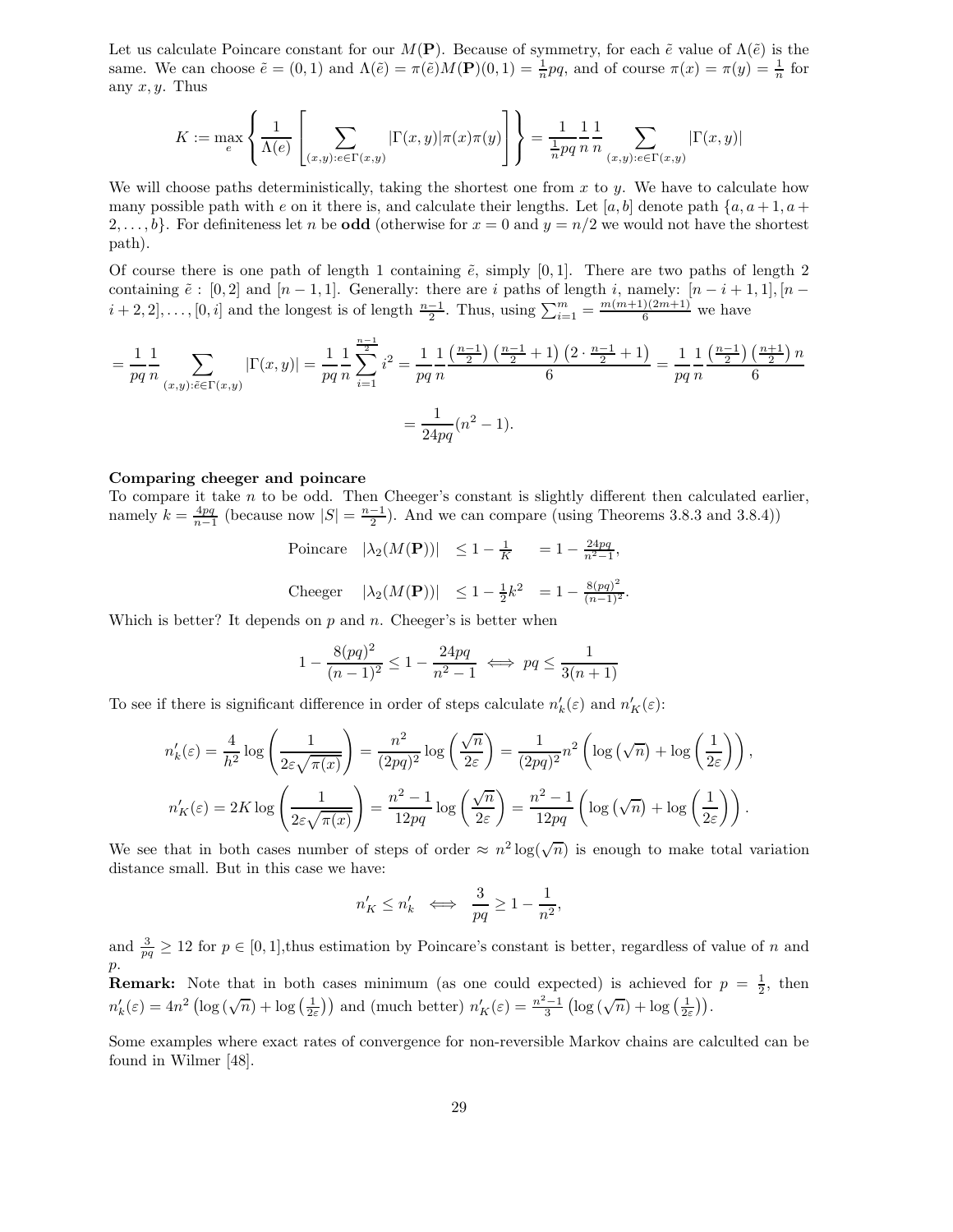#### 3.10 Geometric ergodicity via coupling for enumerable state space

**Theorem 3.10.1** (Liggett [32]). Let  $\mathbf{P} = [\mathbf{P}(i, j)]$  be a transition matrix of Markov chain  $\mathbf{X} = \{X_n, n \geq 1\}$ 0} with enumerable state space E, which initial distribution is  $\mu$ . If matrix **P** is regular (see Def. 3.7.1) then limit

$$
P_{\mu}(X_k = \mathbf{e}_j) = \sum_{\mathbf{e}_i \in E} \mu(\mathbf{e}_i) \mathbf{P}^k(i, j) \to \pi(j)
$$
 (3.53)

exists for any  $e_j \in E$ . The limit is independent from the initial distribution  $\mu$  and the following equality is fulfilled:

$$
\sum_{\mathbf{e}_i \in E} \pi(i) \mathbf{P}(i, j) = \pi(j). \tag{3.54}
$$

Moreover

$$
d(\mu \mathbf{P}^n, \pi) \le (1 - \delta)^{n/r_0 - 1},\tag{3.55}
$$

where  $k_0$  is from Def. 3.7.1 and  $\delta = \min_{\mathbf{e}_i, \mathbf{e}_j} \mathbf{P}^{k_0}(i, j) > 0$ .

*Proof.* The idea of coupling is to take independent chain  $\mathbf{Y} = \{Y_n, n \geq 0\}$  with the same transition matrix as **X** (i.e. **P**) but with the initial distribution  $\pi$  (stationary for **P**) and observe process **X** till first time they meet, later on taking  $\mathbf Y$  process.

Let  $Y = \{Y_n, n \geq 0\}$  be a Markov chain independent from **X** with transition matrix **P** and initial distribution  $\pi$  (this is so called stationary version of  $\{X_n, n \geq 0\}$  process). Define:

$$
Z_n = \begin{cases} X_n & \text{if } n < T, \\ Y_n & \text{if } n \ge T, \end{cases} \tag{3.56}
$$

where

$$
T = \min_{k} \{k : X_k = Y_k\}
$$

is so called coupling time. We state that:

- i)  $\{X_n, n \geq 0\}$  and  $\{Z_n, n \geq 0\}$  have the same distribution,
- ii) The following inequality holds:

$$
\forall (n > 0, B \subset E) \qquad |P_{\mu}(Z_n \in B) - P_{\pi}(Y_n \in B)| \le P_{\mu}(T > n),
$$

iii)  $P_{\mu}(T < \infty) = 1$ .

Proving i), ii), iii) finishes the proof of (3.53) because

$$
|P_{\mu}(X_n=\mathbf{e}_j)-\pi(\mathbf{e}_j)|\stackrel{\mathrm{i})}{=} |P_{\mu}(Z_n=\mathbf{e}_j)-P_{\pi}(Y_n=\mathbf{e}_j)|\stackrel{\mathrm{ii})}{\leq}P_{\mu}(T>n)\stackrel{\mathrm{iii})}{\longrightarrow} 0.
$$

Proof: i)

For  $k > n$  we have

$$
P(Z_0 = x_0, \dots, Z_n = x_n, T = k) = P(X_0 = x_0, \dots, X_n = x_n, T = k),
$$

and for  $k \leq n$  (using the independence of  $X_n$  and  $Y_n$  and Markov's property)

$$
P(Z_0 = x_0, ..., Z_n = x_n, T = k) = P(X_0 = x_0, ..., X_k = x_k, Y_k = x_k, ..., Y_n = x_n, T = k)
$$
  
=  $P(X_0 = x_0, ..., X_k = x_k, T = k) p_{x_k, x_{k+1}} \cdots p_{x_{n-1}, x_n}$   
=  $P(X_0 = x_0, ..., X_n = x_n, T = k).$ 

Proof: ii)

$$
|P_{\mu}(Z_n \in B) - P_{\pi}(Y_n \in B)| =
$$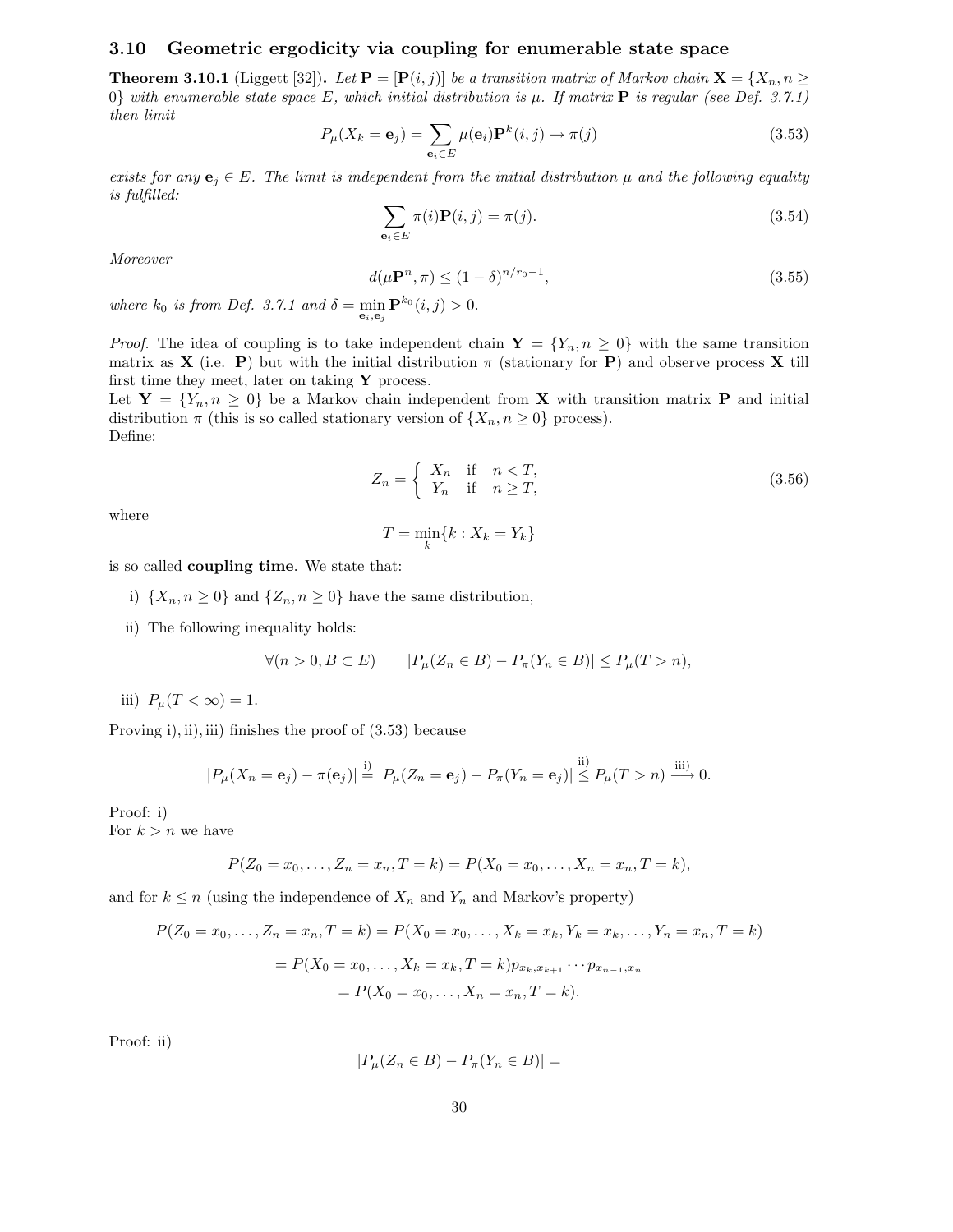$$
= |P_{\mu}(Z_n \in B, T \le n) + P_{\mu}(Z_n \in B, T > n) - P_{\pi}(Y_n \in B, T \le n) - P_{\pi}(Y_n \in B, T > n)| =
$$
  

$$
\stackrel{(*)}{=} |P_{\mu}(Z_n \in B, T > n) - P_{\pi}(Y_n \in B, T > n)| \stackrel{(**)}{\le} P_{\mu}(T > n).
$$

In (∗) first and third expressions where equal in absolute values, whereas in (∗∗) we were subtracting two non-negative numbers, both less than  $P_{\mu}(T > n)$ . Proof: iii)

$$
P_{\mu}(T \leq k_0) \geq \sum_{k \in E} \mu \mathbf{P}^{k_0}(k) \pi \mathbf{P}^{k_0}(k) = \sum_{\mathbf{e}_k \in E} \left( \sum_{\mathbf{e}_i \in E} \mu(\mathbf{e}_i) \mathbf{P}^{k_0}(i,k) \right) \pi(\mathbf{e}_k) \geq \sum_{\mathbf{e}_k \in E} \left( \sum_{\mathbf{e}_i \in E} \mu(\mathbf{e}_i) \delta \right) \pi(\mathbf{e}_k) = \delta \cdot 1 \cdot 1 = \delta.
$$

So we have

$$
P_{\mu}(T > k_0) \le (1 - \delta)
$$
 and  $P_{\mu}(T > m \cdot k_0) \le (1 - \delta)^m$ .

For any  $n$  we have

$$
P_{\mu}(T > n) = P_{\mu}(T > \frac{n}{k_0} \cdot k_0) \le P_{\mu}(T > \left[\frac{n}{k_0}\right] \cdot k_0) \le (1 - \delta)^{\left[\frac{n}{k_0}\right]}.
$$

And because our assumption was  $\delta > 0$  so we have

$$
\lim_{n \to \infty} P_{\mu}(T > n) = 0
$$
, i.e.  $P_{\mu}(T < \infty) = 1$ .

Assertion (3.55) we obtain from i), ii) and iii)

$$
d(\mu \mathbf{P}^n, \pi) = \sup_{B \subset E} |P_{\mu}(X_n \in B) - \pi(B)| \le P_{\mu}(T > n) \le (1 - \delta)^{\left[\frac{n}{k_0}\right]}.
$$

Remark: For coupling defined in (3.56) statements i) and ii) do always hold. The problem is thus to determine whether  $P_{\mu}(T < \infty) = 1$  or not. In the above theorem assumption  $\min_{\mathbf{e}_i, \mathbf{e}_j \in E} P^{k_0}(i, j) = \delta > 0$ assured it.

One of the inequalities obtained while proving last theorem is quite important, so we state it separately.

**Lemma 3.10.2.** For coupling defined in  $(3.56)$  so called **coupling inequality** holds:

$$
d(\mu \mathbf{P}^n, \pi) \le P_{\mu}(T > n).
$$

*Proof.* See proof of Theorem 3.10.1.

#### 3.10.1 Symmetric random walk on  $d$ -dimensional cube

We revisit the cube example in order to compare Poincare and coupling technique.

Consider again random walk with state space  $E = \{0, 1\}^d$  and transition probabilities given in (3.51). The random walk is in state  $x = (x_1, \ldots, x_d), x_i \in \{0, 1\}$  then it changes i-th coordinate from  $x_i$  to  $1-x_i$ with probability  $1/(d+1)$  or with the same probability it stays at the same position. The stationary distribution is uniform :  $\pi(x) = \frac{1}{2^d}$ .

Define coupling like in (3.56) taking independent processes:  $\{X_n, n \geq 0\}$ , with initial distribution  $\mu$ , and  ${Y_n, n \geq 0}$  with initial distribution  $\pi$  being stationary for this chain. Now let these chains evolve in the following way: we choose random variables  $\{U_n\}$  which are independent and uniformly distributed on  $\{1, 2, \ldots, d, d + 1, \ldots 2d\}$  and set:

$$
X_n(k) = Y_n(k) =
$$
\n
$$
\begin{cases}\n1 & \text{if } U_n = 2k - 1, \\
0 & \text{if } U_n = 2k.\n\end{cases}
$$

 $\Box$ 

 $\Box$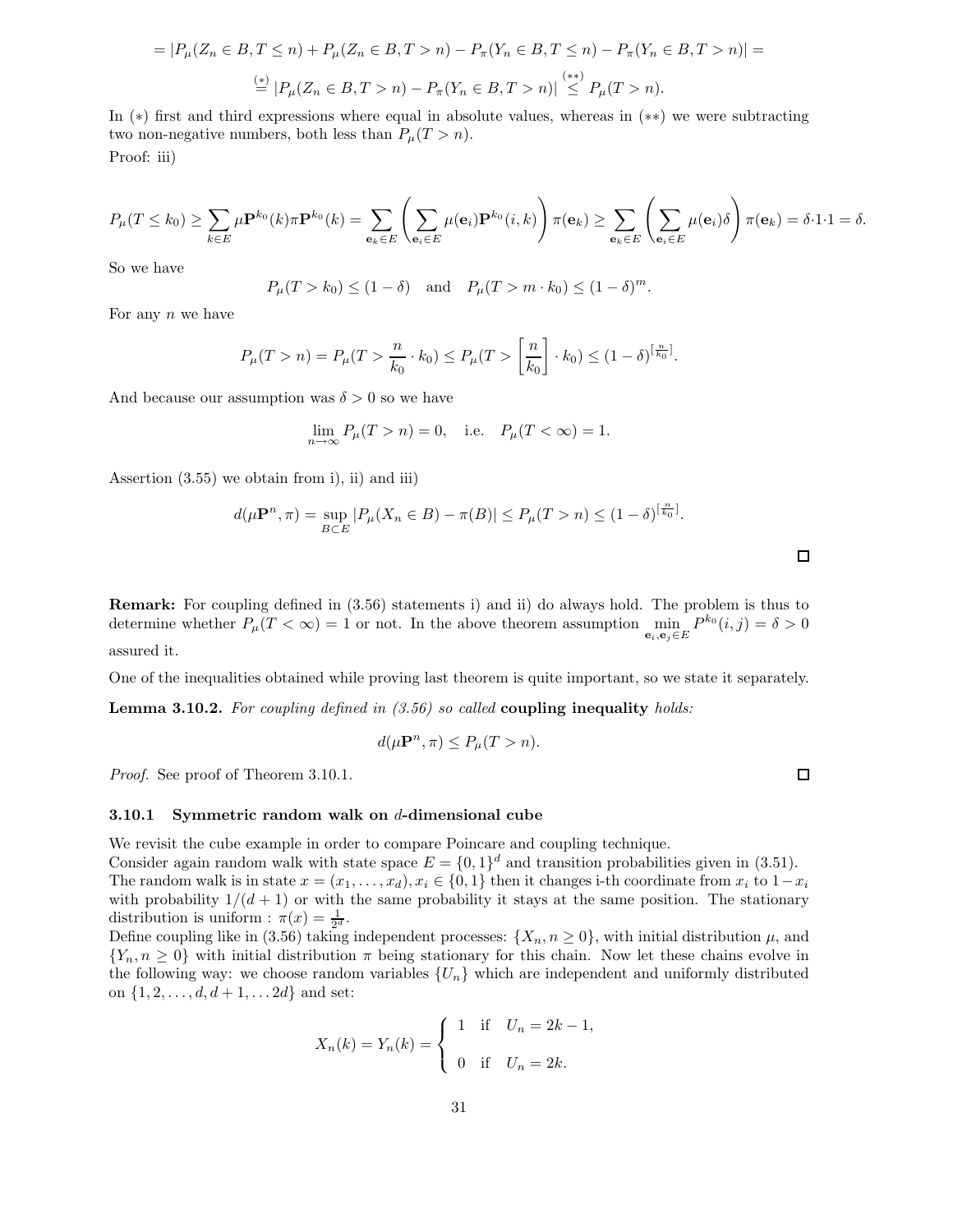It means, that if  $U_n = 2k - 1$  then we set kth coordinate of both  $X_n$  and  $Y_n$  to 1; if  $U_n = 2k$  then we set kth coordinate of both processes to 0 leaving other coordinates unchanged. Of course these processes are independent and both governed by the (3.51). Now let  $T_{\mu} = \min\{n : X_n = Y_n\}$ . An upper bound for this coupling time is the time until all coordinates will be chosen at least once. It is equivalent to the following scheme. We have  $2d$  urns; what is the probability that after n steps there exists at least one urn not chosen so far? It is exactly well known Coupons Collector Problem. Define V to be the number of drawings till the time when each ball is drawn at least once. For each ball i define

$$
A_i = \begin{cases} 1 & \text{ball} \quad i \quad \text{was not drawn in the first} \quad m \quad \text{experiments,} \\ 0 & \text{otherwise.} \end{cases} \tag{3.57}
$$

Set  $n = d \log d + cd$ .

$$
P(V > n) = P(\bigcup_{i=1}^{d} A_i) \le \sum_{i=1}^{d} P(A_i) = d \left(1 - \frac{1}{d}\right)^m \le de^{-\frac{n}{d}} = e^{-c}.
$$

Thus, using Lemma 3.10.2 (coupling inequality) we have

$$
d(\mu \mathbf{P}^n, \pi) \le P(T_{\mu} > n) \le P(V > n) \le e^{-c}, \quad \text{for } n = d \log d + cd.
$$

**Remark:** In subsection 3.8.1 we have shown (calculating Poincare's constant). that after  $d^3$  steps process is well mixed, whereas via coupling we obtained much better result, that it takes about  $d \log d$ steps. However, in practice, finding good coupling is harder then calculating Poincare's (or Cheeger's) constant.

#### 3.11 Maintaining Communication Between an Explorer and a Base Station

Eigenvalue aproach presented in subsecion 3.5 was used in [17] to show the speed of convergence of some Markov chain in the field of robotic intelligence. We present here the main part of the paper.

We consider a (robotic) explorer starting an exploration of an unknown terrain from its base station. As the explorer has only limited communication radius, it is necessary to maintain a line of robotic relay stations following the explorer, so that consecutive stations are within the communication radius of each other.

We construct a graph modeling the base station, the explorer and the relay stations with vertices. The vertices are always logically organized in a path  $(v_1, v_2, \ldots, v_{n-1}, v_n)$ , where  $v_1$  corresponds to the base station,  $v_n$  to the explorer and  $v_2, \ldots, v_{n-1}$  to the relay stations. To represent the path we introduce undirected edges  $(v_i, v_{i+1})$  for every  $i \in \{1, \ldots, n-1\}$ . The communication is routed along this path from  $v_1$  to  $v_n$  or in the other direction. The graph is embedded on a plane, thus we will use the notion of a position  $p(v)$  of a vertex v. Distances between vertices are given by the  $L_2$  norm and described by  $|(v_i, v_{i+1})|.$ 

The goal of a strategy minimizing the distance between the relay stations is to arrange the relay stations on the line between  $v_1$  and  $v_n$  in equal distances from each other, or, in other words, to bring the relay stations as near to this optimal positions as possible.

We require every edge on the path  $v_1, \ldots, v_n$  to have at most length d, so that the maximum transmission distance of d is not exceeded and communication links between partners on the communication path can be hold up. We assume that the terrain is without obstacles.

The following GO-TO-THE-MIDDLE strategy is executed repeatedly by every relay station. Relay station i observes the positions  $p(v_{i-1})$  and  $p(v_{i+1})$  of its communication partners and moves itself into the middle of the interval from  $v_{i-1}$  to  $v_{i+1}$ .

For simplification of the analysis we will assume that the strategy is invoked in discrete time steps. Each time step is subdivided into two shorter substeps. In the first one, all relay stations check the positions of their neighbors. In the second substep all relay stations move to the middle of the observed positions of its neighbors as described above.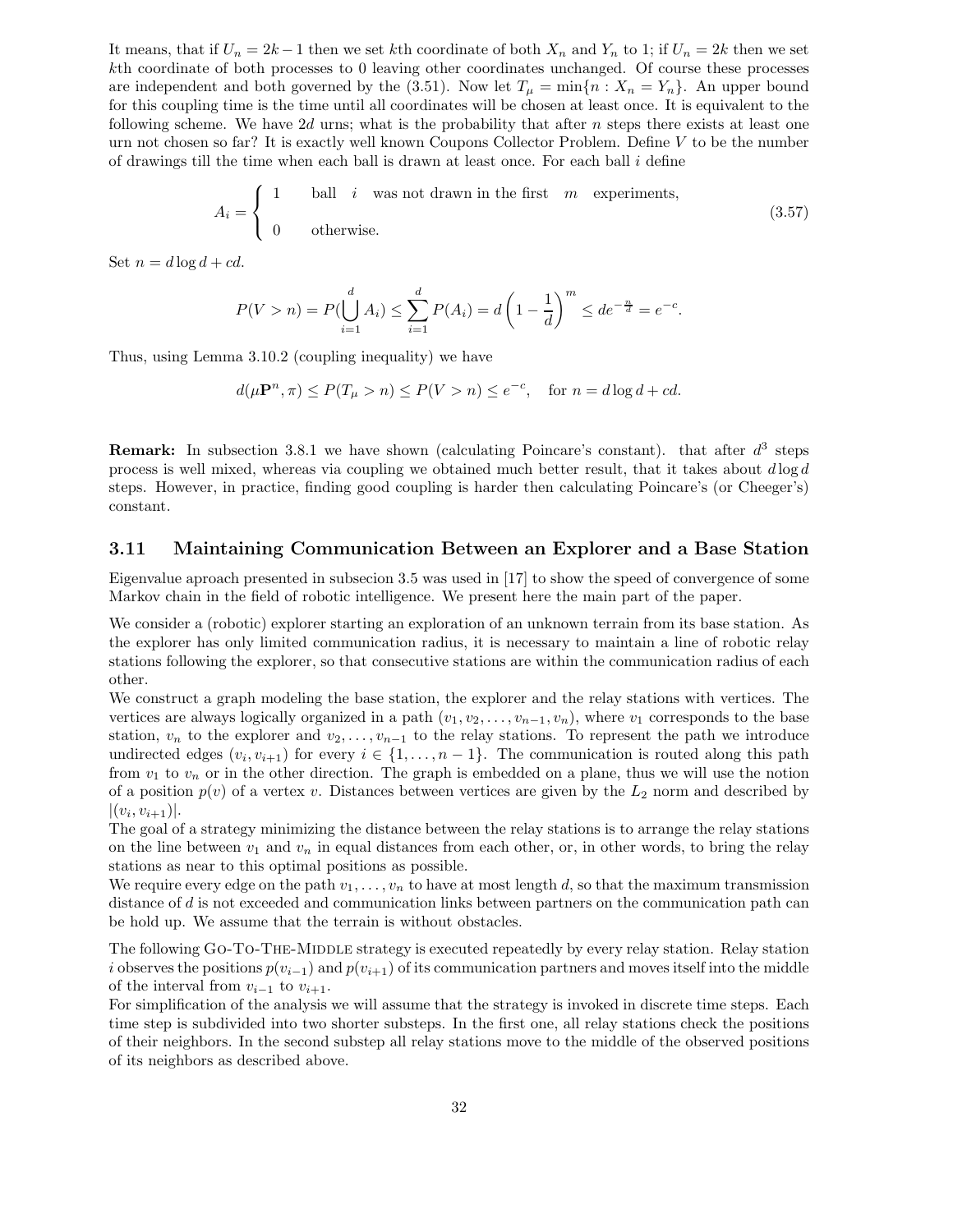

Figure 2: Node  $v_i$  executes Go-To-THE-MIDDLE strategy by moving into the middle of the interval between  $v_{i-1}$  and  $v_{i+1}$ .

Since the explorer moves, it may be necessary to extend the path of relay stations. We perform this at the end of the path, between the last relay station and the explorer. This happens every time the distance between  $v_{n-1}$  and  $v_n$  increases to more than d. We rename the vector v appropriately, so that  $v_{n+1}$  describes the explorer and  $v_n$  the new relay station. The new relay station is inserted in the middle of the interval connecting the last relay station and the explorer.

Assume that the explorer can carry a sufficiently large pool of relay stations. Then this strategy is easily executed, since new relay stations are available at the explorer's position.

It is easy to proove that with this strategy the path in each step is valid, i.e. the maximum transmission distance d is not exceeded.

We analyze the convergence rate of the Go-To-The-MIDDLE with additional assumption: the explorer does not move. There are n stations, the positions of  $v_1$  and  $v_n$  are fixed. For a node  $v_i$  we define  $d^k(v_i)$  to be the distance of node  $v_i$  to the straight line crossing nodes  $v_1$  and  $v_n$  before  $k$ −th step of the execution of GO-TO-THE-MIDDLE

Distance of a point to a line is defined in the usual geometrical way, as depicted in Fig. 3.



Figure 3: Relay stations and the area of diameter  $\varepsilon$  around the straight line

We assume that at the beginning all nodes (relay stations) are on one side of the line connecting the explorer and the base station. If not, the nodes can be divided into distinct segments, and the analysis can be applied in each segment separately. The case, when all nodes are on one side yields the worst case.

We will need one more

**Lemma 3.11.1.** Let L be  $n \times n$  matrix defined as follows:  $L(i, j) = \frac{1}{2}$  for all i, j such that  $|i - j| = 1$ . For all other i, j we have  $L(i, j) = 0$  (it is shown later in (3.62)) The eigenvalues of the matrix L are

$$
\lambda_j = \cos\left(\frac{j\pi}{n+1}\right), \quad j = 1, \dots n.
$$

The corresponding eigenvectors are

$$
x_j(i) = \sin\left(\frac{\pi j i}{n+1}\right), \quad i = 1, ..., n, \ \ j = 1, ..., n.
$$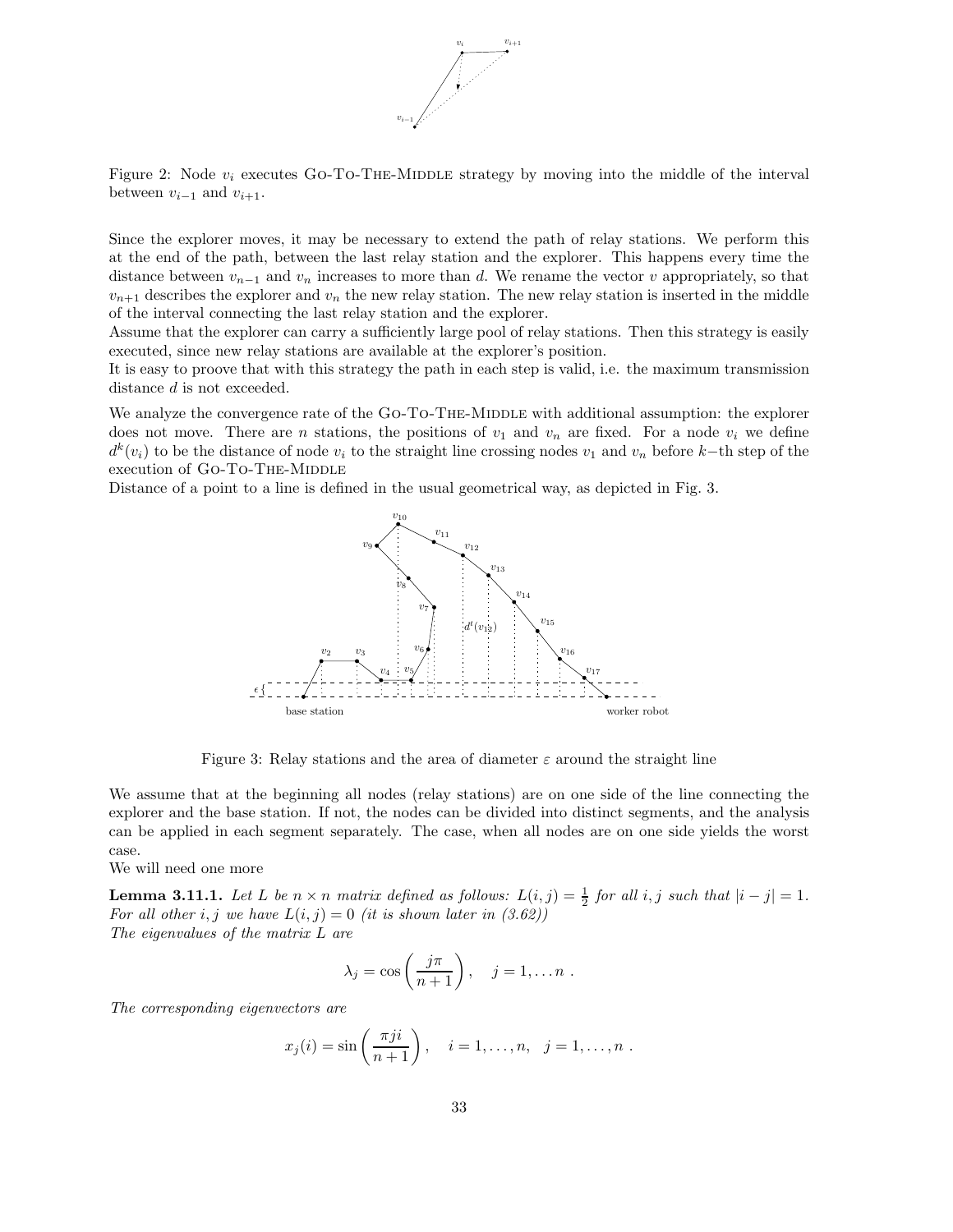## Proof:

We will show that the specified eigenvalues and eigenvectors actually correspond to the matrix  $L$ . Thus for each pair of eigenvalue  $\lambda_j$  and eigenvector  $x_j$  it must hold

$$
Lx_j^T = \lambda_j x_j^T \tag{3.58}
$$

Let us fix some j and prove Eq. (3.58) for this pair  $\lambda_j, x_j$ . Recall that we claim that

1 2

$$
\lambda_j = \cos\left(\frac{j\pi}{n+1}\right),
$$
  
\n
$$
x_j = \left[\sin\left(\frac{j\pi}{n+1}\right), \sin\left(\frac{2j\pi}{n+1}\right), \sin\left(\frac{3\pi}{n+1}\right), \dots, \sin\left(\frac{n j\pi}{n+1}\right)\right].
$$

From Eq. (3.58) the following system of equalities must hold

$$
\sin\left(\frac{2j\pi}{n+1}\right) = \cos\left(\frac{j\pi}{n+1}\right)\sin\left(\frac{j\pi}{n+1}\right),\tag{3.59}
$$

$$
\frac{1}{2}\sin\left(\frac{(i-1)j\pi}{n+1}\right) + \frac{1}{2}\sin\left(\frac{(i+1)j\pi}{n+1}\right) = \cos\left(\frac{j\pi}{n+1}\right)\sin\left(\frac{ij\pi}{n+1}\right),\tag{3.60}
$$

$$
\frac{1}{2}\sin\left(\frac{(n-1)j\pi}{n+1}\right) = \cos\left(\frac{j\pi}{n+1}\right)\sin\left(\frac{n j\pi}{n+1}\right),\tag{3.61}
$$

where Eq.  $(3.60)$  must hold for all  $i = 2, \ldots, n - 1$ .

Observe that one of the basic trigonometric identities is  $\sin(2\alpha) = 2 \sin \alpha \cos \alpha$ . With its help Eq. (3.59) follows easily. Similarly we have

$$
\sin \alpha + \sin \beta = 2 \sin \left( \frac{\alpha + \beta}{2} \right) \cos \left( \frac{\alpha - \beta}{2} \right) ,
$$

which can be used to prove Eq.  $(3.60)$  for each  $i = 2, \ldots, n - 1$ . For Eq. (3.61) we first note that  $sin(aj\pi) = sin((1 - a)j\pi)$  for any  $j \in \mathbb{N}$  and  $0 \le a < 1$ . From this we have

$$
\sin\left(\frac{(n-1)j\pi}{n+1}\right) = \sin\left(\frac{2j\pi}{n+1}\right) ,
$$

and

$$
\sin\left(\frac{n j \pi}{n+1}\right) = \sin\left(\frac{j \pi}{n+1}\right) .
$$

This reduces Eq. (3.61) to Eq. (3.60) which has already been shown.

Now we may proceed with the main theorem of the example.

**Theorem 3.11.2.** Consider a valid communication path with  $n-2$  relay stations. Then after at most  $9n^2 \log \frac{1}{\varepsilon} n$  steps for every i it holds  $d(v_i) \leq \varepsilon$  for any  $\varepsilon > 0$ .

Proof:

Obviously it holds  $d^k(v_1) = d^k(v_n) = 0$  for all  $k \geq 1$ . We define  $A^k := [d^k(v_2) \dots, d^k(v_{n-1})]$  to be the vector of distances of relay stations to the straight line.  $A<sup>0</sup>$  describes the start configuration. Then after one step of GO-TO-THE-MIDDLE the distance

$$
d^k(v_i) = \frac{d^{k-1}(v_{i-1}) + d^{k-1}(v_{i+1})}{2},
$$

for all  $1 < i < n$ , which effectively means that  $d^k(v_2) = d^{k-1}(v_3)/2$  and  $d^k(v_{n-1}) = d^k(v_{n-2})/2$  since  $d^k(v_1) = d^k(v_n) = 0.$ 

We can describe the changes of the vector  $A^k$  by multiplying it with an appropriate transition matrix L so that  $A^k = A^{k-1}L = A^0L^k$ . This  $n \times n$  matrix is defined as follows:  $L(i, j) = \frac{1}{2}$  for all  $i, j$  such that  $|i - j| = 1$ . For all other i, j we have  $L(i, j) = 0$ .

 $\Box$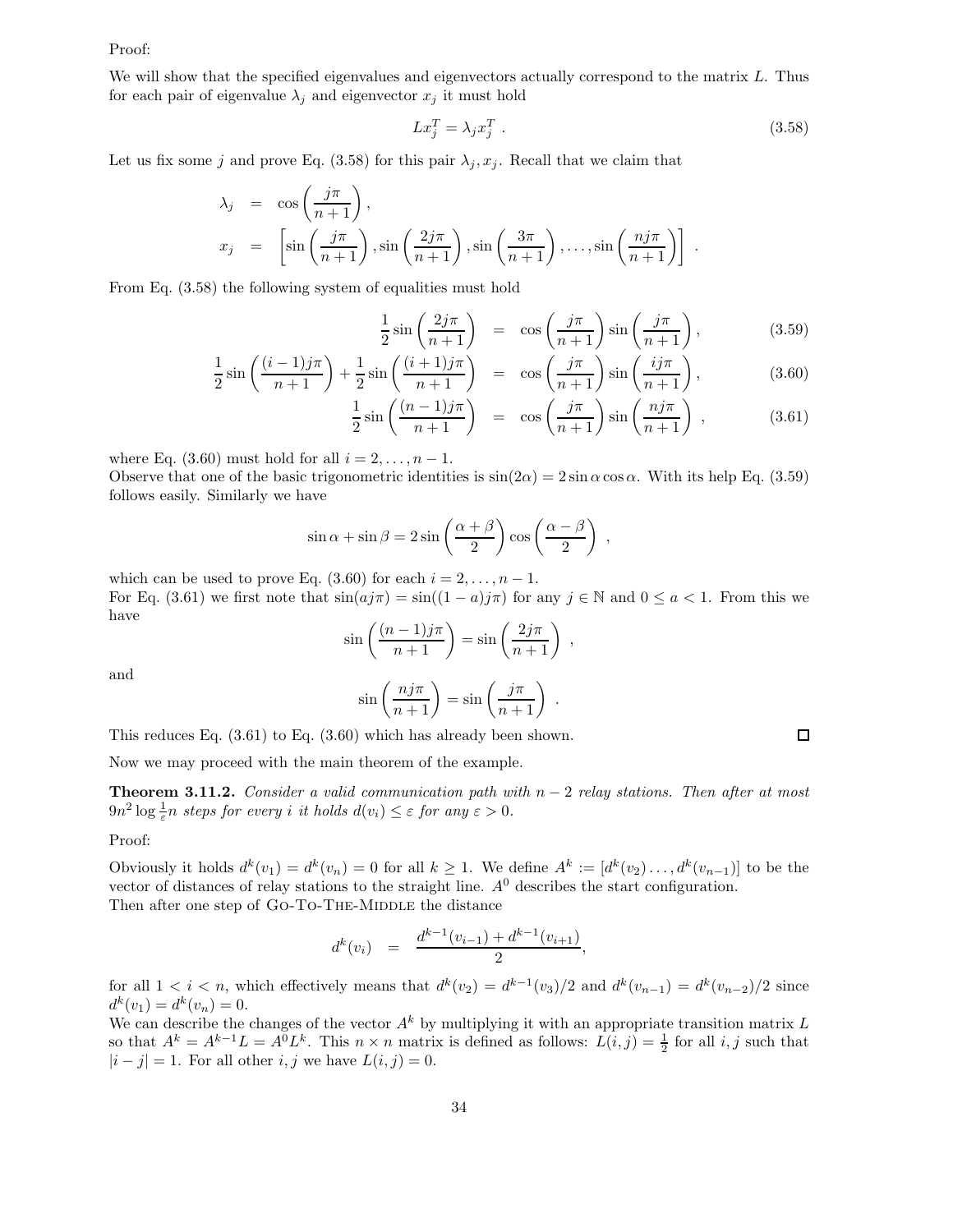L = 0 BBBBBBBBBBBBBBBBB@ 1/2 1/2 1/2 1/2 . . . 1/2 1/2 . . . 1/2 1/2 1/2 1/2 1 CCCCCCCCCCCCCCCCCA (3.62)

Matrix  $L$  is symmetric, substochastic and irreducible. By Lemma 3.11.1 all eigenvalues of  $L$  are different and thus L is diagonalizable. From Lemma 3.7.4 we have that after k steps we have  $L^k(i,j) \leq \alpha \beta^k$  for any i, j, sticking to the definitions of  $\alpha$  and  $\beta$  from that lemma. As all entries of L are not larger than 1 we have  $\alpha \leq n \cdot 1$ . The value of  $|\cos \frac{j\pi}{n+1}|$  is the largest for  $j/(n+1)$  approaching 0 or 1. Without loss of generality we set  $j = 1$ . Then we have  $\beta = \cos \frac{\pi}{n+1}$ .

Now assuming that the communication distance between nodes is  $d$ , we know that  $A^0$  can contain an entry as big as dn. On the other hand we know that entries of  $L^k$  are always non-negative. Recall that  $A^k = A^0 L^k$ . Then to have  $d^k(v_i) \leq \varepsilon$  we must have each element of  $L^k$  smaller than  $\frac{\varepsilon}{dn^2}$  since  $d^0(v_i) \leq dn.$ 

We thus have to find a k such that  $L^k(i,j) \leq \frac{\varepsilon}{dn^2}$  for all  $i, j$ . Using Lemma 3.7.4 we should then have  $n \cdot 1 \cdot \beta^k \leq \frac{\varepsilon}{dn^2}$  and accordingly  $\beta^k \leq \frac{\varepsilon}{dn^3}$ . We still have to find an upper bound on  $\beta$ . As argued before, β is largest, when  $\pi/(n+1)$  approaches 0. Thus let us expand cos x around  $x = 0$  from the Taylor series. We obtain  $\cos x \leq 1 - \frac{x^2}{2} + \frac{x^4}{24}$ , and set  $x = \pi/(n+1)$ . Since  $\pi^2/2 \geq 1$  and  $\pi^4/24 \leq 5$  we obtain

$$
\cos \frac{\pi}{n+1} \leq 1 - \frac{\pi^2}{2(n+1)^2} + \frac{\pi^4}{24(n+1)^4}
$$
  

$$
\leq 1 - \frac{1}{(n+1)^2} + 5\frac{1}{(n+1)^4}.
$$

Since  $\frac{5}{(n+1)^4} \leq \frac{1}{2(n+1)^2}$  for a sufficiently large n we have  $\cos \frac{\pi}{n+1} \leq 1 - \frac{1}{2(n+1)^2}$ . This lets us conclude that for  $k = 2(n+1)^2$  we obtain  $\beta^k \leq 1/e$  and for  $k = 2(n+1)^2 \cdot \ln \frac{1}{\varepsilon} dn^3$  we get  $\beta^k \leq \frac{\varepsilon}{dn_0^3}$ . Assuming that d is constant and upper bounding  $2(n+1)$  with 3n we have that  $\beta^k \leq \frac{\varepsilon}{dn^3}$  for  $k = \frac{\varepsilon}{9n^2} \ln \frac{1}{\varepsilon} n$ . This proves that after  $k = 9n^2 \ln \frac{1}{\varepsilon} n$  steps we have  $d^k(v_i) \leq \varepsilon$ .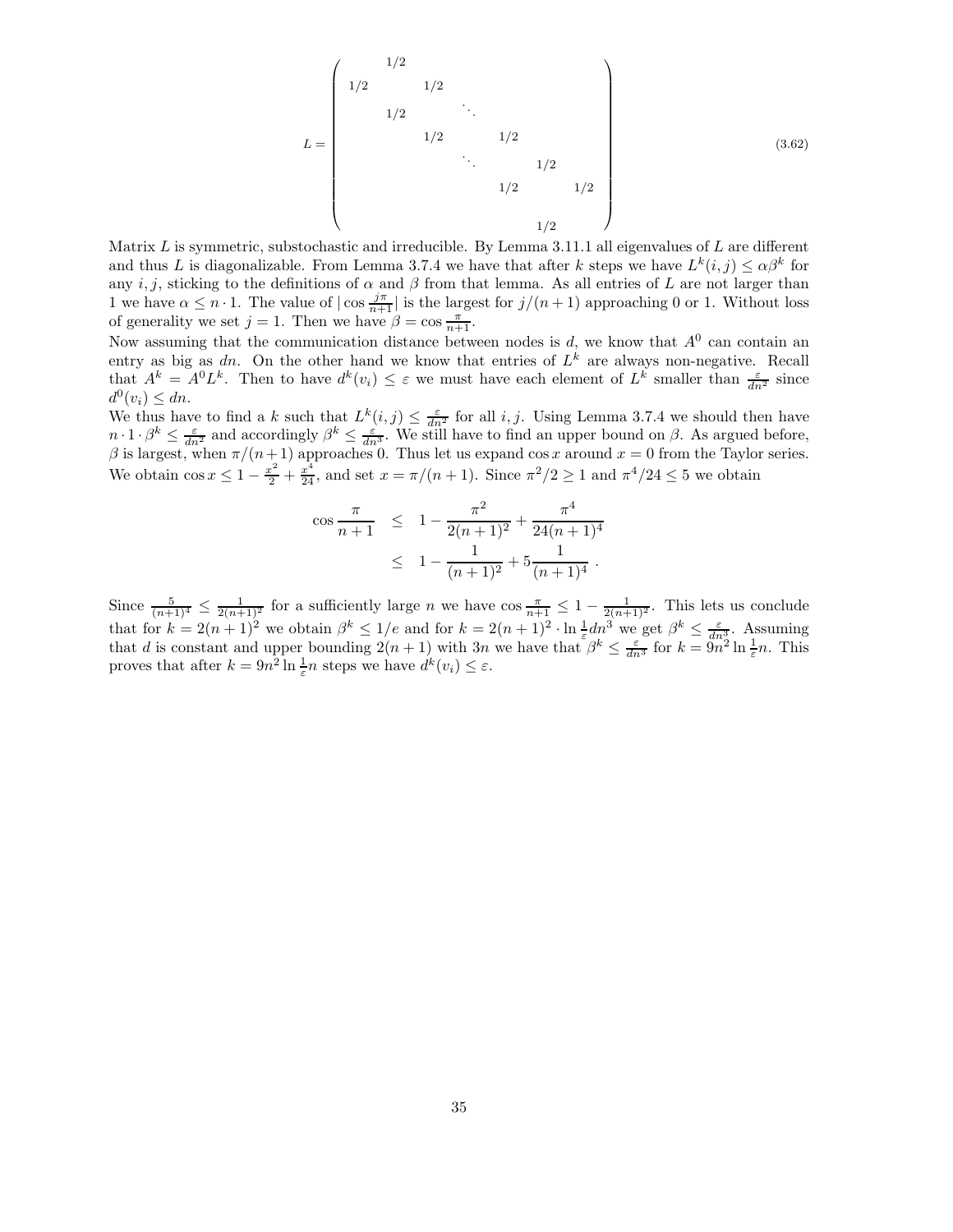# 4 Strong Stationary Time

# 4.1 Introduction

**Definition 4.1.1.** Random variable T is a **stopping time** for chain  $X = \{X_n, n \geq 0\}$  if it is a function:

$$
T:\mathbf{X}\to\mathbb{N}\cup\{\infty\},\
$$

such that  $T(\mathbf{X})$  is independent of  $X_{T(X)+1}, X_{T(X)+2}, \ldots$ 

We can think of stopping time as of an algorithm which observes Markov chain  $X$  and according to some stopping rule it stops it at some moment. This rule can be a very complicated function of the past, but it cannot depend on the future. The above definition of  $T$  we can rewrite as a running time of the following algorithm:

Algorithm 4.1.2 (stopping time).

- At time k,  $(X_0, X_1, \ldots, X_k)$  was observed
- Calculate  $f_k(X_0, X_1, ..., X_k)$ , where  $f_k : (X_0, X_1, ..., X_k) \to \{0, 1\}$
- If  $f_k(X_0, X_1, \ldots, X_k) = 1$  then Stop
- Observe next step and return to the beginning

We call **randomized stopping time** the running time of the following:

Algorithm 4.1.3 (randomized stopping time).

- At time  $k, (X_0, X_1, \ldots, X_k)$  was observed
- Calculate  $f_k(X)$ , where  $f_k: (X_0, X_1, \ldots, X_k) \to [0, 1]$
- Flip a coin with probability of getting Head equal to  $p = f_k(X_0, X_1, \ldots, X_k)$
- If we got Head then Stop
- Observe next step and return to the beginning

The difference is that randomized algorithm can at each step decide whether to stop or not using independent randomization, for example flipping a coin.

Note that when in the Algorithm 4.1.3 the functions  $f_k$  return only 0 or 1 then it is equivalent to the Algorithm 4.1.2. From now on we will identify stopping time with randomized stopping time.

Introduce the following

**Definition 4.1.4.** Random variable  $T_{\mu}$  is **Strong Stationary Time** for a Markov chain  $\mathbf{X} = \{X_n, n \geq 0\}$ 0} with transition matrix **P** and initial distribution  $\mu$ , when it is a stopping time and the following equality holds:

$$
\forall (\mathbf{e} \in E) \quad P_{\mu}(X_k = \mathbf{e} | T_{\mu} = k) = \pi(\mathbf{e}).
$$

When the stationary distribution is uniform, this random variable is called **Strong Uniform Time**. We have the following very useful

**Lemma 4.1.5** (Aldous, Diaconis [3]). If  $T_{\mu}$  is a Strong Stationary Time for  $X = \{X_n, n \geq 0\}$  then

$$
s(\mu \mathbf{P}^n, \pi) \le P(T_\mu > n). \tag{4.63}
$$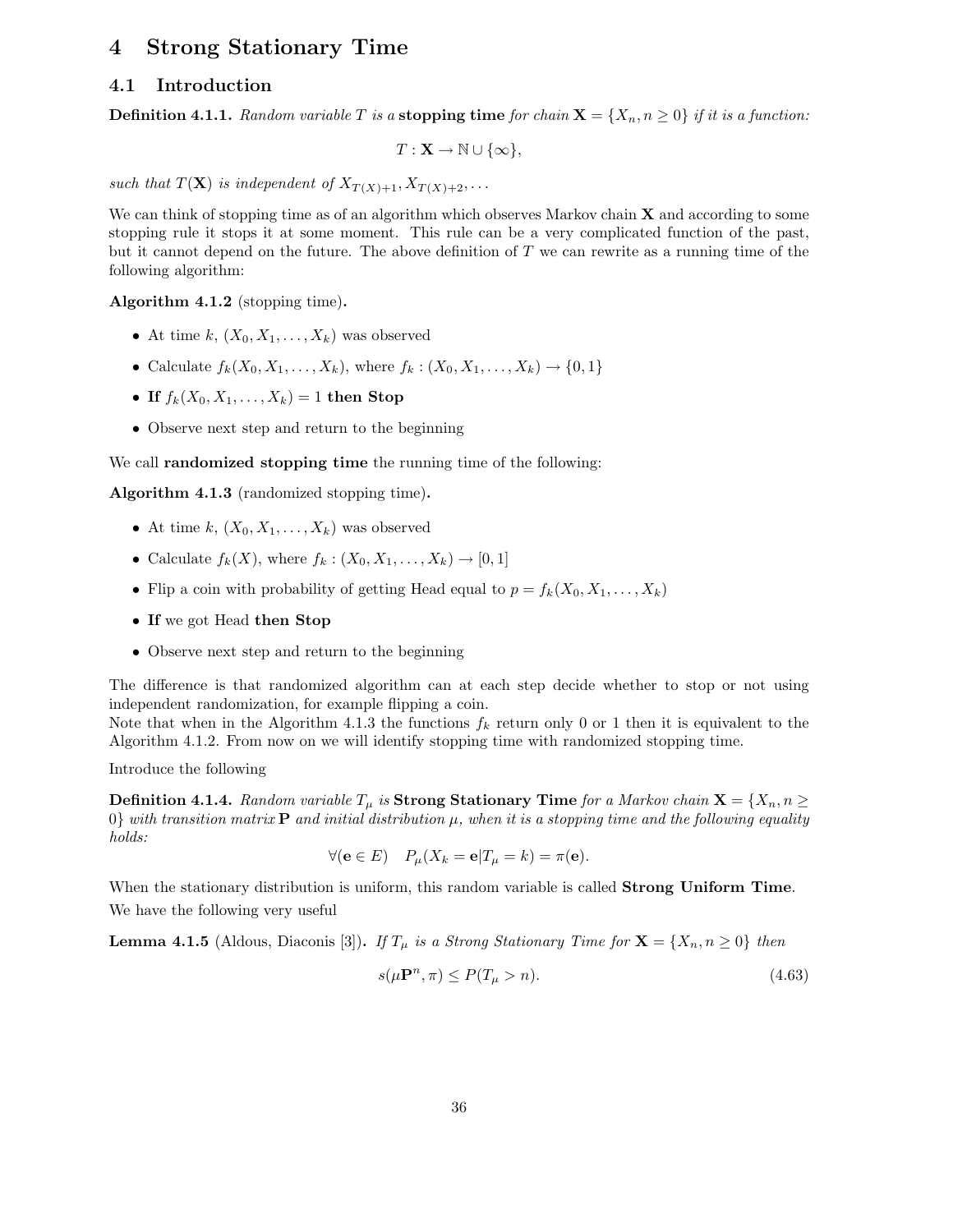Proof.

$$
P(X_k = \mathbf{e}_i, T_\mu \le k) = \sum_{j=0}^k P(X_k = \mathbf{e}_i, T_\mu = j)
$$
  
\n
$$
= \sum_{j=0}^k \sum_{\mathbf{e}_s \in E} P(X_k = \mathbf{e}_i, T_\mu = j, X_j = \mathbf{e}_s)
$$
  
\n
$$
= \sum_{j=0}^k \sum_{\mathbf{e}_s} P(X_k = \mathbf{e}_i | T_\mu = j, X_j = \mathbf{e}_s) \cdot P(T_\mu = j, X_j = \mathbf{e}_s)
$$
  
\n
$$
= \sum_{j=0}^k \sum_{\mathbf{e}_s} P(X_k = \mathbf{e}_i | T_\mu = j, X_j = \mathbf{e}_s) \cdot P(X_j = \mathbf{e}_s | T_\mu = j) \cdot P(T_\mu = j)
$$
  
\n
$$
= \sum_{j=0}^k \sum_{\mathbf{e}_s} P(X_k = \mathbf{e}_i | T_\mu = j, X_j = \mathbf{e}_s) \cdot \pi(\mathbf{e}_s) \cdot P(T_\mu = j)
$$
  
\n
$$
\stackrel{(4.64)}{=} \sum_{j=0}^k \sum_{\mathbf{e}_s} P(X_k = \mathbf{e}_i | X_j = \mathbf{e}_s) \cdot \pi(\mathbf{e}_s) \cdot P(T_\mu = j)
$$
  
\n
$$
= \sum_{j=0}^k \sum_{\mathbf{e}_s} \pi(\mathbf{e}_s) \delta_{\mathbf{e}_s} \mathbf{P}^{k-j}(\mathbf{e}_i) \cdot P(T_\mu = j)
$$
  
\n
$$
= \pi(\mathbf{e}_i) \sum_{j=0}^k \cdot P(T_\mu = j) = \pi(\mathbf{e}_i) P(T_\mu \le k) = \pi(\mathbf{e}_i) [1 - P(T_\mu > k)].
$$

Thus:

$$
1 - \frac{P(X_k = \mathbf{e}_i)}{\pi(\mathbf{e}_i)} \le P(T_\mu > k).
$$

The above is true for any  $e_i$ , so it is for maximum:

$$
\max_{\mathbf{e}_i} \left( 1 - \frac{P(X_k = \mathbf{e}_i)}{\pi(\mathbf{e}_i)} \right) = s(\mu \mathbf{P}^k, \pi) \le P(T_\mu > k).
$$

What is left is to prove:

$$
P(X_k = \mathbf{e}_i | T_\mu = j, X_j = \mathbf{e}_s) = P(X_k = \mathbf{e}_i | X_j = \mathbf{e}_s). \tag{4.64}
$$

In order to do this we will use following two equalities:  $(k\geq j)$ 

$$
P(X_j = \mathbf{e}_s, T = j) = \sum_r P(X_j = \mathbf{e}_s, X_{j-1} = x_{j-1}^r, \dots X_0 = x_0^r),
$$
\n(4.65)

$$
P(X_k = \mathbf{e}_i | X_j = \mathbf{e}_s, X_{j-1} = x_{j-1}, \dots, X_0 = x_0) = P(X_k = \mathbf{e}_i | X_j = \mathbf{e}_s). \tag{4.66}
$$

Equality (4.65) follows from fact, that  $T_{\mu}$  is a stopping time, thus the event  $\{T_{\mu} = j\}$  depends only on  $X_0, X_1, \ldots, X_j$ , and  $(4.66)$  is the Markov property.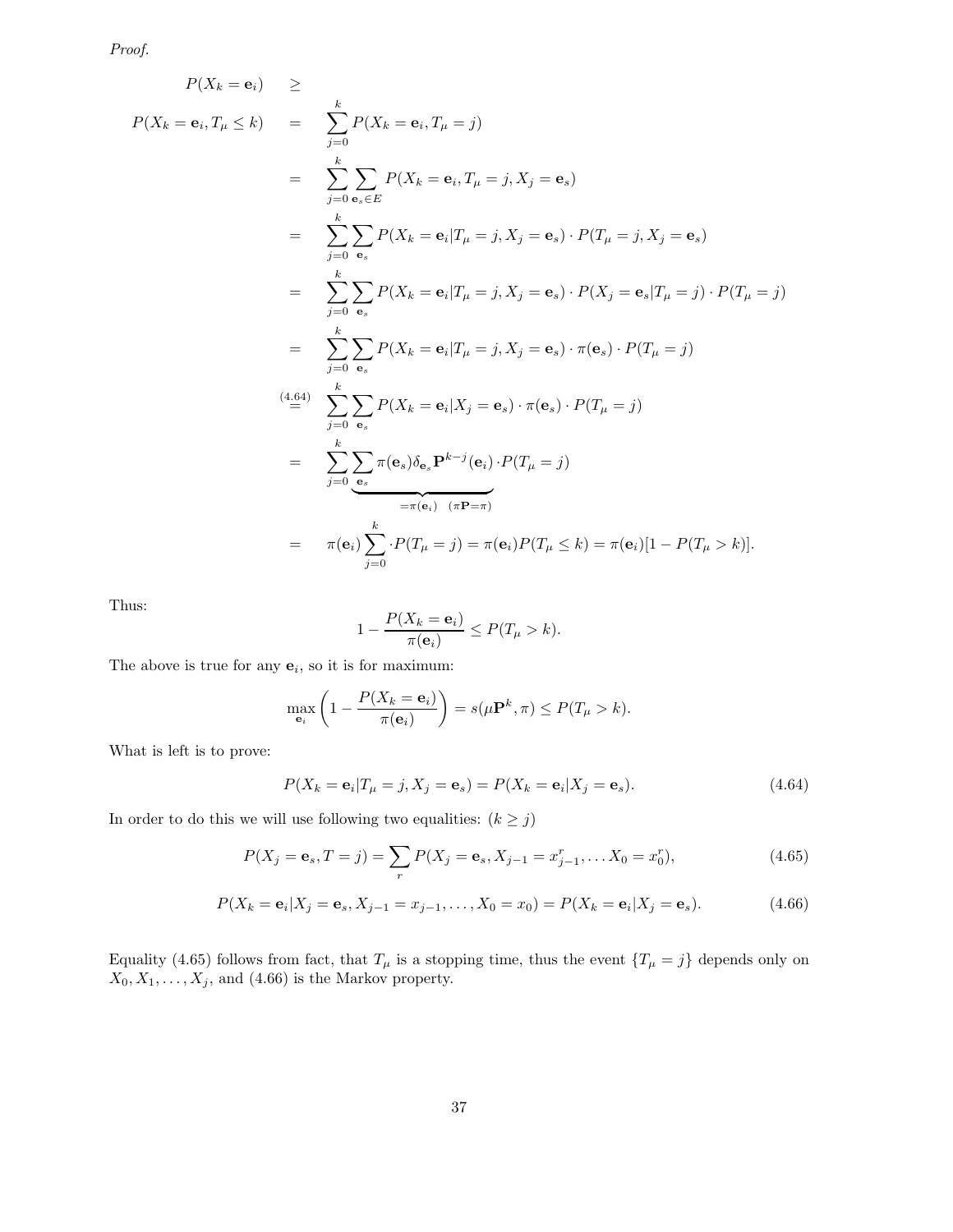Thus:

$$
P(X_k = \mathbf{e}_i | X_j = \mathbf{e}_s, T_\mu = j)
$$
  
= 
$$
\frac{P(X_k = \mathbf{e}_i, X_j = \mathbf{e}_s, T_\mu = j)}{P(X_j = \mathbf{e}_s, T_\mu = j)}
$$
  
(4.65) 
$$
\sum_r P(X_k = \mathbf{e}_i, X_j = \mathbf{e}_s, X_{j-1} = x_{j-1}^r, \dots, X_0 = x_0^r)
$$

$$
\sum_r P(X_k = \mathbf{e}_i | X_j = \mathbf{e}_s, X_{j-1} = x_{j-1}^r, \dots, X_0 = x_0^r)
$$

$$
= \frac{\sum_r P(X_k = \mathbf{e}_i | X_j = \mathbf{e}_s, X_{j-1} = x_{j-1}^r, \dots, X_0 = x_0^r) \cdot P(X_j = \mathbf{e}_s, X_{j-1} = x_{j-1}^r, \dots, X_0 = x_0^r)}{\sum_r P(X_j = \mathbf{e}_s, X_{j-1} = x_{j-1}^r, \dots, X_0 = x_0^r)}
$$
  
(4.66) 
$$
\frac{P(X_k = \mathbf{e}_i | X_j = \mathbf{e}_s) \sum_r P(X_j = \mathbf{e}_s, X_{j-1} = x_{j-1}^r, \dots, X_0 = x_0^r)}{\sum_r P(X_j = \mathbf{e}_s, X_{j-1} = x_{j-1}^r, \dots, X_0 = x_0^r)}
$$

$$
= P(X_k = \mathbf{e}_i | X_j = \mathbf{e}_s).
$$

 $\Box$ 

 $\Box$ 

Lemma 4.1.5 together with equality (2.8) gives useful bound on total variation distance:

$$
d(\mu \mathbf{P}^n, \pi) \leq s(\mu \mathbf{P}^n, \pi) \leq P(T_{\mu} > n).
$$

We will need the following

**Lemma 4.1.6.** For an ergodic Markov chain  $\mathbf{X} = \{X_n, n \geq 0\}$  and any initial distribution  $\mu$ , separation distance  $s(\mu \mathbf{P}^n, \pi)$  is a decreasing function of n.

*Proof.* We will use equivalent definition of separation distance (equality (2.7), i.e.  $s(\mu \mathbf{P}^n, \pi)$  is the smallest number  $s_n$  such  $\mu \mathbf{P}^n = (1 - s_n)\pi + s_n V_n$ , where  $V_n$  is some distribution). So we have:

$$
\mu \mathbf{P}^{n+1}(\mathbf{e}) = (1 - s_{n+1})\pi(\mathbf{e}) + s_{n+1}V_{n+1}(\mathbf{e}), \n\mu \mathbf{P}^{n}(\mathbf{e}_{s}) = (1 - s_{n})\pi(\mathbf{e}_{s}) + s_{n}V_{n}(\mathbf{e}_{s}).
$$

We can calculate:

$$
\mu \mathbf{P}^{n+1}(\mathbf{e}) = \sum_{\mathbf{e}_s \in E} \mu \mathbf{P}^n(\mathbf{e}_s) \delta_{\mathbf{e}_s} \mathbf{P}(\mathbf{e}) = \sum_{\mathbf{e}_s \in E} \left[ (1 - s_n) \pi(\mathbf{e}_s) + s_n V_n(\mathbf{e}_s) \right] \delta_{\mathbf{e}_s} \mathbf{P}(\mathbf{e})
$$
  
=  $(1 - s_n) \sum_{\mathbf{e}_s \in E} \pi(\mathbf{e}_s) \delta_{\mathbf{e}_s} \mathbf{P}(\mathbf{e}) + s_n \sum_{\mathbf{e}_s \in E} V_n(\mathbf{e}_s) \delta_{\mathbf{e}_s} \mathbf{P}^n(\mathbf{e}) = (1 - s_n) \pi(\mathbf{e}) + s_n \sum_{\mathbf{e}_s \in E} V_n(\mathbf{e}_s) \delta_{\mathbf{e}_s} \mathbf{P}^n(\mathbf{e}),$ 

thus

$$
s_{n+1} = s(\mu \mathbf{P}^{n+1}(\mathbf{e}), \pi) \le s_n.
$$

**Definition 4.1.7.** Random variable  $T_{\mu}$  is called Minimal Strong Stationary Time (shortly MSST) for Markov chain  $\mathbf{X} = \{X_n, n \geq 0\}$  if it is Strong Stationary Time for which equality in (4.63) holds, i.e. for which:

$$
s(\mu \mathbf{P}^n, \pi) = P(T_\mu > n).
$$

Again, when stationary distribution is uniform,  $T_{\mu}$  is called Minimal Strong Uniform Time.

Does there always exist such a Strong Stationary Time? Does there exist a Minimal Strong Uniform Time for given chain? The answer is given by D. Aldous and P. Diaconis in [3] in form of the following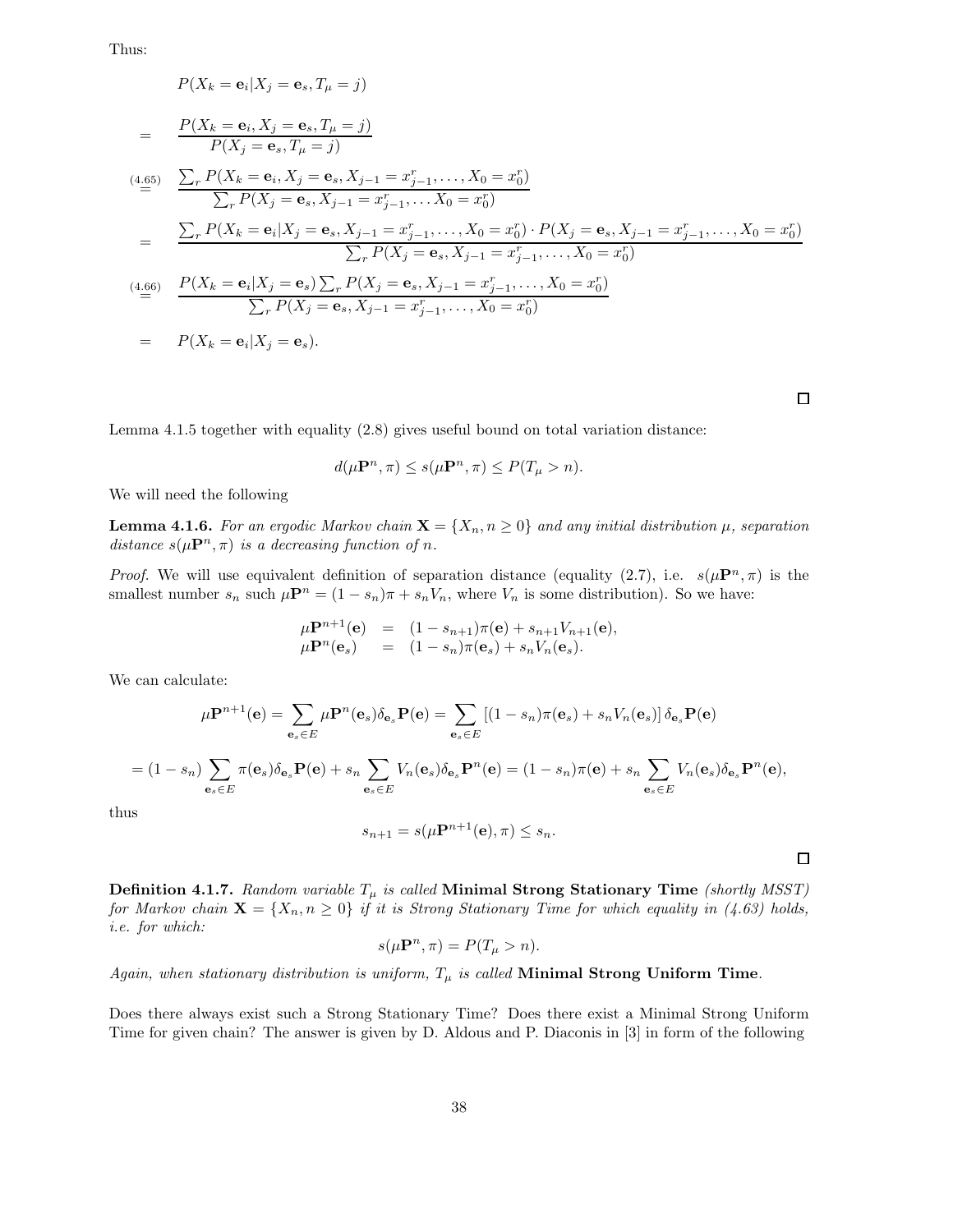**Lemma 4.1.8** (Aldous, Diaconis [3]). Let  $X = \{X_n, n \geq 0\}$  be ergodic Markov chain with state space E. Then, for any initial distribution  $\mu$ , there exists Minimal Strong Stationary Time  $T_{\mu}$  for this chain.

*Proof.* We will construct the desired random variable  $T_{\mu}$ . Define  $\alpha_n = \min_{\mathbf{e}}$  $\mu {\bf P}^n({\bf e})$  $\frac{\mathbf{m}(\mathbf{e})}{\pi(\mathbf{e})}$  (set  $\alpha_0 = \min_{\mathbf{e}}$ 1  $\frac{1}{\pi(e)}$ ).  $T_{\mu}$  is defined as follows: at time n, given that random walk X is in state e flip a coin with probability of heads

$$
p_n(\mathbf{e}) = \frac{\alpha_n - \alpha_{n-1}}{\frac{\mu \mathbf{P}^n(\mathbf{e})}{\pi(\mathbf{e})} - \alpha_{n-1}}.
$$

If heads comes up, stop, otherwise flip again with probability  $p_{k+1}(e)$  and so on. Denote the first time when head occurs by  $T_{\mu}$ , i.e.  $P(T_{\mu} = n | X_n = e, T > n - 1) = p_n(e)$ . Notice that  $p_n(e) \geq 0$  for all  $e \in E, n \ge 0$ . Let k be the smallest integer such that  $\alpha_k > 0$ , of course then we have  $p_s(e) = 0$  for  $s < k$ and

$$
p_k(\mathbf{e}) = \frac{\alpha_k}{\mu \mathbf{P}^k(\mathbf{e})} = \frac{P(T_\mu = k, X_k = \mathbf{e})}{P(X_k = \mathbf{e})} = P(T_\mu = k | X_k = \mathbf{e}).
$$

We also have

$$
P(T_{\mu} = k) = \sum_{\mathbf{e}} P(T_{\mu} = k, X_k = \mathbf{e}) = \sum_{\mathbf{e}} P(T_{\mu} = k | X_k = \mathbf{e}) P(X_k = \mathbf{e})
$$

$$
= \sum_{\mathbf{e}} \frac{\alpha_k \pi(\mathbf{e})}{P(X_k = \mathbf{e})} P(X_k = \mathbf{e}) = \alpha_k,
$$

thus

$$
P(X_k = \mathbf{e}|T_\mu = k) = \frac{P(X_k = \mathbf{e}, T_\mu = k)}{P(T_\mu = \mathbf{e})} = \frac{P(T_\mu = n|X_k = \mathbf{e})P(X_k = \mathbf{e})}{P(T_\mu = k)} = \frac{\frac{\alpha_k \pi(\mathbf{e})}{P(X_k = \mathbf{e})}P(X_k = \mathbf{e})}{\alpha_k} = \pi(\mathbf{e}).
$$

By induction we will show that

$$
P(X_n = \mathbf{e}, T_\mu = n) = \pi(\mathbf{e})(\alpha_n - \alpha_{n-1}), \quad n \ge k, \quad \mathbf{e} \in E. \tag{4.67}
$$

It is equivalent to

$$
P(X_n = \mathbf{e}|T_\mu = n)P(T_\mu = n) = \pi(\mathbf{e})(\alpha_n - \alpha_{n-1}), \quad n \ge k, \quad \mathbf{e} \in E.
$$

For  $n > k$ 

$$
P(X_n = \mathbf{e}, T_\mu = n) = P(T_\mu = n | X_n = \mathbf{e}, T_\mu > n - 1) P(X_n = \mathbf{e}, T_\mu > n - 1) =
$$
  
= 
$$
\frac{\alpha_n - \alpha_{n-1}}{\left(\frac{\mu \mathbf{P}^n(\mathbf{e})}{\pi(\mathbf{e})} - \alpha_{n-1}\right)} \cdot \left[P(X_n = \mathbf{e}) - P(X_n = \mathbf{e}, T_\mu \le n - 1)\right].
$$
 (4.68)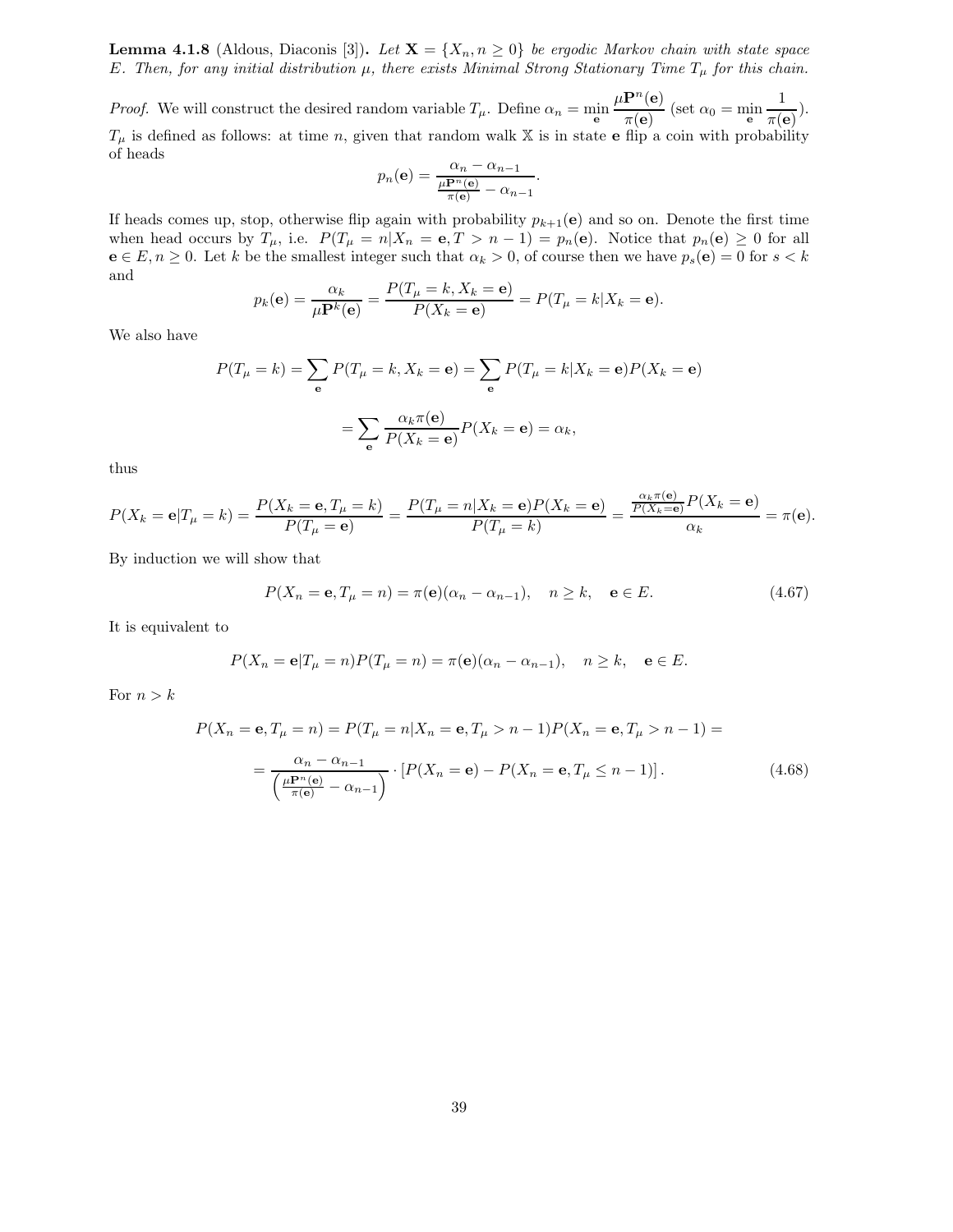We yet need to calculate

$$
P(X_n = \mathbf{e}, T_\mu \le n - 1) = \sum_{j=1}^{n-1} P(X_n = \mathbf{e}, T_\mu = j) = \sum_{j=1}^{n-1} \sum_{\mathbf{e}_s \in E} P(X_n = \mathbf{e}, T_\mu = j, X_j = \mathbf{e}_s)
$$
  
\n
$$
= \sum_{j=1}^{n-1} \sum_{\mathbf{e}_s \in E} P(X_n = \mathbf{e} | T_\mu = j, X_j = \mathbf{e}_s) P(T_\mu = j, X_j = \mathbf{e}_s)
$$
  
\n
$$
\stackrel{(4.67)}{=} \sum_{j=1}^{n-1} \sum_{\mathbf{e}_s \in E} P(X_n = \mathbf{e} | T_\mu = j, X_j = \mathbf{e}_s) \pi(\mathbf{e}_s) (\alpha_j - \alpha_{j-1})
$$
  
\n
$$
\stackrel{(4.64)}{=} \sum_{j=1}^{n-1} \sum_{\mathbf{e}_s \in E} P(X_n = \mathbf{e} | X_j = \mathbf{e}_s) \pi(\mathbf{e}_s) (\alpha_j - \alpha_{j-1})
$$
  
\n
$$
= \sum_{j=1}^{n-1} \sum_{\mathbf{e}_s} \pi(\mathbf{e}_s) \delta_{\mathbf{e}_s} \mathbf{P}^{k-j}(\mathbf{e}) \cdot (\alpha_j - \alpha_{j-1})
$$
  
\n
$$
= \pi(\mathbf{e}) \quad (\pi \mathbf{P} = \pi)
$$
  
\n
$$
= \sum_{j=1}^{n-1} \pi(\mathbf{e}) (\alpha_j - \alpha_{j-1}) = \pi(\mathbf{e}) \alpha_{n-1}.
$$

Using this in (4.68) we obtain  $(P(X_n = e) \equiv \mu \mathbf{P}^n(e))$ 

$$
P(X_n = \mathbf{e}, T_\mu = \mathbf{e}) = \frac{\alpha_n - \alpha_{n-1}}{\left(\frac{\mu \mathbf{P}^n(\mathbf{e})}{\pi(\mathbf{e})} - \alpha_{n-1}\right)} \cdot \left[\mu \mathbf{P}^n(\mathbf{e}) - \pi(\mathbf{e})\alpha_{n-1}\right]
$$

$$
= \frac{\alpha_n - \alpha_{n-1}}{\left(\frac{\mu \mathbf{P}^n(\mathbf{e})}{\pi(\mathbf{e})} - \alpha_{n-1}\right)} \cdot \left[\pi(\mathbf{e})\left(\frac{\mu \mathbf{P}^n(\mathbf{e})}{\pi(\mathbf{e})} - \alpha_{n-1}\right)\right] = \pi(\mathbf{e})(\alpha_{n-1} - \alpha_n). \tag{4.69}
$$

So we have

$$
P(T_{\mu} = n) = \sum_{\mathbf{e}} P(T = n, X_n = \mathbf{e}) = \sum_{\mathbf{e}} \pi(\mathbf{e})(\alpha_n - \alpha_{n-1}) = \alpha_n - \alpha_{n-1},
$$
(4.70)

 $\Box$ 

thus

$$
P(X_n = \mathbf{e}|T_{\mu} = n) = \frac{P(X_n = \mathbf{e}, T_{\mu} = n)}{P(T_{\mu} = n)} \stackrel{(4.69)}{=} \frac{\pi(\mathbf{e})(\alpha_n - \alpha_{n-1})}{P(T_{\mu} = n)} \stackrel{(4.70)}{=} \frac{\pi(\mathbf{e})(\alpha_n - \alpha_{n-1})}{\alpha_n - \alpha_{n-1}} = \pi(\mathbf{e}),
$$

what finishes the proof.

# 4.2 Example: Random walk on  $\mathbb{Z}_4$

|   | $\rm 0$        |   |
|---|----------------|---|
| 3 |                | 1 |
|   | $\overline{2}$ |   |
|   |                |   |

# Figure 4:  $\mathbb{Z}_4$

Random walk starts at  $0$   $(X_0 = 0)$ ,  $E = \{1, 2, 3, 4\}$ . Later the chain stays at the same state with probability  $\frac{1}{2}$  or goes left or right with probability  $\frac{1}{4}$ . This can be written as:

$$
X_k = X_{k-1} + \theta_k \text{ mod } 4,
$$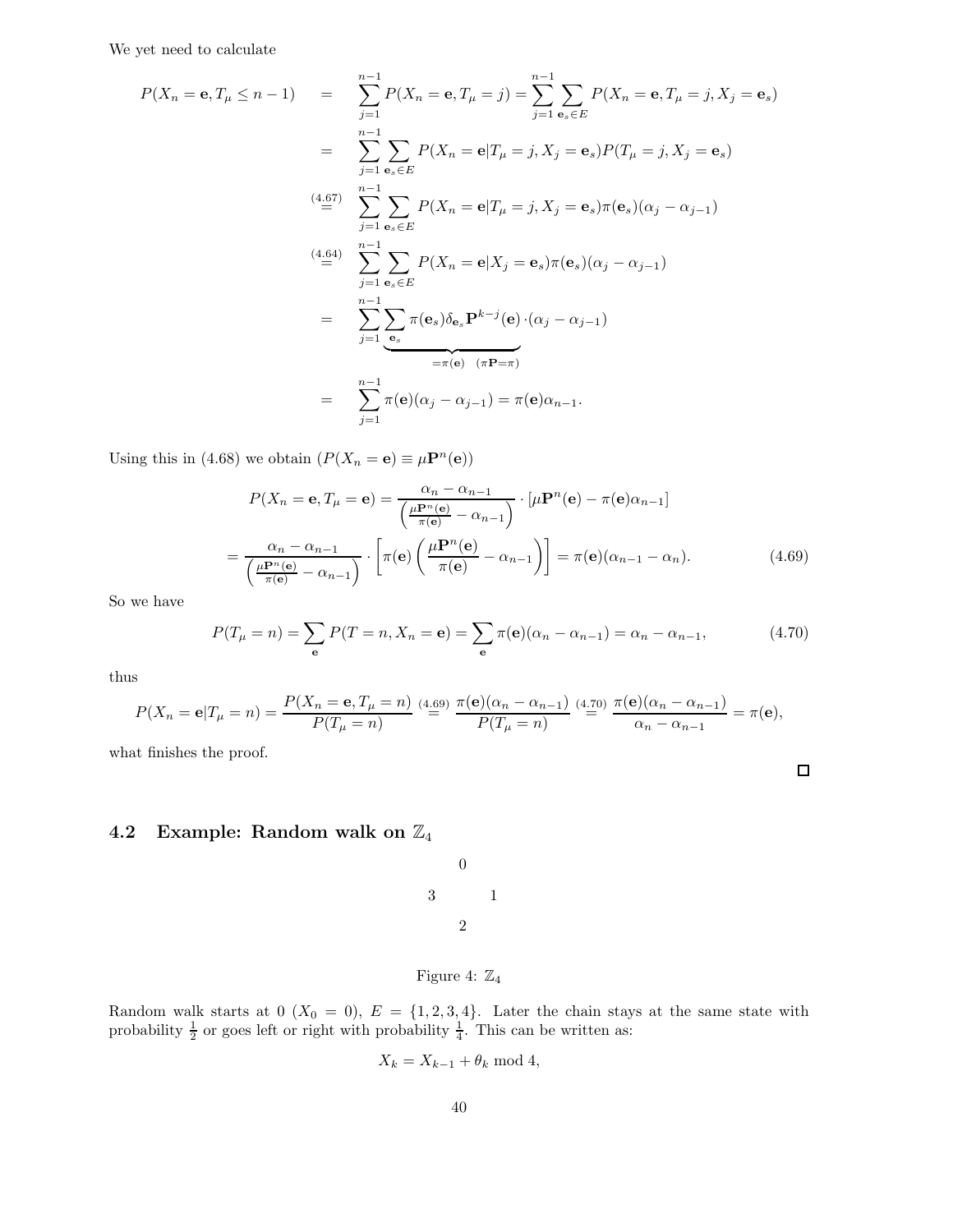where  $\theta_1, \theta_2, \ldots$  are iid random variables with distribution:  $P(\theta_i = 1) = P(\theta_i = -1) = \frac{1}{4}, P(\theta_i = 0) = \frac{1}{2}$ . Here is an algorithm which running time is Strong Uniform Time for above random walk:

### Algorithm 4.2.1 (for  $Z_4$ ).

- Observe  $X = (X_0, X_1, \ldots, X_m)$  till first time when  $X_m \in \{1,3\}$
- Do one step more
- Stop

Of course the running time of above algorithm is a stopping time. To prove that it is Strong Uniform Time, let us assume that  $T = k$ . Because of symmetry in step  $k - 1$  random walk wast either in 4 or in 1 with the same probability, i.e.:

$$
P(X_{k-1} = 1 | T = k) = P(X_{k-1} = 3 | T = k) = \frac{1}{2},
$$

Thus for any  $i = 0, 1, 2, 3$  we have

$$
P(X_k = i | T = k) = \frac{1}{2} P(X_{k-1} = i | T = k)
$$

$$
+ \frac{1}{4} [P(X_{k-1} = i + 1 | T = k) + P(X_{k-1} = i - 1 | T = k)] = \frac{1}{4} = \frac{1}{|E|}.
$$

In order to have a bound on  $d(\mu \mathbf{P}^n, \pi)$  and to use lemma 4.1.5 we have to calculate:

$$
P(T > k) = \sum_{i=k+1}^{\infty} \left(\frac{1}{2}\right)^{i-2} \cdot \frac{1}{2} = 2 \sum_{k=1}^{\infty} \left(\frac{1}{2}\right)^{i} = 2 \cdot \frac{\left(\frac{1}{2}\right)^{k+1}}{1 - \frac{1}{2}} = 2 \cdot \left(\frac{1}{2}\right)^{k}.
$$

Thus:

$$
d(\mu \mathbf{P}^k, \pi) \le s(\mu \mathbf{P}^k, \pi) \le 2 \cdot \left(\frac{1}{2}\right)^k.
$$

# 4.3 Example: Random walk on  $\mathbb{Z}_n$

The example is similar to the example of Diaconis and Fill [15]. Assume  $n = 2^m$ . For  $n = 16$  it is a random walk on *n*-points circle:



Figure 5:  $\mathbb{Z}_{16}$ 

Similarly as in previous example we can write:

$$
X_k = X_{k-1} + \theta_k \bmod n,
$$

where  $\theta_1, \theta_2, \ldots$  are iid with distribution:  $P(\theta_i = 1) = P(\theta_i = -1) = \frac{1}{4}, P(\theta_i = 0) = \frac{1}{2}$ . Here is an algorithm which running time is Strong Uniform Time for above walk: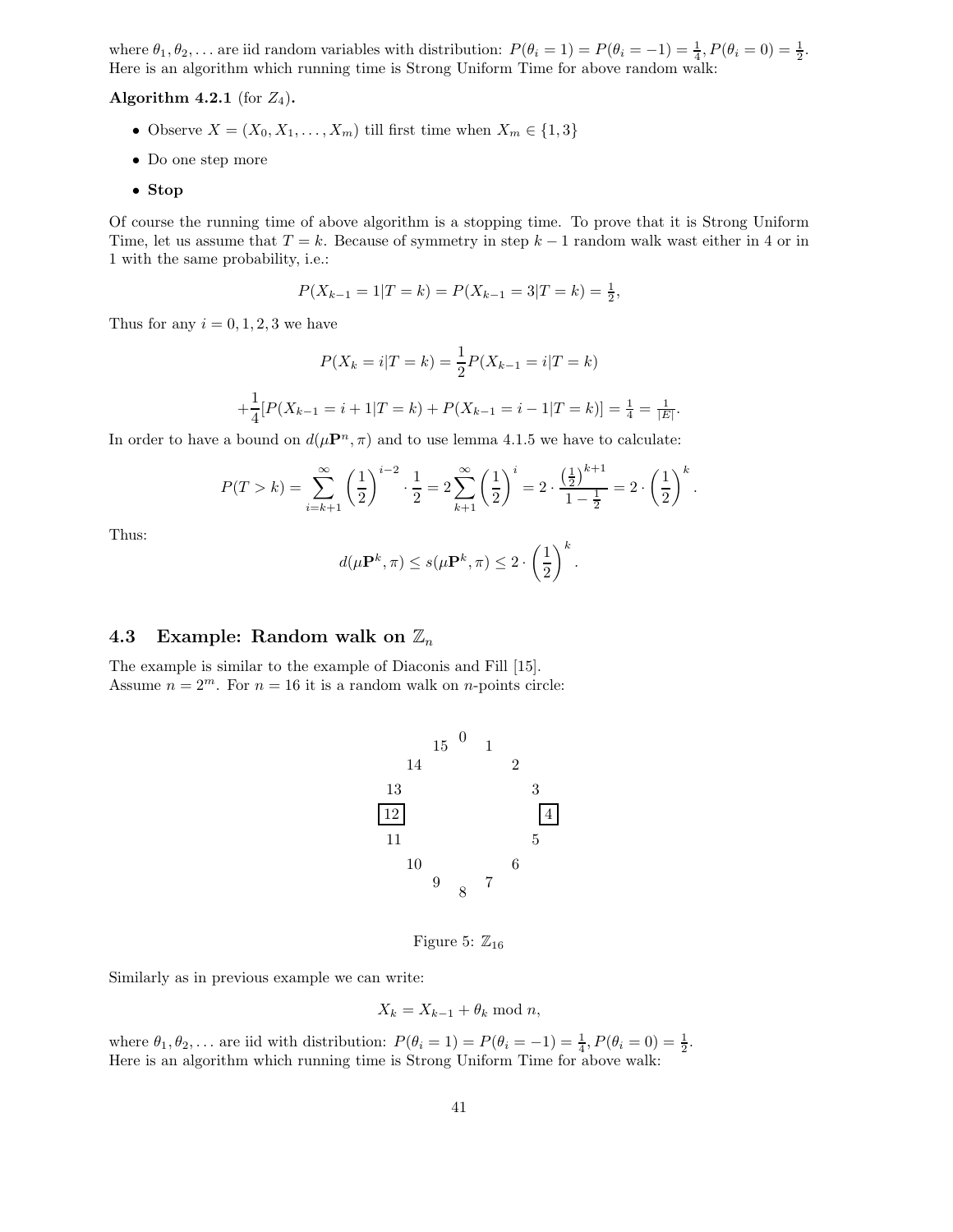## Algorithm 4.3.1 (for  $\mathbb{Z}_n$ ).

- Observe  $X = (X_0, X_1, \dots, X_m)$  till first time  $(T_1)$  when  $X_m \in \{2^{m-2}, 3 \cdot 2^{m-2}\}\$
- Observe random walk till first time after  $T_1$  when it gets to state which is in distance of  $2^{m-3}$  from  $X_{T_1}$  (call this moment  $T_2$ )
- Observe random walk till first time after  $T_2$  when it gets to state which is in distance of  $2^{m-4}$  from  $X_{T_2}$  (call this moment  $T_3$ )
- . . .
- Observe random walk till first time after  $T_{m-2}$  when it gets to state which is in distance of 1 from  $X_{T_{m-2}}$  (call this moment  $T_{m-1}$  - at this time random walk is in state which is an odd number)
- Observe one step more  $(T = T_m)$

#### • Stop

Of course running time of this algorithm is a stopping time. Assume that  $T_1 = k_1$ , then, because of symmetry,  $X_{k_1}$  is in one of the states from  $\{2^{m-2}, 3 \cdot 2^{m-2}\}$  with equal probability (all paths  $i_1, i_2, \ldots, i_{k_1}$ such that at time  $k-1$  are first time in state  $2^{m-2}$  or  $3 \cdot 2^{m-2}$  are equally likely). The same is at moment  $T_2$ , and because of symmetry  $X_{T_2}$  has uniform distribution on  $\{2^{m-2}+2^{m-3}, 2^{m-2}-2^{m-3}, 3\cdot 2^{m-2}+\cdots\}$  $2^{m-3}, 2^{m-2} - 2^{m-3}$ .

So, because of symmetry, at time  $T_{m-1}$  the distribution of  $X_{T_{m-1}}$  is uniform on all possible odd numbers, i.e.

$$
P(X_k = 2i + 1 | T_{m-1} = k) = \frac{1}{2^{m-1}}.
$$

To calculate  $P(X_k = i|T = k)$  consider separately cases when i is odd and even. If i is odd, then the step earlier it had to be in the same state and had to stay in it. If  $i$  is even, then a step earlier it had to be in some neighbouring odd states and in one step it had to get to  $i$ . So we can calculate:

$$
P(X_k = 2i + 1|T = k) = \frac{1}{2}P(X_{k-1} = 2i + 1|T_{m-1} = k) = \frac{1}{2} \cdot \frac{1}{2^{m-1}} = \frac{1}{2^m}.
$$
  

$$
P(X_k = 2i|T = k) = \frac{1}{4}P(X_{k-1} = 2i - 1|T_{m-1} = k) + \frac{1}{4}P(X_{k-1} = 2i + 1|T_{m-1} = k)
$$

$$
= \frac{1}{4} \cdot \frac{1}{2^{m-1}} + \frac{1}{4} \cdot \frac{1}{2^{m-1}} = \frac{1}{2^m}.
$$

Thus T is a Strong Uniform Time. To estimate  $P(T > k)$  we will use Markov's inequality (for  $Y \geq$ 0,  $P(Y > k) \leq \frac{EY}{k}$  and the following lemma:

**Lemma 4.3.2** (Feller [19]). For random walk on integers starting from 0 and moving +1 or -1 with probability  $\frac{\theta}{2}$ , and staying in the same state with probability 1 –  $\theta$ , expected time of getting to  $\pm b$  is  $\frac{b^2}{\theta}$  $\frac{\partial^2}{\partial}$ .  $\Box$ 

In random walk on  $\mathbb{Z}_n$  we first have to get to state in distance  $\pm 2^{m-2}$ , later to state in distance  $\pm 2^{m-3}$ etc., last time to state in distance 1 and to make one step more. Here  $\theta := \frac{1}{2}$  so:

$$
ET = 2(2^{m-2})^2 + 2(2^{m-3})^2 + \dots + 2(2^{m-(m-1)})^2 + 2(2^{m-m})^2 + 1
$$
  
= 2(4<sup>m-3</sup> + 4<sup>m-3</sup> + ... + 1) + 1 = 2 \cdot  $\frac{4^{m-1} - 1}{4 - 1} = \frac{2}{3} \left(\frac{1}{4}n^2 - 1\right) + 1 = \frac{1}{6}n^2 + \frac{1}{3}.$ 

Let  $k = cn^2, c \in \{1, 2, ...\}$ . Then

$$
d(\mu \mathbf{P}^k, \pi) \le s(\mu \mathbf{P}^k, \pi) \le P(T > k) \le \frac{ET}{k} = \frac{\frac{1}{6}n^2 + \frac{1}{3}}{cn^2} \le \frac{1}{5c}.
$$

So the speed of convergence is of order  $n^2$ , we have to make  $c \cdot n^2$  steps to be near to the uniform distribution.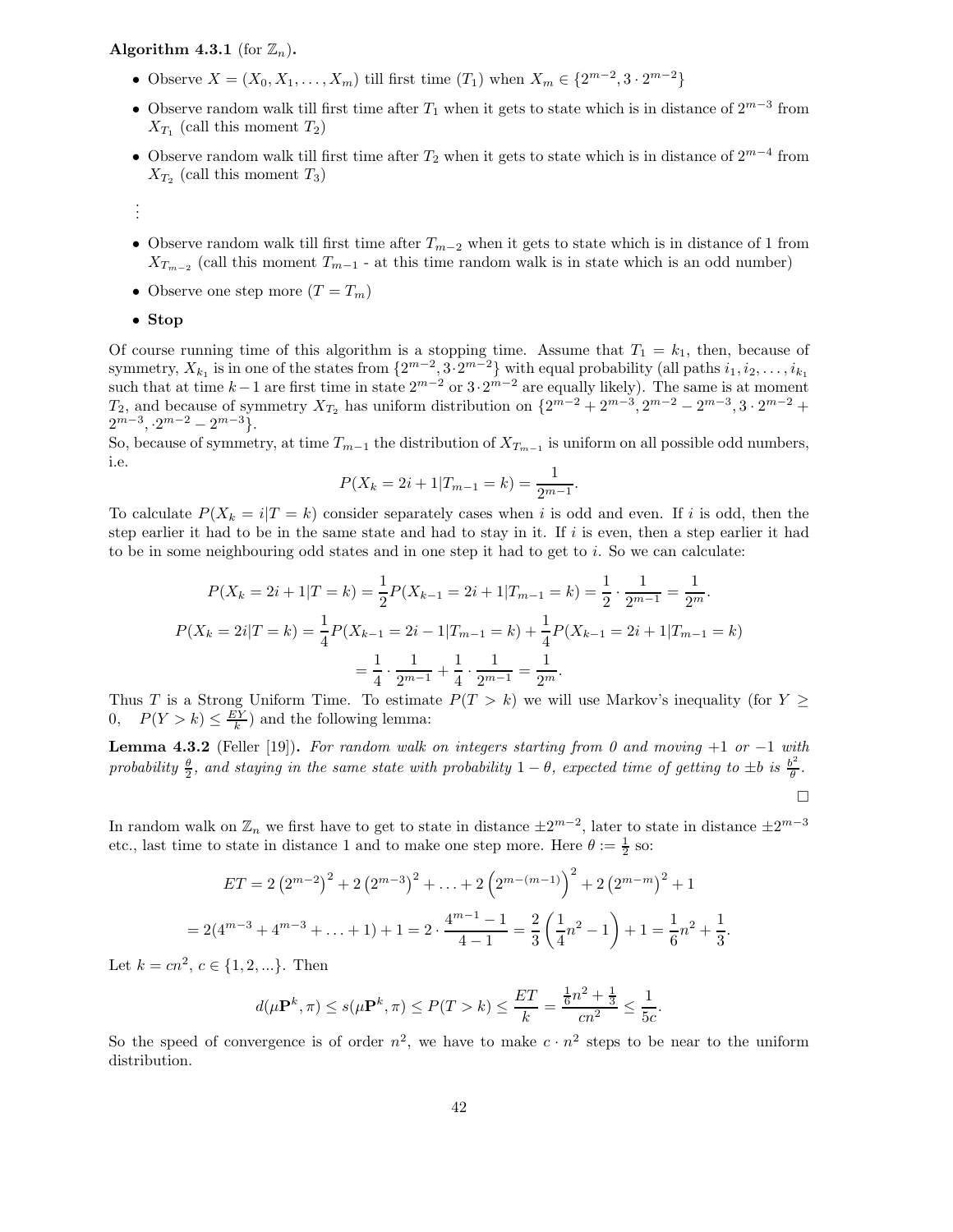## 4.4 Example: Shuffling cards : top-to-random

This example is from Aldous and Diaconis [2], calculations can be found in Diaconis [13].

We have *n* cards (underlines denote *n* gaps between cards)

$$
k_1, \ldots, k_2, \ldots, k_3, \ldots, \ldots, k_{n-1}, \ldots, k_n, \ldots
$$

Shuffling cards top-to-random is a procedure which takes first card from the top (at the beginning:  $k_1$ ) and puts it randomly (i.e. with uniform distribution) in gaps. So the probability it gets into fixed position is  $\frac{1}{n}$ , in particular this is the probability of card getting under  $k_n$  or staying in the same (first) position.

The state space here is a set of all permutations of these cards:  $E = {\bf{e}_1, e_2, \ldots, e_N}$ , where  $N = n!$ . The stationary distribution is a uniform one. How many steps are required to be "near" stationary (uniform) distribution (to mix cards well)?

Algorithm 4.4.1 (for shuffling cards top-to-random).

- Observe  $X = (X_0, X_1, \ldots, X_m)$  till first card get under  $k_n$  (denote this moment by  $T_1$ )
- Observe random walk till second card get under  $k_n$  (denote this moment by  $T_2$ )
- . . .
- Observe random walk till there will be  $n-1$  cards under  $k_n$  (i.e. card  $k_n$  is on the top, denote this moment by  $T_{n-1}$ )
- Do one step more
- Stop

Of course  $T$  is a stopping time. The proof that it is a Strong Uniform Time is by induction. At each moment, conditioned on cards which are under  $k_n$ , every permutation of them is equally likely. Not formally: Let us look at the moment when second card  $(k_j)$  goes under  $k_n$  (at moment  $T_2$ ). Assume, that now there are two cards  $k_i$  and  $k_j$ . Two arrangements are possible:  $(k_i, k_j)$  or  $(k_j, k_i)$ . Card  $k_j$ could get under or over  $k_i$  with the same probability  $(\frac{1}{n})$ , so both arrangements are equally likely. Formally, the position can be described in the following way:

$$
\{M, \{k_{i_1}, \ldots, k_{i_M}\}, \Pi_M\},\
$$

where:  $M$  - number of cards under  $k_n$ ,  $k_{i_1}, \ldots k_{i_M}$  - cards under  $k_n$ ,  $\Pi_M$  :  $\{1, \ldots, M\} \rightarrow \{k_{i_1}, \ldots, k_{i_M}\}$  - permutation.

**Lemma 4.4.2.** At each moment, conditioned on  $M, \{k_{i_1}, \ldots, k_{i_M}\}\$  the permutation  $\Pi_M$  is uniform.

Proof. By induction:

Of course it is true when  $M = 0$  or  $M = 1$ .

Assume it is true for  $M = r$ , it remains true till next card  $k_{i_{r+1}}$  gets under  $k_n$ :

$$
k_{i_1}, \_, k_{i_2}, \_, k_{i_3}, \_, \ldots, \_, k_{i_{r-1}}, \_, k_{i_r}, \_
$$

Because of assumption before this new card gets under  $k_n$  the distribution over r cards is uniform. New card has the same chance to get into every gap between cards  $k_{i_1}, \ldots, k_{i_r}$ , so each of new arrangements are equally likely, i.e. the probability of each permutation  $\Pi_{M+1}$  has the same probability.

 $\Box$ 

**Lemma 4.4.3.** In the above model let  $k = n \log n + cn$ . Then

$$
d(\mu \mathbf{P}^k, U) \le e^{-c} \quad \text{for} \quad c \ge 0, n \ge 2.
$$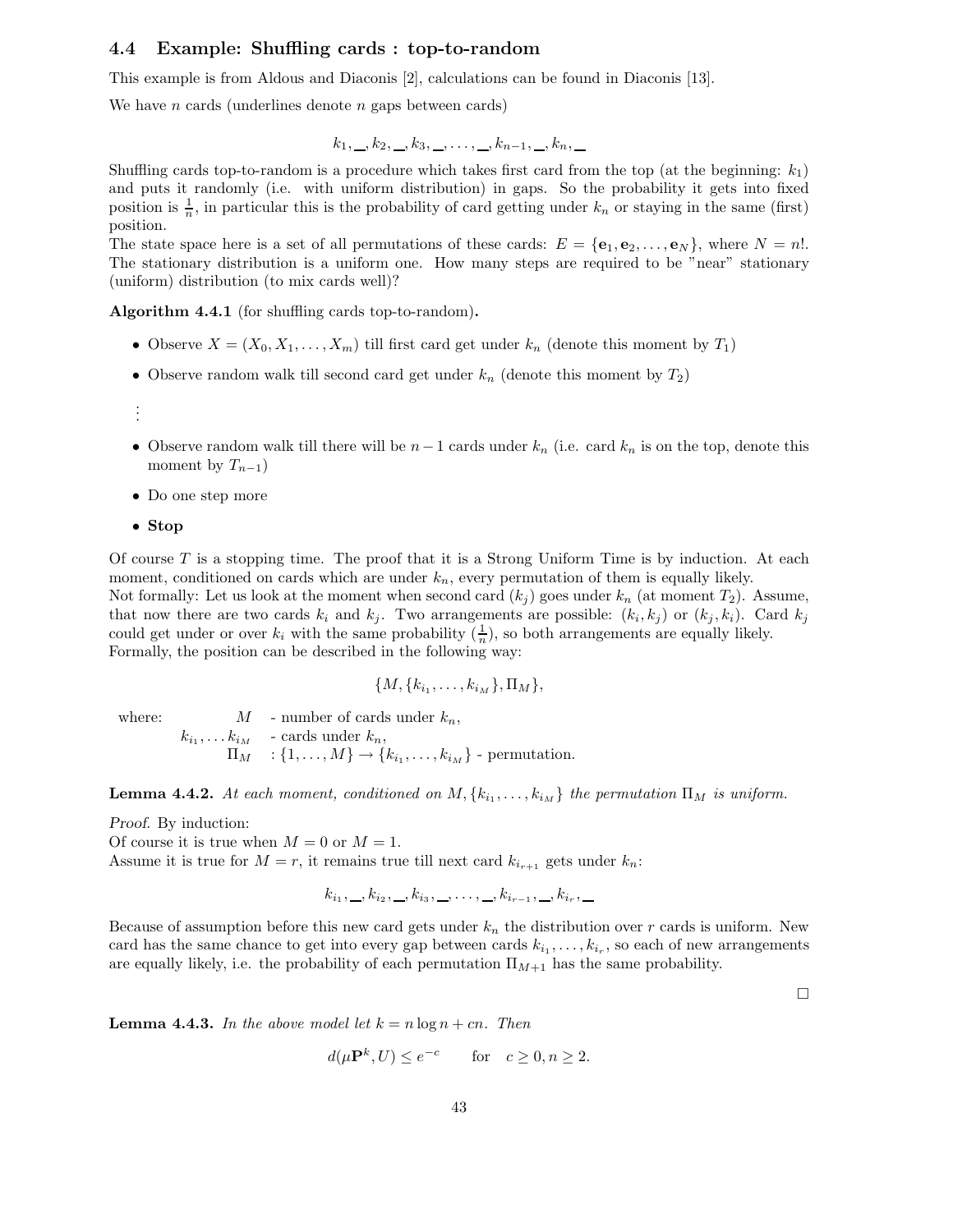Proof. Notice that T can be rewritten as (defining  $T_0=0$ )

$$
T = \underbrace{T_n - T_{n-1}}_{X_n} + \underbrace{T_{n-1} - T_{n-2}}_{X_{n-1}} + \dots + \underbrace{T_1 - T_0}_{X_1}.
$$
\n(4.71)

Random variable  $X_1$  has geometric distribution with parameter  $\frac{1}{n}$  (what we will denote:  $X_1 \sim Geo(\frac{1}{n})$ ), it is waiting time for first success which is when first card gets under  $k_n$ . In general:  $X_i \sim Geo(\frac{i}{n})$ .

At first we proof weaker result using Chebyshev's inequality ( $P(|T - ET| \geq c\sigma) \leq \frac{1}{c^2}$ ). To do that calculate  $ET$  and  $VarT$ .

$$
\mathbb{E}T = n + \frac{n}{2} + \frac{n}{3} + \dots + \frac{n}{n} = n \sum_{i=1}^{n} \frac{1}{i} \approx n \log n
$$
  

$$
VarT = \sum_{i=1}^{n} VarX_i = \sum_{i=1}^{n} \frac{1 - \frac{1}{n}}{(\frac{i}{n})^2} = \sum_{i=1}^{n} \left(1 - \frac{i}{n}\right) \left(\frac{n}{i}\right)^2 =
$$
  

$$
= n^2 \sum_{i=1}^{n} \frac{1}{i^2} - n \sum_{i=1}^{n} \frac{1}{i} \approx \frac{\pi^2}{6} n^2 - n \log n \approx n^2
$$

For  $k = n \log n + cn$  from Chebyshev's inequality we obtain:

$$
d(\mu \mathbf{P}^k, \pi) \le s(\mu \mathbf{P}^k, \pi) \le P(T > k) =
$$
  
=  $P(T > n \log n + cn) \approx P(T > \mathbb{E}T + c\sqrt{VarT}) \le \frac{1}{c^2}.$ 

To finish the proof consider drawing balls from urn with replacement. There are  $n$  different balls. Let V denotes number of drawings till time each ball is drawn at least once. For each ball i we introduce

$$
A_i = \begin{cases} 1 & \text{ball } i \text{ was not drawn in first } m \text{ experiments,} \\ 0 & \text{otherwise.} \end{cases} \tag{4.72}
$$

Set  $m = n \log n + cn$ .

$$
P(V > m) = P(\bigcup_{i=1}^{n} A_i) \le \sum_{i=1}^{n} P(A_i) = n \left(1 - \frac{1}{n}\right)^m \le ne^{-\frac{m}{n}} = e^{-c}
$$

V can be rewritten as

$$
V = (V - V_{n-1}) + (V_{n-1} - V_{n-2}) + \ldots + (V_2 - V_1) + V_1,
$$

where  $V_j$  is the number of experiments till j different balls are chosen at least once. After j different balls are drawn the chance that new drawing will give new ball is  $\frac{n-i}{n}$  so  $V_{i+1} - V_i$  has a geometric distribution with parameter  $1 - \frac{i}{n}$ . It follows that T and V have the same distributions, thus

$$
P(T > n \log n + cn) \le e^{-c}.
$$

 $\Box$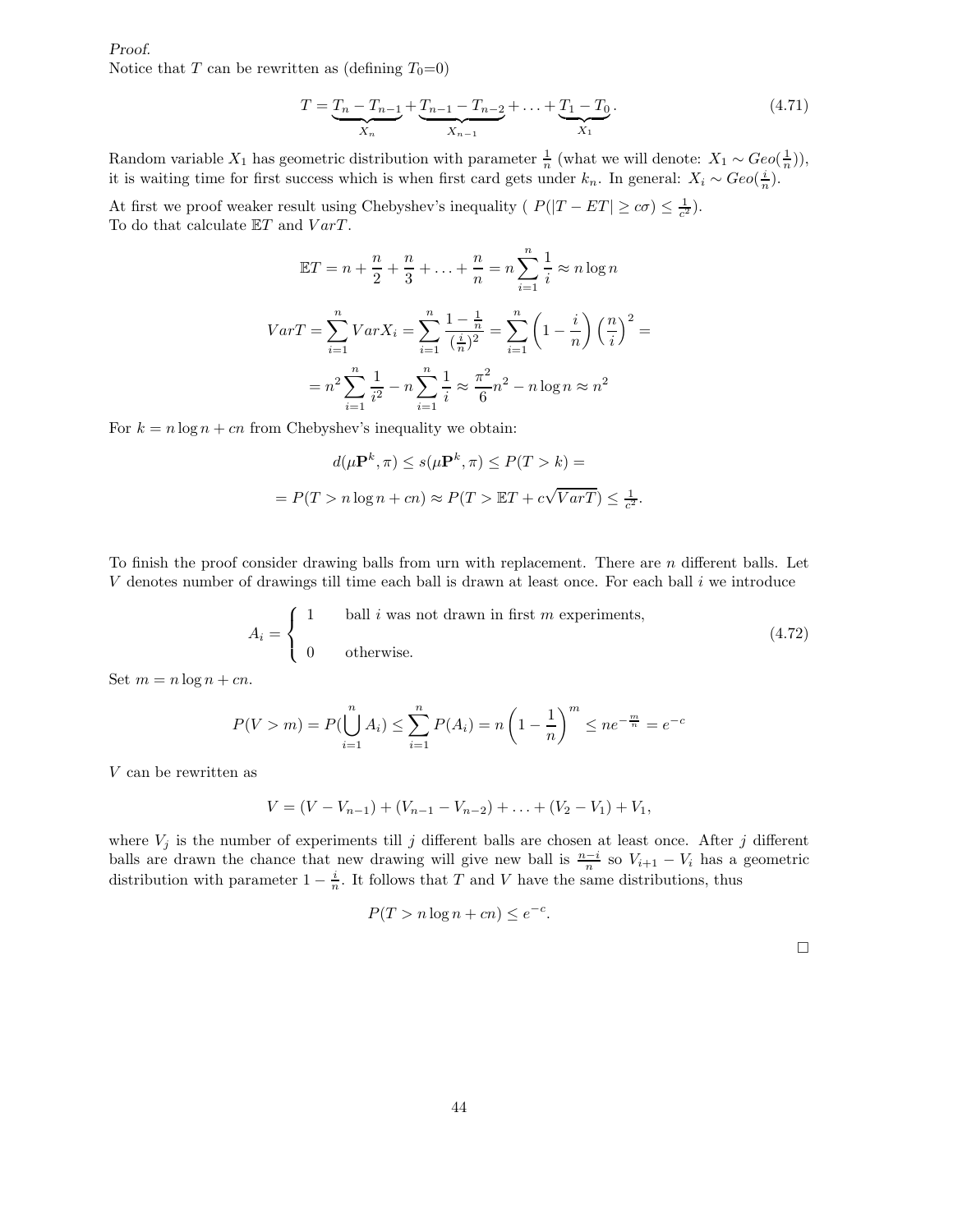# 4.5 Example: Symmetric walk on <sup>d</sup>−demensional cube

This example can be found in Aldous and Diaconis [3]. We give no prove here.

State space:  $E = \{0, 1\}^d$ . Denote  $s = (s_1, ..., s_d), s' = (s'_1, ..., s'_d) \in E$ , where  $s_i, s'_i \in \{0, 1\}$ . Probability transition matrix P in this case is of form:

$$
\mathbf{P}(s, s') = \begin{cases} \frac{1}{d+1} & \text{if} \quad \sum_{i=1}^{d} |s_i - s'_i| = 0 \quad \text{or} \quad 1, \\ 0 & \text{otherwise.} \end{cases} \tag{4.73}
$$

I.e. in one step from state s only states which differs on one coordinate can be reached, each with probability  $\frac{1}{d+1}$  or with the same probability chain can stay in the same state.

The state space for case  $d = 3$  and possible movements (arrows) from state  $(0, 0, 0)$  are shown in Figure 6.



Figure 6: Example: Random Walk on 3D cube

It turns out that in this case the speed of convergence is exactly the same as in shuffling cards top-inrandom. Here the Strong Uniform Time  $T$  as in  $(4.71)$  can be written in the following way:

$$
T = \underbrace{T_d - T_{d-1}}_{X_d} + \underbrace{T_{d-1} - T_{d-2}}_{X_{d-1}} + \dots + \underbrace{T_1 - T_0}_{X_1},
$$

where  $X_i$  are iid with distribution  $Geo(\frac{i}{d})$ . So after  $k = d \log d + cd$  steps we have:

$$
d(\mu \mathbf{P}^k, \pi) \le s(\mu \mathbf{P}^k, \pi) \le e^{-c}.
$$

 $\Box$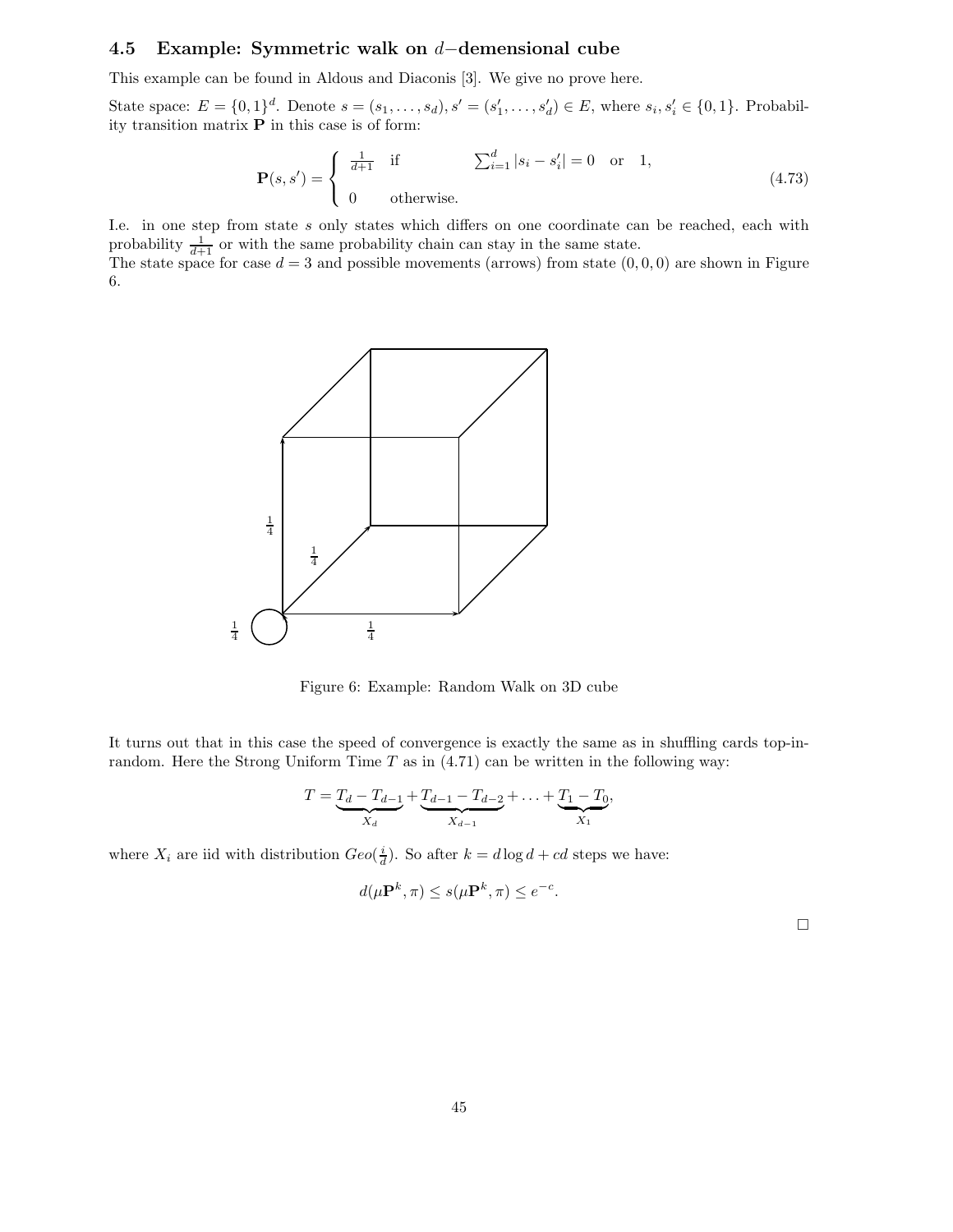## 4.6 Example: matching in graph

We start with the following

**Definition 4.6.1** (Matching in graph). The set of edges having no common vertex, such that each vertex belongs to some edge from this set (graph with odd number of vertices can have one vertex not belonging to matching).

Here are all 3 possible matchings for 4 vertices:



Figure 7: Possible matchings for 4 vertices

We will be looking for random matching in given complete graph with even number of vertices. In such a graph if we label vertices from 1 to 2n matching can be defined as division of set  $\{1, 2, \ldots, 2n\}$  into n 2elements subsets. So matchings from Figure 7 can be represented as:  $\{1, 2\}\{3, 4\}; \{1, 3\}\{2, 4\}; \{1, 4\}\{2, 3\}$ Number of matchings can be counted in following way: we put all  $2n$  numbers one next to another and take consecutive pairs as matching's elements; we can arrange  $2n$  numbers in  $(2n)!$  ways, this we have to devide by  $2^n$  (the order in pairs does not count) and devide it by n! (order of pairs does not count either). So we have  $N = \frac{(2n)!}{2^n n!}$  matchings in graph with 2n vertices.

We consider Markov chain with state space  $E = \{$ set of matchings $\}$  which evolves in the following way: from state  $s_1 \in E$  in one step it can go to state  $s_2$  which differs only this, that in only two pairs vertices were exchanged, or it stays in the same state.

More precise: Being in state  $s_1 = \{i_1, i_2\}, \ldots, \{i_{2n-1}, i_{2n}\}$  we chose 2 pairs uniformly at random. If the same pairs are chosen we do nothing, otherwise we flip a coin: assume that pairs  $\{i_1, i_2\}$  and  $\{j_1, j_2\}$ were chosen: if Head then we exchange vertices in these pairs to get  $\{i_1, j_1\}$  and  $\{j_1, i_2\}$ ; if Tail then we exchange vertices to get  $\{i_1, j_2\}$  and  $\{j_1, i_2\}$ .

So the probability transition matrix  $\mathbf{P} = [\mathbf{P}(\mathbf{s}_i, \mathbf{s}_j)]_{(i,j=1...N)}$  is following:

$$
\mathbf{P} = \mathbf{P}(\mathbf{s}_i, \mathbf{s}_j) = \begin{cases} \frac{1}{n} & \text{if } \mathbf{s}_i = \mathbf{s}_j, \\ \frac{1}{n^2} & \text{if } \mathbf{s}_i \text{ is } j \text{ differs by exchange,} \\ 0 & \text{otherwise.} \end{cases}
$$
(4.74)

First notice that indeed it is a probability matrix.

From any state we can get to one of  $\binom{n}{2} \cdot 2$  other states (there are  $\binom{n}{2}$  ways of choosing a pair and in each pair we can exchange vertices in two ways), so

$$
\forall (\mathbf{s} \in E) \qquad \sum_{i} \mathbf{P}(\mathbf{s}, \mathbf{s}_i) = 1 \cdot \frac{1}{n} + {n \choose 2} \cdot 2 \cdot \frac{1}{n^2} = \frac{1}{n} + \frac{1}{n^2} \cdot \frac{n(n-1)}{2} \cdot 2 = \frac{n^2}{n^2} = 1.
$$

Matrix  $P$  is symmetric, so the stationary distribution is uniform.

The movement in k−th step can be described as  $\{L_k, R_k, \theta_k\}$  where  $L_k$  is a pair chosen with left hand,  $R_k$  is a pair chosen with right one,  $\theta_k \in \{Tail, Head\}$  is the result of independently flipped coin. The idea in finding a Strong Uniform Time is to observe random walk and marking some vertices in such way, that all the time distribution of matchings on already marked vertices is uniform. Here we have the algorithm which running time is a desired Strong Uniform Time: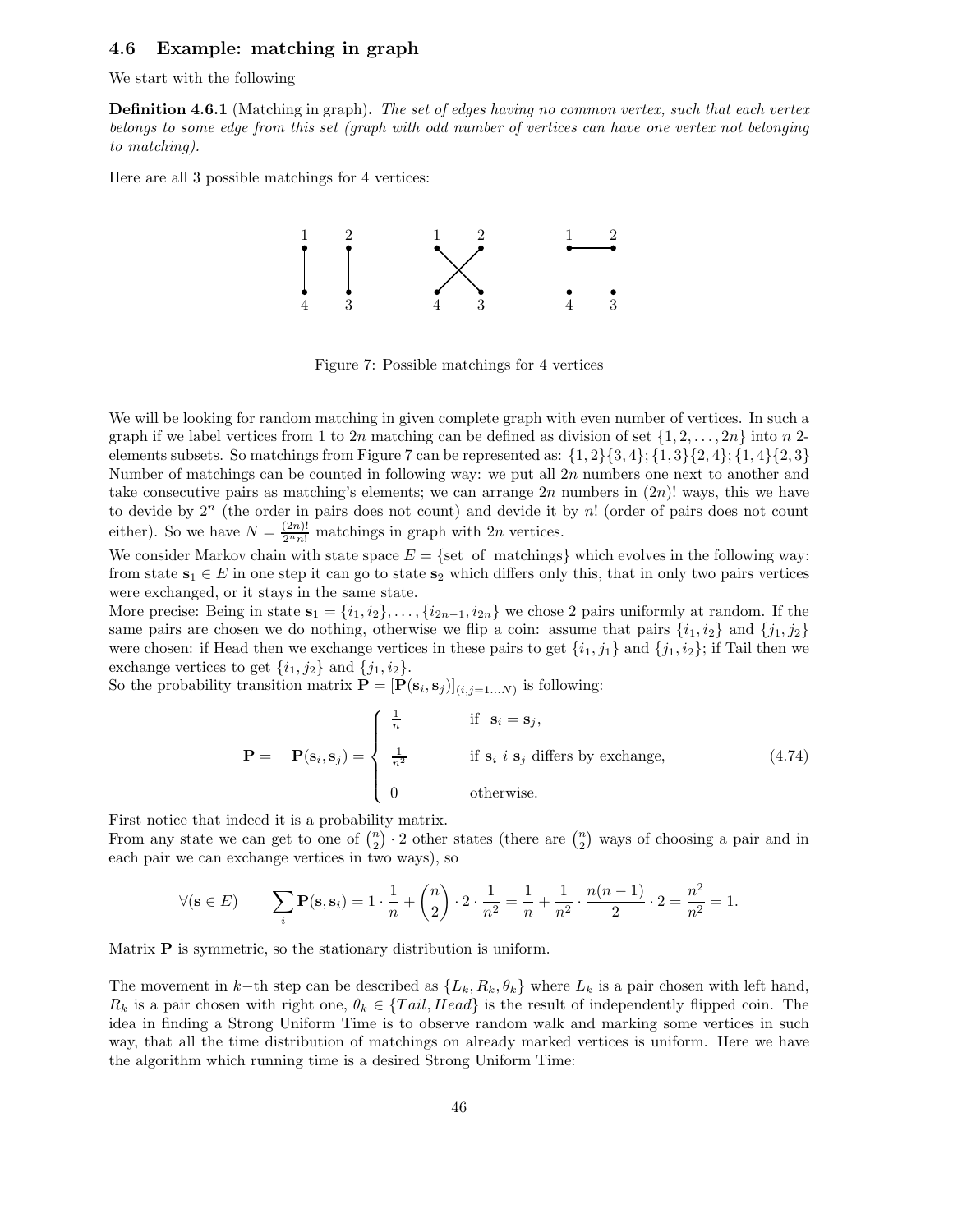Algorithm 4.6.2 (for matching).

- If  $L_k = R_k$  and chooses pair is unmarked mark it
- If  $L_k \neq R_k$  and one of pairs  $L_k, R_k$  is marked marked the other
- If all pairs are marked then Stop
- Observe next step and return to the beginning

Let  $T_1, T_2, \ldots, T := T_n$  denote succeeding moments when first, second,  $\ldots$ , n−th pair is marked.

Lemma 4.6.3. At each step, conditioned on marked pairs and vertices in these pairs, distribution on them is uniform. So T is the Strong Uniform Time.

### Proof.

Induction by number of marked pairs will be used. When there is 0 or 1 pair marked of course the lemma is true.

Assume that at time  $T_1$  a pair  $\{i_1, i_2\}$  was marked - notice that before moment  $T_2$  this pair surely was not changed - random walk could only chose another pairs and make exchanges there (otherwise another pair would be marked, but it is impossible before  $T_2$ ) or it could also happen that  $L_k = R_k = \{i_1, i_2\}$ , but then nothing was exchanged. Assume that in moment  $T_2$  a pair  $\{j_1, j_2\}$  is marked. There are 3 possible matchings on marked elements:

$$
\underline{\{i_1,i_2\}} \underline{\{j_1,j_2\}}; \underline{\{i_1,j_2\}} \underline{\{j_1,i_2\}}; \underline{\{i_1,j_1\}} \underline{\{i_2,j_2\}}
$$

Calculate probability each of them:

$$
\Pr(\{\underline{i_1}, \underline{i_2}\} \{\underline{j_1}, \underline{j_2}\}) = \frac{1}{n^2}
$$
  
it had to be  $L_k = R_k = \{j_1, j_2\}$   

$$
\Pr(\{\underline{i_1}, \underline{j_2}\} \{\underline{j_1}, \underline{i_2}\}) = \frac{1}{n} \cdot \frac{1}{n} \cdot \frac{1}{2} + \frac{1}{n} \cdot \frac{1}{n} \cdot \frac{1}{2} = \frac{1}{n^2}
$$
  
or:  $L_k = \{i_1, i_2\}, R_k = \{j_1, j_2\}, \theta_k = Tail$   
or:  $L_k = \{j_1, j_2\}, R_k = \{i_1, i_2\}, \theta_k = Tail$   

$$
\Pr(\{\underline{i_1}, \underline{j_1}\} \{\underline{i_2}, \underline{j_2}\}) = \frac{1}{n} \cdot \frac{1}{n} \cdot \frac{1}{2} + \frac{1}{n} \cdot \frac{1}{n} \cdot \frac{1}{2} = \frac{1}{n^2}
$$
  
or:  $L_k = \{j_1, j_2\}, R_k = \{i_1, i_2\}, \theta_k = Head$   
or:  $L_k = \{i_1, i_2\}, R_k = \{j_1, j_2\}, \theta_k = Head$ 

So conditioning on event that in time  $T_1$  a pair  $\{i_1, i_2\}$  was chosen and in time  $T_2$  a pair  $\{j_1, j_2\}$  was chosen, all three mathcings are equally likely, so the distribution on these pairs is uniform.

The reasoning with  $M$  pairs marked is similar. Assume that at time  $k$  there are  $M$  pairs marked:  $\{\underline{i}_1^1,\underline{i}_2^1\},\{\underline{i}_1^2,\underline{i}_2^2\},\ldots,\{\underline{i}_1^M,\underline{i}_2^M\}$  In next steps till new card is chosen the distribution on them is uniform (from induction assumption) Assume that later a new pair  $\{j_1, j_2\}$  is marked. Such situations are possible: either these two vertices will be together in pair:  $\{j_1, j_2\}$  either vertices in newly chosen pair and in some other already marked will be exchanged: new pairs are then  $\{\hat{i}_1^s, \hat{j}_1\}, \{\hat{i}_2^s, \hat{j}_2\}$ . Calculate probabilities of these all situations:

$$
\Pr(\{\underline{i_1^1}, \underline{i_2^1}\}, \dots, \qquad \{\underline{i_1^M}, \underline{i_2^M}\}, \{\underline{j_1}, \underline{j_2}\}) = \frac{1}{n^2}
$$
\nit had to be  $L_k = R_k = \{j_1, j_2\}$ 

\n
$$
\Pr(\{\underline{i_1^1}, \underline{i_2^1}\}, \dots, \{\underline{i_1^s}, \underline{j_1}\}, \dots, \{\underline{i_1^M}, \underline{i_2^M}\}, \{\underline{i_2^s}, \underline{j_2}\}) = \frac{1}{n} \cdot \frac{1}{n} \cdot \frac{1}{2} + \frac{1}{n} \cdot \frac{1}{n} \cdot \frac{1}{2} = \frac{1}{n^2}
$$
\nor:  $L_k = \{i_1, i_2\}, R_k = \{j_1, j_2\}, \theta_k = Tail$ 

\nor:  $L_k = \{j_1, j_2\}, R_k = \{i_1, i_2\}, \theta_k = Tail$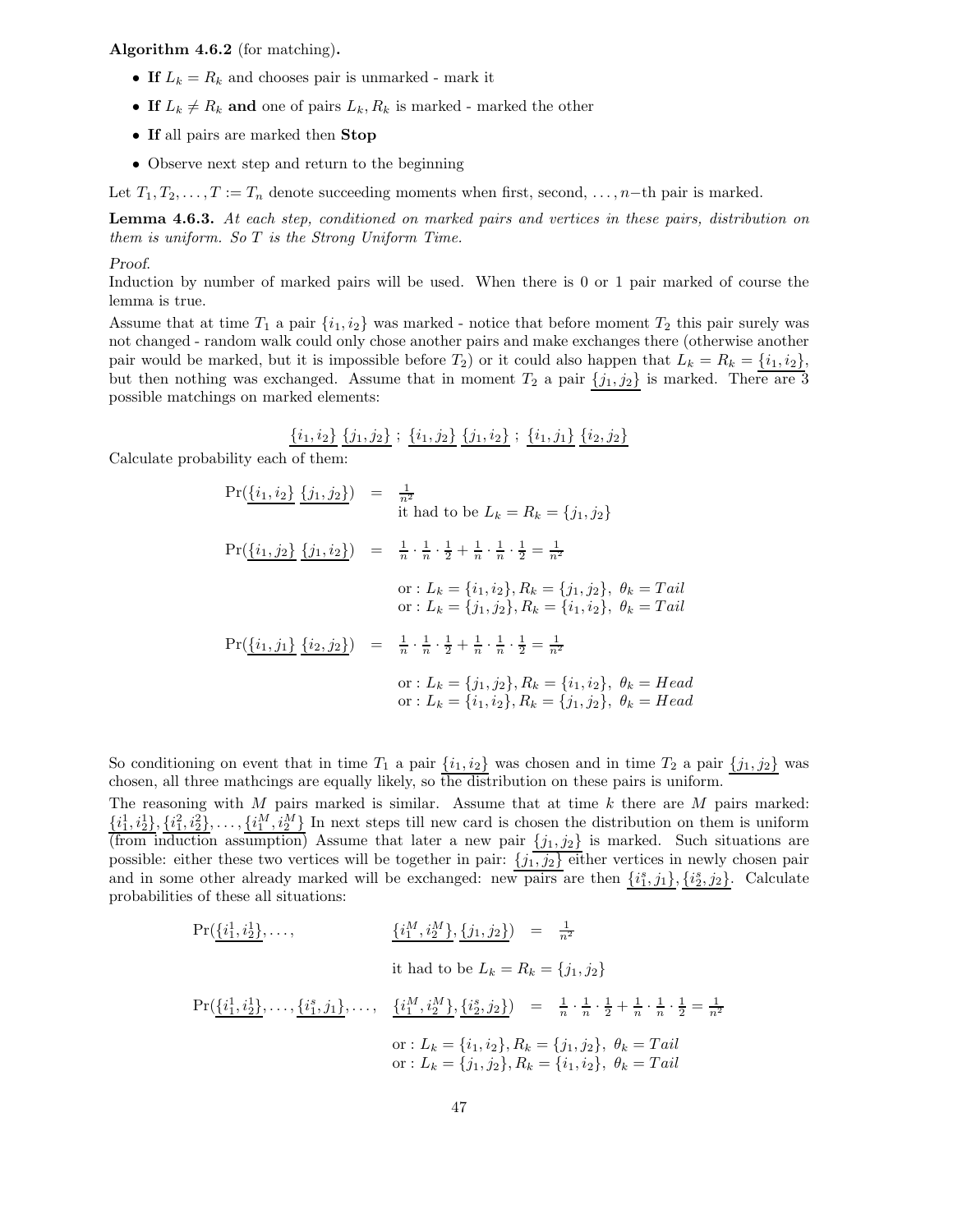So all of these  $2M + 1$  situations are equally likely, thus in every moment the distribution on marked vertices is uniform. It follows that random variable  $T$  (the running time of algorithm 4.6.2) is a Strong Uniform Time.

 $\Box$ 

The speed of convergence is given in the following lemma:

**Lemma 4.6.4.** For  $c > 0$  after  $k = 2n \log n + cn$  steps total variation distance between  $\mathbf{P}^k$  (the distribution of matchings in k-th step) and uniform distribution is less or equal to  $\frac{1}{c^2}$ .

### Proof.

To estimate  $P(T > k)$  notice that intervals between moment when some pair is chose are iid random variables with geometric distribution. We can write (defining  $T_0 = 0$ ):

$$
T = \underbrace{T_n - T_{n-1}}_{X_n} + \underbrace{T_{n-1} - T_{n-2}}_{X_{n-1}} + \dots + \underbrace{T_1 - T_0}_{X_1},
$$

where  $X_1$  is waiting time for first moment in which  $L_k = R_k$ , so it has distribution  $Geo(\frac{1}{n})$ .  $X_2$  is a first moment after  $X_1$  in which new pair is marked, what can happen in two ways: whether  $L_k = R_k$  and this pair was not marked earlier or exactly one of pairs  $L_k$  and  $R_k$  is unmarked. Calculate:

$$
P(X_2 = 1) = \frac{1}{n^2} \cdot (n-1) + \frac{1}{n^2} \cdot (n-1) = \frac{2(n-1)}{n^2}.
$$

So  $X_2$  has distribution  $Geo(\frac{2}{n})$ .

In general:  $X_i \sim Geo\left(\frac{(n-i)(i+1)}{n^2}\right)$ ). So we can calculate  $\mathbb{E}T$  and  $VarT$ :

$$
\mathbb{E}T = \sum_{i=0}^{n-1} \frac{n^2}{(i+1)(n-i)} = n^2 \sum_{i=1}^n \frac{1}{i(n+1-i)} = n^2 \sum_{i=1}^n \frac{1}{(n+1)} \left(\frac{1}{i} + \frac{1}{n+1-i}\right)
$$

$$
= \frac{n^2}{n+1} \cdot 2 \sum_{i=1}^n \frac{1}{k} \approx 2n \log n,
$$

$$
VarT = \sum_{i=0}^{n-1} \frac{1 - \frac{(i+1)(n-i)}{n^2}}{\left(\frac{(i+1)(n-i)}{n^2}\right)^2} = \sum_{i=1}^n \frac{n^2 - i(n+1-i)}{n^2} \cdot \frac{(n^2)^2}{(i(n+1-i))^2}
$$

$$
= n^2 \sum_{i=1}^n \frac{n^2 - i(n+1-i)}{i^2(n+1-i)^2} = \left[n^4 \sum_{i=1}^n \frac{1}{i^2(n+1-i)^2} - n^2 \sum_{i=1}^n \frac{1}{i(n+1-i)}\right].
$$

Notice that second term is already calculated before, it is  $\mathbb{E}T$ , so  $n^2 \sum_{i=1}^n \frac{1}{i(n+1-i)} \approx 2n \log n$ . First term we can estimate in the following way:

$$
\frac{1}{i^2(n+1-i)^2} = \frac{1}{(n+1-i)^2 + i^2} \left( \frac{1}{i^2} + \frac{1}{(n+1-i)^2} \right) \le \frac{1}{n^2} \left( \frac{1}{i^2} + \frac{1}{(n+1-i)^2} \right).
$$

Thus:

$$
n^4 \sum_{i=1}^n \frac{1}{i^2 (n+1-i)^2} \le n^4 \sum_{i=1}^n \frac{1}{n^2} \left( \frac{1}{i^2} + \frac{1}{(n+1-i)^2} \right) = n^2 \left( \sum_{i=1}^n \frac{1}{i^2} + \sum_{i=1}^n \frac{1}{i^2} \right)
$$
  

$$
\le 2n^2 \sum_{i=1}^\infty \frac{1}{i^2} = 2n^2 \frac{\pi^2}{6} = \frac{\pi^2}{3} n^2.
$$

So we have:

 $VarT \approx n^2$ .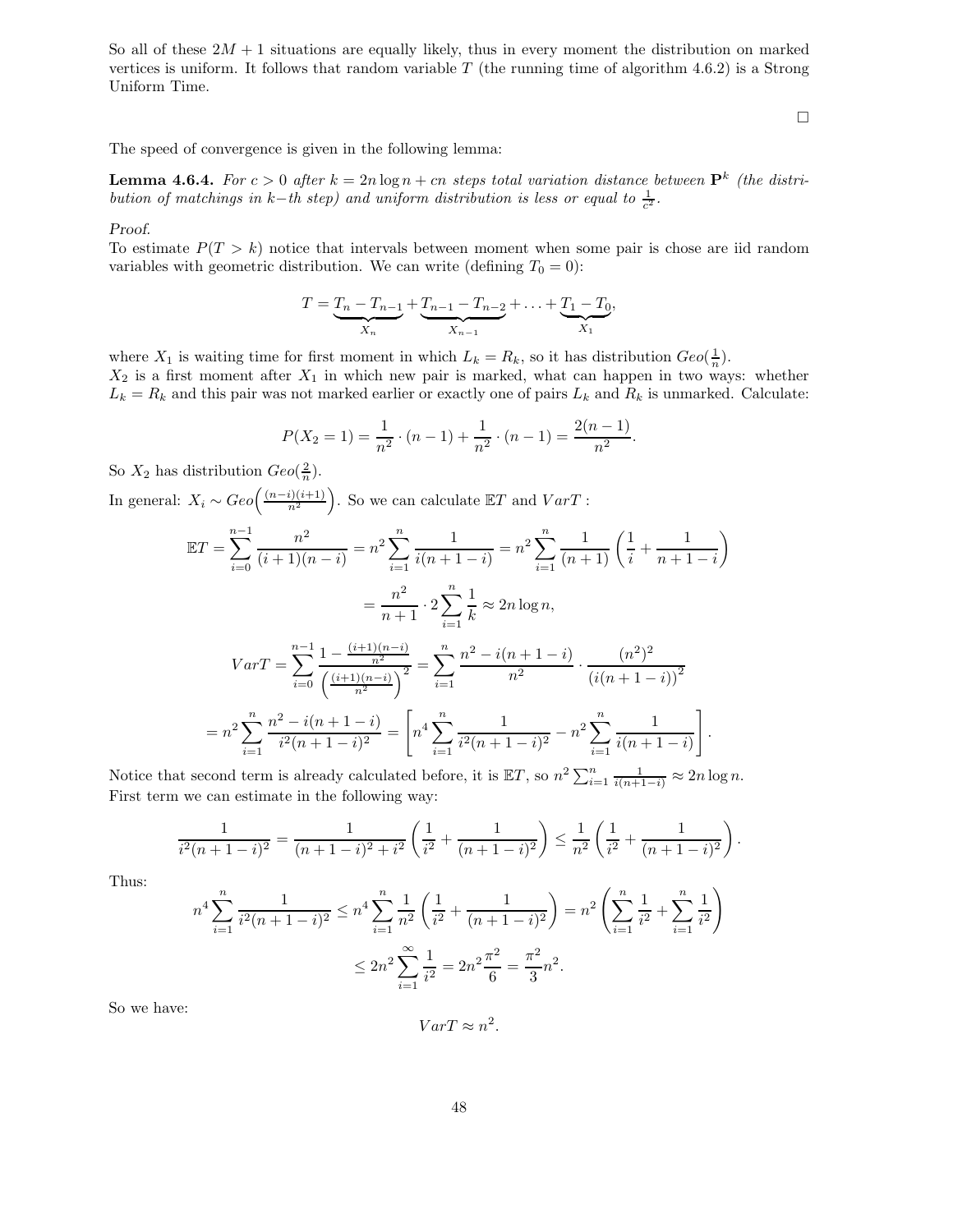From Chebyshev's inequality we obtain

$$
P(T - \mathbb{E}T > c \cdot \sqrt{VarT}) = P(T > 2n \log n + cn) \le \frac{1}{c^2}.
$$

Using Lemma 4.1.5 with  $k = 2n \log n + cn$  finishes the proof:

$$
d(\mu \mathbf{P}^k, \pi) \le (\mu \mathbf{P}^k, \pi) \le P(T > k) \le \frac{1}{c^2}.
$$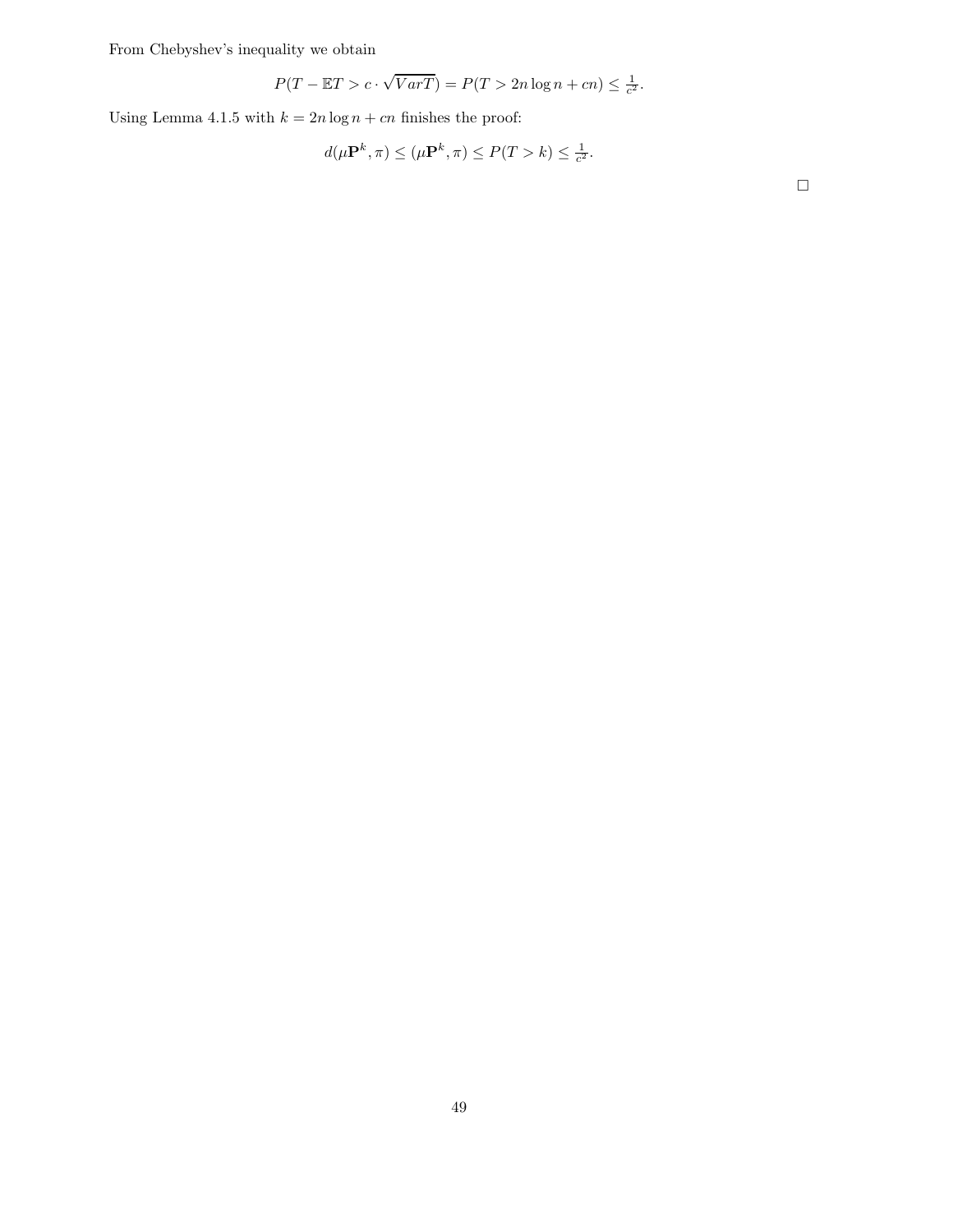# 5 Factorization of passage time distributions

# 5.1 Factorization in discrete time

Let  $\tau_{\mathbf{e}}(B) = \inf\{n : X_n \in B, X_0 = \mathbf{e}\}\$ and  $\tau_{\mu}(B) = \sum$ <sup>e</sup>∈<sup>E</sup>  $\tau_{\bf e}(B)\mu({\bf e}).$ 

We are interested in the total variation distance between distributions:  $\mu \mathbf{P}^n$  and  $\pi$ . As shown in section 3 we have a bound

$$
d(\mu \mathbf{P}^n, \pi) \leq s(\mu \mathbf{P}^n, \pi) = \max_{k} \left(1 - \frac{\mu \mathbf{P}^n(\mathbf{e}_k)}{\pi(\mathbf{e}_k)}\right).
$$

So if only  $\frac{\mu \mathbf{P}^{n}(\mathbf{e}_{i})}{\pi(\mathbf{e}_{i})}$  achieves minimum at  $\tilde{\mathbf{e}}$  we have a bound on the total variation distance. Another issue is whether we are able to compute  $\frac{\mu P^{n}(\tilde{e})}{\pi(\tilde{e})}$  or not. Some examples will be given.

**Definition 5.1.1.** For a chain  $\mathbf{X} = \{X_n, n \geq 0\}$  with initial distribution  $\mu$  a state  $\tilde{\mathbf{e}}$  is ratio minimal for  $\mu$ ,  $X$ 

$$
if \qquad \forall (\mathbf{e} \in E, n \ge 0) \qquad \frac{\mu \mathbf{P}^n(\tilde{\mathbf{e}})}{\pi(\tilde{\mathbf{e}})} \le \frac{\mu \mathbf{P}^n(\mathbf{e})}{\pi(\mathbf{e})}.
$$

For a chain  $\mathbf{X} = \{X_n, n \geq 0\}$  a state  $\tilde{\mathbf{e}}$  is s-uniform for  $\mu$ ,  $\mathbf{X}$  if

$$
\forall (n \ge 1) \quad s(\mu \mathbf{P}^n, \pi) = 1 - \frac{\mu \mathbf{P}^n(\tilde{\mathbf{e}})}{\pi(\tilde{\mathbf{e}})}.
$$

**Lemma 5.1.2.**  $\tilde{e}$  is ratio minimal for  $\mu$ ,  $X \iff \tilde{e}$  is s-uniform for  $\mu$ , X.

Proof.

 $\Rightarrow$  Assume  $\tilde{\mathbf{e}}$  is ratio minimal for  $\mu$ , **X**. Then

$$
s(\mu \mathbf{P}^n, \pi) = \max_{\mathbf{e}} \left( 1 - \frac{\mu \mathbf{P}^n(\mathbf{e})}{\pi(\mathbf{e})} \right) = 1 - \min_{\mathbf{e}} \frac{\mu \mathbf{P}^n(\mathbf{e})}{\pi(\mathbf{e})} = 1 - \frac{\mu \mathbf{P}^n(\tilde{\mathbf{e}})}{\pi(\tilde{\mathbf{e}})}
$$

 $\Leftarrow$  Assume  $\tilde{\mathbf{e}}$  is s-uniform for  $\mu$ , **X**. Then  $\forall (n \geq 1, \mathbf{e} \in E)$ 

 $\mu$ 

$$
s(\mu \mathbf{P}^n, \pi) = 1 - \frac{\mu \mathbf{P}^n(\tilde{\mathbf{e}})}{\pi(\tilde{\mathbf{e}})} = \max_{\mathbf{e}} \left( 1 - \frac{\mu \mathbf{P}^n(\mathbf{e})}{\pi(\mathbf{e})} \right) \ge \left( 1 - \frac{\mu \mathbf{P}^n(\mathbf{e})}{\pi(\mathbf{e})} \right)
$$

i.e.

$$
\frac{\mu \mathbf{P}^n(\tilde{\mathbf{e}})}{\pi(\tilde{\mathbf{e}})} \leq \frac{\mu \mathbf{P}^n(\mathbf{e})}{\pi(\mathbf{e})}
$$

 $\Box$ 

.

**Lemma 5.1.3.** Let  $X = \{X_n, n \geq 0\}$  be a Markov chain with initial distribution  $\mu$ . If state  $\tilde{e}$  is ratio minimal for  $\mathbf{X}, \mu$  then

$$
u\mathbf{P}^{n_1}(\tilde{\mathbf{e}}) \leq \mu \mathbf{P}^{n_2}(\tilde{\mathbf{e}}) \text{ for any } n_1 < n_2
$$

i.e.  $\mu \mathbf{P}^n(\tilde{\mathbf{e}})$  is non-decreasing in n.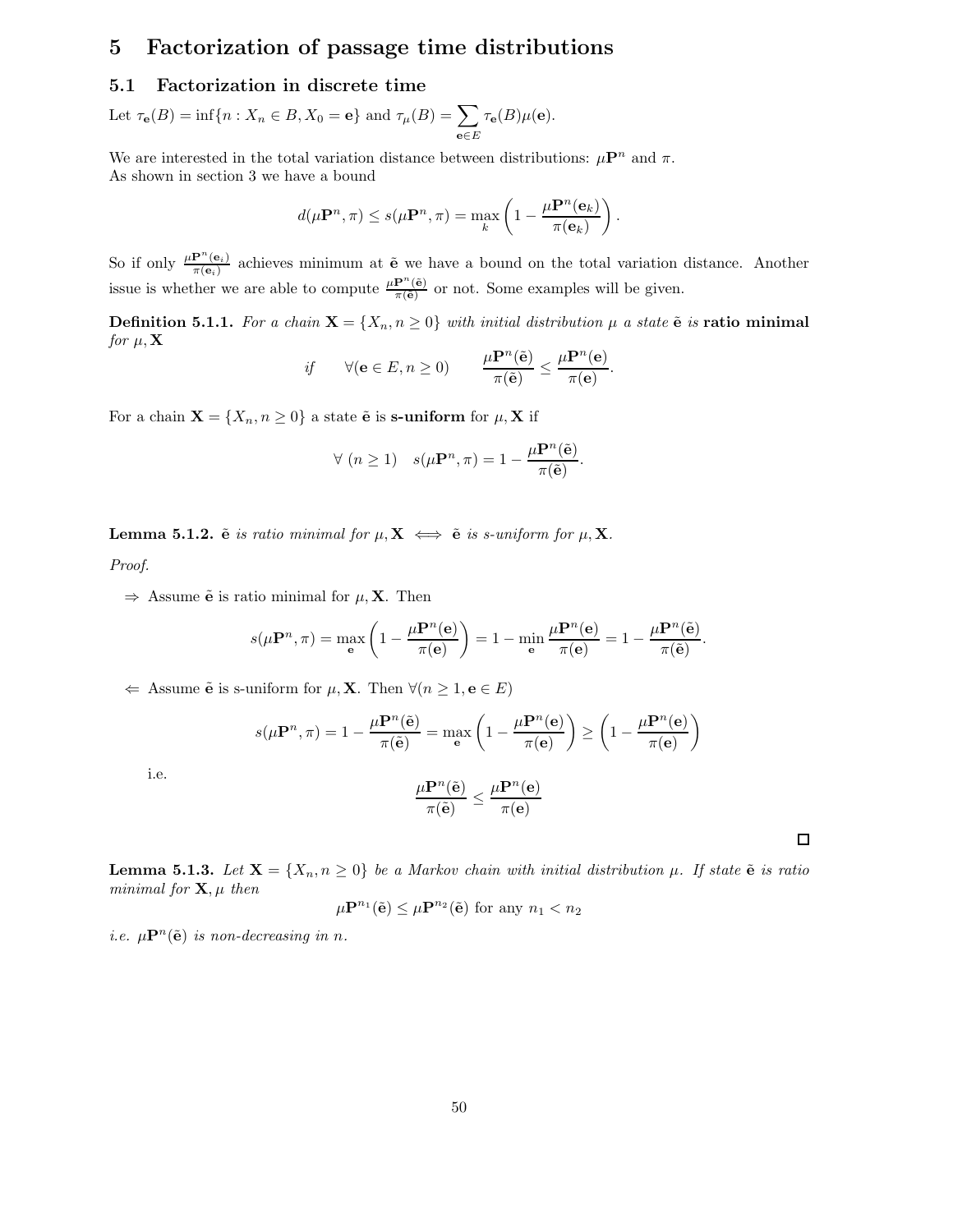Proof.

$$
\mu \mathbf{P}^{n_1}(\tilde{\mathbf{e}}) = \frac{\mu \mathbf{P}^{n_1}(\tilde{\mathbf{e}})}{\pi(\tilde{\mathbf{e}})} \pi(\tilde{\mathbf{e}}) \stackrel{*}{=} \frac{\mu \mathbf{P}^{n_1}(\tilde{\mathbf{e}})}{\pi(\tilde{\mathbf{e}})} \sum_i \pi(\mathbf{e}_i) \delta_{\mathbf{e}_i} \mathbf{P}^{n_2 - n_1}(\tilde{\mathbf{e}}) = \sum_i \frac{\mu \mathbf{P}^{n_1}(\tilde{\mathbf{e}})}{\pi(\tilde{\mathbf{e}})} \pi(\mathbf{e}_i) \delta_{\mathbf{e}_i} \mathbf{P}^{n_2 - n_1}(\tilde{\mathbf{e}})
$$
  

$$
\stackrel{*}{\leq} \sum_i \frac{\mu \mathbf{P}^{n_1}(\mathbf{e}_i)}{\pi(\mathbf{e}_i)} \pi(\mathbf{e}_i) \delta_{\mathbf{e}_i} \mathbf{P}^{n_2 - n_1}(\tilde{\mathbf{e}}) = \sum_i \mu \mathbf{P}^{n_1}(\mathbf{e}_i) \delta_{\mathbf{e}_i} \mathbf{P}^{n_2 - n_1}(\tilde{\mathbf{e}}) = \mu \mathbf{P}^{n_2}(\tilde{\mathbf{e}}),
$$

where

 $*\sum_i \pi(\mathbf{e}_i)\delta_{\mathbf{e}_i}\mathbf{P}^{n_2-n_1}(\tilde{\mathbf{e}})$ : start with stationary distribution  $\pi$ , then probability of getting to  $\tilde{\mathbf{e}}$  after time  $n_2 - n_1$  is (further stationary) =  $\pi(\tilde{e})$ ,

∗∗ - from assumption.

Thus

$$
\mu \mathbf{P}^{n_1}(\tilde{\mathbf{e}}) \le \mu \mathbf{P}^{n_2}(\tilde{\mathbf{e}}) \quad \text{for} \quad n_1 < n_2.
$$

 $\Box$ 

We will need the following

Lemma 5.1.4. Let Y be non-negative random variable. Then:  $\phi_Y(s) = (1 - e^{-s}) \sum_{n=0}^{\infty} e^{-sn} P(Y \le n)$ 

Proof.

$$
(1 - e^{-s}) \sum_{n=0}^{\infty} e^{-sn} P(Y \le n) = (1 - e^{-s}) \sum_{n=0}^{\infty} e^{-sn} (P(Y = 0) + P(Y = 1) + \dots + P(Y = n)) =
$$
  

$$
(1 - e^{-s}) [e^{-s0} P(Y = 0) + e^{-s \cdot 1} (P(Y = 0) + P(Y = 1)) e^{-s \cdot 2} (P(Y = 0) + P(Y = 1) + P(Y = 2))
$$
  

$$
+ \dots + e^{-s \cdot k} (P(Y = 0) + \dots + P(Y = k)) + \dots] =
$$
  

$$
= (1 - e^{-s}) [P(Y = 0) (e^{-s \cdot 0} + e^{-s \cdot 1} + \dots) + P(Y = 1) (e^{-s \cdot 1} + e^{-s \cdot 2} + \dots) + \dots + P(Y = k) (e^{-s \cdot k} + e^{-s \cdot (k+1)} + \dots)]
$$
  

$$
= (1 - e^{-s}) [P(Y = 0) \left(\frac{e^{-s \cdot 0}}{1 - e^{-s}}\right) + P(Y = 1) \left(\frac{e^{-s \cdot 1}}{1 - e^{-s}}\right) + \dots + P(Y = k) \left(\frac{e^{-s \cdot k}}{1 - e^{-s}}\right) + \dots =
$$
  

$$
= e^{-s \cdot 0} P(Y = 0) + e^{-s \cdot 1} P(Y = 1) + \dots + e^{-s \cdot k} P(Y = k) + \dots = \phi_Y(s)
$$

The next lemma states, that in the case of  $\mu \mathbf{P}^n(\mathbf{e})$  being increasing in n, the passage time to  $\mathbf{e} \in \mathbb{C}$ E starting with a distribution  $\mu$  can be decomposed into first passage time to stationarity, i.e. to distribution  $\pi$  starting from  $\mu$  plus passage time to e starting from distribution  $\pi$ . We can interpret it as if  $\tau_\mu$ (e) had the same distribution as the sum of  $Y_e$  and  $\tau_\pi$ (e), i.e.:  $\tau_\mu$ (e)  $\stackrel{d}{=} Y_e + \tau_\pi$ (e), where  $Y_e$  is a random variable with distribution function  $F_{Y_e}(n) = P(Y_e \le n) = \frac{\mu \mathbf{P}^n(e)}{\pi(e)}$  (or equivalently, density of  $Y_e$  is given by  $f_{Y_e}(n) = \frac{\mu \mathbf{P}^n(\mathbf{e}) - \mu \mathbf{P}^{n-1}(\mathbf{e})}{\pi(\mathbf{e})}$  $\frac{-\mu \mathbf{P}(\mathbf{e})}{\pi(\mathbf{e})}$ ).

**Lemma 5.1.5** (Brown [5]). Let  $X = \{X_n, n \geq 0\}$  be ergodic Markov chain with enumerable state space  $E = \{e_1, e_2, \ldots\}$  and invariant measure  $\pi$ . If for initial distribution  $\mu$  and  $e \in E$  we have that  $\mu \mathbf{P}^n(e)$ is non-decreasing in n then

$$
\psi_{\tau_{\mu}(\mathbf{e})} = \psi_{Y_{\mathbf{e}}} \cdot \psi_{\tau_{\pi}(\mathbf{e})},
$$

where  $Y_e$  is independent of **X** with distribution function  $F_{Y_e}(n) = P(Y_e \le n) = \frac{\mu \mathbf{P}^n(e)}{\pi(e)}$  or, equivalently, with density  $f_{Y_e}(n) = \frac{\mu \mathbf{P}^n(\mathbf{e}) - \mu \mathbf{P}^{n-1}(\mathbf{e})}{\pi(\mathbf{e})}$  $\frac{-\mu \mathbf{F}}{\pi(\mathbf{e})}$ .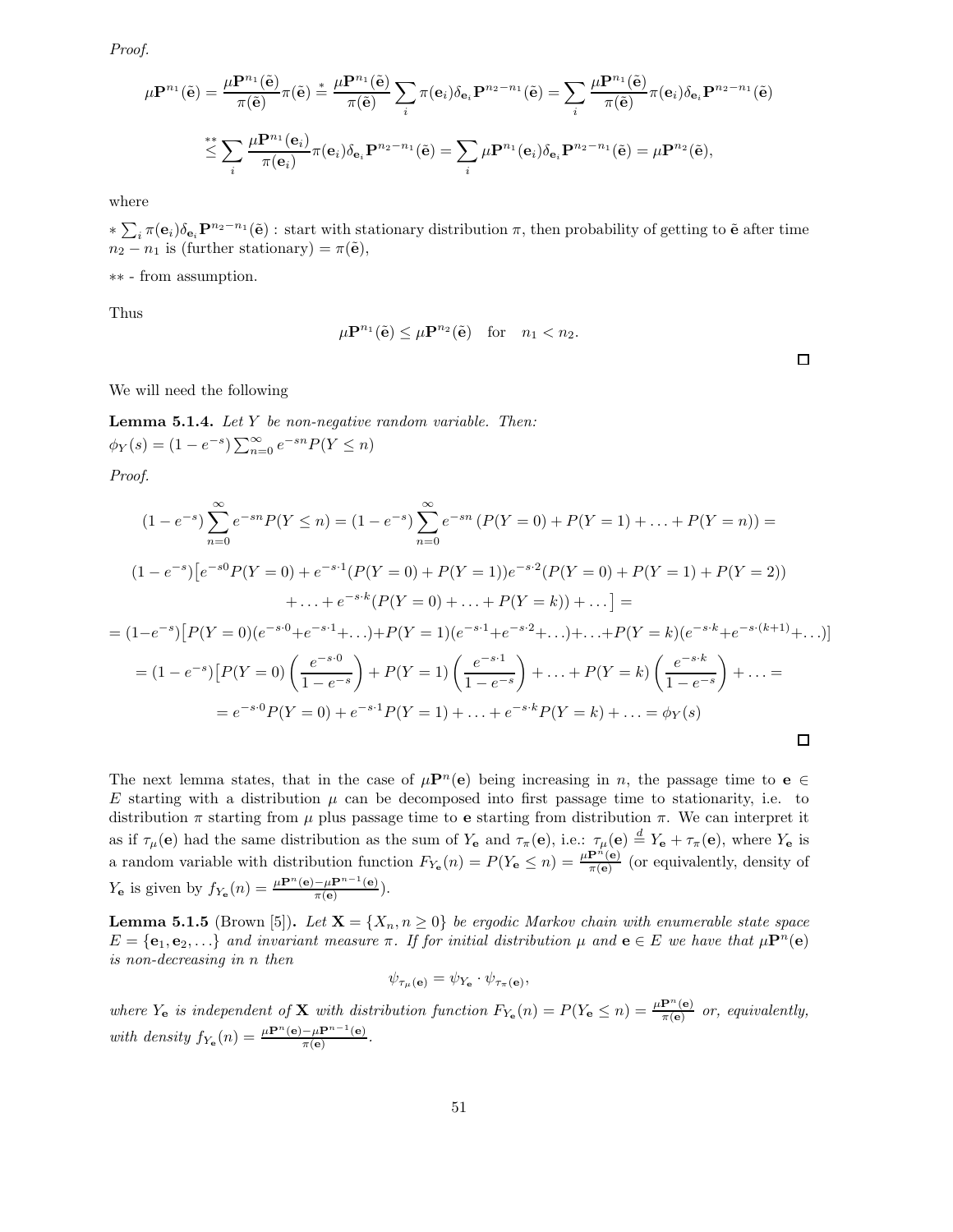Proof. We have:

$$
\pi(\mathbf{e}) = P_{\pi}(X_n = \mathbf{e}) = \sum_{x=0}^{n} \delta_{\mathbf{e}} \mathbf{P}^{n-x}(\mathbf{e}) P(\tau_{\pi}(\mathbf{e}) = x).
$$
 (5.75)

Multiplying both sides by  $e^{-sn}$  and summing up over all n we have (left side is independent of n):

$$
\frac{\pi(\mathbf{e})}{1 - e^{-s}} = \pi(\mathbf{e}) \sum_{n=0}^{\infty} e^{-sn} = \sum_{n=0}^{\infty} e^{-sn} \sum_{x=0}^{n} \delta_{\mathbf{e}} \mathbf{P}^{n-x}(\mathbf{e}) P(\tau_{\pi}(\mathbf{e}) = x)
$$

$$
\sum_{x=0}^{\infty} \sum_{n=x}^{\infty} e^{-sn} \delta_{\mathbf{e}} \mathbf{P}^{n-x}(\mathbf{e}) P(\tau_{\pi}(\mathbf{e}) = x) = \sum_{x=0}^{\infty} e^{-sx} P(\tau_{\pi}(\mathbf{e}) = x) \sum_{n=0}^{\infty} e^{-sn} \delta_{\mathbf{e}} \mathbf{P}^{n}(\mathbf{e}) = \psi_{\delta_{\mathbf{e}}} \mathbf{P}^{n}(\mathbf{e}) (\mathbf{s}) \psi_{\tau_{\pi}(\mathbf{e})}(\mathbf{s}).
$$

Thus:

$$
\psi_{\delta_{\mathbf{e}}}\mathbf{P}^n(\mathbf{e})}(s) = \frac{\pi(\mathbf{e})}{(1 - e^{-s})\psi_{\tau_{\pi}(\mathbf{e})}(s)}.\tag{5.76}
$$

The assumption is that  $\mu \mathbf{P}^n(\mathbf{e})$  is non-decreasing in n and of course  $\mu \mathbf{P}^n(\mathbf{e}) \to \pi(\mathbf{e})$  as  $n \to \infty$ , so  $\mu \mathbf{P}^n(\mathbf{e})$  $\frac{P^{\prime}(\mathbf{e})}{\pi(\mathbf{e})}$  is a distribution function of some random variable  $Y_{\mathbf{e}}$ . We can calculate its Laplace transform using Lemma 5.1.4:

$$
\psi_{Y_{\mathbf{e}}}(s) = (1 - e^{-s}) \sum_{n=0}^{\infty} e^{-sn} P(Y_{\mathbf{e}} \le n) = (1 - e^{-s}) \sum_{n=0}^{\infty} e^{-sn} \frac{\mu \mathbf{P}^n(\mathbf{e})}{\pi(\mathbf{e})} = \frac{(1 - e^{-s})}{\pi(\mathbf{e})} \psi_{\mu \mathbf{P}^n(\mathbf{e})}(s).
$$

Thus:

$$
\psi_{\mu \mathbf{P}^n(\mathbf{e})}(s) = \frac{\pi(\mathbf{e})}{(1 - e^{-s})} \psi_{Y_{\mathbf{e}}}(s).
$$
\n(5.77)

Similarly to (5.75) expanding  $\mu \mathbf{P}^n(\mathbf{e})$  we obtain:

$$
\mu \mathbf{P}^n(\mathbf{e}) = P_\mu(X_n = \mathbf{e}) = \sum_{x=0}^n \delta_\mathbf{e} \mathbf{P}^{n-x}(\mathbf{e}) P(\tau_\mu(\mathbf{e}) = x)
$$

and thus:

$$
\psi_{\mu \mathbf{P}^n(\mathbf{e})}(s) = \psi_{\delta_{\mathbf{e}} P^n(\mathbf{e})}(s) \psi_{\tau_{\mu}(\mathbf{e})}(s).
$$
\n(5.78)

Finally from  $(5.76)$ ,  $(5.77)$  and  $(5.78)$  we have:

$$
\psi_{\tau_{\mu}(\mathbf{e})}(s) = \frac{\psi_{\mu} \mathbf{P}^{n}(\mathbf{e})}(s)}{\psi_{\delta_{\mathbf{e}} \mathbf{P}^{n}(\mathbf{e})}(s)} = \frac{\pi(\mathbf{e})}{(1 - e^{-s})} \psi_{Y_{\mathbf{e}}}(s) \cdot \frac{(1 - e^{-s})}{\pi(\mathbf{e})} \psi_{\tau_{\pi}(\mathbf{e})}(s) = \psi_{Y_{\mathbf{e}}}(s) \cdot \psi_{\tau_{\pi}(\mathbf{e})}(s).
$$

Next theorem is the extension of Theorem 5.1.5 in case when stationary distribution  $\pi$  is uniform. Then we can have factorization not only for a single state, but for set of states.

Let U denotes uniform distribution and  $U_{|B}$  uniform distribution narrowed to  $B \subset E$ .

**Lemma 5.1.6.** Let  $X = \{X_n, n \geq 0\}$  be ergodic Markov chain with finite state space  $E = \{e_1, e_2, ...\}$ and uniform stationary distribution U. If for initial distribution  $\mu$  and  $B \subset E$  we have that  $\mu \mathbf{P}^n(B)$  is non-decreasing in n then

$$
\psi_{\tau_{\mu}(B)} = \psi_{Y_B} \cdot \psi_{\tau_U(B)},
$$

where  $Y_B$  is independent of **X** with distribution function  $F_{Y_B}(n) = P(Y_B \le n) = \frac{\mu \mathbf{P}^n(B)}{U(B)}$  or, equivalently, with density  $f_{Y_B}(n) = \frac{\mu \mathbf{P}^n(B) - \mu \mathbf{P}^{n-1}(B)}{U(B)}$  $\frac{D-\mu \mathbf{F}}{U(B)}$ .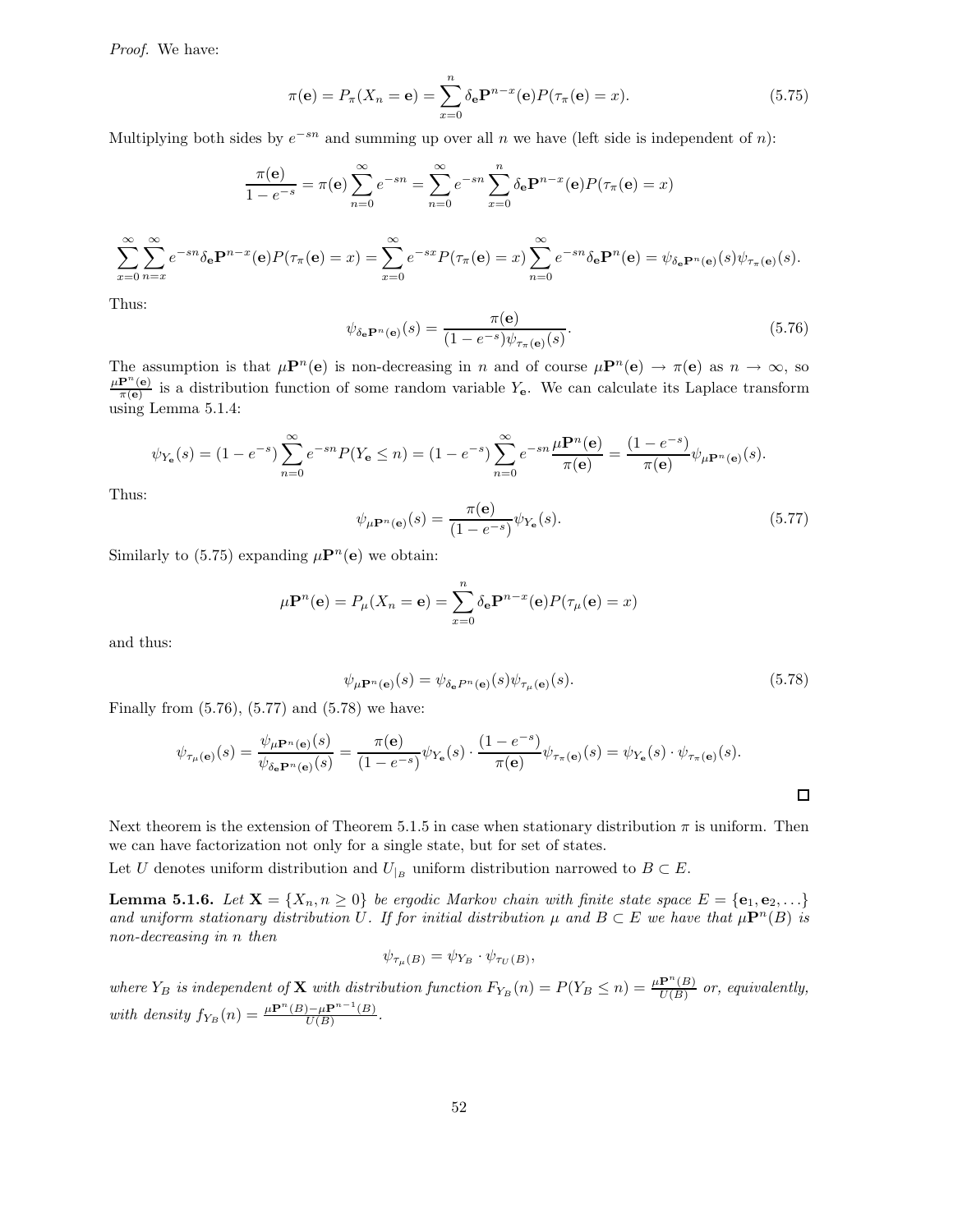Proof. We have:

$$
U(B) = P_U(X_n \in B) = \sum_{x=0}^{n} U_{|B} \mathbf{P}^{n-x}(B) P(\tau_U(B) = x)
$$
\n(5.79)

Multiplying both sides by  $e^{-sn}$  and summing up over all n we have (left side is independent of n):

$$
\frac{U(B)}{1 - e^{-s}} = U(B) \sum_{n=0}^{\infty} e^{-sn} = \sum_{n=0}^{\infty} e^{-sn} \sum_{x=0}^{n} U_{|B} \mathbf{P}^{n-x}(B) P(\tau_U(B) = x)
$$

$$
\sum_{x=0}^{\infty} \sum_{n=x}^{\infty} e^{-sn} U_{|B} \mathbf{P}^{n-x}(\mathbf{e}) P(\tau_U(\mathbf{e}) = x) = \sum_{x=0}^{\infty} e^{-sx} P(\tau_U(B) = x) \sum_{n=0}^{\infty} e^{-sn} U_{|B} \mathbf{P}^n(B) = \psi_{U_{|B}} \mathbf{P}^n(B)(s) \psi_{\tau_U(B)}(s).
$$

Thus:

$$
\psi_{U_{|B}} \mathbf{P}^{n}(B)(s) = \frac{\pi(B)}{(1 - e^{-s})\psi_{\tau_{U}(B)}(s)}.
$$
\n(5.80)

Calculate Laplace transform of  $Y_B$  using Lemma 5.1.4:

$$
\psi_{Y_B}(s) = (1 - e^{-s}) \sum_{n=0}^{\infty} e^{-sn} P(Y_B \le n) = (1 - e^{-s}) \sum_{n=0}^{\infty} e^{-sn} \frac{\mu \mathbf{P}^n(B)}{U(\mathbf{e})} = \frac{(1 - e^{-s})}{U(B)} \psi_{\mu \mathbf{P}^n(B)}(s).
$$

Thus:

$$
\psi_{\mu \mathbf{P}^n(B)}(s) = \frac{U(B)}{(1 - e^{-s})} \psi_{Y_B}(s).
$$
\n(5.81)

Similarly to (5.79) expanding  $\mu \mathbf{P}^n B$ ) we obtain:

$$
\mu \mathbf{P}^n(B) = P_{\mu}(X_n \in B) = \sum_{x=0}^n U_{|B} \mathbf{P}^{n-x}(B) P(\tau_{\mu}(B) = x)
$$

and thus:

$$
\psi_{\mu \mathbf{P}^n(B)}(s) = \psi_{U_{|B} P^n(B)}(s) \psi_{\tau_{\mu}(B)}(s). \tag{5.82}
$$

Finally from  $(5.80)$ ,  $(5.81)$  and  $(5.82)$  we have:

$$
\psi_{\tau_{\mu}(B)}(s) = \frac{\psi_{\mu \mathbf{P}^{n}(B)}(s)}{\psi_{U_{|B}\mathbf{P}^{n}(B)}(s)} = \frac{U(B)}{(1 - e^{-s})} \psi_{Y_{B}}(s) \cdot \frac{(1 - e^{-s})}{U(B)} \psi_{\tau_{U}(B)}(s) = \psi_{Y_{B}}(s) \cdot \psi_{\tau_{U}(B)}(s).
$$

**Theorem 5.1.7.** Let  $X = \{X_n, n \geq 0\}$  be a Markov chain with stationary distribution  $\pi$ . If  $\tilde{e}$  is ratio minimal for  $\mu$ ,  $X$  then

(i) 
$$
\psi_{\tau_{\mu}(\tilde{\mathbf{e}})} = \psi_{Y_{\tilde{\mathbf{e}}}} \cdot \psi_{\tau_{\pi}(\tilde{\mathbf{e}})} \qquad (\tau_{\mu}(\tilde{\mathbf{e}})) \stackrel{d}{=} Y_{\tilde{\mathbf{e}}} + \tau_{\pi}(\tilde{\mathbf{e}})),
$$

(*ii*) there exists Minimal Strong Stationary Time 
$$
T_{\mu}
$$
 such that

$$
s(\mu \mathbf{P}^n, \pi) = 1 - \frac{\mu \mathbf{P}^n(\mathbf{e})}{\pi(\tilde{\mathbf{e}})} = P(T_\mu > n) \quad \forall (n \ge 0).
$$

where  $Y_{\tilde{\mathbf{e}}}$  is as in Lemma 5.1.5.

Proof.

(i) From Lemma 5.1.3 we have that  $\mu \mathbf{P}^n(\tilde{\mathbf{e}})$  is non-increasing in n and this is the assumption of Lemma 5.1.5 which implies  $\psi_{\tau_{\mu}(\tilde{\mathbf{e}})} = \psi_{Y_{\tilde{\mathbf{e}}}} \cdot \psi_{\tau_{\pi}(\tilde{\mathbf{e}})}$ .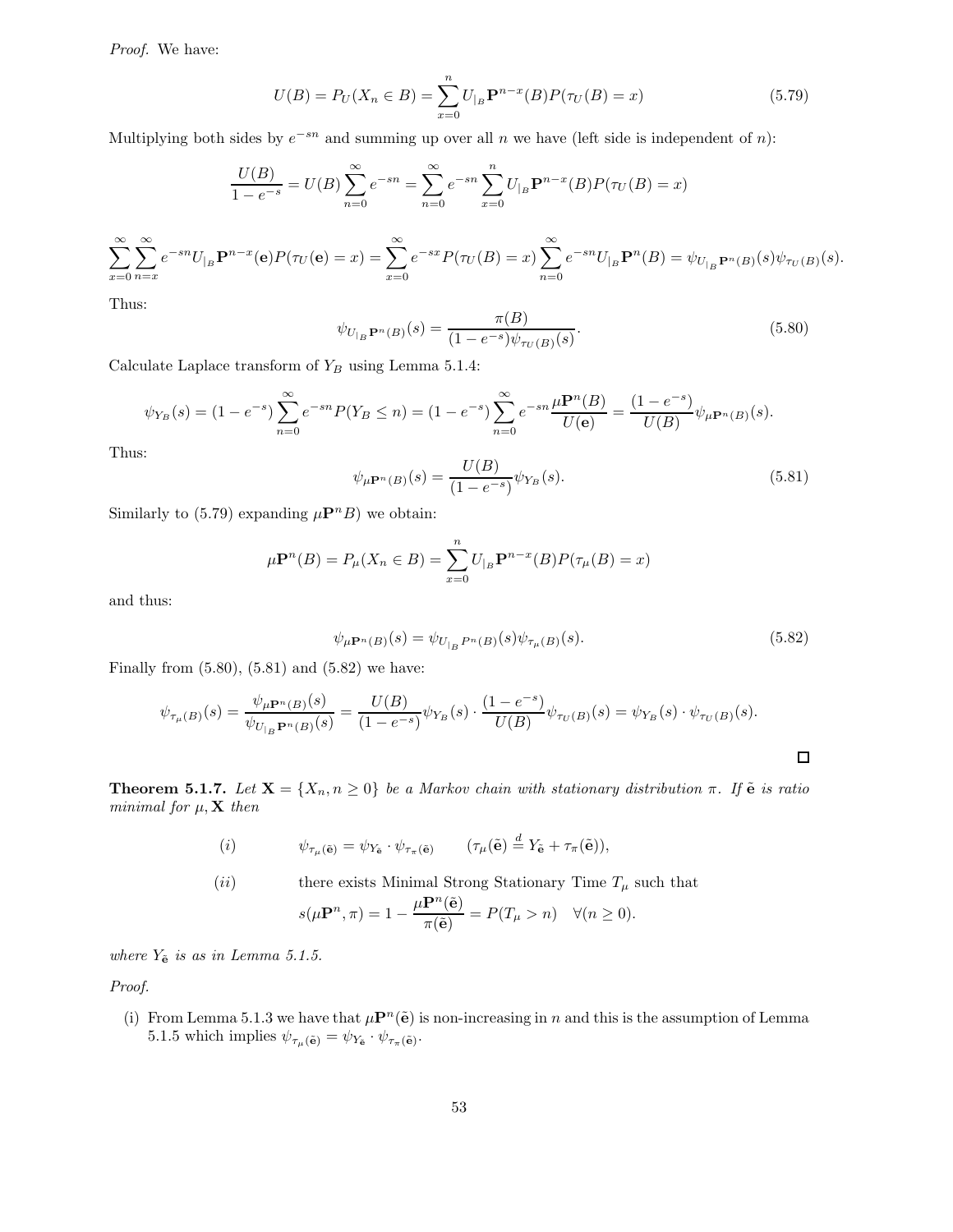(ii) In Lemma 4.1.8 we had that there always existed  $\mu$ –Minimal Strong Stationary Time. In the proof we had:  $\alpha_n = \min_{\mathbf{e}}$  $\mu {\bf P}^n({\bf e})$  $\frac{\mathbf{P}^n(\mathbf{e})}{\pi(\mathbf{e})}$ . Because  $\tilde{\mathbf{e}}$  is ratio minimal, thus we have  $\alpha_n = \frac{\mu \mathbf{P}^n(\tilde{\mathbf{e}})}{\pi(\tilde{\mathbf{e}})}$  $rac{(-\epsilon)}{\pi(\tilde{\mathbf{e}})}$ . It was constructed in such way that

$$
P(T_{\mu} = n) = \alpha_n - \alpha_{n-1}.
$$

Since it is  $\mu$ –Minimal Strong Stationary Time, we have  $P(T_{\mu} > n) = s(\mu \mathbf{P}^n, \pi) = 1 - \frac{\mu \mathbf{P}^n(\tilde{\mathbf{e}})}{\pi(\tilde{\mathbf{e}})}$  $\frac{\mathbf{r}^{\mathbf{r}}(\mathbf{e})}{\pi(\tilde{\mathbf{e}})}$ .  $\Box$ 

Next lemma says us something about the structure of a chain in case of  $\delta_{\mathbf{e}} \mathbf{P}^n(\mathbf{e})$  being non-increasing in n. Then the first passage time to **e** starting with stationary distribution  $\pi$  is a geometric compound:  $\tau_{\pi}({\bf e})\stackrel{d}{=}\sum^{N}$  $\sum_{i=1} W_{\mathbf{e},i}$ , where N has geometric distribution:  $P(N = k) = (1 - \pi(\mathbf{e}))^k \pi(\mathbf{e}), k = 0, 1, \dots$  and  $W_{\mathbf{e},i}, i = 1, 2, \ldots$  are i.i.d. random variables with the same distribution as  $W_{\mathbf{e}}$ :  $P(W_{\mathbf{e}} \leq n) = \frac{1-\delta_{\mathbf{e}}\mathbf{P}^{n}(\mathbf{e})}{1-\pi(\mathbf{e})}$ or equivalently with density function  $P(W_{\mathbf{e}} = n) = \frac{\delta_{\mathbf{e}} \mathbf{P}^{n-1}(\mathbf{e}) - \delta_{\mathbf{e}} \mathbf{P}^{n}(\mathbf{e})}{1 - \pi(\mathbf{e})}$  $\frac{(\mathbf{e}) - \sigma_{\mathbf{e}} \mathbf{r} \cdot (\mathbf{e})}{1 - \pi(\mathbf{e})}$ .

**Lemma 5.1.8** (Brown [5]). Let  $X = \{X_n, n \geq 0\}$  be ergodic Markov chain with enumerable state space  $E = {\bf{e}_1, e_2, \ldots}$  and invariant measure  $\pi$ . If for a state  $\bf{e}$  we have that  $\delta_{\bf{e}} P^n(\bf{e})$  is non-increasing in n then

$$
\psi_{\tau_{\pi}(\mathbf{e})} = \frac{\pi(\mathbf{e})}{1 - (1 - \pi(\mathbf{e}))\psi_{W_{\mathbf{e}}}},
$$

where  $W_{\mathbf{e}}$  is independent of **X** and  $P(W_{\mathbf{e}} > n) = \frac{\delta_{\mathbf{e}} \mathbf{P}^n(\mathbf{e}) - \pi(\mathbf{e})}{1 - \pi(\mathbf{e})}$ .

*Proof.* Using Lemma 5.1.4 ( $W_e$  is a non-negative random variable):

$$
\psi_{W_{\mathbf{e}}}(s) = (1 - e^{-s}) \sum_{n=0}^{\infty} e^{-sn} P(W_{\mathbf{e}} \le n) = (1 - e^{-s}) \sum_{n=0}^{\infty} e^{-sn} (1 - P(W_{\mathbf{e}} > n)) =
$$
  

$$
(1 - e^{-s}) \frac{1}{1 - e^{-s}} - (1 - e^{-s}) \sum_{n=0}^{\infty} e^{-sn} P(W_{\mathbf{e}} > n) = 1 - (1 - e^{-s}) \sum_{n=0}^{\infty} e^{-sn} P(W_{\mathbf{e}} > n).
$$
 (5.83)

We have

$$
\sum_{n=0}^{\infty} e^{-sn} P(W_B > n) = \sum_{n=0}^{\infty} e^{-sn} \frac{\delta_B \mathbf{P}^n(\mathbf{e}) - \pi(\mathbf{e})}{1 - \pi(\mathbf{e})} = \frac{1}{1 - \pi(\mathbf{e})} \sum_{n=0}^{\infty} e^{-sn} \delta_B \mathbf{P}^n(\mathbf{e}) - \frac{\pi(\mathbf{e})}{1 - \pi(\mathbf{e})} \sum_{n=0}^{\infty} e^{-sn} = \frac{1}{1 - \pi(B)} \cdot \psi_{\delta_B \mathbf{P}^n(\mathbf{e})}(s) - \frac{\pi(\mathbf{e})}{1 - \pi(\mathbf{e})} \cdot \frac{1}{1 - e^{-s}}.
$$

Putting it again to (5.83) we obtain

$$
\psi_{W_{\mathbf{e}}}(s) = 1 - (1 - e^{-s}) \left( \frac{1}{1 - \pi(B)} \cdot \psi_{\delta_B \mathbf{P}^n(\mathbf{e})}(s) - \frac{\pi(\mathbf{e})}{1 - \pi(\mathbf{e})} \cdot \frac{1}{1 - e^{-s}} \right),
$$

and from here:

$$
\psi_{\delta_{\mathbf{e}}}\mathbf{P}^n(\mathbf{e})}(s) = \frac{1 - \psi_{W_{\mathbf{e}}}(1 - \pi(\mathbf{e}))}{1 - e^{-s}}.
$$

Putting it to (5.76)  $\left(\psi_{\tau_{\pi}(B)}(s) = \frac{\pi(\mathbf{e})}{(1-e^{-s})\psi_{\delta_B \mathbf{P}^n(\mathbf{e})}(s)}\right)$  we have  $\psi_{\tau_{\pi}(\mathbf{e})}(s) = \frac{\pi(\mathbf{e})}{1 - (1 - \pi(\mathbf{e}))}$  $\frac{n(e)}{1-(1-\pi(e))\psi_{W_e}(s)}$ .

 $\Box$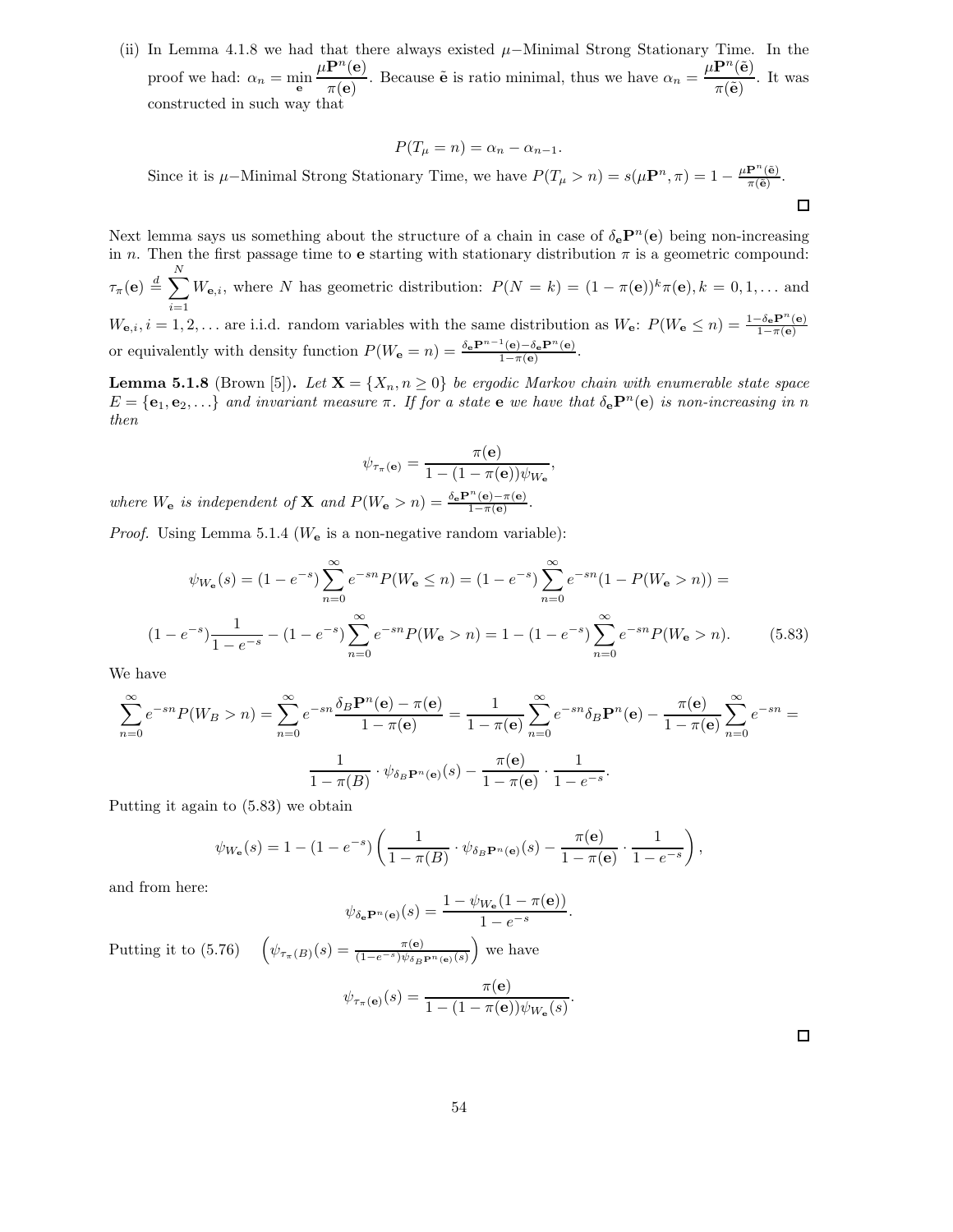### 5.1.1 Special cases

The clue is to find out when  $\tilde{e}$  ratio minimality holds.

Notice that it has nothing to do with the ordering of the space. Nevertheless, in some cases when we define a partial ordering on E it is possible to find  $\mu$  and  $\tilde{e}$  such that we have  $\tilde{e}$  ratio minimality for  $\mu$ , **X**. Introduce the following assumptions :

- A0: Markov chain  $\mathbf{X} = \{X_n, n \geq 0\}$  is ergodic,  $E = \{\mathbf{e}_1, \dots, \mathbf{e}_M\}$  is finite and partially ordered with ordering ≺
- A1: there exists maximal state  $\mathbf{e}_M$  such that  $\forall (\mathbf{e}_i \in E) \quad \mathbf{e}_i \prec \mathbf{e}_M$

A2: 
$$
\frac{\mu(\mathbf{e}_j)}{\pi(\mathbf{e}_j)} \searrow_j
$$
 (relative to  $\prec$ ) (i.e.  $\mathbf{e}_i \prec \mathbf{e}_j$   $\Longrightarrow$   $\frac{\mu(\mathbf{e}_i)}{\pi(\mathbf{e}_i)} \ge \frac{\mu(\mathbf{e}_j)}{\pi(\mathbf{e}_j)}$ )

A1 says that there always exists maximal state comparable to all the others, and A2 that  $\mu$  is smaller then  $\pi$  in some stochastic sense (likelihood ratio ordering).

### • Stochastic monotonicity of time-reversed process  $\bar{X}$

Recall the definition of stochastically monotone Markov chain.

Set A is an upper set (denoted by A  $\uparrow$ ), if  $(x \in A \text{ and } x \prec y) \Rightarrow y \in A$ . Markov chain with transition matrix P is stochastically monotone if

$$
\forall (A \uparrow) \forall (\mathbf{e}_1 \prec \mathbf{e}_2) \qquad \delta_{\mathbf{e}_1} \mathbf{P}(A) = \sum_{\mathbf{e} \in A} \delta_{\mathbf{e}_1} P(\mathbf{e}) \le \delta_{\mathbf{e}_2} \mathbf{P}(A). \tag{5.84}
$$

**Time-reversed process**  ${\{\tilde{\mathbf{X}}\}}$  is the one with transition probabilities  $\delta_{\mathbf{e}_2} \tilde{\mathbf{P}}(\mathbf{e}_1) = \frac{\pi(\mathbf{e}_1)}{\pi(\mathbf{e}_2)} \delta_{\mathbf{e}_1} \mathbf{P}(\mathbf{e}_2)$  (and process is **time-reversible** if  $\tilde{\mathbf{P}} = \mathbf{P}$ ).

Fact 5.1.9 (Stoyan & Mueller [44]). Let h be decreasing relative to  $\prec$  and P stochastically monotone. Then

$$
\forall (n \ge 0) \ \forall (\mathbf{e}_i \prec \mathbf{e}_j) \qquad E_{\mathbf{e}_i} h(X_n) \ge E_{\mathbf{e}_j} h(X_n).
$$

**Theorem 5.1.10** (Brown [5]). Assume that  $A0 - A2$  are fulfilled, and in addition that

• Time-reversed process  $\tilde{\mathbf{X}} = {\tilde{X}_n, n \geq 0}$  is stochastically monotone.

Then

(*i*)  $e_M$  is ratio minimal for  $\mu$ , **X**,

$$
(ii) \t\psi_{\tau_{\mu}(\mathbf{e}_M)} = \psi_{Y_{\mathbf{e}_M}} \cdot \psi_{\tau_{\pi}(\mathbf{e}_M)} \t (\tau_{\mu}(\mathbf{e}_M) \stackrel{d}{=} Y_{\mathbf{e}_M} + \tau_{\pi}(\mathbf{e}_M)),
$$

(iii) there exists Minimal Strong Stationary Time 
$$
T_{\mu}
$$
 such that

$$
s(\mu \mathbf{P}^n, \pi) = 1 - \frac{\mu \mathbf{P}^n(\mathbf{e}_M)}{\pi(\mathbf{e}_M)} = P(T_\mu > n) \quad \forall (n \ge 0).
$$

where  $Y_{\mathbf{e}_M}$  is random variable independent of chain **X** with distribution  $P(Y_{\mathbf{e}_M} \leq n) = \frac{\mu \mathbf{P}^n(\mathbf{e}_M)}{\pi(\mathbf{e}_M)}$ .

*Proof.* Define  $h(\mathbf{e}) = \frac{\mu(\mathbf{e})}{\pi(\mathbf{e})}$ . For all  $\mathbf{e}_i \prec \mathbf{e}_j$  using fact 5.1.9 we have

$$
\frac{\mu \mathbf{P}^{n}(\mathbf{e}_{j})}{\pi(\mathbf{e}_{j})} = \sum_{\mathbf{e}_{i} \in E} \frac{\mu(\mathbf{e}_{i})}{\pi(\mathbf{e}_{j})} \delta_{\mathbf{e}_{i}} \mathbf{P}^{n}(\mathbf{e}_{j}) = \sum_{\mathbf{e}_{i} \in E} \frac{\mu(\mathbf{e}_{i})}{\pi(\mathbf{e}_{j})} \cdot \frac{\pi(\mathbf{e}_{j})}{\pi(\mathbf{e}_{i})} \delta_{\mathbf{e}_{j}} \tilde{\mathbf{P}}^{n}(\mathbf{e}_{i})
$$

$$
= \sum_{\mathbf{e}_{i} \in E} \frac{\mu(\mathbf{e}_{i})}{\pi(\mathbf{e}_{i})} \delta_{\mathbf{e}_{j}} \tilde{\mathbf{P}}^{n}(\mathbf{e}_{i}) = E_{\mathbf{e}_{j}} h(\tilde{X}) \leq E_{\mathbf{e}_{i}} h(\tilde{X}) = \frac{\mu \mathbf{P}^{n}(\mathbf{e}_{i})}{\pi(\mathbf{e}_{i})}
$$

and especially for all  $\mathbf{e}_i$  we have  $\mathbf{e}_i \prec \mathbf{e}_M$ , thus

$$
\frac{\mu \mathbf{P}^n(\mathbf{e}_M)}{\pi(\mathbf{e}_M)} \leq \frac{\mu \mathbf{P}^n(\mathbf{e}_i)}{\pi(\mathbf{e}_i)},
$$

i.e.  $\mathbf{e}_M$  is ratio minimal for  $\mu$ , **X**. This (by Theorem 5.1.7) implies (ii) and (iii).

 $\Box$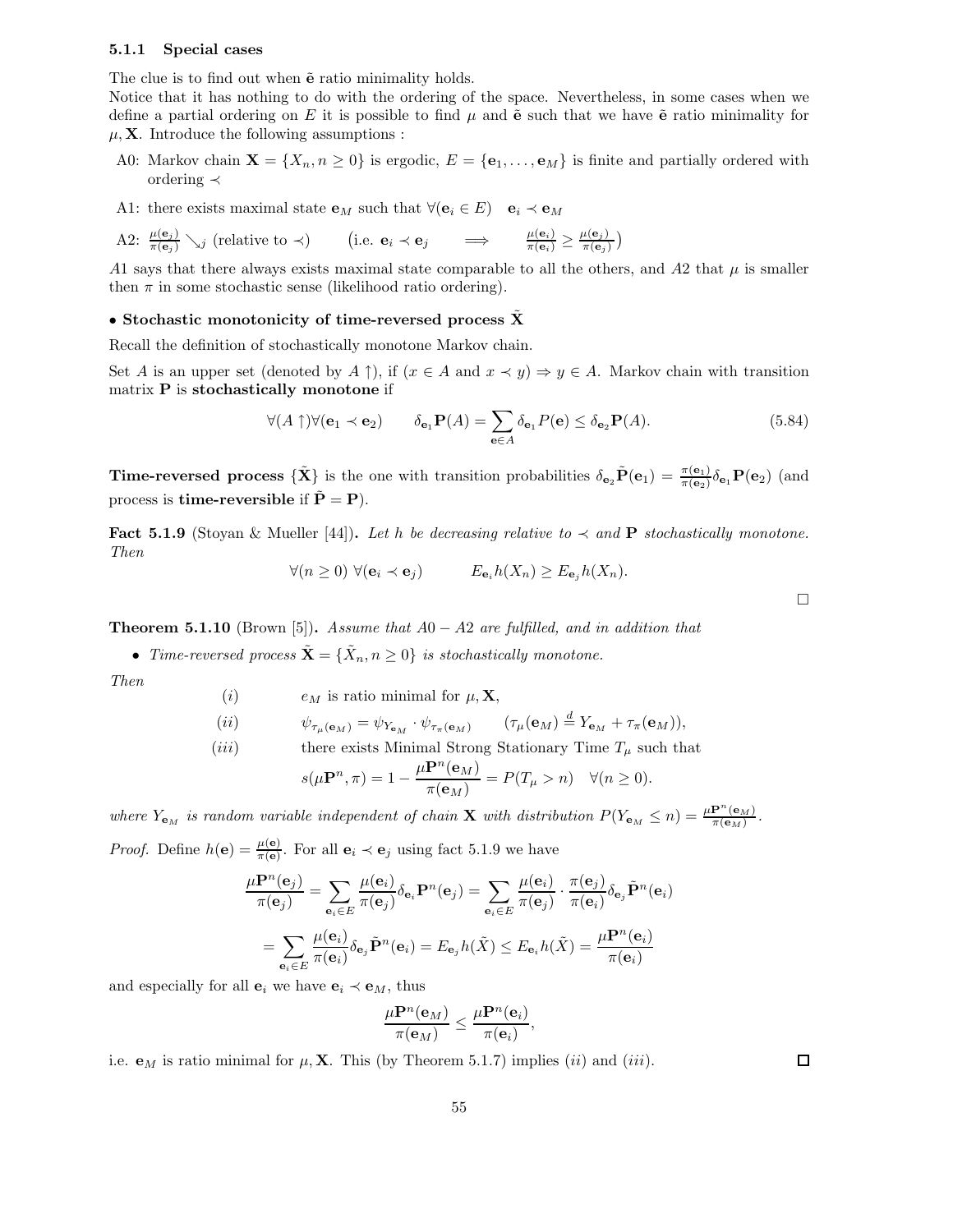### Remark 5.1.11.

Define distance  $dist(\mathbf{e}_x, \mathbf{e}_y) = \min_n \delta_{\mathbf{e}_x} \mathbf{P}^n(\mathbf{e}_y) > 0$ . If  $\mu = \delta_{\mathbf{e}_x}$  (we start from  $\{\mathbf{e}_x\}$ ) than necessary condition on  $\mathbf{e}_M$  to be ratio minimal for  $\mu$ , X is:  $dist(\mathbf{e}_x, \mathbf{e}_y) \leq dist(\mathbf{e}_x, \mathbf{e}_M)$  for each  $\mathbf{e}_y \in E$ . It is this way, because if  $\mathbf{e}_M$  is ratio minimal and  $\delta_{\mathbf{e}_x} \mathbf{P}^n(\mathbf{e}_M) > 0$  then:

$$
1 > s(\delta_{\mathbf{e}_x} \mathbf{P}^n, \pi) = 1 - \frac{\delta_{\mathbf{e}_x} \mathbf{P}^k(\mathbf{e}_M)}{\pi(\mathbf{e}_M)} \ge 1 - \frac{\delta_{\mathbf{e}_x} \mathbf{P}^k(\mathbf{e}_y)}{\pi(\mathbf{e}_y)},
$$

thus  $\delta_{\mathbf{e}_x} \mathbf{P}^k(\mathbf{e}_y) > 0.$ 

In applications there usually exists one potential state, which can be ratio minimal. The problem then reduces to producing a partial ordering  $\prec$  under which  $\mathbf{e}_M$  is the unique maximal state,  $\mathbf{e}_x$  is a minimal state, and  $X$  is stochastically monotone.

### • Failure Rate Monotonicity

Notice that under assumptions A0-A2 we have that  $\frac{\mu \mathbf{P}^{n}(\mathbf{e}_i)}{\pi(\mathbf{e}_i)}$  is non-increasing in  $\mathbf{e}_i$  what is stronger than our needs - in Theorem 5.1.7 only fact that  $\frac{\mu \mathbf{P}^n(\mathbf{e}_i)}{\pi(\mathbf{e}_i)}$  $\frac{\mathbf{P}(\mathbf{e}_i)}{\pi(\mathbf{e}_i)}$  has minimum in  $\mathbf{e}_M$  is needed.

In this subsection we shall find weaker assumptions on transition probability matrix under which there exists some ratio minimal state.

Let assumptions  $A0 - A2$  will still be fulfilled, but in this subsection we additionally assume that state space is totally ordered, i.e  $E = \{1, 2, ..., M\}$ . Define  $A_j$  to be an upper set of form  $A_j =$  $\{j, j+1, \ldots, M\}$ . Of course  $A_j \subset A_i$  if  $i < j$ .

Define P to be Failure Rate Monotone (denoted by  $P \in FRM$ ) for the transition probability matrix of Markov chain with linear ordering if

For 
$$
\begin{array}{ccc}\ni_1 < i_2 \\
j_1 < j_2\n\end{array}
$$
 :  $\delta_{i_1} \mathbf{P}(A_{j_1}) \delta_{i_2} \mathbf{P}(A_{j_2}) \ge \delta_{i_1} \mathbf{P}(A_{j_2}) \delta_{i_2} \mathbf{P}(A_{j_1})$  = 
$$
\frac{\delta_{i_1} \mathbf{P}(A_{j_2})}{\delta_{i_1} \mathbf{P}(A_{j_1})} \le \frac{\delta_{i_2} \mathbf{P}(A_{j_2})}{\delta_{i_2} \mathbf{P}(A_{j_1})}.
$$

**Theorem 5.1.12** (Brown [5]). Let assumptions  $A0 - A2$  will be fulfilled, and in addition

•  $P \in FRM$ 

Then

(*i*)  $e_M$  is ratio minimal for  $\mu$ , **X**,

$$
(ii) \t\psi_{\tau_{\mu}(\mathbf{e}_M)} = \psi_{Y_{\mathbf{e}_M}} \cdot \psi_{\tau_{\pi}(\mathbf{e}_M)} \t (\tau_{\mu}(\mathbf{e}_M) \stackrel{d}{=} Y_{\mathbf{e}_M} + \tau_{\pi}(\mathbf{e}_M)),
$$

(*iii*) there exists Minimal Strong Stationary Time  $T_{\mu}$  such that

$$
s(\mu \mathbf{P}^n, \pi) = 1 - \frac{\mu \mathbf{P}^n(\mathbf{e}_M)}{\pi(\mathbf{e}_M)} = P(T_\mu > n), \quad \forall (n \ge 0).
$$

where  $Y_{\mathbf{e}_M}$  is random variable independent of chain **X** with distribution  $P(Y_{\mathbf{e}_M} \leq n) = \frac{\mu \mathbf{P}^n(\mathbf{e}_M)}{\pi(\mathbf{e}_M)}$ .

It is enough to prove (i) which implies (by Theorem 5.1.7) (ii) and (iii). The proof can be found in Brown [5].

 $\Box$ 

#### • Non-negative spectrum of P

Lemma 5.1.8 gives us some nice factorization in case when  $\delta_e \mathbf{P}^n(e)$  is non-increasing in n. We find some conditions which guarantee it.

**Lemma 5.1.13.** Let  $\{X_n, n \geq 0\}$  be a Markov chain on a finite state space  $|E| = N$  with all eigenvalues real and non-negative. Then

$$
\forall (\mathbf{e} \in E), \forall (n_1 < n_2) \qquad \delta_\mathbf{e} \mathbf{P}^{n_1}(\mathbf{e}) \ge \delta_\mathbf{e} \mathbf{P}^{n_2}(\mathbf{e})
$$

*i.e.*  $\delta_e \mathbf{P}^n(e)$  *is non-increasing in n for every*  $e \in E$ *.*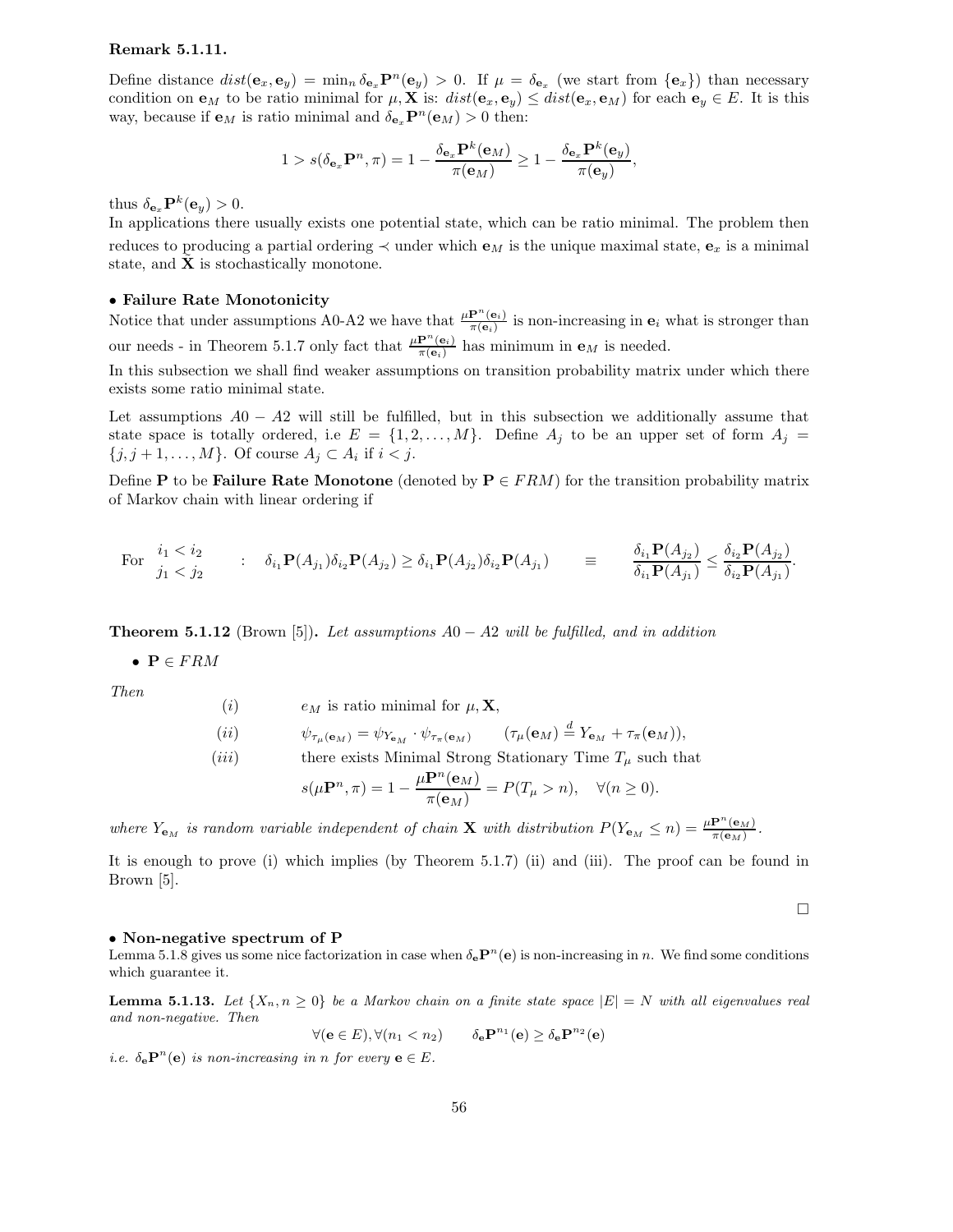Proof. From spectral representation (3.39) we have

$$
\delta_{\mathbf{e}} \mathbf{P}^{n}(\mathbf{e}) = \sum_{i=1}^{N} \lambda_{i}^{n} \mathbf{B}_{i}(\mathbf{e}, \mathbf{e}) = \sum_{i=1}^{N} \lambda_{i}^{n} (\pi(\mathbf{e}))^{2}.
$$

From our assumptions for all  $i = 1, ..., N$ , we have  $\lambda_i \in [0, 1]$ , thus  $\delta_e \mathbf{P}^n(e)$  in non-increasing in n.

# • Markov chain  $\{X_{2n}, n \geq 0\}$  governed by  $\mathbf{P}^2$ , for reversible P.

**Lemma 5.1.14.** Let  $\{X_n\}$  be a Markov chain on finite state space  $|E| = N$  with transition matrix **P**. Assume it is time-reversible. Let  $\{Y_n\}$  be a Markov chain with transition matrix  $\mathbf{R} = \mathbf{P}^2$  (i.e. we observe every second step of  $\{X_n\}$ ). Then

$$
\forall (\mathbf{e} \in E), \forall (n_1 < n_2) \qquad \delta_\mathbf{e} \mathbf{R}^{n_1}(\mathbf{e}) \leq \delta_\mathbf{e} \mathbf{R}^{n_2}(\mathbf{e})
$$

*i.e.*  $\delta_e \mathbf{R}^n(e)$  is non-increasing in n for every  $e \in E$ .

*Proof.* It is known that for time-reversible Markov chain all eigenvalues are real and  $\lambda_i \in [-1,1]$  for  $i = 1, \ldots, N$ . We have

$$
\delta_{\mathbf{e}} \mathbf{R}^{n}(\mathbf{e}) = P(Y_n = \mathbf{e}|Y_0 = \mathbf{e}) = P(X_{2n} = \mathbf{e}|Y_0 = \mathbf{e}) \stackrel{*}{=} \sum_{i=1}^{N} \lambda_i^{2n} (\pi(\mathbf{e}))^2,
$$

where  $*$  is from representation (3.39). We see that all eigenvalues of matrix **R** are non-negative, thus assumption of Lemma 5.1.13 is fulfilled.

**Remark** In continuous time we always have that  $\delta_e P_t(e)$  is non-decreasing in t, see for example Keilson [27].

### 5.2 Continuous time Markov chains

A stochastic process  $X = (X_t, t \ge 0)$  is called Markov Process if for any  $t, s \ge 0$  and  $e \in E$  we have  $P(X_{t+s} = e \mid X_u; u \le t) = P(X_{t+s} = e \mid X_t)$ . Denote its state space by E and its stationary distribution by  $\pi$ . We assume E is finite or enumerable and its elements will be denoted  $E = \{e_1, e_2, \ldots\}$ , and in the case when we have linear ordering:  $E = \{1, 2, \ldots\}.$ 

For fixed **e**, **e**' function  $t \to \delta_e \mathbf{P}_t(\mathbf{e}')$  is called a **transition function**. Also transition function is called the whole family of matrices  $\mathbf{P}_t, t \geq 0$ .

We use the following notation similarly to discrete case

$$
\delta_{\mathbf{e}} \mathbf{P}_t(B) = P_{\mathbf{e}}(X_t \in B) = P(X_t \in B | X_0 = \mathbf{e}) - \text{Probability of hitting } B \text{ at time } t \text{ starting from } X_0 = \mathbf{e}
$$

$$
\tau_{\mathbf{e}}(B) = \inf\{t : X_t \in B, X_0 = \mathbf{e}\}
$$
 - First passage time to *B* starting from  $X_0 = \mathbf{e}$ 

$$
\tau_{\mu}(B) = \int_{E} \tau_{\mathbf{e}}(B) d\mu(\mathbf{e})
$$
 - First passage time to *B* starting with  $X_0 \sim \mu$ 

$$
\mu \mathbf{P}_t(B) = P_\mu(X_t \in B) \qquad \qquad - \text{First passage time to } B \text{ starting with } X_0 \sim \mu
$$

If set B will be one state set, i.e.  $B = \{e\}$ , it will be shortly written  $B := e$ .

We we denote the Laplace transform of continuous, real-valued random variable Y by

$$
\psi_Y(s) = \int_E e^{-st} dF_Y(t).
$$

We assume that for every  $\mathbf{e} \neq \mathbf{e}'$  there exist limits

$$
q(\mathbf{e}, \mathbf{e}') = \lim_{t \to 0} \frac{\delta_{\mathbf{e}} \mathbf{P}_t(\mathbf{e}')}{t}.
$$

We define  $q(\mathbf{e}, \mathbf{e}) = -\sum_{\mathbf{e'}\neq\mathbf{e}} q(\mathbf{e}, \mathbf{e'})$ . Matrix  $\mathbf{Q} = [q(\mathbf{e}_1, \mathbf{e}_2)]_{\mathbf{e}_1, \mathbf{e}_2 \in E}$  is called intensity matrix (it can be written  $\mathbf{Q} = \lim_{t \to 0} \frac{\mathbf{P}_{t}-\mathbf{I}}{t}$  We also assume, that it is **conservative**, i.e.  $-q(\mathbf{e}, \mathbf{e}) < \infty$   $\forall (\mathbf{e} \in E)$ . From Chapman-Kolmogorov equations we have:

$$
\frac{d}{dt}\mathbf{P}_t = \mathbf{P}_t \mathbf{Q} = \mathbf{Q} \mathbf{P}_t.
$$

 $\Box$ 

 $\Box$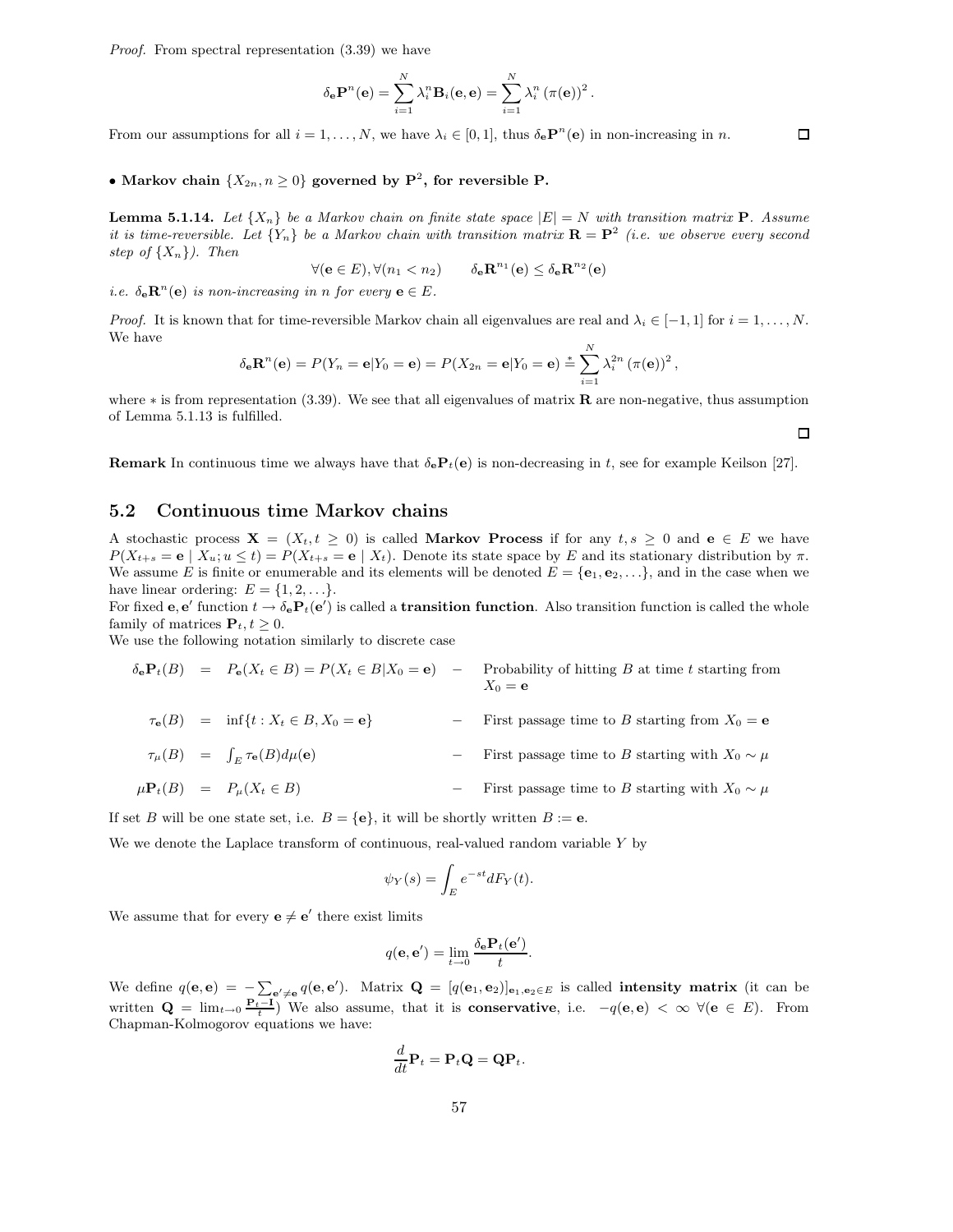Assuming that  $\mathbf{P}_0 = \mathbf{I}$  (i.e.  $\lim_{t\to 0} \delta_e \mathbf{P}_t(e') = 1$  if  $\mathbf{e} = \mathbf{e}'2$  and 0 otherwise) the above equation has solution:

$$
\mathbf{P}_t = e^{\mathbf{Q}t},
$$

where  $e^{\mathbf{A}}$  means matrix exponential:  $e^{\mathbf{A}} = \sum_{k=0}^{\infty} \frac{\mathbf{A}^k}{k!}$ .

We define separation distance as follows:

$$
s(\mu, \nu) = \max_{\mathbf{e} \in E} \left( 1 - \frac{\mu(\mathbf{e})}{\nu(\mathbf{e})} \right).
$$

We will be interested in  $s(\mu \mathbf{P}_t, \pi)$ . Similarly as for discrete time, s is an upper bound for total variation distance:

$$
d(\mu \mathbf{P}_t, \pi) \leq s(\mu \mathbf{P}_t, \pi).
$$

Markov process  $\mathbf{X} = \{X_t, t \geq 0\}_{t \geq 0}$  with finite or enumerable state space E is **stochastically monotone** if

$$
\forall (t) \quad \forall (\mu \prec_{st} \nu) \qquad \mu \mathbf{P}_t \prec_{st} \nu \mathbf{P}_t \qquad \left( \equiv \qquad \forall (f \text{ increasing}) \quad \mathbf{P}_t f \text{ jest increasing} \right). \tag{5.85}
$$

### 5.2.1 Uniformization

Let  $\mathbf{X} = (X_t, t \geq 0)$  be a Markov chain with enumerable state space E with intensity matrix  $\mathbf{Q} = [q(\mathbf{e}, \mathbf{e}')]$  $(q(\mathbf{e}, \mathbf{e}) = -\sum_{\mathbf{e'} \neq \mathbf{e}} q(\mathbf{e}, \mathbf{e}')).$  Denote  $q_{\mathbf{e}} = -q(\mathbf{e}, \mathbf{e}).$ 

The process evolves in the following way: with some initial distribution  $\mu$  starting state e is chosen, later the process stays in this state for random time  $T_1$  - exponentially distributed  $Exp(q(e))$ , after that it jumps to state  $e'$  with probability  $\frac{q(e,e')}{q(e)}$ , where it stays exponential time  $Exp(q(e'))$ , and so on.

If all  $q(e)$  are bounded, i.e.  $q(e) \le c < \infty$   $\forall e \in E$ , then the process is called **uniformizable**. (Process is always uniformizable in the case of finite state space  $(|E| < \infty)$ ).

We assume as former that there exist  $\frac{d}{dt}\delta_{\mathbf{e}}\mathbf{P}_t(\mathbf{e}')\Big|_{t=0+} = q(\mathbf{e}, \mathbf{e}')$  and recall that for matrix **A** we defined:  $e^{\mathbf{A}} = \sum_{k=0}^{\infty} \frac{\mathbf{A}^k}{k!}.$ 

From Chapman-Kolmogorov we have:

$$
\mu \mathbf{P}_{t+h}(\mathbf{e}) = \sum_{\mathbf{e}' \in E} \mu \mathbf{P}_t(\mathbf{e}') \delta_{\mathbf{e}'} \mathbf{P}_h(\mathbf{e}),
$$

$$
\mu \mathbf{P}_{t+h}(\mathbf{e}) - \mu \mathbf{P}_t(\mathbf{e}) = \sum_{\mathbf{e}' \in E} \mu \mathbf{P}_t(\mathbf{e}') \delta_{\mathbf{e}'} \mathbf{P}_h(\mathbf{e}) - \mu \mathbf{P}_t(\mathbf{e}).
$$

Dividing both sides by h and making  $h \to 0$ 

$$
\frac{d}{dt}\mu \mathbf{P}_t(\mathbf{e}) = \sum_{\mathbf{e}' \in E} \mu \mathbf{P}_t(\mathbf{e}')q(\mathbf{e}', \mathbf{e}) = -q(\mathbf{e})\mu \mathbf{P}_t(\mathbf{e}) + \sum_{\mathbf{e}' \neq \mathbf{e}} \mu \mathbf{P}_t(\mathbf{e}')q(\mathbf{e}', \mathbf{e}).
$$
\n(5.86)

Let us define matrix  $A^c$ :

$$
\mathbf{A}^c = \begin{cases} a^c(\mathbf{e}, \mathbf{e}') &= \frac{q_{mn}}{c} \quad \text{for } \mathbf{e} \neq \mathbf{e}',\\ a^c(\mathbf{e}, \mathbf{e}) &= 1 - \frac{q(\mathbf{e})}{c}. \end{cases} \tag{5.87}
$$

Then equality (5.86) can be rewritten as:

$$
\frac{d}{dt}\mu \mathbf{P}_t(\mathbf{e}) = -c\mu \mathbf{P}_t(\mathbf{e}) + c \sum_{\mathbf{e'} \in E} \mu \mathbf{P}_t(\mathbf{e'}) a^c(\mathbf{e'}, \mathbf{e}). \tag{5.88}
$$

For vector (  $\mathbf{P}_t = (\mathbf{P}_t(0), \mathbf{P}_t(1), \ldots)$  ) we can write:

$$
\frac{d}{dt}\mu \mathbf{P}_t = -c \mu \mathbf{P}_t \left[ \mathbf{I} - \mathbf{A}^c \right],\tag{5.89}
$$

what has the only solution:  $P_t = P_0 e^{-ct[I - A^c]}$ . Having  $P_t$  we construct matrix Q and later  $A^c$  and we can again recover  $P_t$ :

$$
\mathbf{P}_t = e^{-ct[\mathbf{I} - \mathbf{A}^c]} = e^{t\mathbf{Q}} = \sum_{k=0}^{\infty} e^{-ct} \frac{(ct)^k}{k!} (\mathbf{A}^c)^k,
$$
\n(5.90)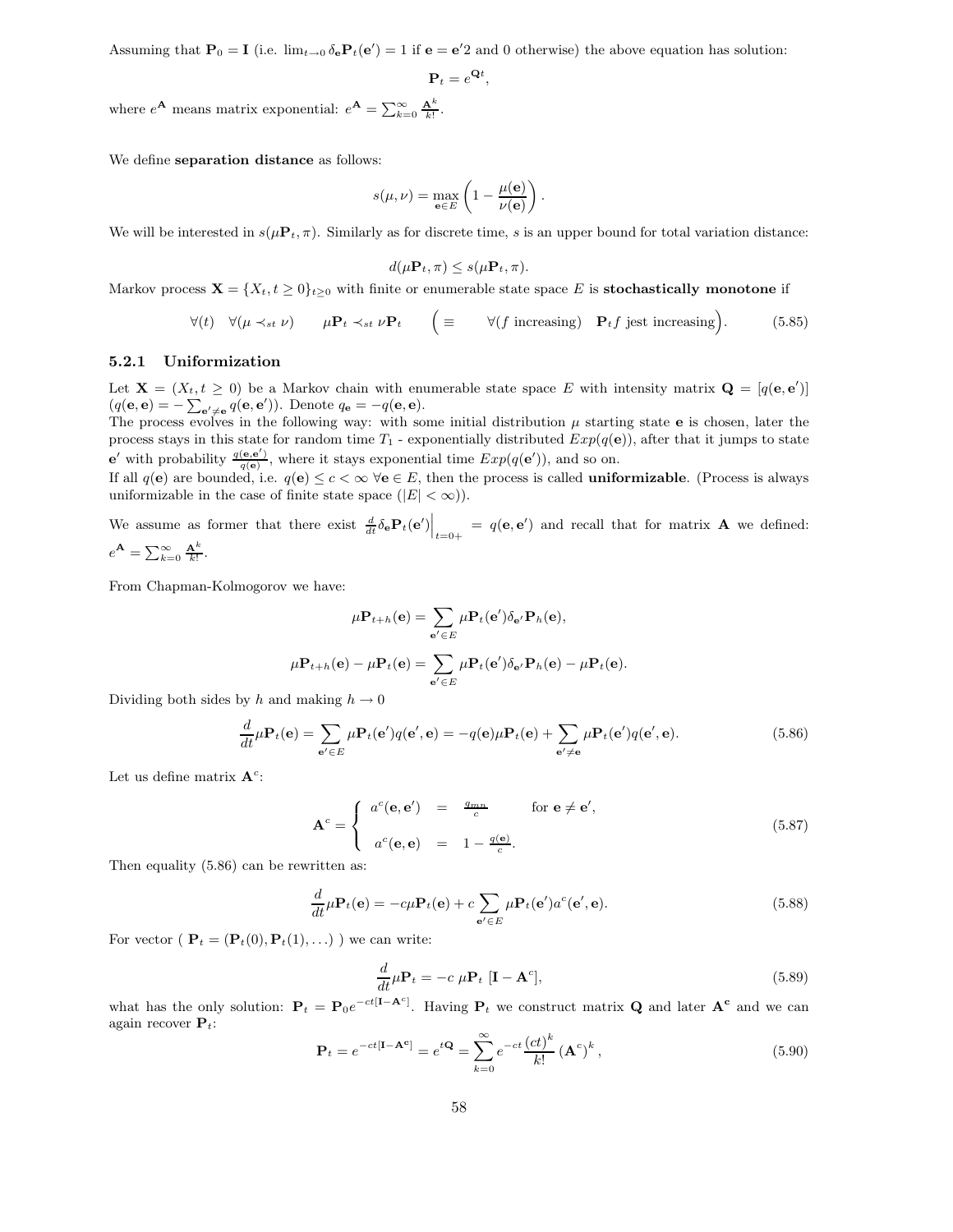i.e.

$$
\delta_{\mathbf{e}} \mathbf{P}_t(\mathbf{e}') = \sum_{k=0}^{\infty} e^{-ct} \frac{(ct)^k}{k!} \left( a^c(\mathbf{e}, \mathbf{e}') \right)^k.
$$
 (5.91)

Let us assume we have continuous time process  $\mathbf{X} = (X_t, t \geq 0)$  with intensity matrix  $\mathbf{Q}^X$  and initial distribution  $\mu$  (denote it by  $X_t \sim [\mu, \mathbf{Q}^X]$ ). Define discrete time process  $X_n^c \sim [\mu, \mathbf{A}^c]$ , where  $\mathbf{A}^c$  is defined in (5.87),  $c \geq$  $\sup_{\mathbf{e}\in E} q^X(\mathbf{e})$  (where  $q^X(\mathbf{e}) = -q^X(\mathbf{e}, \mathbf{e})$ ) and let  $N_c(t)$  be a Poisson process with intensity c. Let  $\mathbf{Y} = (Y_t, t \ge 0)$ , where we define

$$
Y_t = X_{N_c(t)}^c.
$$
\n
$$
(5.92)
$$

Then processes  $(Y_t, t \geq 0)$  and  $(X_t, t \geq 0)$  have the same finite dimensional distributions (these are the same processes). Let us calculate intensity matrix  $\mathbf{Q}^Y$  of process Y. We have to calculate differential at zero of  $\delta_{\mathbf{e}} \mathbf{P}_t(\mathbf{e}').$  From equality (5.91) for  $\mathbf{e} \neq \mathbf{e}'$  we have  $((a(\mathbf{e}, \mathbf{e}')^0 = \delta_{\mathbf{e}}(\mathbf{e}')).$ 

$$
\frac{d}{dt}\delta_{\mathbf{e}}\mathbf{P}_t(\mathbf{e}') = \frac{d}{dt}\left(\sum_{k=0}^{\infty} e^{-ct} \frac{(ct)^k}{k!} \left(a^c(\mathbf{e}, \mathbf{e}')\right)^k\right)
$$

$$
= \frac{d}{dt}\left(e^{-ct}\left(a^c(\mathbf{e}, \mathbf{e}')\right)^0 + e^{-ct}ct\left(a^c(\mathbf{e}, \mathbf{e}')\right) + e^{-ct}\frac{(ct)^2}{2}\left(a^c(\mathbf{e}, \mathbf{e}')^c\right)^2 + \dots\right)
$$

$$
= \left(-ce^{-ct}ct\frac{q(\mathbf{e}, \mathbf{e}')}{c} + e^{-ct}c\frac{q^X(\mathbf{e}, \mathbf{e}')}{c} + t(\dots + \dots)\right)
$$

and for  $t = 0$ :

$$
q^Y(\mathbf{e}, \mathbf{e}') = q^X(\mathbf{e}, \mathbf{e}').
$$

The same in the case  $\mathbf{e} = \mathbf{e}'$ , we have  $q^Y(\mathbf{e}) = q^X(\mathbf{e})$ .

We can have influence on process  $N_c(t)$  setting any  $c \ge \sup_{e \in E} q^X(e)$  what means we can set arbitrary big intensity of jumps, but than the terms on diagonal of matrix  $A<sup>c</sup>$  increase making probability of staying in the same state higher. As a result in given state the process stays "the same amount of time" as process  $X_t$  what is shown on picture 8.

In process **X** time of staying in **e** is a random variable with distribution  $Exp(q(e))$ . The same is in **Y**, the intervals between jumps (ones which really change the state) are mixture of: staying in state e (Poisson process with parameter c, so intervals - let us call their distribution by  $M$  - are exponentially distributed  $Exp(c)$ ) and geometrical distribution (with probability  $a^c$ (e, e) we stay in state e, and with probability

 $1 - a^c(\mathbf{e}, \mathbf{e})$  we leave it) - denote this random variable by N (geometric distribution with success parameter  $p = 1 - a^c(\mathbf{e}, \mathbf{e}) = 1 - (1 - \frac{q(\mathbf{e})}{c}) = \frac{q(\mathbf{e})}{c})$ . Then we have moment generating function of N:

$$
\psi_N(t) = \frac{pe^t}{1 - (1 - p)e^t}
$$

and moment generating function of random variable  $M$ , which has distribution  $Exp(c)$ :

$$
\psi_M(t) = \frac{c}{c - t}.
$$

We are interested in distribution of  $S = \sum_{k=1}^{N} M_i$  ( $M_i$  s i.i.d. ~ M):

$$
\psi_S(t) = \psi_N(\log(\psi_M(t))) = \frac{p\frac{c}{c-t}}{1 - (1-p)\frac{c}{c-t}} = \frac{p\frac{c}{c-t}}{\frac{p c-t}{c-t}} = \frac{pc}{c-t} \cdot \frac{c-t}{pc-t} = \frac{pc}{pc-t},
$$

thus S has exponential distribution with parameter  $pc = c \frac{q(e)}{c} = q(e)$ , the same as process **X**.

For finite state space  $E : |E| = N$  we can always make continuous time process out of discrete by making transition matrix  $P = A^c = I - \frac{1}{c} Q$  like as in (5.87). Analogically, one can make Q out of P taking  $Q = c(I - P)$ . Matrices Q and P have the same eigenvectors and eigenvalues of Q equal to  $c(1-\lambda_i)$ , where  $\lambda_i$  is eigenvalue of P, because if  $Pf = \lambda f$  then  $Qf = c(I - P)f = cf - c\lambda f = c(1 - \lambda)f$ .

Again, denote right eigenvectors of **P** by  $f_1, \ldots, f_N$  and left ones by  $\pi_1, \ldots, \pi_N$  and eigenvalues  $\lambda_1 = 1, \lambda_2, \ldots, \lambda_N$ . Matrix Q has the same eigenvectors and the eigenvalues are:  $s_1 = c(1-\lambda_1) = 0$ ,  $s_2 = c(1-\lambda_2)$ , ...,  $s_N = c(1-\lambda_N)$ .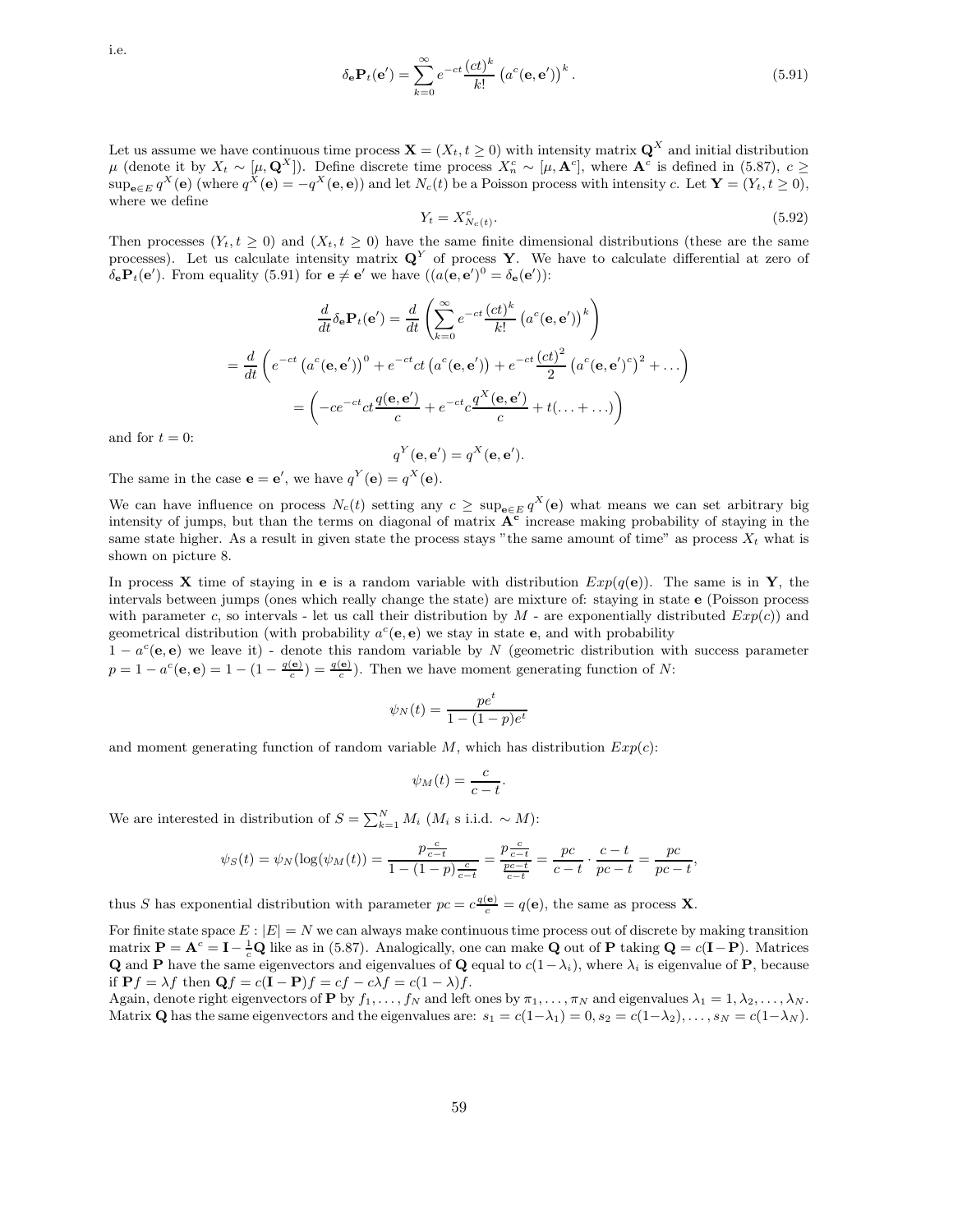

Figure 8: Exemplary "the same" realizations of processes X and Y

Spectral representation (3.39) gives us  $\mathbf{P}^k = \sum_{j=1}^N \lambda_j^k \mathbf{B}_j$  where  $\mathbf{B}_j = f_j^T \pi_j$  as defined in (3.36). Because  $\lambda_1 = 1$ and eigenvector corresponding to this eigenvalue is  $f_1 = (1, 1, \ldots, 1)$  thus we have

$$
\mathbf{P}^{k} = \pi + \sum_{j=2}^{N} \lambda_j^{k} f_j \pi_j.
$$

If we look at probability of getting from state  $e$  to  $e'$  after k steps we have

$$
\delta_{\mathbf{e}} \mathbf{P}^{k}(\mathbf{e}') = \pi(\mathbf{e}') + \sum_{j=2}^{N} \lambda_{j}^{k} f_{j}(\mathbf{e}) \pi_{j}(\mathbf{e}'). \qquad (5.93)
$$

Putting  $\mathbf{P}^k (= \mathbf{A}^c) = \sum_{j=1}^N \lambda_j^k \mathbf{B}_j$  into (5.90) we obtain:

$$
\mathbf{P}_{t} = \sum_{k=0}^{\infty} e^{-ct} \frac{(ct)^{k}}{k!} (\mathbf{A}^{c})^{k} = \sum_{k=0}^{\infty} e^{-ct} \frac{(ct)^{k}}{k!} \sum_{j=1}^{N} \lambda_{j}^{k} \mathbf{B}_{j} = \sum_{j=1}^{N} e^{-ct} \mathbf{B}_{j} \sum_{k=0}^{\infty} \frac{(ct\lambda_{j})^{k}}{k!} =
$$

$$
\sum_{j=1}^{N} e^{-ct} \mathbf{B}_{j} e^{ct\lambda_{j}} = \sum_{j=1}^{N} e^{-ct(1-\lambda_{j})} \mathbf{B}_{j} = \sum_{j=1}^{N} e^{-sj} \mathbf{B}_{j}.
$$

Thus again looking at probability of getting from  $e$  to  $e'$  after time t we have

$$
\delta_{\mathbf{e}} \mathbf{P}_t(\mathbf{e}') = \sum_{j=1}^N e^{-s_j t} \mathbf{B}_j(\mathbf{e}, \mathbf{e}'). \tag{5.94}
$$

In particular  $(B_j(\mathbf{e}, \mathbf{e}) = \pi_j(\mathbf{e}) \cdot \pi_j(\mathbf{e})\big)$  we have

$$
\delta_{\mathbf{e}} \mathbf{P}_t(\mathbf{e}) = \sum_{j=1}^N e^{-s_j t} (\pi_j(\mathbf{e}))^2,
$$
\n(5.95)

what is a mixture of exponentials (because  $s_i \geq 0$ ) and thus is completely monotone. We can rewrite (5.94) putting  $s_1 = 0$ :

$$
\delta_{\mathbf{e}} \mathbf{P}_t(\mathbf{e}') = \pi(\mathbf{e}') + \sum_{j=2}^N e^{-s_j t} f_j(\mathbf{e}) \pi_j(\mathbf{e}'). \tag{5.96}
$$

## 5.3 Factorization in continuous time

Similarly as in section 5.1 we are interested in total variation distance between  $\mu P_t$  and  $\pi$ .

**Definition 5.3.1.** For a chain  $\mathbf{X} = (X_t, t \geq 0)$  with initial distribution  $\mu$  a state  $\tilde{\mathbf{e}}$  is ratio minimal for  $\mu$ ,  $\mathbf{X}$ 

if 
$$
\forall (\mathbf{e} \in E, t \ge 0)
$$
  $\frac{\mu \mathbf{P}_t(\tilde{\mathbf{e}})}{\pi(\tilde{\mathbf{e}})} \le \frac{\mu \mathbf{P}_t(\mathbf{e})}{\pi(\mathbf{e})}.$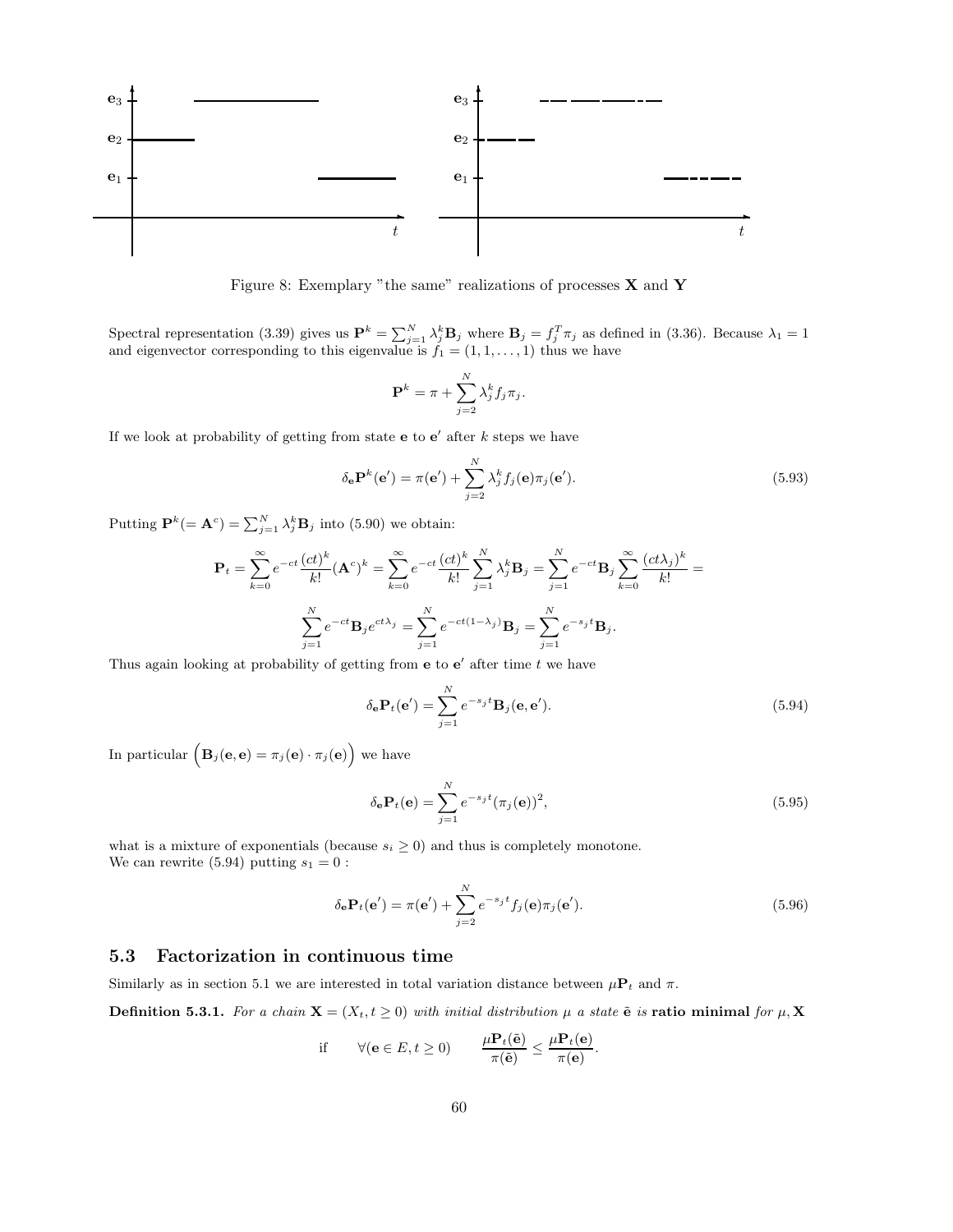For a chain  $\mathbf{X} = (X_t, t \geq 0)$  a state  $\tilde{\mathbf{e}}$  is s-uniform for  $\mu$ ,  $\mathbf{X}$  if

$$
\forall (t \geq 0) \quad s(\mu \mathbf{P}_t, \pi) = 1 - \frac{\mu \mathbf{P}_t(\tilde{\mathbf{e}})}{\pi(\tilde{\mathbf{e}})}.
$$

Lemma 5.3.2.  $\tilde{e}$  is ratio minimal for  $\mu$ ,  $X \iff \tilde{e}$  is s-uniform  $\mu$ , X.

Proof.

 $\Rightarrow$  Assume  $\tilde{\mathbf{e}}$  is ratio minimal for  $\mu$ , **X**. Then

$$
s(\mu \mathbf{P}_t, \pi) = \max_{\mathbf{e}} \left( 1 - \frac{\mu \mathbf{P}_t(\mathbf{e})}{\pi(\mathbf{e})} \right) = 1 - \min_{\mathbf{e}} \frac{\mu \mathbf{P}_t(\mathbf{e})}{\pi(\mathbf{e})} = 1 - \frac{\mu \mathbf{P}_t(\tilde{\mathbf{e}})}{\pi(\tilde{\mathbf{e}})}.
$$

 $\Leftarrow$  Assume  $\tilde{\mathbf{e}}$  is s-uniform for  $\mu$ , **X**. Then  $\forall (n \geq 1, \mathbf{e} \in E)$ 

$$
s(\mu \mathbf{P}_t, \pi) = 1 - \frac{\mu \mathbf{P}_t(\tilde{\mathbf{e}})}{\pi(\tilde{\mathbf{e}})} = \max_{\mathbf{e}} \left( 1 - \frac{\mu \mathbf{P}_t(\mathbf{e})}{\pi(\mathbf{e})} \right) \ge \left( 1 - \frac{\mu \mathbf{P}_t(\mathbf{e})}{\pi(\mathbf{e})} \right)
$$

$$
\mu \mathbf{P}_t(\tilde{\mathbf{e}}) \le \mu \mathbf{P}_t(\mathbf{e})
$$

i.e.

$$
\frac{\mu \mathbf{P}_t(\tilde{\mathbf{e}})}{\pi(\tilde{\mathbf{e}})} \leq \frac{\mu \mathbf{P}_t(\mathbf{e})}{\pi(\mathbf{e})}.
$$

 $\Box$ 

 $\Box$ 

**Lemma 5.3.3.** Let  $X = (X_t, t \geq 0)$  be a Markov chain with initial distribution  $\mu$ . If state  $\tilde{e}$  is ratio minimal for  $X, \mu$  then

$$
\mu \mathbf{P}_{t_1}(\tilde{\mathbf{e}}) \leq \mu \mathbf{P}_{t_2}(\tilde{\mathbf{e}}) \text{ for any } t_1 < t_2
$$

i.e.  $\mu \mathbf{P}_t(\tilde{\mathbf{e}})$  is non-decreasing in t.

Proof. Similar to discrete-time case

$$
\mu \mathbf{P}_{t_1}(\tilde{\mathbf{e}}) = \frac{\mu \mathbf{P}_{t_1}(\tilde{\mathbf{e}})}{\pi(\tilde{\mathbf{e}})} \pi(\tilde{\mathbf{e}}) \stackrel{*}{=} \frac{\mu \mathbf{P}_{t_1}(\tilde{\mathbf{e}})}{\pi(\tilde{\mathbf{e}})} \sum_i \pi(\mathbf{e}_i) \delta_{\mathbf{e}_i} \mathbf{P}_{t_2 - t_1}(\tilde{\mathbf{e}}) = \sum_i \frac{\mu \mathbf{P}_{t_1}(\tilde{\mathbf{e}})}{\pi(\tilde{\mathbf{e}})} \pi(\mathbf{e}_i) \delta_{\mathbf{e}_i} \mathbf{P}_{t_2 - t_1}(\tilde{\mathbf{e}})
$$

$$
\stackrel{*}{\leq} \sum_i \frac{\mu \mathbf{P}_{t_1}(\mathbf{e}_i)}{\pi(\mathbf{e}_i)} \pi(\mathbf{e}_i) \delta_{\mathbf{e}_i} \mathbf{P}_{t_2 - t_1}(\tilde{\mathbf{e}}) = \sum_i \mu \mathbf{P}_{t_1}(\mathbf{e}_i) \delta_{\mathbf{e}_i} \mathbf{P}_{t_2 - t_1}(\tilde{\mathbf{e}}) = \mu \mathbf{P}_{t_2}(\tilde{\mathbf{e}}),
$$

where

 $*\sum_i \pi(\mathbf{e}_i)\delta_{\mathbf{e}_i}\mathbf{P}_{t_2-t_1}(\tilde{\mathbf{e}}):$  start with stationary distribution  $\pi$ , then probability of getting to  $\tilde{\mathbf{e}}$  after time  $t_2-t_1$ is (further stationary) =  $\pi(\tilde{\mathbf{e}})$ ,

∗∗ - from assumption.

Thus

$$
\mu \mathbf{P}_{t_1}(\tilde{\mathbf{e}}) \leq \mu \mathbf{P}_{t_2}(\tilde{\mathbf{e}}) \quad \text{for} \quad t_1 < t_2.
$$

**Lemma 5.3.4.** Let  $X$  be non-negative random variable. Then:

 $\psi_X(s) = s \int_0^\infty e^{-st} P(X \le t) dt$ 

Proof:

$$
s\int_0^\infty e^{-st}P(X \le t)dt = s\int_0^\infty \left(\frac{e^{-st}}{-s}\right)'P(X \le t)dt = s\left(\frac{e^{-st}}{-s}\right)\Big|_0^\infty + \int_0^\infty e^{-st}dF(t) = \psi_X(s)
$$

Next lemma states that in case of  $\mu \mathbf{P}_t(\mathbf{e})$  being non-decreasing in t for fixed  $\mathbf{e}$  we have the following factorization:  $\tau_{\mu}(\mathbf{e}) \stackrel{d}{=} Y_{\mathbf{e}} + \tau_{\pi}(\mathbf{e}),$  where  $Y_{\mathbf{e}}$  has distribution funcion  $F_{Y_{\mathbf{e}}}(t) = P(Y_{\mathbf{e}} \le t) = \frac{(\mu \mathbf{P}_t)(\mathbf{e})}{\pi(\mathbf{e})}$ . It is as if getting to state  $\mathbf{e}$ from initial distribution  $\mu$  would be done through getting to stationarity first. Then  $Y_e$  is responsible for speed of convergence to mentioned stationarity.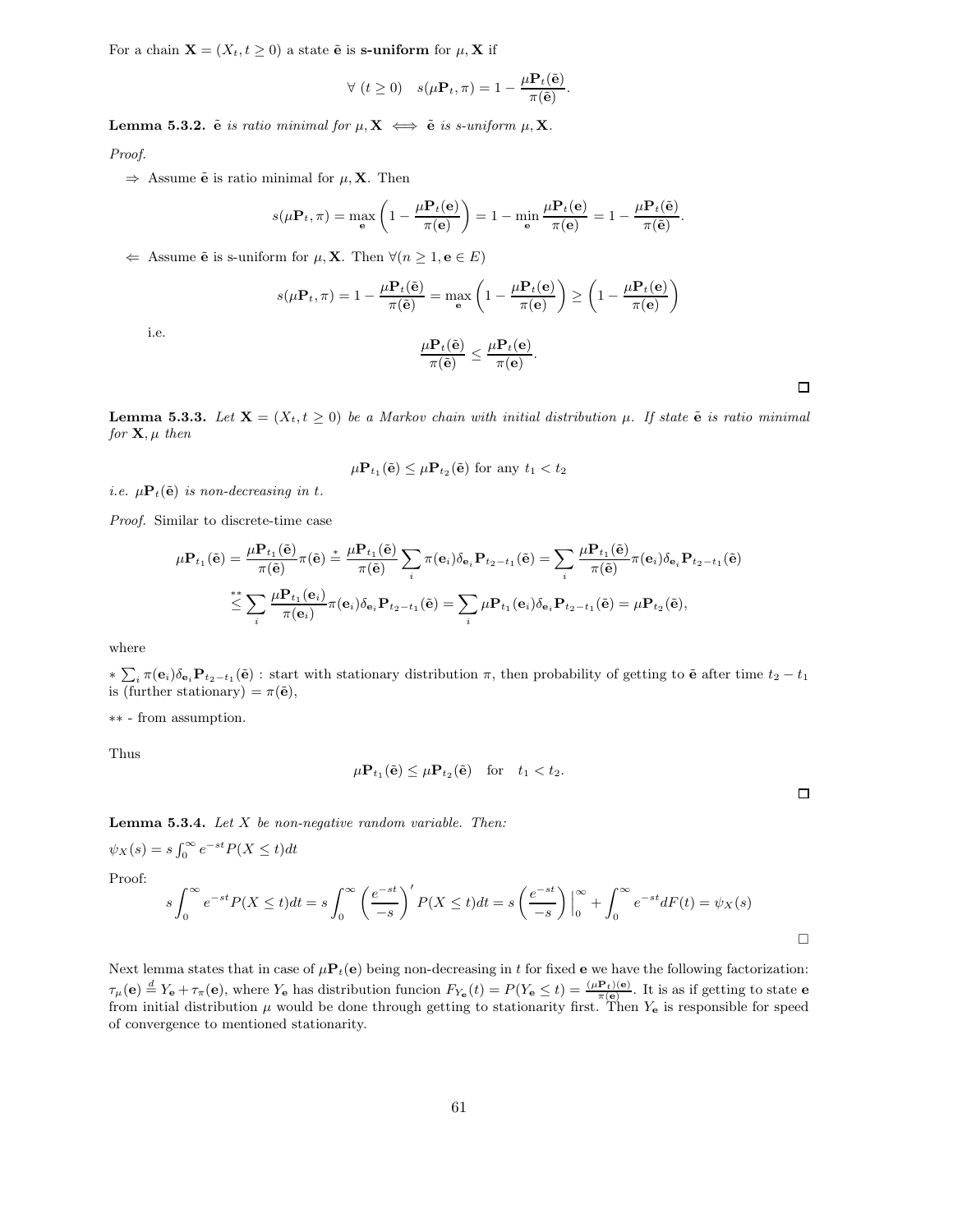**Lemma 5.3.5** (Brown [5]). Let  $X = (X_t, t \ge 0)$  be ergodic Markov chain with enumerable state space  $E =$  ${e_1, e_2, \ldots}$  and invariant measure  $\pi$ . If for initial distribution  $\mu$  and  $\mathbf{e} \in E$  we have that  $\mu \mathbf{P}_t(\mathbf{e})$  is nondecreasing in t then

$$
\psi_{\tau_{\mu}(\mathbf{e})} = \psi_{Y_{\mathbf{e}}} \cdot \psi_{\tau_{\pi}(\mathbf{e})},
$$

where  $Y_e$  is independent of **X** with distribution function  $F_{Y_e}(t) = P(Y_e \le t) = \frac{(\mu P_t)(e)}{\pi(e)}$ .

Proof.

$$
\pi(\mathbf{e}) = \mathbf{P}_{\pi}(X_t = \mathbf{e}) = \int_0^t \delta_{\mathbf{e}} \mathbf{P}_{t-x}(\mathbf{e}) dF_{\tau_{\pi}(\mathbf{e})}(x)
$$
(5.97)

(If we start from stationary distribution  $\pi$  then the distribution in any next moment does not depend on present - that is why the right hand side of the expression is independent of  $t$ ) Multiply both sides by  $e^{-st}$  and integrate it on t

$$
\frac{\pi(\mathbf{e})}{s} = \int_0^\infty e^{-st} \pi(\mathbf{e}) dt = \int_0^\infty e^{-st} \int_0^t \delta_\mathbf{e} \mathbf{P}_{t-x}(\mathbf{e}) dF_{\tau_\pi(\mathbf{e})}(x) dt
$$

$$
= \int_0^\infty \int_0^t e^{-st} \delta_\mathbf{e} \mathbf{P}_{t-x}(\mathbf{e}) dF_{\tau_\pi(\mathbf{e})}(x) dt = \int_0^\infty \int_x^\infty e^{-st} \delta_\mathbf{e} \mathbf{P}_{t-x}(\mathbf{e}) dt dF_{\tau_\pi(\mathbf{e})}(x) =
$$

$$
\int_0^\infty \int_0^\infty e^{-s(t+x)} \delta_\mathbf{e} \mathbf{P}_t(\mathbf{e}) dt dF_{\tau_\pi(\mathbf{e})}(x) = \int_0^\infty e^{-sx} dF_{\tau_\pi(\mathbf{e})}(x) \cdot \int_0^\infty e^{-st} \delta_\mathbf{e} \mathbf{P}_t(\mathbf{e}) dt = \psi_{\delta_\mathbf{e} \mathbf{P}_t(\mathbf{e})}(s) \cdot \psi_{\tau_\pi(\mathbf{e})}(s).
$$
Thus

$$
\psi_{\tau_{\pi}(\mathbf{e})}(s) = \frac{\pi(\mathbf{e})}{s\psi_{\delta_{\mathbf{e}}\mathbf{P}_t(\mathbf{e})}(s)}.\tag{5.98}
$$

The assumption was  $\mu P_t(e)$  non-decreasing in t and of course  $\lim_{t\to\infty}\mu P_t(e) = \pi(e)$  and  $\mu P_t(e) \leq \pi(e)$  for all t, thus  $\frac{(\mu P_t)(e)}{\pi(e)}$  is a distribution function of some random variable  $Y_e$ . From Lemma 5.3.4 :

$$
\psi_{Y_{\mathbf{e}}}(s) = s \int_0^\infty e^{-st} P(Y_{\mathbf{e}} \le t) dt = s \int_0^\infty e^{-st} \frac{\mu \mathbf{P}_t(\mathbf{e})}{\pi(\mathbf{e})} dt = \frac{s}{\pi(\mathbf{e})} \psi_{\mu \mathbf{P}_t(\mathbf{e})}(s)
$$
(5.99)

Similarly as in (5.97) we can write for  $\mu \mathbf{P}_t(\mathbf{e})$ 

$$
\mu \mathbf{P}_t(\mathbf{e}) = \mathbf{P}_{\mu}(X_t = \mathbf{e}) = \int_0^t \delta_{\mathbf{e}} \mathbf{P}_{t-x}(\mathbf{e}) dF_{\tau_{\mu}(\mathbf{e})}(x)
$$
(5.100)

Again: multiplying both sides by  $e^{-st}$  and integrating it we have

$$
\psi_{\mu \mathbf{P}_t(\mathbf{e})}(s) = \psi_{\delta_{\mathbf{e}} \mathbf{P}_t(\mathbf{e})}(s) \psi_{\tau_{\mu}(\mathbf{e})}(s)
$$
\n(5.101)

From  $(5.98)$  and  $(5.99)$  we obtain

$$
\psi_{\delta_{\mathbf{e}} \mathbf{P}_t(\mathbf{e})}(s) = \frac{\pi(\mathbf{e})}{s \psi_{\tau_{\pi}(\mathbf{e})}} \quad \psi_{\mu \mathbf{P}_t(\mathbf{e})}(s) = \frac{\pi(\mathbf{e})}{s} \psi_{Y_{\mathbf{e}}}(s)
$$

what together with 5.101 gives

$$
\psi_{\tau_{\mu}(\mathbf{e})}(s) = \frac{\psi_{\mu \mathbf{P}_t(\mathbf{e})}(s)}{\psi_{\delta_{\mathbf{e}} \mathbf{P}_t(\mathbf{e})}(s)} = \frac{\frac{\pi(\mathbf{e})}{s} \psi_{Y_{\mathbf{e}}}(s)}{\frac{\pi}{s \psi_{\tau_{\pi}(\mathbf{e})}}} = \psi_{Y_{\mathbf{e}}}(s) \cdot \psi_{\tau_{\mu}(\mathbf{e})}.
$$

 $\Box$ 

Similar as in discrete case, we have the extension of Lemma 5.3.6 if stationary distribution is uniform.

**Lemma 5.3.6.** Let  $X = (X_t, t \geq 0)$  be ergodic Markov chain with finite state space E and uniform stationary distribution U. If for initial distribution  $\mu$  and  $B \subset E$  we have that  $\mu \mathbf{P}_t(B)$  is non-decreasing in t then

$$
\psi_{\tau_{\mu}(B)} = \psi_{Y_B} \cdot \psi_{\tau_U(B)},
$$

where  $Y_B$  is independent of **X** with distribution function  $F_{Y_B}(t) = P(Y_B \le t) = \frac{(\mu \mathbf{P}_t)(B)}{U(\mathbf{e})}$ .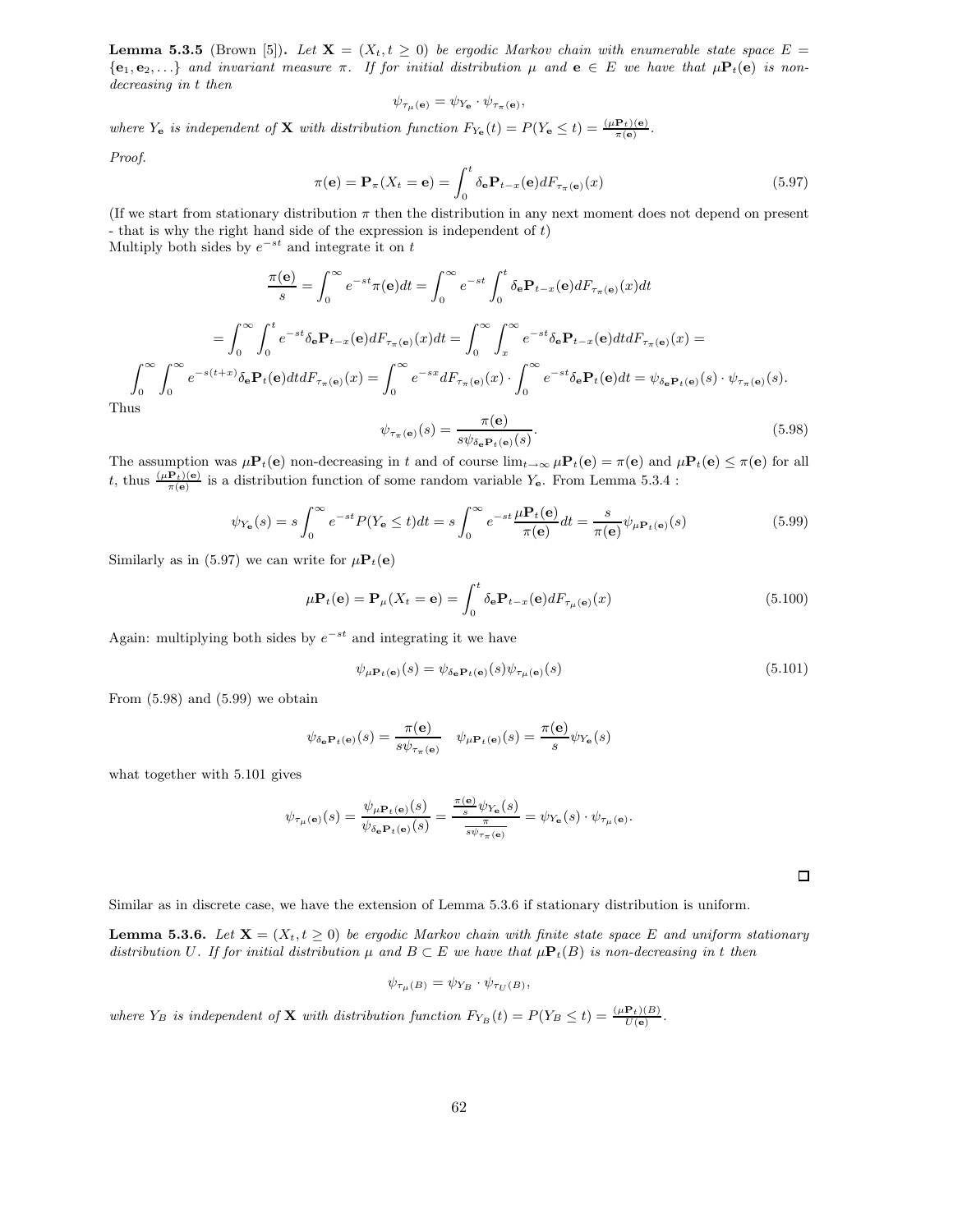Proof.

$$
U(B) = \mathbf{P}_U(X_t \in B) = \int_0^t U_{|B} \mathbf{P}_{t-x}(B) dF_{\tau_U(B)}(x).
$$
 (5.102)

Multiply both sides by  $e^{-st}$  and integrate it on t

$$
\frac{U(B)}{s} = \int_0^\infty e^{-st} \pi(B) dt = \int_0^\infty e^{-st} \int_0^t U_{|B} \mathbf{P}_{t-x}(B) dF_{\tau_U(B)}(x) dt
$$

$$
= \int_0^\infty \int_0^t e^{-st} U_{|B} \mathbf{P}_{t-x}(B) dF_{\tau_U(B)}(x) dt = \int_0^\infty \int_x^\infty e^{-st} U_{|B} \mathbf{P}_{t-x}(B) dt dF_{\tau_U(B)}(x) =
$$

$$
\int_0^\infty \int_0^\infty e^{-s(t+x)} U_{|B} \mathbf{P}_t(B) dt dF_{\tau_U(B)}(x) = \int_0^\infty e^{-sx} dF_{\tau_U(B)}(x) \cdot \int_0^\infty e^{-st} U_{|B} \mathbf{P}_t(B) dt = \psi_{U_{|B}} \mathbf{P}_t(B) \cdot \psi_{\tau_U(B)}(s).
$$
Thus:

$$
\psi_{\tau_U(B)}(s) = \frac{U(B)}{s\psi_{U_{|B}} \mathbf{P}_t(B)}.
$$
\n(5.103)

From Lemma 5.3.4:

$$
\psi_{Y_B}(s) = s \int_0^\infty e^{-st} P(Y_B \le t) dt = s \int_0^\infty e^{-st} \frac{\mu \mathbf{P}_t(B)}{U(B)} dt = \frac{s}{U(B)} \psi_{\mu \mathbf{P}_t(B)}(s).
$$
(5.104)

Similarly as in (5.102) we can write for  $\mu \mathbf{P}_t(B)$ 

$$
\mu \mathbf{P}_t(B) = \mathbf{P}_{\mu}(X_t \in B) = \int_0^t U_{|B} \mathbf{P}_{t-x}(B) dF_{\tau_{\mu}(B)}(x).
$$
\n(5.105)

Again: multiplying both sides by  $e^{-st}$  and integrating it we have

$$
\psi_{\mu \mathbf{P}_t(B)}(s) = \psi_{U_{|B} \mathbf{P}_t(B)}(s) \psi_{\tau_{\mu}(B)}(s).
$$
\n(5.106)

From  $(5.103)$  and  $(5.104)$  we obtain

$$
\psi_{U_{|B}} \mathbf{P}_{t}(B)(s) = \frac{U(B)}{s\psi_{\tau_U(B)}} \quad \psi_{\mu \mathbf{P}_{t}(B)}(s) = \frac{U(B)}{s} \psi_{Y_B}(s),
$$

what together with 5.106 gives

$$
\psi_{\tau_{\mu}(B)}(s) = \frac{\psi_{\mu \mathbf{P}_t(B)}(s)}{\psi_{U_{|B} \mathbf{P}_t(B)}(s)} = \frac{\frac{U(B)}{s} \psi_{Y_{\mathbf{B}}}(s)}{\frac{U(B)}{s \psi_{\tau_U(B)}}} = \psi_{Y_B}(s) \cdot \psi_{\tau_{\mu}(B)}.
$$

**Theorem 5.3.7.** Let  $X = (X_t : t \ge 0)$  be a Markov chain with stationary distribution π. If  $\tilde{e}$  is ratio minimal for  $\mu$ , **X** then

$$
(i) \t\t \psi_{\tau_{\mu}(\tilde{\mathbf{e}})} = \psi_{Y_{\tilde{\mathbf{e}}}} \cdot \psi_{\tau_{\pi}(\tilde{\mathbf{e}})} \t\t (\tau_{\mu}(\tilde{\mathbf{e}}) \stackrel{d}{=} Y_{\tilde{\mathbf{e}}} + \tau_{\pi}(\tilde{\mathbf{e}})),
$$

(*ii*) there exists Minimal Strong Stationary Time 
$$
T_{\mu}
$$
 such that  
\n
$$
s(\mu \mathbf{P}_t, \pi) = 1 - \frac{\mu \mathbf{P}_t(\tilde{\mathbf{e}})}{\pi(\tilde{\mathbf{e}})} = P(T_{\mu} > t) \quad \forall (t > 0).
$$

Proof.

- (i) From lemma 5.3.3 we have that  $\mu \mathbf{P}^n(\tilde{\mathbf{e}})$  and this is the assumption of Lemma 5.1.5 which implies  $\psi_{\tau_\mu(\tilde{\mathbf{e}})} =$  $\psi_{Y_{\tilde{\mathbf{e}}}}\cdot \psi_{\tau_{\pi}(\tilde{\mathbf{e}})}.$
- (ii) In Lemma 4.1.8 it was proven (by Aldous & Diaconis) that there always existed  $\mu$ −Minimal Strong Stationary Time for discrete time. In proof we had:  $\alpha_n = \min_{\mathbf{e}}$  $\mu \mathbf{P}^n(\mathbf{e})$  $\frac{\mathbf{r}(\mathbf{c})}{\pi(\mathbf{e})}$ . Because  $\tilde{\mathbf{e}}$  is ratio minimal, thus we have  $\alpha_n = \frac{\mu \mathbf{P}^n(\tilde{\mathbf{e}})}{\sqrt{n}}$  $\frac{1}{\pi(\tilde{e})}$ . It was constructed such way that

$$
P(T_{\mu} = n) = \alpha_n - \alpha_{n-1}.
$$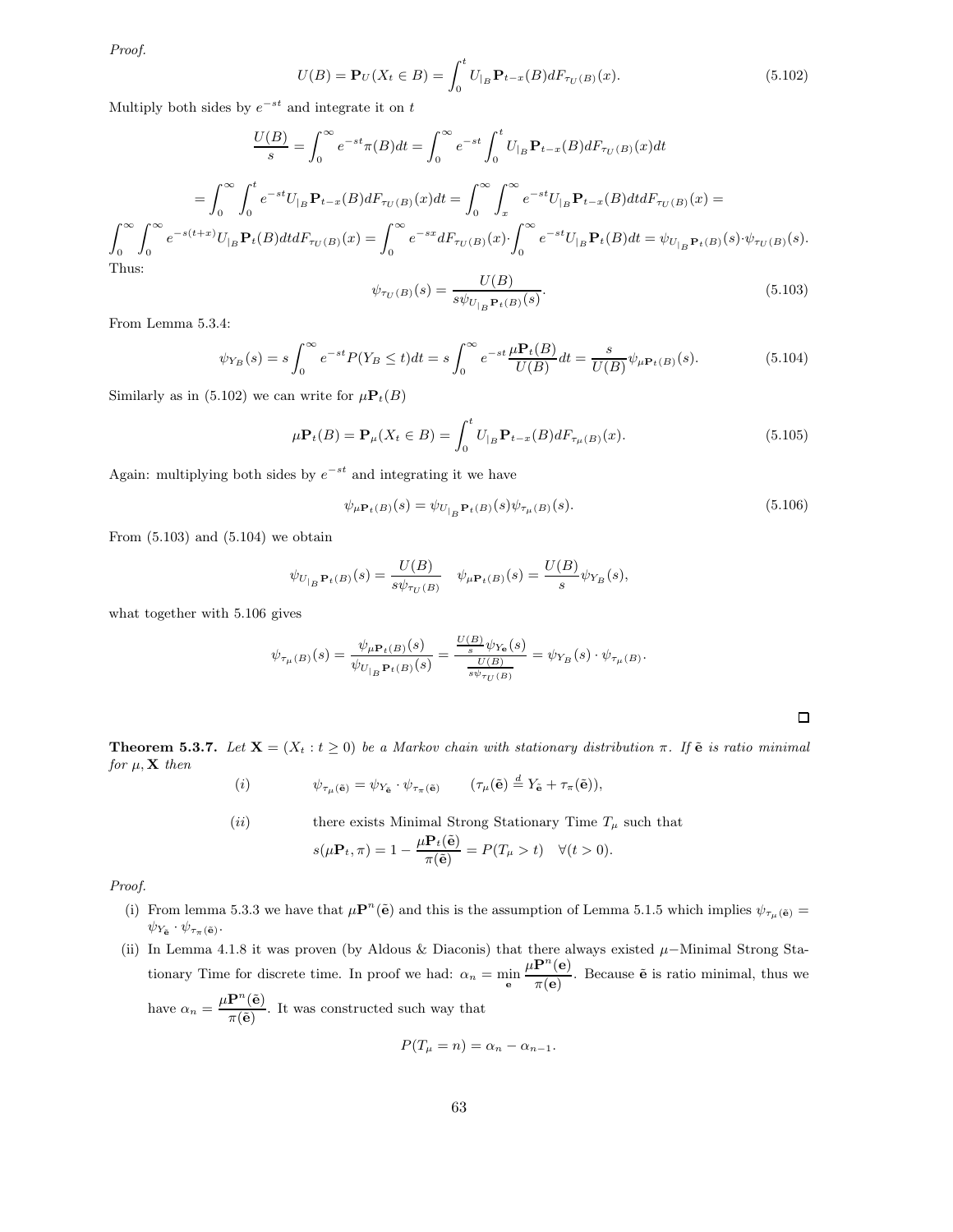Using uniformization (see section 5.2.1), by choosing  $c = 2 \max_i \sum_{k \neq i} q_{ik}$  we obtain discrete time skeleton  $\mathbf{P} = \mathbf{I} + \frac{1}{c} \mathbf{Q}$  which satisfies the above conditions. Denote the embedded Markov chain by  $\mathbf{Y} = \{Y_n, n \geq 0\}.$ We can represent  $\mathbf{X} = (X_t, t \geq 0)$  by  $\{X_t = Y_{N_t}\}$ , where  $\mathbf{N} = (N_t, t \geq 0)$  is a Poisson process with rate c (independent of Y). Denote epochs from the Poisson process as  $\{S_n\}$  and define  $Z = S_{Z'}$ , where  $Z'$  is a  $\mu$ -Minimal Strong Stationary Time for Y. Of course Z is a Strong Stationary Time for continuous time and:

$$
P(Z > t) = \sum_{n=0}^{\infty} \frac{(ct)^n e^{-ct}}{n!} P(Z' > n) = \sum_{n=0}^{\infty} \frac{(ct)^n e^{-ct}}{n!} \left(1 - \frac{\mu \mathbf{P}^n(\tilde{\mathbf{e}})}{\pi(\tilde{\mathbf{e}})}\right) = 1 - \frac{\mu \mathbf{P}_t(\tilde{\mathbf{e}})}{\pi(\tilde{\mathbf{e}})} = s(\mu \mathbf{P}_t, \pi).
$$

Next lemma says us about the structure of a chain in the case of  $\delta_e P_t(e)$  being non-increasing in t. Then first passage time to **e** starting with  $\pi$  is a geometric compound:  $\tau_{\pi}(\mathbf{e}) \stackrel{d}{=} \sum_{k=1}^{N} W_{\mathbf{e},i}$ , where N has geometric distribution:  $P(N = k) = (1 - \pi(e))^k \pi(e)$ ,  $k = 0, 1, \ldots$  and  $W_{e,i}$ ,  $i = 1, 2, \ldots$  are i.i.d. random variables with the same distribution as  $W_{\mathbf{e}}$ :  $P(W_{\mathbf{e}} \le t) = \frac{1 - \delta_{\mathbf{e}} \mathbf{P}_t(\mathbf{e})}{1 - \pi(\mathbf{e})}$ .

**Theorem 5.3.8** (Brown [5]). Let  $X = (X_t, t \geq 0)$  be ergodic Markov chain with enumerable state space  $E =$  ${e_1, e_2, \ldots}$  and invariant measure  $\pi$ . If for a state e we have that  $\delta_e P_t(e)$  is non-increasing in t then

$$
\psi_{\tau_{\pi}(\mathbf{e})} = \frac{\pi(\mathbf{e})}{1 - (1 - \pi(\mathbf{e}))\psi_{W_{\mathbf{e}}}},
$$

where  $W_{\bf e}$  is independent of **X** and  $P(W_{\bf e} > t) = \frac{\delta_{\bf e} \mathbf{P}_t(\bf e) - \pi(\bf e)}{1 - \pi(\bf e)}$ .

Proof: Using lemma 5.3.4 :

$$
\psi_{W_{\mathbf{e}}} = s \int_0^{\infty} e^{-st} P(W_{\mathbf{e}} \le t) dt = 1 - s \int_0^{\infty} e^{-st} P(W_{\mathbf{e}} > t) dt = 1 - s \int_0^{\infty} e^{-st} \frac{\delta_{\mathbf{e}} \mathbf{P}_t(\mathbf{e}) - \pi(\mathbf{e})}{1 - \pi(\mathbf{e})} dt
$$

$$
= 1 - \frac{s}{1 - \pi(\mathbf{e})} \int_0^{\infty} e^{-st} \delta_{\mathbf{e}} \mathbf{P}_t(\mathbf{e}) dt + \frac{s \pi(\mathbf{e})}{1 - \pi(\mathbf{e})} \int_0^{\infty} e^{-st} = 1 - \frac{s}{1 - \pi(\mathbf{e})} \psi_{\delta_{\mathbf{e}} \mathbf{P}_t(\mathbf{e})}(s) + \frac{s \pi(\mathbf{e})}{1 - \pi(\mathbf{e})} \frac{1}{s}
$$

$$
= 1 - \frac{s}{1 - \pi(\mathbf{e})} \psi_{\delta_{\mathbf{e}} \mathbf{P}_t(\mathbf{e})}(s) + \frac{\pi(\mathbf{e})}{1 - \pi(\mathbf{e})}
$$

Thus:

$$
s\psi_{\delta_{\mathbf{e}}\mathbf{P}_t(\mathbf{e})}(s) = 1 + (1 - \pi(\mathbf{e}))\psi_{W_{\mathbf{e}}}(s)
$$

Putting it to (5.98)  $(\psi_{\tau_{\pi}(\mathbf{e})}(s) = \frac{\pi(\mathbf{e})}{s\psi_{\delta_{\mathbf{e}}\mathbf{P}_t(\mathbf{e})}(s)})$  one gets:

$$
\psi_{\tau_{\pi}(\mathbf{e})}(s) = \frac{\pi(\mathbf{e})}{1 + (1 - \pi(\mathbf{e}))\psi_{W_{\mathbf{e}}}(s)}.
$$

 $\Box$ 

#### 5.3.1 Special cases

The clue is to find out when  $\tilde{e}$  ratio minimality holds. Let us adapt assumptions A0 - A2 from section 5.1.1 (Factorization for discrete time).

### • Stochastic monotonicity of time-reversed process  $\tilde{\mathbf{X}}$

We need a definition of stochastic monotonicity in continuous time.

Set A is an upper set (denoted by A  $\uparrow$ ), if  $(x \in A \text{ and } x \prec y) \Rightarrow y \in A$ . Set B is a lower set (denoted by B  $\downarrow$ ), if  $(x \in B \text{ and } y \prec x) \Rightarrow y \in B.$ 

Markov chain with intensity matrix Q is stochastically monotone if both beneath conditions hold:

$$
\forall (A \uparrow : \mathbf{e}_2 \notin A) \forall (\mathbf{e}_1 \prec \mathbf{e}_2) \qquad \mathbf{Q}(\mathbf{e}_1, A) = \sum_{\mathbf{e} \in A} \mathbf{Q}(\mathbf{e}_1, \mathbf{e}) \le \mathbf{Q}(\mathbf{e}_2, A)
$$
  
and  

$$
\forall (A \uparrow : \mathbf{e}_2 \notin A) \forall (\mathbf{e}_1 \prec \mathbf{e}_2) \qquad \mathbf{Q}(\mathbf{e}_1, A) = \sum_{\mathbf{e} \in A} \mathbf{Q}(\mathbf{e}_1, \mathbf{e}) \le \mathbf{Q}(\mathbf{e}_2, A).
$$
 (5.107)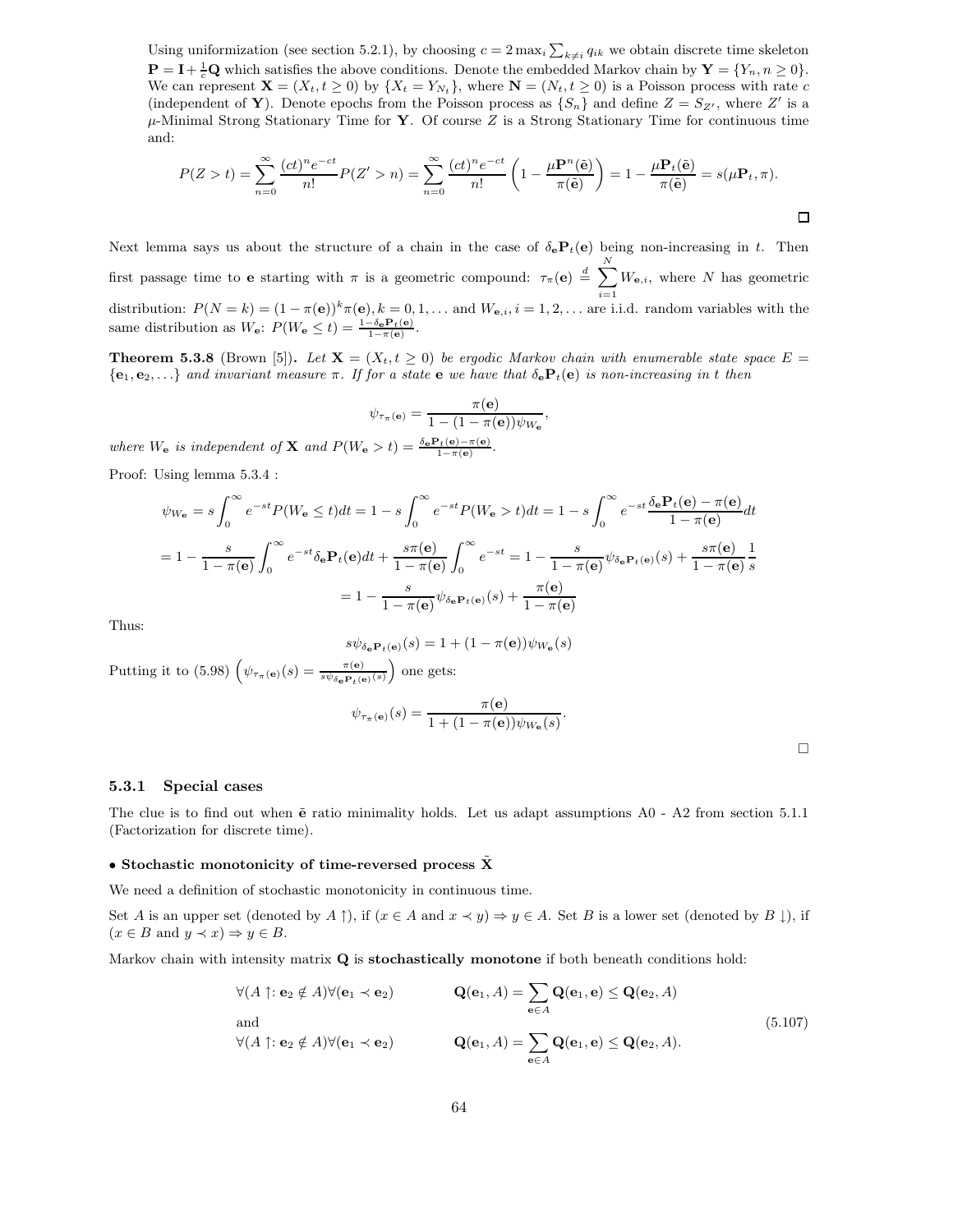**Lemma 5.3.9** (Brown [5]). Let  $\mathbf{X} = (X_t, t \geq 0)$  be a continuous time Markov chain with intensity matrix Q which is stochastically monotone. Let  $c \geq 2 \max_{\mathbf{e}}$  $\sum$  $e' \neq e$  $\mathbf{Q}(\mathbf{e}, \mathbf{e}')$  and define  $\mathbf{P} = \mathbf{I} + \frac{1}{c} \mathbf{Q}$ . Then  $\mathbf{P}$  is stochastically monotone in sense of definition 5.84.

Proof. Consider three cases:

1) If  $e_1 \prec e_2$  and A is an upper set such that  $e_2 \notin A$  then

$$
\delta_{\mathbf{e}_1} \mathbf{P}(A) = \frac{1}{c} \mathbf{Q}(\mathbf{e}_1, A) \le \frac{1}{c} \mathbf{Q}(\mathbf{e}_2, A) = \delta_{\mathbf{e}_2} \mathbf{P}(A).
$$

2) If  $e_1 \prec e_2$  and A is an upper set with  $e_1 \in A$  then

$$
\delta_{\mathbf{e}_1} \mathbf{P}(A) = 1 - \frac{1}{c} \mathbf{Q}(\mathbf{e}_1, A^c) \le 1 - \frac{1}{c} \mathbf{Q}(\mathbf{e}_2, A^c) = \delta_{\mathbf{e}_2} \mathbf{P}(A)
$$

 $(A<sup>c</sup>$  is a compliment of A and a lower set).

3) If  $e_1 \prec e_2$  and A is an upper set such that  $e_1 \notin A$  and  $e_2 \in A$  then

$$
\delta_{\mathbf{e}_1} \mathbf{P}(A) = \frac{1}{c} \mathbf{Q}(\mathbf{e}_1, A)
$$

$$
\delta_{\mathbf{e}_2} \mathbf{P}(A) = 1 - \frac{1}{c} \mathbf{Q}(\mathbf{e}_2, A^c),
$$

thus

$$
\delta_{\mathbf{e}_1} \mathbf{P}(A) - \delta_{\mathbf{e}_2} \mathbf{P}(A) = 1 - \frac{1}{c} [\mathbf{Q}(\mathbf{e}_1, A) + \mathbf{Q}(\mathbf{e}_2, A^c)] \ge 1 - \frac{\mathbf{Q}(\mathbf{e}_1, A) + \mathbf{Q}(\mathbf{e}_2, A^c)}{2 \max_{\mathbf{e}} \sum_{\mathbf{e}' \neq \mathbf{e}} \mathbf{Q}(\mathbf{e}, \mathbf{e}')} \ge 0.
$$

Using stochastic monotonicity of  $P$  we have:

$$
\forall (A \uparrow) \forall (\mathbf{e}_1 \prec \mathbf{e}_2) \qquad \delta_{\mathbf{e}_1} \mathbf{P}_t(A) = \sum_{n=0}^{\infty} \frac{(ct)^n e^{-ct}}{n!} \delta_{\mathbf{e}_1} \mathbf{P}^n(A) \le \sum_{n=0}^{\infty} \frac{(ct)^n e^{-ct}}{n!} \delta_{\mathbf{e}_2} \mathbf{P}^n(A) = \delta_{\mathbf{e}_2} \mathbf{P}_t(A),
$$
  

$$
\forall (A \uparrow) \forall (\mathbf{e}_1 \prec \mathbf{e}_2) \qquad \delta_{\mathbf{e}_1} \mathbf{P}_t(A) \le \delta_{\mathbf{e}_2} \mathbf{P}_t(A).
$$
(5.108)

i.e.

**Time-reversed process**  ${\{\tilde{\mathbf{X}}\}}$  is the one with intensity matrix  $\tilde{\mathbf{Q}}(\mathbf{e}_2, \mathbf{e}_1) = \frac{\pi(\mathbf{e}_1)}{\pi(\mathbf{e}_2)} \mathbf{Q}(\mathbf{e}_1, \mathbf{e}_2)$  (and process is **time**reversible if  $\tilde{Q} = Q$ .

**Theorem 5.3.10** (Brown [5]). Assume that  $A0 - A2$  are fulfilled, and in addition that

• Time-reversed process  $\widetilde{\mathbf{X}} = (\widetilde{X}_t, t \geq 0)$  is stochastically monotone.

Then

\n- (i) 
$$
e_M
$$
 is ratio minimal for  $\mu$ , **X**,
\n- (ii)  $\psi_{\tau_\mu(\mathbf{e}_M)} = \psi_{Y_{\mathbf{e}_M}} \cdot \psi_{\tau_\pi(\mathbf{e}_M)}$   $(\tau_\mu(\mathbf{e}_M) \stackrel{d}{=} Y_{\mathbf{e}_M} + \tau_\pi(\mathbf{e}_M)),$
\n- (iii) there exists Minimal Strong Stationary Time  $T_\mu$  such that  $s(\mu \mathbf{P}_t, \pi) = 1 - \frac{\mu \mathbf{P}_t(\mathbf{e}_M)}{\pi(\mathbf{e}_M)}$   $\forall (t \geq 0).$
\n

where  $Y_{\mathbf{e}_M}$  is random variable independent of chain **X** with distribution  $P(Y_{\mathbf{e}_M} \leq t) = \frac{\mu \mathbf{P}_t(\mathbf{e}_M)}{\pi(\mathbf{e}_M)}$ .

Proof. Similar to discrete-time case. Define  $h(\mathbf{e}) = \frac{\mu(\mathbf{e})}{\pi(\mathbf{e})}$ . Using Fact 5.1.9 we have

$$
\frac{\mu \mathbf{P}_t(\mathbf{e}_M)}{\pi(\mathbf{e}_M)} = \sum_{\mathbf{e}_i \in E} \frac{\mu(\mathbf{e}_i)}{\pi(\mathbf{e}_M)} \delta_{\mathbf{e}_i} \mathbf{P}_t(\mathbf{e}_M) = \sum_{\mathbf{e}_i \in E} \frac{\mu(\mathbf{e}_i)}{\pi(\mathbf{e}_M)} \cdot \frac{\pi(\mathbf{e}_M)}{\pi(\mathbf{e}_i)} \delta_{\mathbf{e}_M} \tilde{\mathbf{P}}_t(\mathbf{e}_i)
$$

$$
= \sum_{\mathbf{e}_i \in E} \frac{\mu(\mathbf{e}_i)}{\pi(\mathbf{e}_i)} \delta_{\mathbf{e}_M} \tilde{\mathbf{P}}_t(\mathbf{e}_i) = E_{\mathbf{e}_M} h(\tilde{X}) \le E_{\mathbf{e}_i} h(\tilde{X}) = \frac{\mu \mathbf{P}_t(\mathbf{e}_i)}{\pi(\mathbf{e}_i)},
$$

i.e.  $\mathbf{e}_M$  is ratio minimal for  $\mu$ , X. This (by Theorem 5.3.7) implies (ii) and (iii).

 $\Box$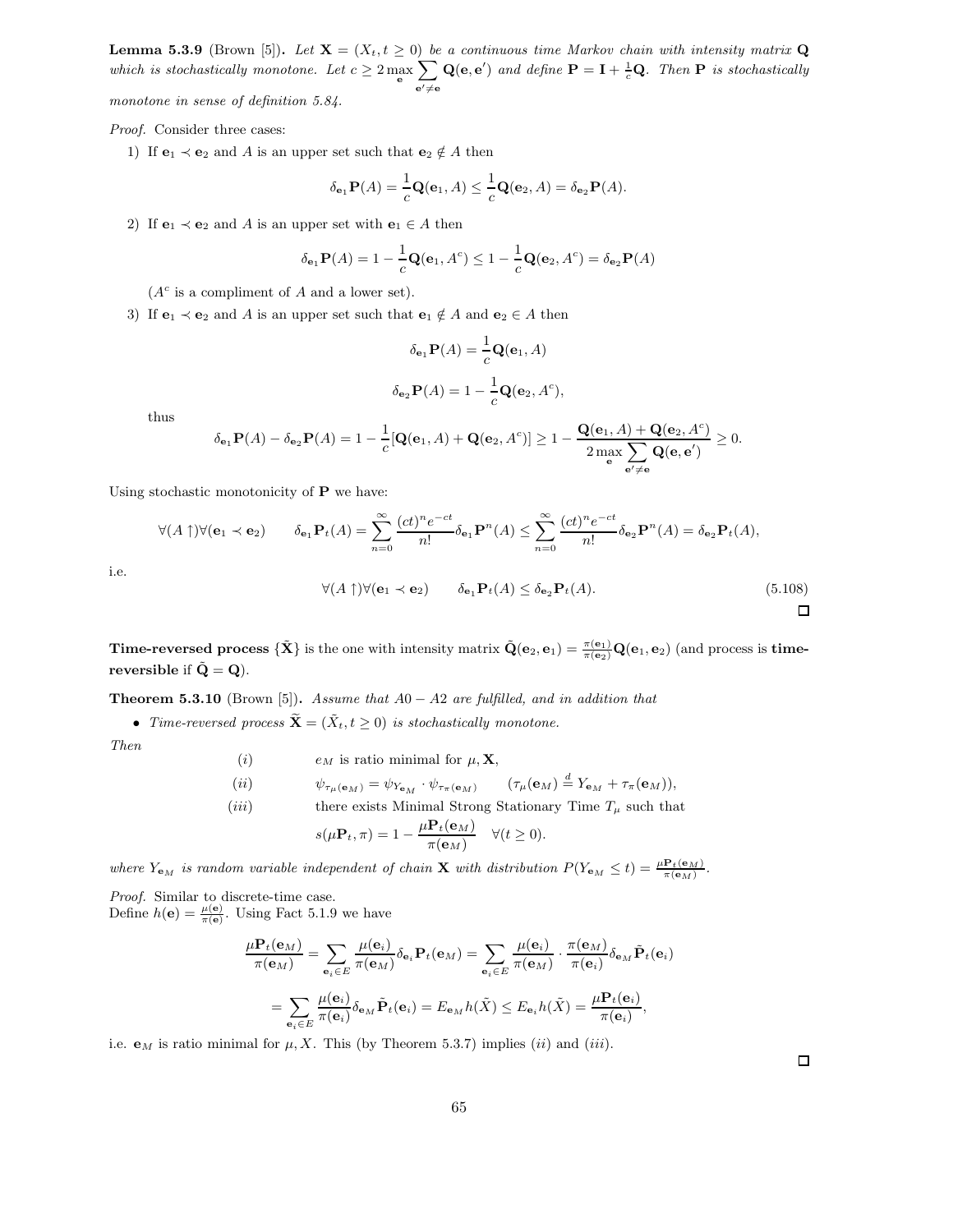#### • Time-reversible processes

Lemma 5.3.8 gives us factorization in case when  $\delta_e \mathbf{P}_t(\mathbf{e})$  is non-increasing in t. We find some conditions which guarantee it.

**Lemma 5.3.11.** Let  $X = (X_t, t \geq 0)$  be a Markov chain with finite state space  $E = |N|$  which is time-reversible, i.e. for all  $\mathbf{e}_1, \mathbf{e}_2 \in E$  we have  $\pi(\mathbf{e}_1) \mathbf{Q}(\mathbf{e}_1, \mathbf{e}_2) = \pi(\mathbf{e}_2) \mathbf{Q}(\mathbf{e}_2, \mathbf{e}_1)$ . Then

$$
\forall (\mathbf{e} \in E), \forall (t_1 < t_2) \qquad \delta_\mathbf{e} \mathbf{P}_{t_1}(\mathbf{e}) \ge \delta_\mathbf{e} \mathbf{P}_{t_2}(\mathbf{e})
$$

i.e.  $\delta_{\mathbf{e}} \mathbf{P}_t(\mathbf{e})$  is non-increasing in t for every  $\mathbf{e} \in E$ .

Proof. As seen in subsection 5.2.1(Uniformization) any transition matrix of discrete time Markov chain P can be constructed out of intensity matrix  ${\bf Q}$  and vice versa. We have the following dependencies:

**P** has eigenvalues  $\lambda_1, \ldots, \lambda_N \iff \mathbf{Q}$  has eigenvalues  $s_1 = c(1 - \lambda_1), \ldots, s_N = c(1 - \lambda_N)$ 

for some constant  $c > 0$ . Recall equality (5.95)

$$
\delta_{\mathbf{e}} \mathbf{P}_t(\mathbf{e}) = \sum_{j=1}^N e^{-s_j t} (\pi_j(\mathbf{e}))^2,
$$

where all  $s_i$  are non-negative what implies required monotonicity of  $\delta_e \mathbf{P}_t(\mathbf{e})$  in t.

 $\Box$ 

Remark: It is worth noting the difference between discrete and continuous time. In discrete time the assumption of P being time-reversible was not enough to guarantee monotonicity of  $\delta_e P_t(e)$  (this is the case when we observe only every second step of such chain), whereas in continuous time this condition is sufficient.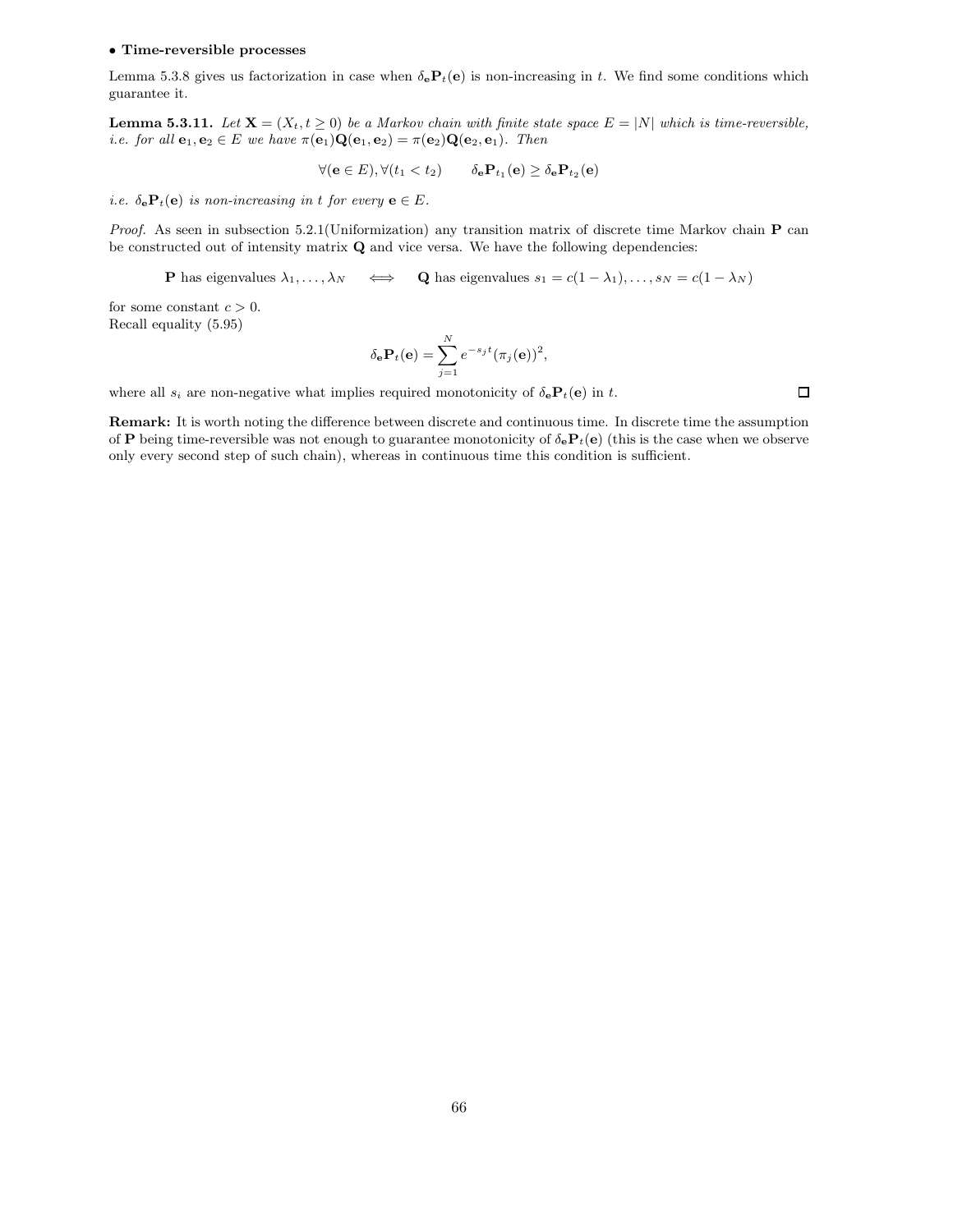## 5.4 Non-symmetric random walk on d-dimensional cube

Consider discrete time Markov chain  $\mathbf{X} = \{X_n, n \geq 0\}$ ,  $E = \{0, 1\}^d$  with transition probabilities:

$$
\delta_x \mathbf{P}(x + s_i) = \alpha_i \text{ for } x_i = 0,
$$
  
\n
$$
\delta_x \mathbf{P}(x - s_i) = \beta_i \text{ for } x_i = 1,
$$
  
\n
$$
\delta_x \mathbf{P}(x) = 1 - \sum_{i: x_i = 0} \alpha_i - \sum_{i: x_i = 1} \beta_i,
$$
\n(5.109)

where  $x = (x_1, \ldots, x_d) \in E, x_i \in \{0, 1\}$  and  $s_i = (0, \ldots, 0, 1, 0, \ldots, 0)$  with 1 at position *i*.

Assume that  $\alpha_i$  and  $\beta_i$  are such that the chain is ergodic. Note that for  $\alpha_i = \beta_i = \frac{1}{d+1}$  for  $i = 1, \ldots, d$  we have a symmetric random walk on cube as defined in (3.51).

From remark 5.1.11 the only potential state which can be ratio minimal is state  $x+1$ , where  $(x+1)_i = x_i+1$  mod 2. This suggests ordering through distance. Recall  $dist(x, y) = \min_n \delta_x \mathbf{P}^n(y)$ ,

$$
y \prec z \iff dist(x, y) < dist(x, z). \tag{5.110}
$$

Under this ordering x is a unique minimal state, and  $x + 1$  unique maximal. As minimal state we can fix  $x_{min} = (0, \ldots, 0)$ , then the maximal state is  $x_{max} = (1, \ldots, 1)$ . The problem reduces to finding conditions for  $\alpha_i$  i  $\beta_i$  under which  $\tilde{\mathbf{X}}$  is stochastically monotone, for then we could use Theorem 5.3.10.

Such chain is time-reversible with stationary distribution:

$$
\pi(x) = \prod_{i:x_i=1} \frac{\alpha_i}{\alpha_i + \beta_i} \prod_{i:x_i=0} \frac{\beta_i}{\alpha_i + \beta_i}
$$
\n(5.111)

Let us check time-reversibility: let x be such that  $x_k = 0$ . Denote  $G = \prod_{i=1}^d (\alpha_i + \beta_i)$ .

$$
\pi(x)\delta_x \mathbf{P}(x+\delta_k) = \frac{1}{G} \left( \prod_{\substack{i:x_i=1 \ i\neq k}} \alpha_i \right) \left( \prod_{\substack{i:x_i=0 \ i\neq k}} \beta_i \cdot \beta_k \right) \cdot \alpha_k,
$$

$$
\pi(x+\delta_k)\delta_{(x+\delta_k)} \mathbf{P}(x) = \frac{1}{G} \left( \prod_{\substack{i:x_i=1 \ i\neq k}} \alpha_i \cdot \alpha_k \right) \left( \prod_{\substack{i:x_i=0 \ i\neq k}} \beta_i \right) \cdot \beta_k,
$$

so we have equality  $\pi(x)\delta_x \mathbf{P}(x+\delta_k) = \pi(x+\delta_k)\delta_{(x+\delta_k)} \mathbf{P}(x)$ . Because of time-reversibility it is enough to check whether  $X_n$  is stochastically monotone.

Brown in [5] stated that the following conditions assured ergodicity and stochastic monotonicity of the chain:

$$
\alpha_i > 0, \beta_i > 0, \ i = 1, \dots, d,\tag{5.112}
$$

$$
\exists (A \subset \{1, 2, \dots, d\}) \quad \sum_{i \in A} \alpha_i + \sum_{i \in A^c} \beta_i < 1,\tag{5.113}
$$

$$
\max(\sum_{i=1}^{d} \alpha_i + \max_i \beta_i, \quad \sum_{i=1}^{d} \beta_i + \max_i \alpha_i) \le 1,
$$
\n(5.114)

however we have

**Lemma 5.4.1.** The chain given in  $(5.109)$  is not always stochastically monotone under ordering  $(5.110)$ .

*Proof.* It is enough to consider the example: Take  $d = 3$  and

$$
\alpha_1 = \frac{1}{1000}, \alpha_2 = \frac{5}{100}, \alpha_3 = \frac{799}{1000}, \quad \beta_1 = \beta_2 = \frac{1}{10}, \beta_3 = \frac{1}{1000}
$$

and take

$$
x = (1, 0, 0) \le (1, 1, 0) = y, \quad A = \{(1, 1, 0), (1, 0, 1), (0, 1, 1), (1, 1, 1)\}.
$$

Then

$$
\delta_x \mathbf{P}(A) = \alpha_2 + \alpha_3, \quad \delta_y \mathbf{P}(A) = 1 - \beta_1 - \beta_2
$$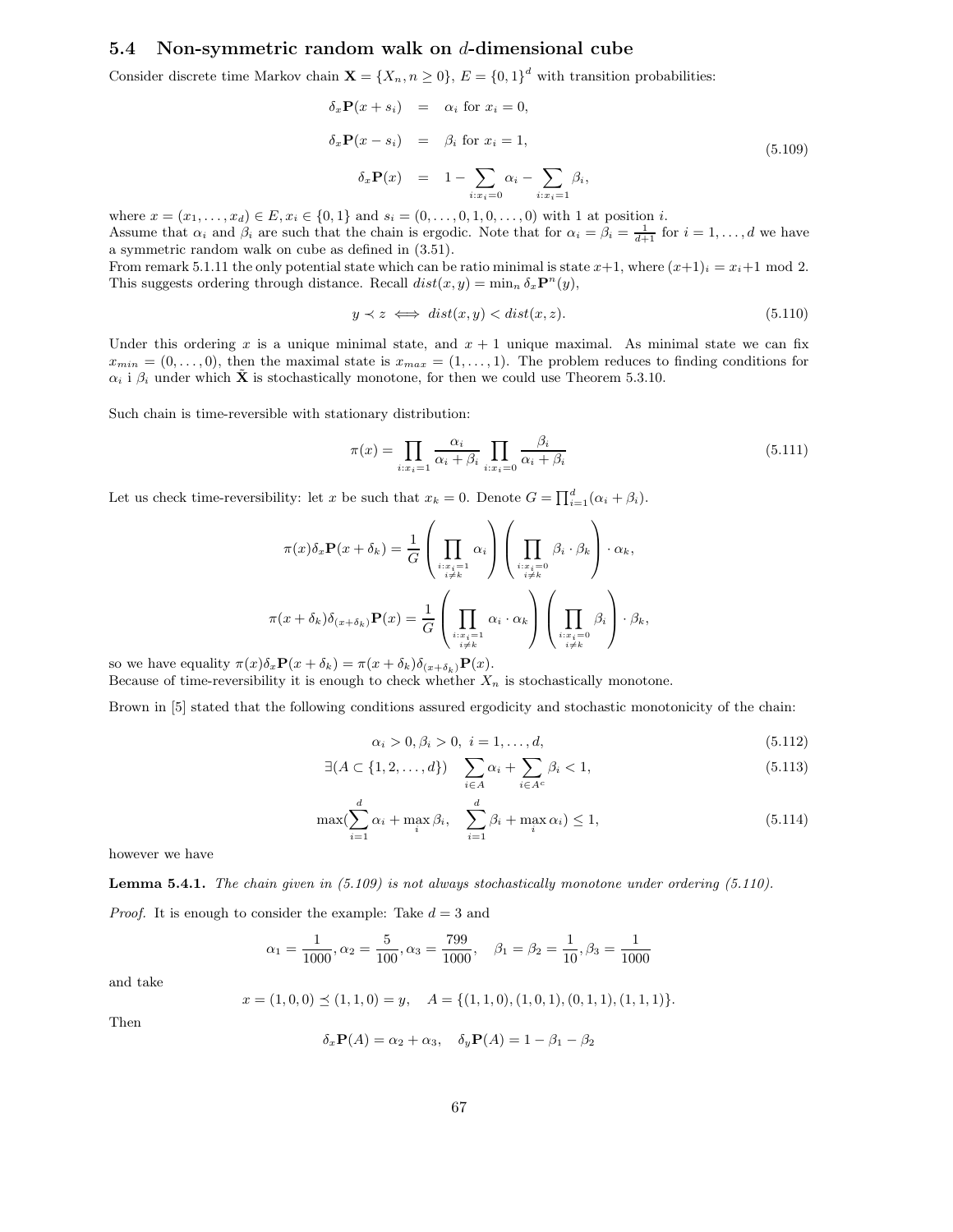and stochastic monotonicity would mean that  $\delta_x \mathbf{P}(A) \leq \delta_y \mathbf{P}(A)$  i.e.

$$
\alpha_2+\alpha_3+\beta_1+\beta_2\leq 1,
$$

but we have

$$
\alpha_2 + \alpha_3 + \beta_1 + \beta_2 = \frac{50}{1000} + \frac{799}{1000} + \frac{100}{1000} + \frac{100}{1000} = \frac{1049}{1000} > 1.
$$

Let us introduce the following coordinate-wise ordering:

$$
x \preceq y \iff x_i \le y_i \quad \text{for} \quad i = 1, 2, \dots d. \tag{5.115}
$$

**Theorem 5.4.2.** Suppose  $X = \{X_n, n \geq 0\}$  is a random walk as defined in (5.109). Assume that:

(a) 
$$
\alpha_i > 0, \beta_i > 0, \ i = 1, ..., d,
$$
 (5.116)

(b) 
$$
\exists (A \subset \{1, 2, ..., d\}) \quad \sum_{i \in A} \alpha_i + \sum_{i \in A^c} \beta_i < 1,\tag{5.117}
$$

$$
\forall (B \subseteq \{1, 2, \dots, d\}, r \in B) \quad \sum_{k \in B} \alpha_k + \sum_{k \in B^c} \beta_k + \beta_r \le 1. \tag{5.118}
$$

Then we have

(i) 
$$
x_{max}
$$
 is ratio minimal for  $\delta_{x_{min}}, \mathbf{X}$ ,  
\n(ii)  $\psi_{\tau_{\delta_{x_{min}}}(x_{max})} = \psi_{Y_{x_{max}}} \cdot \psi_{\tau_{\pi}(x_{max})}$   $(\tau_{\delta_{x_{min}}}(x_{max}) \stackrel{d}{=} Y_{x_{max}} + \tau_{\pi}(x_{max}))$ ,

(*iii*) there exists Minimal Strong Stationary Time 
$$
T_{\mu}
$$
 such that

$$
s(\delta_{x_{min}} \mathbf{P}^n, \pi) = 1 - \frac{\delta_{x_{min}} \mathbf{P}^n(x_{max})}{\pi(x_{max})} = P(T_\mu > n) \qquad \forall (n \ge 0).
$$

where  $Y_{x_{max}}$  is a random variable independent of **X** with distribution  $P(Y_{x_{max}} \leq n) = \frac{\delta_{x_{min}} P^n(x_{max})}{\pi(x_{max})}$ .

Proof. Condition (5.116) is sufficient and necessary for irreducibility and (5.117) for aperiodicity. It is enough to prove that (5.118) implies stochastic monotonicity under coordinate-wise ordering, because: under this ordering  $x_{min}$  is unique minimal state and  $x_{max}$  is unique maximal state, thus condition A1 (see section 5.1.1) holds, A2 also holds because for initial distribution being an atom we always have  $\frac{\delta_{x_{min}}(e)}{\pi(e)}$  non-increasing in e. It is enough to have stochastic monotonicity of  $X$  because it is time-reversible. Having this stochastic monotonicity we can conclude all three assertions from Theorem 5.3.10.

In order to prove that (5.118) implies stochastic monotonicity assume that

$$
x = \begin{cases} 0 & \text{at positions} \\ 1 & \text{at positions} \end{cases} \begin{cases} j_1, \ldots, j_m \\ i_1, \ldots, i_{d-m} \end{cases} \preceq y = \begin{cases} 0 & \text{at positions} \\ 1 & \text{at positions} \end{cases} \begin{cases} j_1, \ldots, j_m \end{cases} \setminus \{t_{d-m+1}, \ldots, t_{d-n}\} \\ \begin{cases} i_1, \ldots, i_{d-m+1}, \ldots, i_{d-n} \end{cases}
$$

and let A be an upper set.

Denote level of x by  $|x| = \sum_{i=1}^d x_i$  and let  $e_k = (0, 0, \ldots, 0, k, 0, \ldots, 0)$ , where 1 is on k-th position. Consider three cases:

 $1^{\circ}$   $x \notin A$ ,  $y \notin A$ .

Then

$$
\delta_x \mathbf{P}(A) = \sum_{k \in B} \alpha_k, \quad B \subseteq \{j_1, \ldots, j_m\}.
$$

Fix  $k \in B$ . We have  $x \notin A$  and  $x + e_k \in A$ . Note that y cannot have 1 on k–th position, because then we would have  $x + e_k \preceq y$  and  $y \in A$  (because A is an upper set), but we assumed  $y \notin A$ . But it means there is a state  $y + e_k$  and of course it is comparable to  $x + e_k$  which is in A, thus  $y + e_k$  must also be in A. Other words:  $x + e_k \in A$  implies  $x + e_k \in A$  and we have

$$
\delta_x \mathbf{P}(A) \le \delta_y \mathbf{P}(A).
$$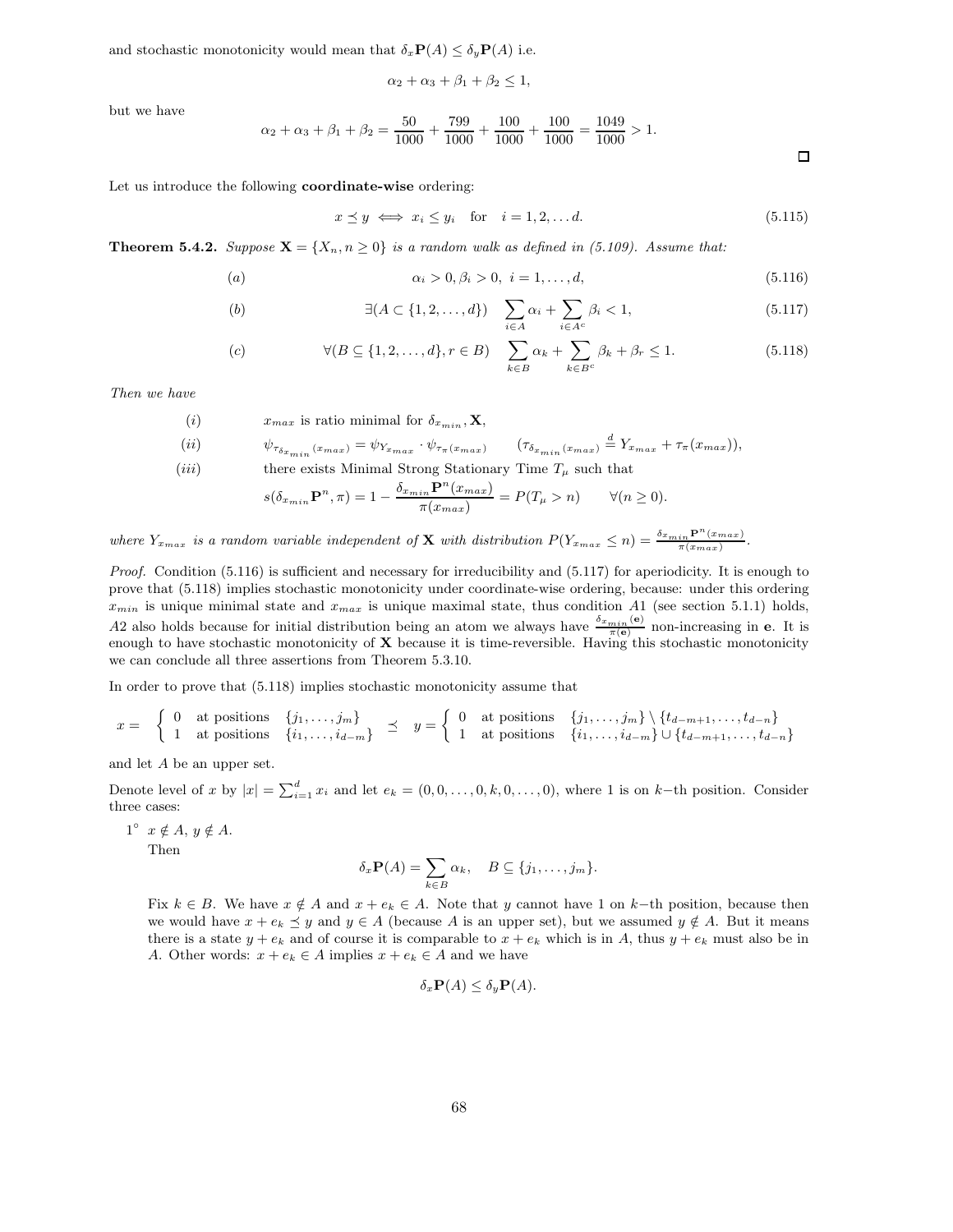$2^{\circ}$   $x \in A, y \in A.$ 

Then

$$
\delta_y \mathbf{P}(A) = 1 - \sum_{k \in C} \beta_k, \quad C \subseteq \{i_1, \dots, i_{d-m}\} \cup \{t_{d-m+1}, \dots, t_{d-n}\}.
$$

Fix  $k \in C$ . Then  $y - e_k \notin A$ . Note that 0 cannot have 1 on positione k, because then we would have  $x \leq y - e_k$  and  $x \in A$  would imply  $y - e_k$  (because A is an upper set). Thus x has 1 at position k. It must be that alsa  $x - e_k \notin A$  because if we assumed contradiction, i.e. that  $x - e_k \in A$  it would imply that  $y - e_k \in A$  (because  $x - e_k \preceq y - e_k$  and A is an upper set). Thus

$$
\delta_x \mathbf{P}(A) \le \delta_y \mathbf{P}(A).
$$

 $3^{\circ}$   $x \notin A, y \in A$ . Consider two cases:

a)  $|x| + 1 = |y|$ , i.e. y is just one level higher (equivalently:  $n = m - 1$ ). Then

$$
\delta_x \mathbf{P}(A) = \sum_{k \in B} \alpha_k, \quad B \subseteq \{j_1, \dots, j_m\}
$$

and

$$
\delta_y \mathbf{P}(A) = 1 - \sum_{k \in C} \beta_k, \quad C \subseteq \{i_1, \dots, i_{d-m}\} \cup \{t\}.
$$

The worst case is when  $\delta_x \mathbf{P}(A)$  is maximized and  $1 - \delta_y \mathbf{P}(A)$  minimized - let us check this case by taking  $B = \{j_1, \ldots, j_m\}$  and  $C = \{i_1, \ldots, i_{d-m}\} \cup \{t\} = B^c \cup \{t\}$ . Stochastic monotonicity means then for some  $r \in B$  corresponding to  $\{t\}$  we have

$$
\sum_{k \in B} \alpha_k \le 1 - \sum_{k \in B^c} \beta_k - \beta_r,
$$

what was assumed.

b)  $|x| + 2 < |y|$ , i.e. y is at least two levels higher.

Then similarly

$$
\delta_x \mathbf{P}(A) = \sum_{k \in B} \alpha_k, \quad B \subseteq \{j_1, \dots, j_m\}
$$

and

$$
\delta_y \mathbf{P}(A) = 1 - \sum_{k \in C} \beta_k, \quad C \subseteq \{i_1, \dots, i_{d-m}\} \cup \{t_{d-m+1}, \dots, t_{d-n}\}.
$$

Moreover, fix  $k \in B$ . Then  $x + e_k \in A$ . If y has 0 on k-th position then surely  $k \notin C$ . Otherwise note that  $x + e_k \in A$  implies (because A is an upper set) that  $y - e_s \in A$  for  $s \neq k$  and  $s \in B \cap C$ . Thus we conclude that  $B \cap C = \emptyset$ . So the worst case is  $C = B^c$  and then stochastic monotonicity means

i.e.

$$
\delta_x \mathbf{P}(A) = \sum_{k \in B} \alpha_k \le 1 - \sum_{k \in B^c} \beta_k = \delta_y \mathbf{P}(A),
$$

$$
\sum_{k \in B} \alpha_k + \sum_{k \in B^c} \beta_k \le 1
$$

what is implied by our assumption (5.118).

| ${\rm REMARKS}$ |  |
|-----------------|--|
|-----------------|--|

1. Brown's condition (5.114), even for coordinate-wise partial ordering is not sufficient. Again, take the example given in Lemma 5.4.1

To see this fix  $d = 3$  and set

$$
\alpha_1 = \frac{1}{1000}, \alpha_2 = \frac{5}{100}, \alpha_3 = \frac{799}{1000}, \quad \beta_1 = \beta_2 = \frac{1}{10}, \beta_3 = \frac{1}{1000}
$$

and take

$$
x = (1, 0, 0) \le (1, 1, 0) = y, \quad A = \{(1, 1, 0), (1, 0, 1), (1, 1, 1)\}.
$$

Then

$$
\delta_x \mathbf{P}(A) = \alpha_2 + \alpha_3, \quad \delta_y \mathbf{P}(A) = 1 - \beta_1 - \beta_2
$$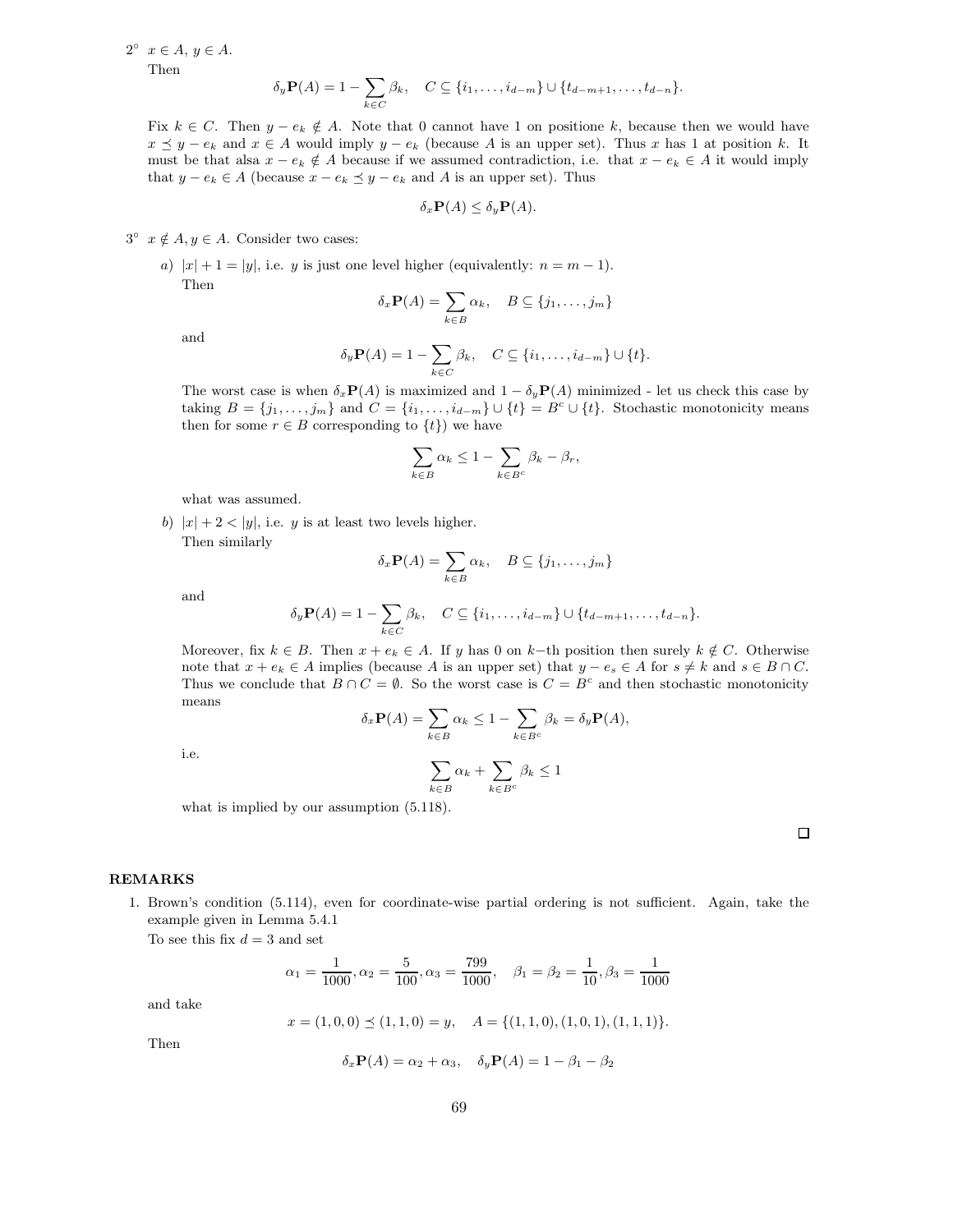and stochastic monotonicity would mean that  $\delta_x \mathbf{P}(A) \leq \delta_y \mathbf{P}(A)$  i.e.

$$
\alpha_2+\alpha_3+\beta_1+\beta_2\leq 1,
$$

but we have

$$
\alpha_2 + \alpha_3 + \beta_1 + \beta_2 = \frac{50}{1000} + \frac{799}{1000} + \frac{100}{1000} + \frac{100}{1000} = \frac{1049}{1000} > 1.
$$

2. Brown's condition (5.114) is just a special case of (5.118).

If we take  $B = \{1, ..., d\}$  and any  $r \in B$ , then (5.118) means:  $\sum_{i=1}^{d} \alpha_i + \beta_r \le 1$ If we take  $B = \{r\}$  then (5.118) means:  $\alpha_r + \sum_{i=1}^d \beta_i \leq 1$ . Putting above couple together we have Brown's condition, i.e.

$$
\max(\sum_{i=1}^d \alpha_i + \max_i \beta_i, \quad \sum_{i=1}^d \beta_i + \max_i \alpha_i) \le 1.
$$

**Theorem 5.4.3.** Suppose  $X = \{X_n, n \geq 0\}$  is a random walk as defined in (5.109) and let assumptions of Theorem 5.4.2 hold, i.e. (5.116), (5.117) and (5.118). Define  $A_k$  to be a set of  $\begin{pmatrix} d \\ k \end{pmatrix}$  subsets of size k from  $\{1,\ldots,d\}$  and  $s_\gamma = \sum_{i\in\gamma} (\alpha_i + \beta_i)$  for  $\gamma$  a subset of  $1,\ldots,d$ . Then

(i) 
$$
s(\delta_{x_{min}} \mathbf{P}^n, \pi) = \sum_{k=1}^d (-1)^{k-1} \sum_{\gamma \in A_k} (1 - s_{\gamma})^n \qquad \forall (n \ge 0),
$$
 (5.119)

(*ii*) all 2<sup>*d*</sup> eigenvalues of **P** are  $\{1 - s_{\gamma}, \gamma \subset \{1, ..., d\}\}.$  (5.120)

If instead of (5.118) we assume that  $\sum_{i=1}^{d} (\alpha_i + \beta_i) \leq 1$  then

$$
(iii) \t\forall (x \in E) \t\delta_x \mathbf{P}^n(x) \t{ is non-increasing in n,}
$$
\t(5.121)

$$
(iv) \t\t\t \forall (x \in E) \t\t \psi_{\tau_{\pi}(x)} = \frac{\pi(x)}{1 - (1 - \pi(x))\psi_{W_x}}, \t\t (5.122)
$$

where  $W_x$  is independent of **X** and  $P(W_x > n) = \frac{\delta_x \mathbf{P}^n(x) - \pi(x)}{1 - \pi(x)}$ .

*Proof.* To calculate  $s(\delta_{(x_{min})}P^n, \pi)$  we have to calculate  $\delta_{(x_{min})}P^n(x_{max})$ . Let us switch to continuous time using uniformization (with  $c = 1$ )  $\mathbf{Q} = \mathbf{P} - \mathbf{I}$ . Then on the diagonal of the intensity matrix we have  $\mathbf{Q}(x, x) =$  $-\left(\sum_{i:x_i=0}\alpha_i+\sum_{i:x_i=1}\beta_i\right)$ , the process stays in state x for time which is exponentially distributed with parameter  $((\sum_{i:x_i=0} a_i + \sum_{i:x_i=1} a_i)$ . Notice that it is a distribution of minimum of random variables with parameters  $\alpha_i$ and  $\beta_i$ . Exponential distribution has memoryless property - that is why this process is a sum of d independent zero-one processes.

Look closer at one such zero-one process, which stays in state 0 time  $Exp(\alpha)$ , and in 1  $Exp(\beta)$ . Denote this process by  $\{Z_t, t \geq 0\}$ . To calculate  $\delta_{(x_{min})} \mathbf{P}^n(x_{max})$  we have to calculate probability  $P(Z_t = 1)$ . I will be easier to consider process  $V_t = 1 - Z_t$ .



We will write renewal equation for  $q(t) = P(V_t = 1)$ . Let F be the distribution of sum of two random variables:  $Exp(\alpha) + Exp(\beta)$ , let  $X_1 \sim Exp(\alpha)$ ,  $X_2 \sim Exp(\beta)$  and  $T = X_1 + X_2 \sim F$ :

$$
q(t) = P(V_t = 1, t < T) + P(V_t = 1, t \ge T) = z(t) + \int_0^t q(t - u) F(du)
$$

Where  $z(t) = P(V_t = 1, t < X_1 + X_2) = P(t \le X_1, t < X_1 + X_2) = P(t \le X_1) = 1 - P(X_1 \le t) = 1 - (1 - e^{-\alpha t}) =$  $e^{-\alpha t}$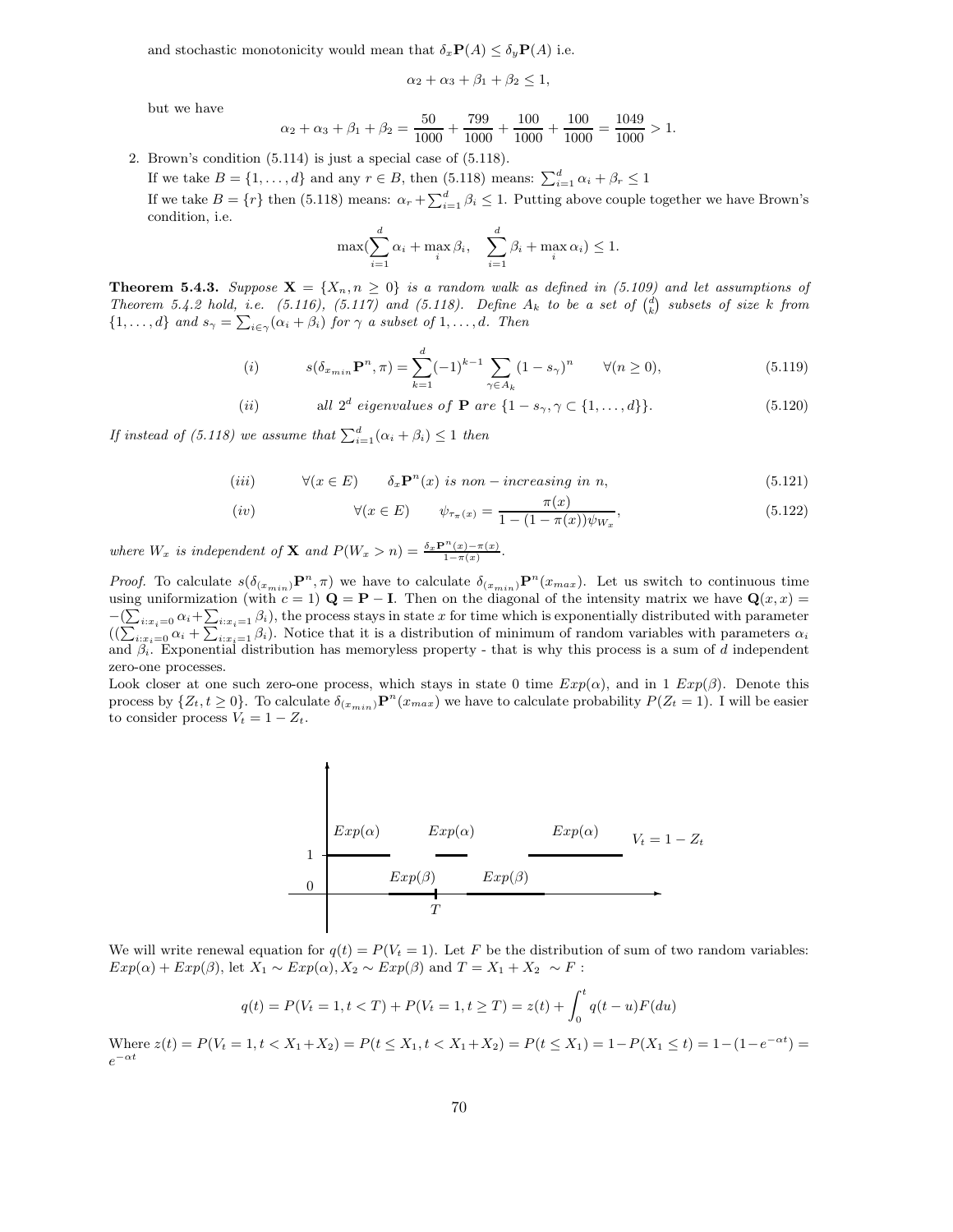The solution to this equation is convolution  $U * z$ , where  $U = \sum_{n=0}^{\infty} F^{n*}$ .

Laplace transform of  $z(t)$ :  $\psi_{z(t)}(\theta) = \int_0^\infty z(t)e^{-\theta t}dt = \frac{1}{\alpha} \frac{\alpha}{\alpha + \theta} = \frac{1}{\alpha + \theta}$ . F is the distribution of two independent random variables  $Exp(\alpha) + Exp(\beta)$ , so the Laplace transform of F is:  $\psi_F(\theta) = \frac{\alpha\beta}{(\alpha+\theta)(\beta+\theta)}$ . The Laplace transform of renewal function  $\overline{U}$  is given by:

$$
\psi_U(\theta) = \frac{1}{1 - \frac{\alpha \beta}{(\alpha + \theta)(\beta + \theta)}} = \frac{(\alpha + \theta)(\beta + \theta)}{\theta(\alpha + \beta + \theta)}.
$$

Therefore here we have transform of  $q(t)$ :

$$
\psi_{q(t)}(\theta) = \psi_U(\theta) \cdot \psi_{z(t)}(\theta) = \frac{(\alpha + \theta)(\beta + \theta)}{\theta(\alpha + \beta + \theta)} \cdot \frac{1}{\alpha + \theta} = \frac{\beta + \theta}{\theta(\alpha + \beta + \theta)}.
$$

But we were interested in process  $Z_t = 1 - V_t$ , so  $p(t) = 1 - q(t)$  has Laplace transform:

$$
\psi_{p(t)}(\theta) = \int_0^{\infty} p(t)e^{-\theta t}dt = \int_0^{\infty} e^{-\theta t}dt - \int_0^{\infty} q(t)e^{-\theta t}dt = \frac{1}{\theta} - \frac{\beta + \theta}{\theta(\alpha + \beta + \theta)} = \frac{\alpha}{\theta(\alpha + \beta + \theta)}
$$

.

It is easy to check that this is the Laplace transform of function  $\frac{\alpha}{\alpha+\beta}(1-e^{-(\alpha+\beta)t})$ , hence

$$
p(t) = P(Z_t = 1) = \frac{\alpha}{\alpha + \beta} (1 - e^{-(\alpha + \beta)t}).
$$

Thus we have:

$$
\delta_{(x_{min})} \mathbf{P}_t(x_{max}) = \prod_{i=1}^d \frac{\alpha_i}{\alpha_i + \beta_i} \left( 1 - e^{-(\alpha_i + \beta_i)t} \right) = \pi(x_{max}) \prod_{i=1}^d \left( 1 - e^{-(\alpha_i + \beta_i)t} \right)
$$

and a formula for separation distance:

$$
s(\delta_{(x_{min})} \mathbf{P}_t, \pi) = 1 - \frac{\delta_{(x_{min})} \mathbf{P}_t(x_{max})}{\pi(x_{max})} = 1 - \prod_{i=1}^d \left( 1 - e^{-(\alpha_i + \beta_i)t} \right).
$$

But we also have

$$
\delta_{(x_{min})} \mathbf{P}_t(x_{max}) = \prod_{i=1}^d \left( 1 - e^{-(\alpha_i + \beta_i)t} \right) = \pi(x_{max}) \prod_{i=1}^d \left( 1 - e^{-(\alpha_i + \beta_i)t} \right) = \pi(x_{max}) \sum_{k=0}^d (-1)^k \sum_{\gamma \in A_k} e^{-s_{\gamma}t}.
$$

From the above expression for  $\delta_{(x_{min})}\mathbf{P}_t(x_{max})$  and spectral representation (5.96):

$$
\delta_{(x_{min})} \mathbf{P}_t(x_{max}) = \pi(x_{max}) + \sum_{j=2}^d f_j(x_{min}) \pi_j(x_{max}) e^{-s_j t}.
$$

We see that the eigenvalues of Q are  $\{-s_\gamma, \gamma \in \{1, ..., d\}\}\$  and thus the eigenvalues of  $\mathbf{P} = \mathbf{I} - \mathbf{Q}$  are  $\{1 - s_\gamma, \gamma \in \{1, ..., d\}\}\$  $\{1, \ldots, d\}$  what proves (ii).

The spectral representation for discrete time (5.93):

$$
\delta_{(x_{min})} \mathbf{P}^n(x_{max}) = \pi(x_{max}) + \sum_{j=2}^d f_j(x_{min}) \pi_j(x_{max}) (1 - \lambda_j)^n.
$$

We conclude that

$$
s(\delta_{(x_{min})}\mathbf{P}^n, \pi) = 1 - \frac{\delta_{(x_{min})}\mathbf{P}^n(x_{max})}{\pi(x_{max})} = \sum_{k=1}^d (-1)^{k-1} \sum_{\gamma \in A_k} (1 - s_{\gamma})^n,
$$

i.e. (i).

From (ii) we have that the eigenvalues of **P** are  $\{1 - s_{\gamma}, \gamma \subset \{1, ..., d\}\}\)$ . From our additional assumption  $\sum_{i=1}^{d} (\alpha_i + \beta_i) \leq 1$  we have that all of them are non-negative, thus assertion (iii) follows from Lemma 5.1.  $(iii)$  implies  $(iv)$  by Lemma 5.1.8.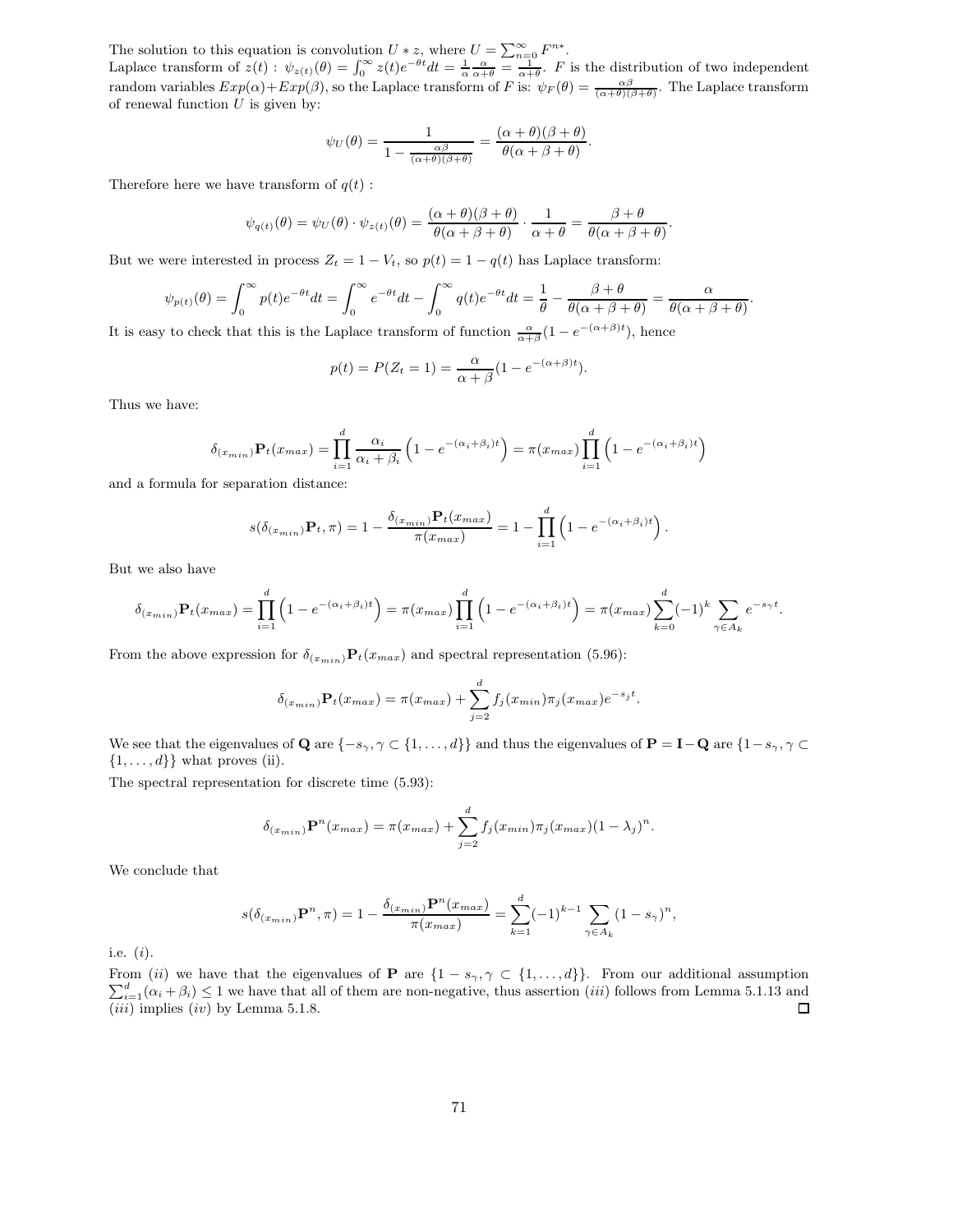**Remark:** In the case  $\sum_{i=1}^{d} (\alpha_i + \beta_i) \leq 1$  we recognize (i) as an inclusion-exclusion formula. Consider n multinomial trials with cell probabilities  $p_i = \alpha_i + \beta_i$ ,  $i = 1, ..., d$  and  $p_{d+1} = 1 - \sum_{i=1}^{d} (\alpha_i + \beta_i)$ . Let  $A_n$  be the event that at least one of the cells from  $1, \ldots, d$  is empty. Then  $A_n = \bigcup_{i=1}^d C_i$ , where  $C_i = 1$  if cell i is empty, 0 otherwise. Then above expression represents inclusion-exclusion formula for  $Pr(\cup_{i=1}^d C_i)$ . Thus if we denote T to be the waiting time for all of cells  $1, \ldots, d$  to be occupied, then

$$
s(\delta_{x_{min}} \mathbf{P}^n, \pi) = P(T > n) = P(A_n).
$$

Next lemma shows, that if we only observe every second step of random walk on cube, we always have  $\delta_x \mathbf{P}^n(x)$ non-increasing in *n* without the assumption that  $\sum_{i=1}^{d} (\alpha_i + \beta_i) \leq 1$ .

**Lemma 5.4.4.** Let  $Y = \{Y_n, n \ge 0\}$  be random walk with transition matrix  $\mathbf{R} = \mathbf{P}^2$ , where  $\mathbf{P}$  is defined as in (5.109). Assume (5.116) and (5.117). Then

(i) 
$$
\forall (x \in E)
$$
  $\delta_x \mathbf{P}^n(x)$  is non–increasing in n  
\n(ii)  $\forall (x \in E)$   $\psi_{\tau_{\pi}(x)} = \frac{\pi(x)}{1 - (1 - \pi(x))\psi_{W_x}},$ 

*Proof.* (i) follows from Lemma 5.1.14, and this implies  $(ii)$  by Lemma 5.1.8.

#### Continuous time

**Theorem 5.4.5.** Let  $X = (X_t, t \geq 0)$  be a non-symmetric continuous time random walk on cube, i.e. its intensity matrix is given by  $\mathbf{Q} := \mathbf{P} - \mathbf{I}$ , where  $\mathbf{P}$  is given in (5.109). Let initial distribution be  $\mu := \delta_{x_{min}}$ . Assume that

(a) 
$$
\alpha_i > 0, \beta_i > 0, \ i = 1, ..., d,
$$
 (5.123)

(b) 
$$
\exists (A \subset \{1, 2, ..., d\})
$$
  $\sum_{i \in A} \alpha_i + \sum_{i \in A^c} \beta_i < 1.$  (5.124)

Then

(i) 
$$
x_{max}
$$
 is ratio minimal for  $\mu$ , **X**,  
\n(ii)  $\forall (t \ge 0)$   $s(\delta_{x_{min}} \mathbf{P}_{t}, \pi) = 1 - \frac{\delta_{x_{min}} \mathbf{P}_{t}(x_{max})}{\pi(x_{max})} = 1 - \prod_{i=1}^{d} \left(1 - e^{-(\alpha_i + \beta_i)t}\right),$   
\n(iii)  $\psi_{\tau_{\delta_{x_{min}}}(x_{max})} = \psi_{Y_{x_{max}}} \cdot \psi_{\tau_{\pi}(x_{max})},$ 

where  $Y_{x_{max}}$  is a random variable independent of  $\{X_n\}$  with distribution  $P(Y_{x_{max}} \leq n) = \frac{\delta_{x_{min}} P^n(x_{max})}{\pi(x_{max})}$ .

*Proof.* In the proof of the Theorem 5.4.3 we had: for one 1-0 process (start at 0, in  $0 E x p(\alpha)$  and in  $1 E x p(\beta)$ )

$$
\delta_0 \mathbf{P}_t(1) = P(Z_t = 1) = \frac{\alpha}{\alpha + \beta} (1 - e^{-(\alpha + \beta)t}).
$$

Thus for d such independent processes we had

$$
\delta_{x_{min}} \mathbf{P}_t(x_{max}) = \prod_{i=1}^d \frac{\alpha_i}{\alpha_i + \beta_i} (1 - e^{-(\alpha_i + \beta_i)t}) = \pi(x_{max}) \prod_{i=1}^d (1 - e^{-(\alpha_i + \beta_i)t}).
$$

Now if we look at process starting at 0, the probability that it is at time  $t$  at position 0 is:

$$
\delta_0 \mathbf{P}_t(0) = 1 - P(Z_t = 1) = 1 - \frac{\alpha}{\alpha + \beta} (1 - e^{-(\alpha + \beta)t}) = \frac{\beta}{\alpha + \beta} \left( 1 + \frac{\alpha}{\beta} e^{-(\alpha + \beta)t} \right).
$$

Thus we can calculate for any  $x$ 

$$
\delta_{x_{min}} \mathbf{P}_t(x) = \prod_{i:x_i=1} \frac{\alpha_k}{\alpha_k + \beta_k} \left( 1 - e^{-(\alpha_k + \beta_k)t} \right) \prod_{i:x_i=0} \frac{\beta_k}{\alpha_k + \beta_k} \left( 1 + \frac{\alpha_k}{\beta_k} e^{-(\alpha_k + \beta_k)t} \right)
$$

$$
= \pi(x) \prod_{i:x_i=1} \left( 1 - e^{-(\alpha_k + \beta_k)t} \right) \prod_{i:x_i=0} \left( 1 + \frac{\alpha_k}{\beta_k} e^{-(\alpha_k + \beta_k)t} \right). \tag{5.125}
$$

Independently of the choice of  $\alpha_i, \beta_i, i = 1, \ldots, d$  i.e. they just must fulfill (a) and (b) we have that  $x_{max}$  is ratio minimal for  $\mu = \delta_{x_{min}}$ , X, i.e.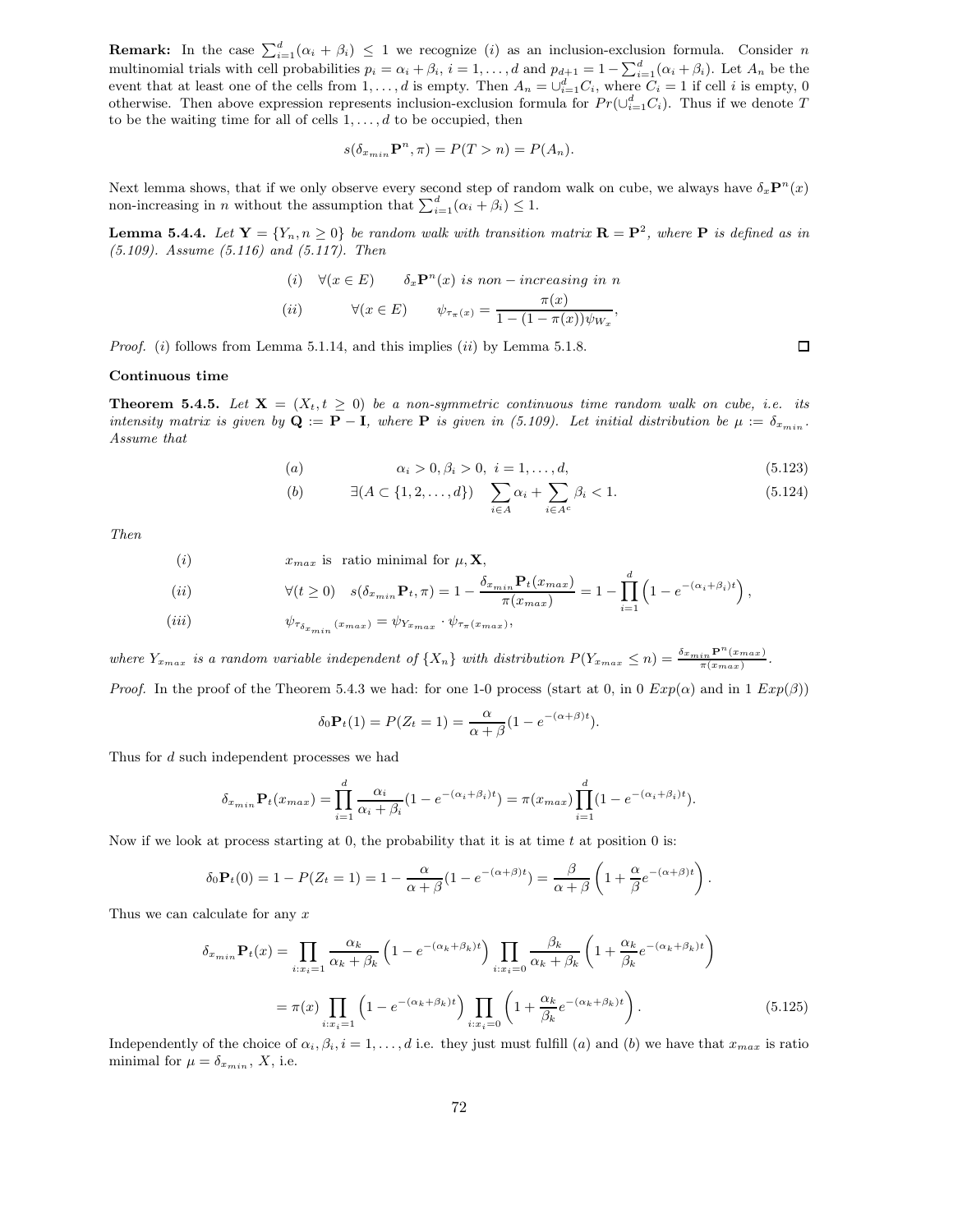$$
\frac{\delta x_{min} \mathbf{P}^t(x_{max})}{\pi(x_{max})} \le \frac{\delta x_{min} \mathbf{P}^t(x)}{\pi(x)}.
$$

To check it just use (5.125)

$$
\frac{\pi(x_{max})\prod_{i=1}^{d}(1-e^{-(\alpha_i+\beta_i)t})}{\pi(x_{max})} \leq \frac{\pi(x)\prod_{i:x_i=1}\left(1-e^{-(\alpha_k+\beta_k)t}\right)\prod_{i:x_i=0}\left(1+\frac{\alpha_k}{\beta_k}e^{-(\alpha_k+\beta_k)t}\right)}{\pi(x)},
$$
\n
$$
\prod_{i=1}^{d}(1-e^{-(\alpha_i+\beta_i)t}) \leq \prod_{i:x_i=1}\left(1-e^{-(\alpha_k+\beta_k)t}\right)\prod_{i:x_i=0}\left(1+\frac{\alpha_k}{\beta_k}e^{-(\alpha_k+\beta_k)t}\right),
$$
\n
$$
\prod_{i:x_i=0}\left(1-e^{-(\alpha_i+\beta_i)t}\right) \leq \prod_{i:x_i=0}\left(1+\frac{\alpha_k}{\beta_k}e^{-(\alpha_k+\beta_k)t}\right),
$$

what is obviously always true, since all the coefficients on the left hand side are always  $\leq 1$  and all on the right hand side are always  $> 1$ . hand side are always  $\geq 1$ .

#### Remark:

In Theorem 5.4.5 we proved that in continuous time we always have that  $x_{max}$  is ratio minimal for  $\mu := \delta_{x_{min}}$ , X, i.e.

$$
\frac{\delta x_{min} \mathbf{P}_t(x_{max})}{\pi(x_{max})} \le \frac{\delta x_{min} \mathbf{P}_t(x)}{\pi(x)} \quad \text{for any } x \in \{0, 1\}^d,
$$

for any choice of  $\alpha_i, \beta_i, i = 1, \ldots, d$  (they only must fulfill some natural conditions which guarantee irreducibility and aperiodicity).

In discrete time, we had a condition  $\forall (B \subseteq \{1, 2, ..., d\}, r \in B)$   $\sum$ k∈B  $\alpha_k + \sum$  $k \in B^c$  $\beta_k + \beta_r \leq 1$ , which guaranteed

it. It was only sufficient. One could think that this ratio minimality in discrete time also always hold, but this is not a case as shown in next

Example: Let X be a random walk on 3-dimensional cube with parameters.

$$
\alpha_1 = \frac{3}{12}, \alpha_2 = \frac{4}{12}, \alpha_3 = \frac{4}{12}, \beta_1 = \frac{3}{12}, \beta_2 = \frac{4}{12}, \beta_3 = \frac{4}{12}
$$

with initial distribution  $\mu := \delta_{x_{min}}$ .

Then the conditions (5.116) and (5.117) hold, the chain is ergodic. But note that the condition 5.118 does not hold, i.e. we do not have

$$
\forall (B \subseteq \{1, 2, \dots, d\}, r \in B) \quad \sum_{k \in B} \alpha_k + \sum_{k \in B^c} \beta_k + \beta_r \le 1,
$$

because for  $B = \{1, ..., d\}$  and  $r = 3$  above equals to  $\frac{15}{12} \ge 1$ . In this case we have (calculated in MAPLE):

$$
\begin{array}{rclcrcl} \frac{\delta_{x_{min}}\mathbf{P}^3((111))}{\pi(111)} & = & \frac{4}{3} & > \frac{\delta_{x_{min}}\mathbf{P}^3((101))}{\pi(101)} & = & \frac{1}{3} \\ & & & & & \\ \frac{\delta_{x_{min}}\mathbf{P}^4((111))}{\pi(111)} & = & \frac{4}{9} & < \frac{\delta_{x_{min}}\mathbf{P}^4((101))}{\pi(101)} & = & \frac{38}{27} \end{array}
$$

i.e.  $x_{max} = (1, 1, 1)$  is not ratio minimal for  $\mu$ , **X**.

## 5.5 Tandem

We consider continuous time Markov chain  $\mathbf{X} = (X_t, t \geq 0)$  with state space  $E = \{(n_1, n_2, n_3) : n_1 + n_2 + n_3 = N, n_i \in \mathbb{N}, i = 1, 2, 3\}.$ The intensity matrix is following: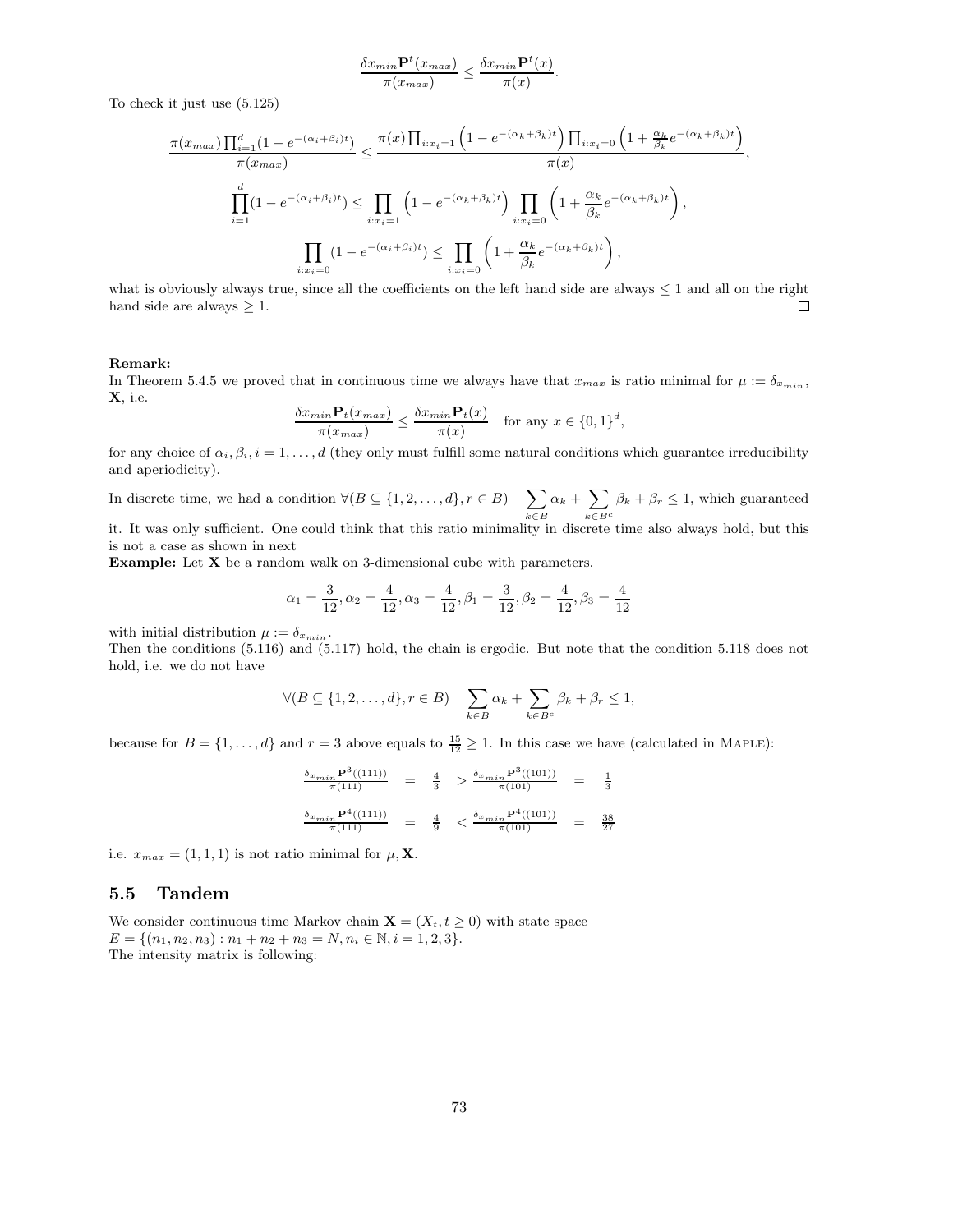$$
\mathbf{Q}((n_1, n_2, n_3), (m_1, m_2, m_3)) = \begin{cases} \mu_1 & \text{if } n_1 > 0, m_1 = n_1 - 1, m_2 = n_2 + 1, m_3 = n_3, \\ \mu_2 & \text{if } n_2 > 0, m_1 = n_1, m_2 = n_2 - 1, m_3 = n_3 + 1, \\ \mu_3 & \text{if } n_3 > 0, m_1 = n_1 - 1, m_2 = n_2, m_3 = n_3 - 1, \\ - \sum_{(r_1, r_2, r_3) \neq (n_1, n_2, n_3)} \mathbf{Q}((n_1, n_2, n_3), (r_1, r_2, r_3)) & \text{if } n_1 = m_1, n_2 = m_2, n_3 = m_3 \\ 0 & \text{otherwise} \end{cases}
$$

This is a tandem process: there are 3 servers and N customers. The intensities of service at node i are  $\mu_i$  and customer serviced at server i goes directly to the queue at server  $(i \mod 3) + 1$ . We assume that waiting room at each server is of infinite capacity..

For  $N = 3$  the state space and possible transitions are depicted in Fig. 9.

We will consider embedded chain, i.e. observe at at moments when some change occurs. Then the probability matrix of this discrete time process is given by:

$$
\mathbf{P} = \mathbf{I} + \frac{1}{c}\mathbf{Q},\tag{5.126}
$$

where **I** is identity matrix and  $c \ge \sup_{n_1, n_2, n_3} (-\mathbf{Q}(n_1, n_2, n_3), (n_1, n_2, n_3))$ , in our case  $c \ge \mu_1 + \mu_2 + \mu_3$ .



Figure 9: Closed Tandem, 3 servers, 3 customers

Denote process governed by **P** by  $\mathbf{Z} = \{Z_n, n \geq 0\}$ . The stationary distribution is

$$
\pi(n_1, n_2, n_3) = K \rho_1^{n_1} \rho_2^{n_2} \rho_3^{n_3}, \ \rho_i = \frac{c}{\mu_i}, \ n_1 + n_2 + n_3 = N,
$$
\n(5.127)

where  $K$  is normalisation constant.

We will need to have probability transition matrix of time-reversed process, i.e.:

$$
\widetilde{\mathbf{P}}(x,y) = \frac{\pi(y)}{\pi(x)} \mathbf{P}(y,x).
$$

 $(x = (x_1, x_2, x_3), y = (y_1, y_2, y_3)).$ 

Of course the diagonal does not change:  $\widetilde{\mathbf{P}}(x,x) = \frac{\pi(x)}{\pi(x)} \mathbf{P}(x,x) = \mathbf{P}(x,x)$ .

$$
\widetilde{\mathbf{P}}((n_1, n_2, n_3), (m_1, m_2, m_3)) = \frac{\pi((m_1, m_2, m_3))}{\pi((n_1, n_2, n_3))} \mathbf{P}((m_1, m_2, m_3), (n_1, n_2, n_3))
$$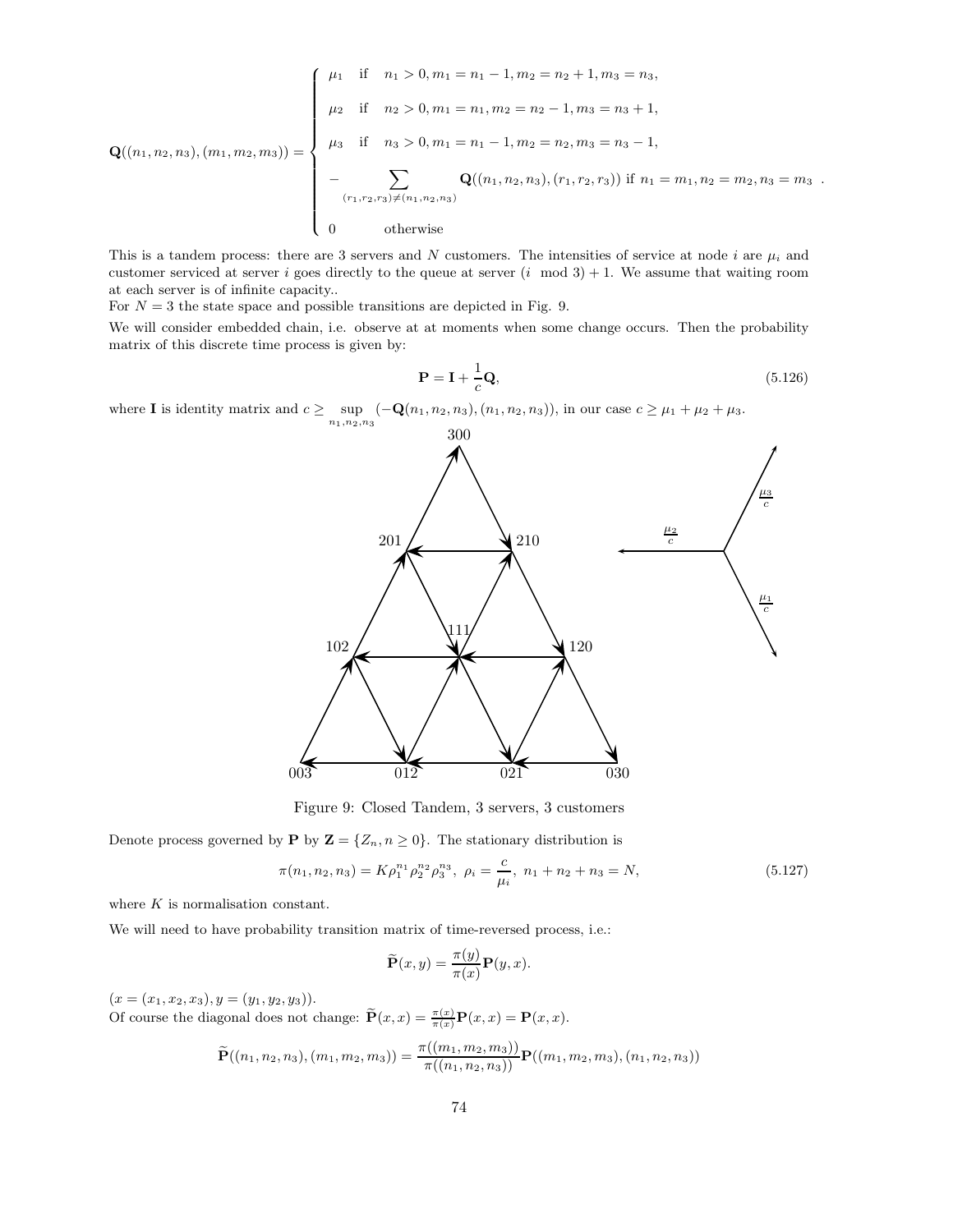Consider three cases:

•  $m_1 > 0, n_1 = m_1 - 1, n_2 = m_2 + 1, n_3 = m_3$ :

$$
\widetilde{\mathbf{P}}((m_1-1,m_2+1,m_3),(m_1,m_2,m_3))=\frac{\pi((m_1,m_2,m_3))}{\pi((m_1-1,m_2+1,m_3))}\mathbf{P}((m_1,m_2,m_3),(m_1-1,m_2+1,n_3))=
$$

$$
\frac{K\rho_1^{m_1}\rho_2^{m_2}\rho_3^{m_3}}{K\rho_1^{m_1-1}\rho_2^{m_2+1}\rho_3^{m_3}}\frac{\mu_1}{c} = \rho_1\frac{1}{\rho_2}\frac{1}{\rho_1} = \frac{1}{\rho_2} = \frac{\mu_2}{c}.
$$

•  $m_2 > 0, n_1 = m_1, n_2 = m_2 - 1, n_3 = m_3 + 1$ :

$$
\widetilde{\mathbf{P}}((m_1-1,m_2+1,m_3),(m_1,m_2,m_3)) = \frac{\pi((m_1,m_2,m_3))}{\pi((m_1,m_2-1,m_3+1))} \mathbf{P}((m_1,m_2,m_3),(m_1,m_2-1,n_3+1)) =
$$
\n
$$
\frac{K\rho_1^{m_1}\rho_2^{m_2}\rho_3^{m_3}}{K\rho_1^{m_1}\rho_2^{m_2-1}\rho_3^{m_3+1}} \frac{\mu_2}{c} = \rho_2 \frac{1}{\rho_3} \frac{1}{\rho_2} = \frac{1}{\rho_3} = \frac{\mu_3}{c}.
$$

•  $m_3 > 0, n_1 = m_1 + 1, n_2 = m_2, n_3 = m_3 - 1$ :

$$
\widetilde{\mathbf{P}}((m_1+1,m_2,m_3-1),(m_1,m_2,m_3))=\frac{\pi((m_1,m_2,m_3))}{\pi((m_1+1,m_2,m_3-1))}\mathbf{P}((m_1,m_2,m_3),(m_1+1,m_2,n_3-1))=
$$

$$
\frac{K\rho_1^{m_1}\rho_2^{m_2}\rho_3^{m_3}}{K\rho_1^{m_1+1}\rho_2^{m_2}\rho_3^{m_3-1}}\frac{\mu_3}{c}=\frac{1}{\rho_1}\rho_3\frac{1}{\rho_3}=\frac{1}{\rho_1}=\frac{\mu_1}{c}
$$

In other words, the time-reversed process dynamics correspond to the picture when we change the orientations of the arrows and change the  $\mu$ s:  $\widetilde{\mu_1} = \mu_2, \widetilde{\mu_2} = \mu_3, \widetilde{\mu_3} = \mu_3$ . The example for  $N = 3$  is depicted on Fig. 10.



.

Figure 10: Time-reversed chain for tandem, 3 servers, 3 customers

**Theorem 5.5.1.** Let  $\mathbf{Z} = \{Z_n, n \geq 0\}$  be a embedded Markov chain for tandem queue process with transition matrix **P** given in (5.126). Take initial distribution  $\mu := \delta_{x_{min}}$ , where  $x_{min} := (0, 0, N)$ . Assume that  $c \geq$  $(\mu_1 + \mu_2 + \mu_3)$ . Then

$$
(i) \t x_{max} := (N, 0, 0) \t is ratio minimal for  $\mu, X,$  (5.128)
$$

(*ii*) 
$$
\forall (n \ge 0) \qquad s(\delta_{(0,0,N)} \mathbf{P}^n, \pi) = 1 - \frac{\delta_{(0,0,N)} \mathbf{P}^n(N,0,0)}{\pi(N,0,0)}
$$
(5.129)

$$
= 1 - \frac{1}{K} \left(\frac{c}{\mu_1}\right)^N \delta_{(0,0,N)} \mathbf{P}^n(N,0,0),
$$
  
(iii) 
$$
\psi_{\tau_\mu(x_{max})} = \psi_{Y_{x_{max}}} \cdot \psi_{\tau_\pi(x_{max})} \quad (\tau_{\delta_{x_{min}}}(x_{max}) \stackrel{d}{=} Y_{x_{max}} + \tau_\pi(x_{max})), \tag{5.130}
$$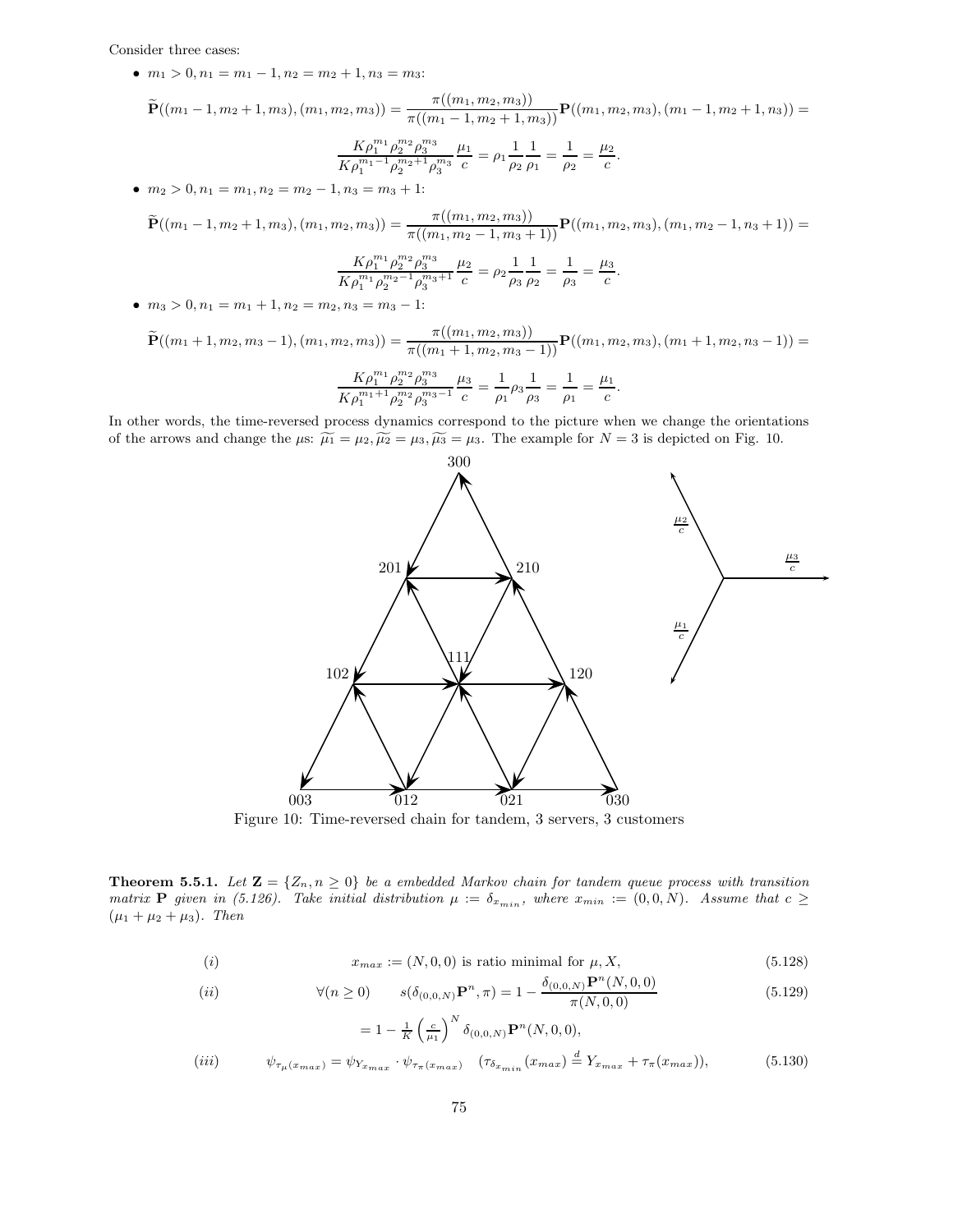where  $Y_{x_{max}}$  is a random variable independent of Z with distribution  $P(Y_{x_{max}} \leq n) = \frac{\delta_{x_{min}} P^n(x_{max})}{\pi(x_{max})}$  and K is a normalising constant from (5.127).

*Proof.* Consider partial sum ordering for this chain  $\preceq$ , i.e:

$$
(n_1, n_2, n_3) \preceq (m_1, m_2, m_3) \iff n_1 \leq m_1, n_1 + n_2 \leq m_1 + m_2, n_1 + n_2 + n_3 \leq m_1 + m_2 + m_3.
$$

Under this ordering there exist: unique minimal state  $x_{min} = (0, 0, N)$  and unique maximal state  $x_{max}$  $(N, 0, 0)$ . With initial distribution  $\mu := \delta_{x_{min}}$  the assumptions  $A_0 - A_2$  of Theorem 5.3.10 are fulfilled. It is enough to have stochastic monotonicity of time-reversed process  $\{X_n, n \geq 0\}$  under this ordering. Having this we can conclude all three assertions from Theorem 5.3.10. Second equality in (ii) is obtained using  $\pi(N, 0, 0)$  =  $K\left(\frac{c}{\mu_1}\right)$  $\big)^N$ .

Recall that A is an upper set if:  $x \preceq y, x \in A \Rightarrow y \in A$ Stochastic monotonicity of  $\widetilde{P}$  means:

$$
\forall (x \preceq y) \quad \forall A - \text{upper set} \qquad \delta_x \widetilde{\mathbf{P}}(A) \le \delta_y \widetilde{\mathbf{P}}(A).
$$

Consider 3 cases:

•  $x \prec y$ ,  $x \notin A$ ,  $y \notin A$  and  $\delta_x \widetilde{P}(A) > 0$ .

The only possibility of getting from  $x \notin A$  to A in one step is to go from  $x = (x_1, x_3, x_3)$  to  $x' =$  $(x_1+1, x_2-1, x_3) \in A$  or to  $x'' = (x_1, x_2+1, x_3-1) \in A$ . Thus  $\delta_x \widetilde{P}(A)$  is at most  $\frac{\mu_2 + \mu_3}{c}$ .

But if  $\delta_x \widetilde{P}(A) = \frac{\mu_2 + \mu_3}{c}$  then we cannot have y which is  $y \succ x$  (i.e. and  $y \succeq x$  and  $y \neq x$ ) such that  $y \notin A$ . Thus we have  $\delta_x \widetilde{\mathbf{P}}(A) = \frac{\mu_2}{c}$  or  $\delta_x \widetilde{\mathbf{P}}(A) = \frac{\mu_3}{c}$ .

- $-$  If  $\delta_x \widetilde{P}(A) = \frac{\mu_2}{c}$  then possible  $y s : y \succ x$  are of form  $y = (x_1, x_2 + k, x_3 k)$  for some  $k \ge 1$ . But then surely  $y' = (y_1 + 1, y_2 - 1, y_3) \in A$  what means that  $\delta_y \widetilde{P}(A)$  is at least  $\frac{\mu_2}{c}$  (it is possible that  $\delta_y \widetilde{\mathbf{P}}(A) = \frac{\mu_2 + \mu_3}{c}$ .
- $-$  If  $\delta_x \widetilde{P}(A) = \frac{\mu_3}{c}$  then possible ys:  $y \succ x$  are of form  $y = (x_1 + k, x_2 k, x_3)$  for some  $k \ge 1$ . But then surely  $y' = (y_1, y_2 + 1, y_3 - 1) \in A$  what means that  $\delta_y \widetilde{P}(A)$  is at least  $\frac{\mu_3}{c}$  (again, it is possible to have  $\delta_y \widetilde{\mathbf{P}}(A) = \frac{\mu_2 + \mu_3}{c}$ .
- $x \prec y$ ,  $x \in A$  and  $y \in A$

The only possibility of getting out from A is to change from  $x = (x_1, x_2, x_3)$  to  $(x_1 - 1, x_2, x_3 + 1)$ . Thus  $\delta_x \widetilde{P}(A) = 1 - \frac{\mu_1}{c}$ . But then there are only to possibilities for  $y \succeq x$  such that  $\delta_y \widetilde{P}(A) > 0$ : either  $\delta_y \widetilde{P}(A) = 1 - \frac{\mu_1}{c}$  or  $\delta_y \widetilde{P}(A) = 1$ . Of course in both cases we have  $\delta_x \widetilde{P}(A) \leq \delta_y \widetilde{P}(A)$ .

•  $x \prec y$ ,  $x \notin A$  and  $y \in A$  $\delta_x \widetilde{\mathbf{P}}(A)$  for  $x \notin A$  can be at most  $\frac{\mu_2 + \mu_3}{c}$  (in case when  $x' = (x_1 + 1, x_2 - 1, x_3) \in A$  and  $x'' = (x_1, x_2 +$  $(1, x_3 - 1) \in A$ . The smallest value of  $\delta_y \widetilde{P}(A)$  for  $y \in A$  is for y being on border of A, then  $\delta_y \widetilde{P}(A) = 1 - \frac{\mu_1}{c}$ . Thus we always have  $\delta_x \tilde{\mathbf{P}}(A) \leq \delta_y \tilde{\mathbf{P}}(A)$ , because  $\frac{\mu_2 + \mu_3}{c} \leq 1 - \frac{\mu_1}{c}$ , which follows from assumption that  $c \geq (\mu_1 + \mu_2 + \mu_3).$ 

Remark: In order to have an upper bound on mixing time for this process it is needed to calculate or estimate  $\delta_{(0,0,N)} \mathbf{P}^n((N,0,0))$  for all  $n \geq 1$ .

Remark: The similar result can easily be formulated for continuous time process X.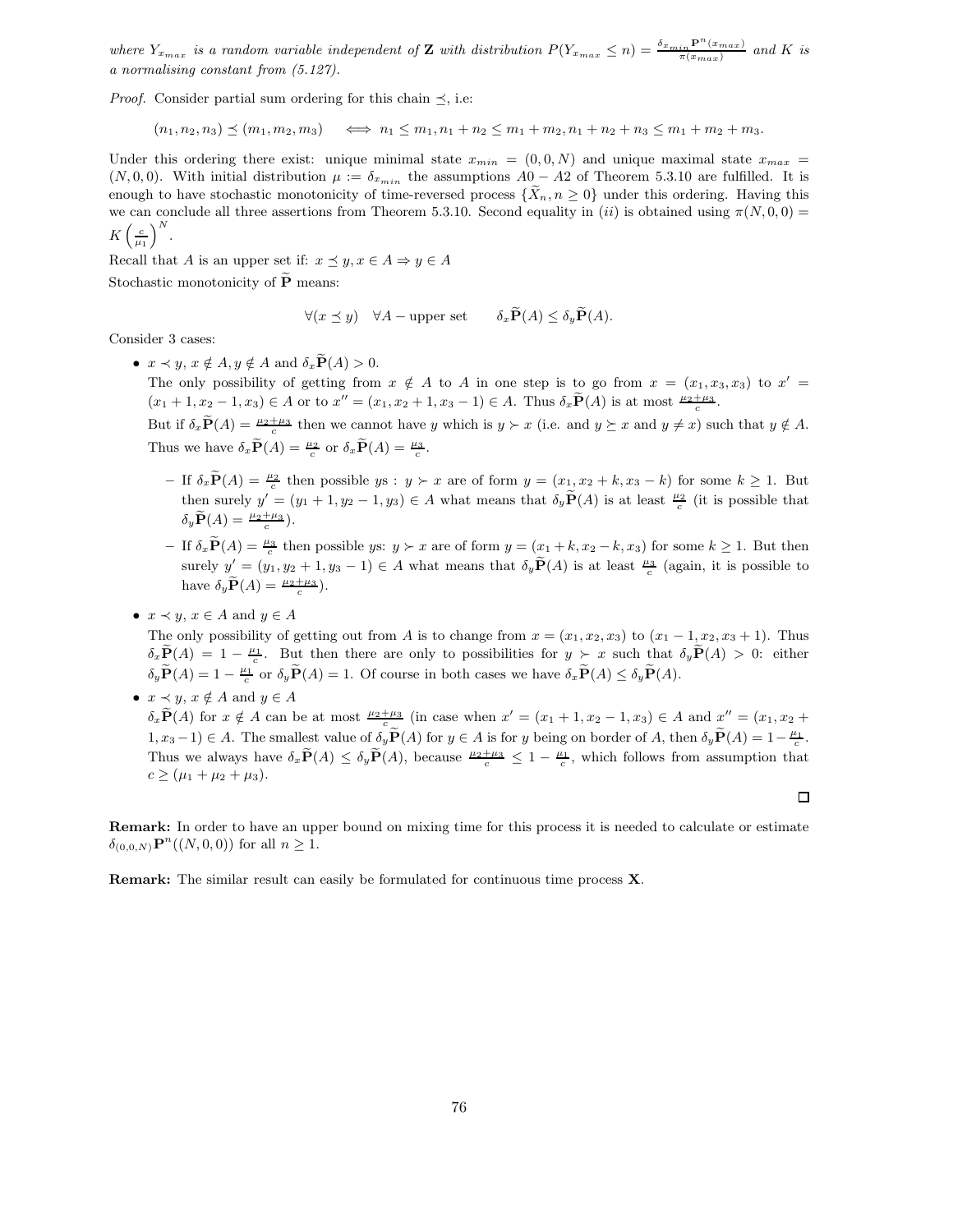# 6 Spectral gap in queueing networks

## 6.1 Hazard rate function & Heavy Tail

Let us start with general definition of heavy tail

Definition 6.1.1. Random variable  $X$  is heavy-tailed if

$$
\forall s > 0 \quad E[e^{sX}] = \infty
$$

and light-tailed if

$$
\exists s_0 > 0 \quad E[e^{s_0 X}] < \infty.
$$

We make the following assumption:  $F(0) = 0$ .

## Continuous case

Define hazard rate function for  $t : \overline{F}(t) > 0$ 

$$
h(t) = \frac{f(t)}{\bar{F}(t)}
$$
, and  $h(t) = +\infty$  otherwise.

Equivalently,

$$
h(t) = (-\log(\bar{F}(t))'.
$$

Define cumulative hazard rate function:

$$
H(t) = \int_0^t h(s)ds.
$$

We have

$$
H(t) = \int_0^t h(s)ds = \int_0^t (-\log(\bar{F}(t))' = -\log(\bar{F}(t)) + \log \underbrace{\bar{F}(0)}_{=1} = -\log(\bar{F}(t)),
$$

thus

$$
\bar{F}(t) = e^{-H(t)} = e^{-\int_0^t h(s)ds}.
$$

### Discrete case

For random variable  $X$  distributed on  $0, 1, \ldots$ , define hazard rate function:

$$
h(k) = \frac{P(X = k)}{\sum_{j=k}^{\infty} P(X = j)} = \frac{P(X = k)}{P(X \ge k)} = \frac{P(X > k - 1) - P(X > k)}{P(X > k - 1)} =
$$

$$
= \frac{\bar{F}(k - 1) - \bar{F}(k)}{\bar{F}(k - 1)} = 1 - \frac{\bar{F}(k)}{\bar{F}(k - 1)}.
$$

Define cumulative hazard rate function:

$$
H(m) = \sum_{k=0}^{m} h(k) = \sum_{k=0}^{m} \left( 1 - \frac{\bar{F}(k)}{\bar{F}(k-1)} \right).
$$
  

$$
\bar{F}(m) = \prod_{j=1}^{m} \frac{\bar{F}(j)}{\bar{F}(j-1)} = \prod_{j=1}^{m} (1 - h(j)).
$$
 (6.131)

We have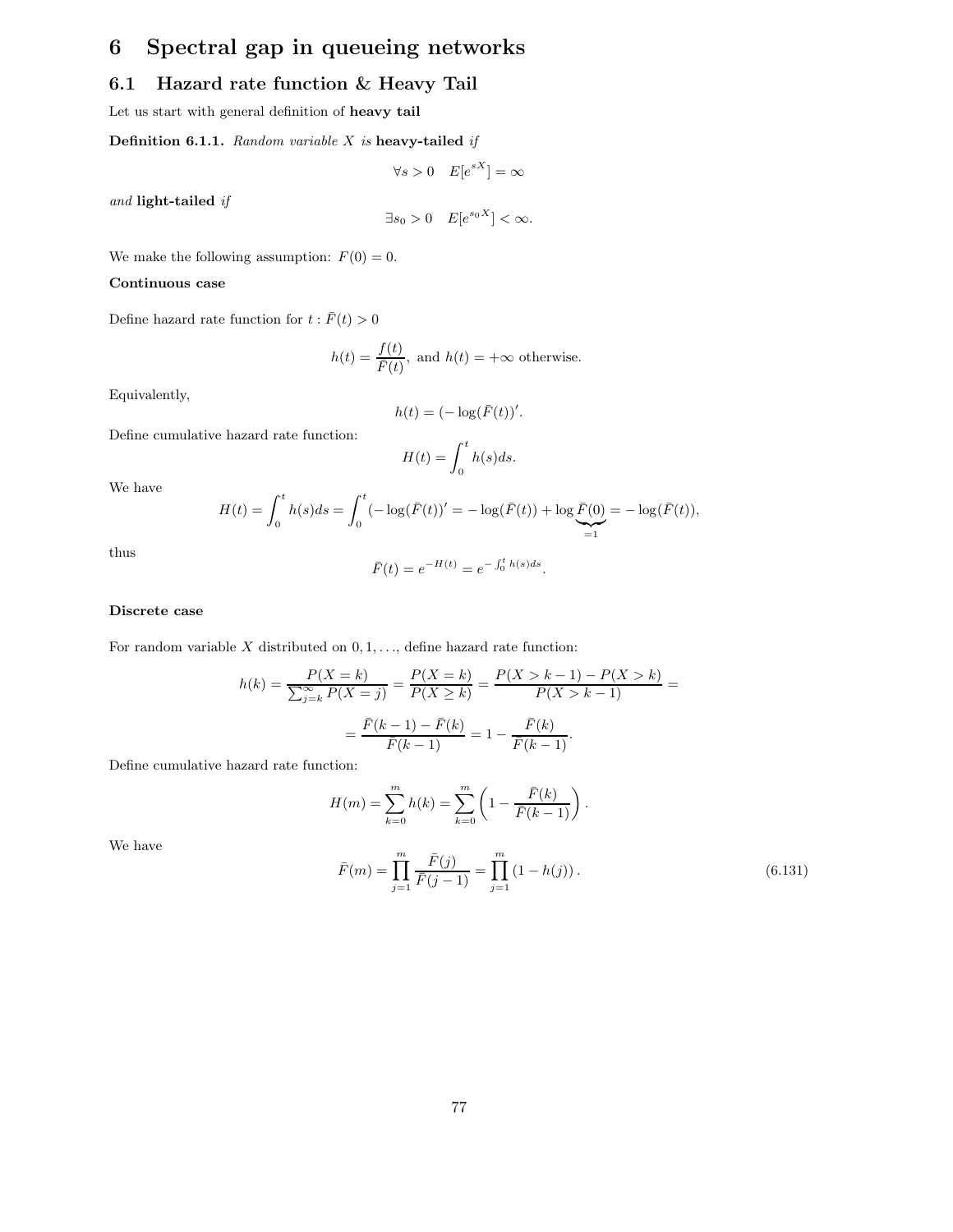Next theorem characterizes heavy-tail distribution by hazard rates. We assume  $\liminf_{k\to\infty} h(k) = \limsup_{k\to\infty} h(k)$ to make it simpler, this assumption can be relaxed allowing  $\liminf_{k\to\infty} h(k) = \limsup_{k\to\infty} h(k)$ , for such characterization in case  $\liminf_{k\to\infty} h(k) \neq \limsup_{k\to\infty} h(k)$  see for example T. Rolski et al. [39].

Moreover, throughout the paper we assume that for any fixed  $k > 0$  we have  $h(k) > 0$  (what is not a restriction in most distributions we are interested in).

**Lemma 6.1.2.** If the hazard rate h fulfills  $\liminf_{k \to \infty} h(k) = \limsup_{k \to \infty}$  $k\rightarrow\infty$  $h(k)$ , then

$$
\lim_{k \to \infty} h(k) = 0 \iff X \text{ is heavy-tailed.}
$$

Proof.

 $(\Longrightarrow)$  Assume  $\lim_{k\to\infty} h(k) = 0$ , what means

$$
\forall (\varepsilon \in (0,1]) \quad \exists (k') \quad \forall (k \ge k') \quad h(k) < \varepsilon
$$

and thus

$$
\forall (k \ge k') \quad 1 - h(k) > 1 - \varepsilon.
$$

And on the contrary assume X is light-tailed, this means  $\exists s_0 > 0 : E e^{s_0 X} < \infty$ . Then: Using (6.131) we obtain

$$
\bar{F}(k) = \prod_{j=1}^{k} (1 - h(j)) = \prod_{j=1}^{k'-1} (1 - h(j)) \cdot \prod_{j=k'}^{k} (1 - h(j)) \ge c_2^{k'-1} (1 - \varepsilon)^{k-k'},
$$

where  $c_2 = \min_{1 \le j \le k'-1} (1 - h(j))$ . Set  $c = c_2^{k'-1} (1 - \varepsilon)^{-k'}$ , then

$$
\bar{F}(k) \ge c(1 - \varepsilon)^k
$$

Setting any  $\varepsilon_0 = 1 - e^{-s_0+2} < 1 - e^{-s_0+1}$  we have (denoting finite sum  $d = \sum_{k=1}^{k'=1}$  $k=0$  $e^{s_0 k} \bar{F}(k)$ 

$$
\sum_{k=0}^{\infty} e^{s_0 k} \bar{F}(k) = \sum_{k=0}^{k'-1} e^{s_0 k} \bar{F}(k) + \sum_{k=k'}^{\infty} e^{s_0 k} \bar{F}(k) \ge d + c \sum_{k=k'}^{\infty} e^{s_0 k} (1 - \varepsilon_0)^k = d + c \sum_{k=k'}^{\infty} e^{s_0 k} e^{k \cdot \log(1 - \varepsilon_0)}
$$
  
=  $d + c \sum_{k=k'}^{\infty} e^{(s_0 + \log(1 - \varepsilon_0))k} \ge d + c \sum_{k=k'}^{\infty} e^{(s_0 + \log(e^{-s_0 + 2}))k} = d + c \sum_{k=k'}^{\infty} e^{2k} = \infty$ ,

but

$$
\sum_{k=0}^{\infty} e^{s_0 k} \bar{F}(k) = \sum_{k=0}^{\infty} e^{s_0 k} P(X > k) = \sum_{k=0}^{\infty} e^{s_0 k} \sum_{m=k+1}^{\infty} P(X = m) = \sum_{m=1}^{\infty} \sum_{k=0}^{m-1} e^{s_k} P(X = m) =
$$

$$
\sum_{m=1}^{\infty} P(X = m) \sum_{k=0}^{m-1} e^{s_0 k} = \sum_{m=1}^{\infty} P(X = m) \frac{e^{s_0 m} - 1}{e_0^s - 1} =
$$

$$
\frac{1}{e^{s_0} - 1} \left[ \sum_{m=0}^{\infty} e^{s_0 m} P(X = m) - e^0 P(X = 0) - (1 - P(X = 0)) \right] = \frac{E e^{s_0 X} - 1}{e^{s_0} - 1},
$$

i.e. we have

$$
E e^{s_0 X} = 1 + (e^{s_0} - 1) \sum_{k=0}^{\infty} e^{s_0 k} \bar{F}(k)
$$
 (6.132)

and thus  $Ee^{s_0X} = \infty$  what contradicts the finiteness of  $Ee^{s_0X}$  or equivalently, contradicts that X is heavy-tailed.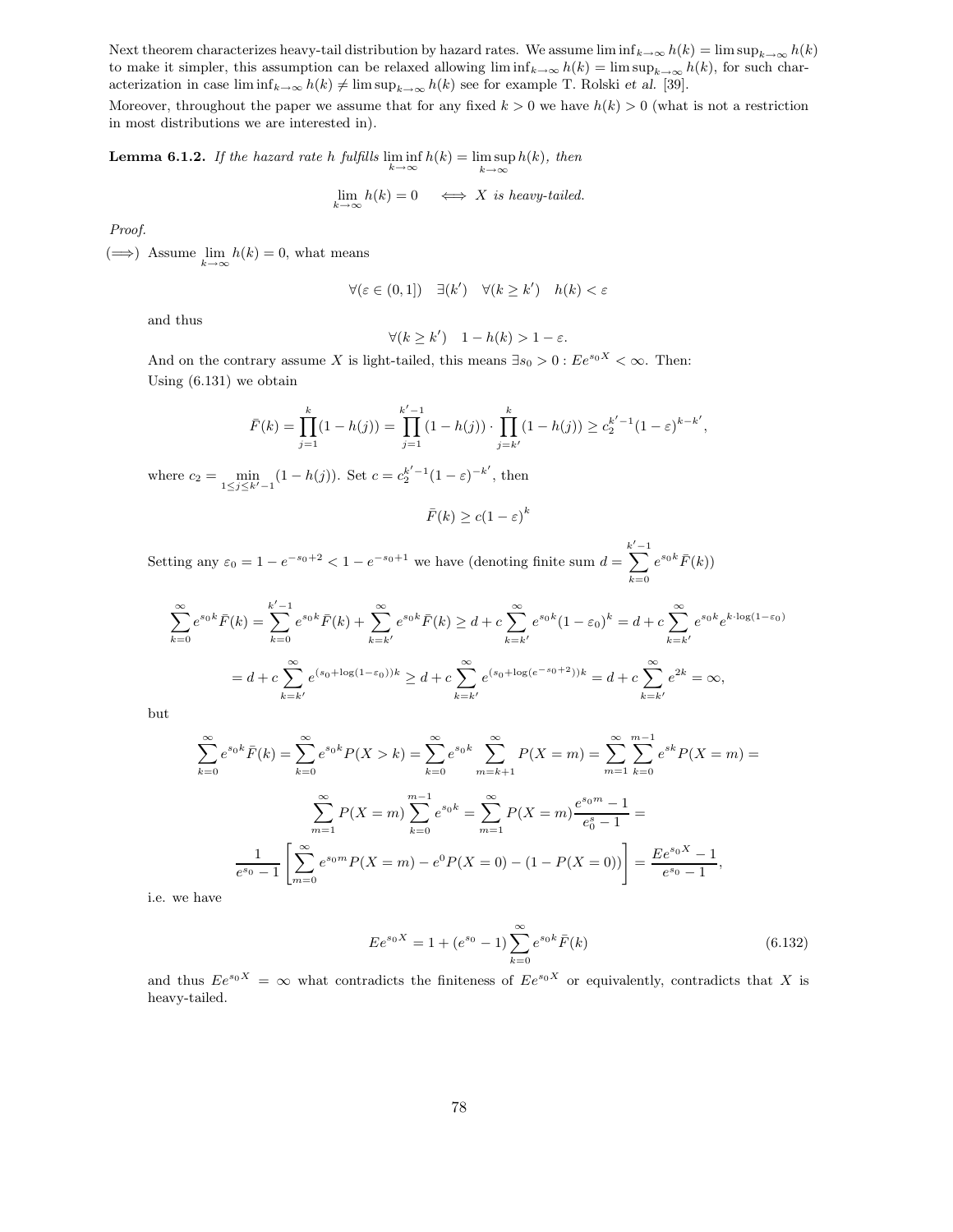(←) Assume X is heavy-tailed, i.e.  $\forall (s > 0) : Ee^{sX} = \infty$  and in contradiction assume  $\lim_{k\to\infty} h(k) > 0$ , this means

$$
\forall (\varepsilon \in (0,1)) \quad \exists (k') \quad \forall (k \ge k') \quad h(k) > \varepsilon
$$

i.e.

$$
\forall (\varepsilon \in (0,1)) \quad \exists (k') \quad \forall (k \ge k') \quad 1 - h(k) \le 1 - \varepsilon
$$

Using (6.131) we obtain

$$
\bar{F}(k) = \prod_{j=1}^{k} (1 - h(j)) = \prod_{j=1}^{k'-1} (1 - h(j)) \cdot \prod_{j=k'}^{k} (1 - h(j)) \le c_2^{k'-1} (1 - \varepsilon)^{k-k'},
$$

where  $c_2 = \max_{1 \le j \le k'-1} (1 - h(j))$ . Set  $c = c_2^{k'-1} (1 - \varepsilon)^{-k'}$ , then

$$
\bar{F}(k) \le c(1 - \varepsilon)^k
$$

Setting  $s_0 = \log \left( \frac{1}{\sqrt{1-\varepsilon}} \right)$  $\big) > 0$  we have

$$
\sum_{k=0}^{\infty} e^{s_0 k} \bar{F}(k) = \sum_{k=0}^{k'-1} e^{s_0 k} \bar{F}(k) + \sum_{k=k'}^{\infty} e^{s_0 k} \bar{F}(k) \le d + c \sum_{k=k'}^{\infty} e^{s_0 k} (1 - \varepsilon)^k = d + c \sum_{k=k'}^{\infty} e^{s_0 k} e^{k \cdot \log(1 - \varepsilon)}
$$
  
=  $d + c \sum_{k=k'}^{\infty} e^{(s_0 + \log(1 - \varepsilon))k} = d + c \sum_{k=k'}^{\infty} e^{\left(\log\left(\frac{1}{\sqrt{1 - \varepsilon}}\right) + \log(1 - \varepsilon)\right)k} = d + c \sum_{k=k'}^{\infty} e^{\left(\log\sqrt{1 - \varepsilon}\right)k} = M < \infty$ ,

because  $\log \sqrt{1-\varepsilon}$  < 0 but from (6.132) and assumption that  $Ee^{s_0X} = \infty$  for every  $s > 0$  we have

$$
\infty = E e^{s_0 X} = 1 + (e^{s_0} - 1) \sum_{k=0}^{\infty} e^{s_0 k} \bar{F}(k) \le 1 + (e^{s_0} - 1)M < \infty
$$

which is in contradiction to the fact that  $X$  is heavy-tailed.

 $\Box$ 

## 6.2 Markov Jump Process

Consider a Markov Jump process  $\mathbf{X} = (X_t, t \geq 0)$  with enumerable state space E and intensity matrix J. Corresponding infinitesimal generator  $-L$  can be defined by:

$$
Lf(\mathbf{e}) = \sum_{\mathbf{e}' \in E} [f(\mathbf{e}) - f(\mathbf{e}')] J(\mathbf{e}, \mathbf{e}'), \quad \mathbf{e} \in E.
$$

Definition 6.2.1. We call Markov jump process reversible if

$$
\forall (\mathbf{e}, \mathbf{e}' \in E) \qquad \pi(\mathbf{e})J(\mathbf{e}, \mathbf{e}') = \pi(\mathbf{e}')J(\mathbf{e}', \mathbf{e}).
$$

The scalar product on  $L_2(\pi)$  is given by

$$
(f,g)_{\pi} = \sum_{\mathbf{e}} f(\mathbf{e})g(\mathbf{e})\pi(\mathbf{e}), \qquad ||f||_{\pi}^{2} = (f,f)_{\pi}.
$$

**Lemma 6.2.2.** For a reversible Markov jump process and f satisfying  $(f,1)_{\pi} = 0$  (1 denotes the constant function with value 1) we have

$$
(f, Lf)_{\pi} = \frac{1}{2} \sum_{\mathbf{e}} \sum_{\mathbf{e}'} (f(\mathbf{e}) - f(\mathbf{e}'))^2 \pi(\mathbf{e}) J(\mathbf{e}, \mathbf{e}').
$$

*Proof.* Use  $\forall$ (**e**)  $\int_{\mathbf{e}'} J(\mathbf{e}, \mathbf{e}') = 0$  and  $\forall$ (**e**')  $\int_{\mathbf{e}} \pi(\mathbf{e}) J(\mathbf{e}, \mathbf{e}') = 0$ .

**Definition 6.2.3** (Spectral Gap). Suppose  $-L$  is the infinitesimal generator of **X**. As spectral gap we define

$$
Gap(L) := \inf \left\{ -(f, Lf)_{\pi} : ||f||_{\pi} = 1, (f, \mathbf{1})_{\pi} = 0 \right\}.
$$
\n(6.133)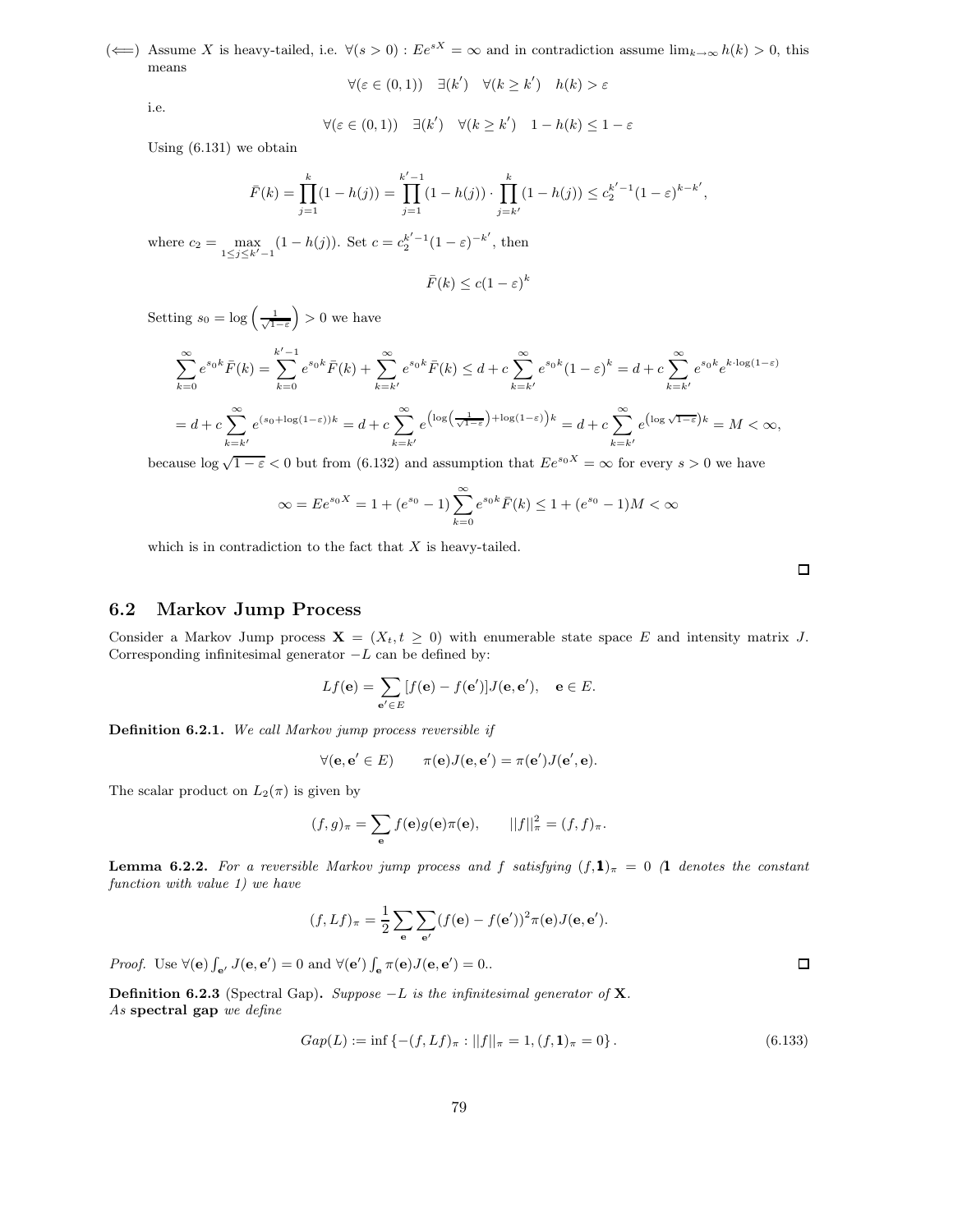Define

$$
M=\sup_{\mathbf{e}\in E}J(\mathbf{e},\{\mathbf{e}\}^c).
$$

## Definition 6.2.4. Cheeger's constant is defined as follows:

$$
k := \inf_{A \subset E, \pi(A) \in (0,1)} k(A), \qquad k(A) := \frac{\int_{x \in A} \pi(dx) J(x, A^c)}{\pi(A) \pi(A^c)}.
$$
 (6.134)

**Lemma 6.2.5** (Lawler & Sokal [30]). For a reversible Markov process with infinitesimal generator  $-L$  we have

$$
Gap(L) \leq k.
$$

Proof. Consider

$$
f(\mathbf{e}) = \begin{cases} \pi(A^c), & \mathbf{e} \in A, \\ -\pi(A), & \mathbf{e} \in A^c. \end{cases}
$$

We have

$$
(f,1)_{\pi} = \sum_{\mathbf{e}} f(\mathbf{e}) \pi(\mathbf{e}) = \sum_{\mathbf{e} \in A} f(\mathbf{e}) \pi(\mathbf{e}) + \sum_{\mathbf{e} \in A^c} f(\mathbf{e}) \pi(\mathbf{e}) = \pi(A) \pi(A^c) - \pi(A^c) \pi(A) = 0.
$$

$$
(f,f)_{\pi} = \sum_{\mathbf{e}} f^{2}(\mathbf{e})\pi(\mathbf{e}) = \sum_{\mathbf{e}\in A} f^{2}(\mathbf{e})\pi(\mathbf{e}) + \sum_{\mathbf{e}\in A} f^{2}(\mathbf{e})\pi(\mathbf{e}) = \pi(A)\pi^{2}(A^{c}) + \pi(A^{c})\pi^{2}(A) = \pi(A)\pi(A^{c}).
$$

 $\overline{1}$ 

Using Lemma 6.2.2:

$$
(f, Lf)_{\pi} = \frac{1}{2} \sum_{\mathbf{e}} \sum_{\mathbf{e}'} (f(\mathbf{e}) - f(\mathbf{e}'))^2 \pi(\mathbf{e}) J(\mathbf{e}, \mathbf{e}') =
$$
  

$$
\frac{1}{2} \left( 0 + 0 + \sum_{\mathbf{e} \in A} \sum_{\mathbf{e}' \in A^c} 1 \cdot \pi(\mathbf{e}) J(\mathbf{e}, \mathbf{e}') + \sum_{\mathbf{e} \in A^c} \sum_{\mathbf{e}' \in A} 1 \cdot \pi(\mathbf{e}) J(\mathbf{e}, \mathbf{e}') \right)^{regrs} \sum_{\mathbf{e} \in A} \pi(\mathbf{e}) J(\mathbf{e}, A^c).
$$

Thus

$$
k(A) = \frac{(f, Lf)_{\pi}}{(f, f)_{\pi}}
$$

and because it was just a special function, thus

$$
k = \inf_{A \subset E, \pi(A) \in (0,1)} k(A) = \inf_{A \subset E, \pi(A) \in (0,1)} \left\{ \frac{(f, Lf)_{\pi}}{(f, f)_{\pi}} \right\} \geq Gap(L).
$$

Before stating next theorem we define

$$
\eta = \inf_{\mathfrak{L}} \sup_c \frac{(E|(X+c)^2 - (Y+c)^2|)^2}{E(X+c)^2},
$$

where the infimum is taken over all distributions of i.i.d r.v.  $(X, Y)$  with variance 1. It is not obvious that  $\eta \neq 0$ , but indeed

$$
\eta \ge 1,\tag{6.135}
$$

as proved in Lawler & Sokal [30].

Theorem 6.2.6 (Lawler & Sokal [30]). For any reversible, stationary Markov jump process with bounded infinitesimal generator  $-L$  and stationary measure  $\pi$  we have:

$$
Gap(L) \ge \frac{\eta k^2}{8M} \ge \frac{k^2}{8M}.
$$

*Proof.* Let  $f \in L^2(\pi)$ , and  $g = f + c$  (constant c will be determined later). Using Lemma 6.2.2 and the Schwarz inequality we have:

$$
(f, Lf)_{\pi} = \frac{1}{2} \sum_{\mathbf{e}, \mathbf{e}'} \pi(\mathbf{e}) J(\mathbf{e}, \mathbf{e'}) [g(\mathbf{e}) - g(\mathbf{e'})]^2 \ge \frac{1}{2} \frac{\left(\sum_{\mathbf{e}, \mathbf{e}'} \pi(\mathbf{e}) J(\mathbf{e}, \mathbf{e'}) [g^2(\mathbf{e}) - g^2(\mathbf{e'})]^2\right)^2}{\sum_{\mathbf{e}, \mathbf{e}'} \pi(\mathbf{e}) J(\mathbf{e}, \mathbf{e'}) [g(\mathbf{e}) + g(\mathbf{e'})]^2}
$$
  

$$
\ge \frac{1}{2} \frac{\left(\sum_{\mathbf{e}, \mathbf{e'}} \pi(\mathbf{e}) J(\mathbf{e}, \mathbf{e'}) [g^2(\mathbf{e}) - g^2(\mathbf{e'})]^2\right)^2}{\sum_{\mathbf{e}, \mathbf{e}'} \pi(\mathbf{e}) J(\mathbf{e}, \mathbf{e'}) [g^2(\mathbf{e}) - g^2(\mathbf{e'})]^2} \ge \frac{1}{2} \frac{\left(\sum_{\mathbf{e}, \mathbf{e'}} \pi(\mathbf{e}) J(\mathbf{e}, \mathbf{e'}) [g^2(\mathbf{e}) - g^2(\mathbf{e'})]^2\right)^2}{4M \sum_{\mathbf{e}} \pi(\mathbf{e}) g^2(\mathbf{e})}.
$$
(6.136)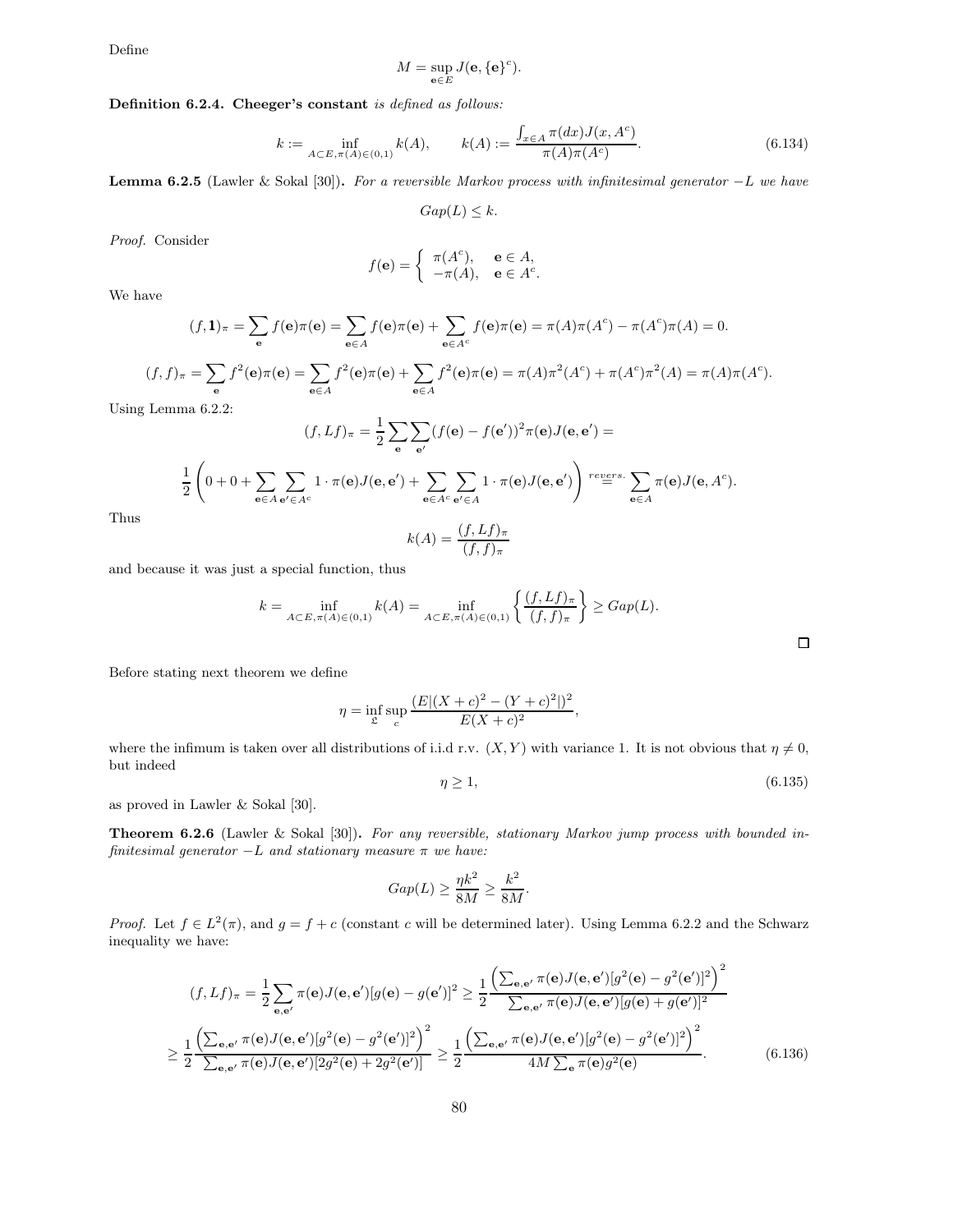By reversibility

$$
\sum_{\mathbf{e},\mathbf{e}'} \pi(\mathbf{e})J(\mathbf{e},\mathbf{e'})[g^2(\mathbf{e}) - g^2(\mathbf{e'})] = 2 \sum_{\mathbf{e},\mathbf{e'};\atop g^2(\mathbf{e}) > g^2(\mathbf{e'})} \pi(\mathbf{e})J(\mathbf{e},\mathbf{e'})[g^2(\mathbf{e}) - g^2(\mathbf{e'})].
$$
  

$$
= 2 \int_0^\infty d\alpha \sum_{\mathbf{e},\mathbf{e'}:\atop g^2(\mathbf{e}) > \alpha \ge g^2(\mathbf{e'})} \pi(\mathbf{e})J(\mathbf{e},\mathbf{e'})[g^2(\mathbf{e}) - g^2(\mathbf{e'})] = 2 \int_0^\infty d\alpha - (\mathbf{I}_{(A^c)},L\mathbf{I}_{(A^c)})\pi
$$

(where **I** is the indicator function, and  $A_{\alpha} := \{ \mathbf{e} : g^2(\mathbf{e}) > \alpha \}$ )

$$
\geq 2 \int_0^\infty d\alpha k \pi(A_\alpha) \pi(A_\alpha^c) = 2k \int_0^\infty d\alpha \sum_{\substack{\mathbf{e}, \mathbf{e}': \\ g^2(\mathbf{e}) > \alpha \geq g^2(\mathbf{e}')}} \pi(\mathbf{e}) \pi(\mathbf{e}')
$$

$$
= 2k \int_0^\infty \sum_{\substack{\mathbf{e}, \mathbf{e}': \\ g^2(\mathbf{e}) > g^2(\mathbf{e}')}} \pi(\mathbf{e}) \pi(\mathbf{e}')(g^2(\mathbf{e}) - g^2(\mathbf{e}')) = k \sum_{\mathbf{e}, \mathbf{e}'} \pi(\mathbf{e}) \pi(\mathbf{e}') |g^2(\mathbf{e}) - g^2(\mathbf{e}')|
$$

$$
\sum \pi(\mathbf{e}) J(\mathbf{e}, \mathbf{e}') |g^2(\mathbf{e}) - g^2(\mathbf{e}')| \geq k \sum \pi(\mathbf{e}) \pi(\mathbf{e}') |g^2(\mathbf{e}) - g^2(\mathbf{e}')|
$$
(6.137)

i.e.

e,e′  $)|g$  $(e) - g$  $)| \geq k$ e,e′  $)|g$  $(e) - g$ 

Combining  $(6.136)$  and  $(6.137)$  we have

$$
(f, Lf)_{\pi} \ge \frac{k^2}{8M} \frac{\left(\sum_{\mathbf{e}, \mathbf{e}'} \pi(\mathbf{e}) J(\mathbf{e}, \mathbf{e}')[g^2(\mathbf{e}) - g^2(\mathbf{e}')]^2\right)^2}{\sum_{\mathbf{e} \in E} \pi(\mathbf{e}) g^2(\mathbf{e})}
$$

We now optimize the choice of c. By definition of  $\eta$  we have

$$
(f, Lf)_{\pi} \ge \frac{\eta k^2}{8M} \left[ \sum_{\mathbf{e} \in E} f^2(\mathbf{e}) \pi(\mathbf{e}) - \left( \sum_{\mathbf{e} \in E} f(\mathbf{e}) \pi(\mathbf{e}) \right) \right]
$$

In particular, if  $(f,1)_\pi = 0$ :

$$
(f, Lf)_{\pi} \ge \frac{\eta k^2}{8M} ||f||_{\pi}^2,
$$

which (using (6.135)) implies

$$
Gap(L) \ge \frac{\eta k^2}{8M} \ge \frac{k^2}{8M}.
$$

**Lemma 6.2.7** (Liggett [31]). Let  $-\tilde{L}$  be the infinitesimal generator of a vector Markov process with stationary distribution  $\pi$  whose components are independent Markov processes on the state space  $E = E_1 \times E_2 \times E_3 \times \ldots$ whose components are independent Markov processes: on i−th component there is Markov process with generator  $-L_i$ , state space  $E_1$  and and invariant probability measure. Let  $\pi$  be the product of  $\pi_i$ 's. Then

$$
Gap(\tilde{L}) = \inf_i Gap(L_i).
$$

*Proof.* To show that  $Gap(\tilde{L}) \le Gap(L_i)$  for  $i=1,\ldots,m$ , simply take in definition of spectral gap (6.133) as functions  $f$ , functions which depend only on the  $i$ -th coordinate.

For  $Gap(\tilde{L}) \geq Gap(L_i)$ , it is enough to consider the case with two components only, for then iterating this proof gives it for infinitely many components, since functions which depend on finitely many coordinates are dense in  $L_2(\pi)$ .

Thus we consider  $L_1, L_2$  and coordinates x and y, number them 1 and 2. Set  $\varepsilon = \min(Gap(L_1), Gap(L_2))$ . Let f be the function on the product space which satisfies  $\int fd\pi = 0$  (i.e.  $(f, 1)_\pi = 0$ ) and  $||f||_\pi = 1$ . Write

$$
f(x, y) = h(x, y) + h_1(x) + h_2(y),
$$

where  $\int h(x, y)d\pi_1$  for a.e. y,  $\int h(x, y)d\pi_2 = 0$  for a.e. x,  $\int h_1(x)d\pi_1 = 0$ ,  $\int h_2(x)d\pi_2 = 0$ . Then  $h, h_1$  and  $h_2$  are orthogonal in  $L_2(\pi)$ , so that

$$
||h||_{\pi}^{2} + ||h_{1}||_{\pi}^{2} + ||h_{2}||_{\pi}^{2} = ||f||_{\pi}^{2} = 1.
$$
\n(6.138)

So are  $P_t h$ ,  $P_t h_1$  and  $P_t h_2$ :

$$
||P_t h||_{\pi}^2 + ||P_t h_1||_{\pi}^2 + ||P_t h_2||_{\pi}^2 = ||P_t f||_{\pi}^2.
$$
\n(6.139)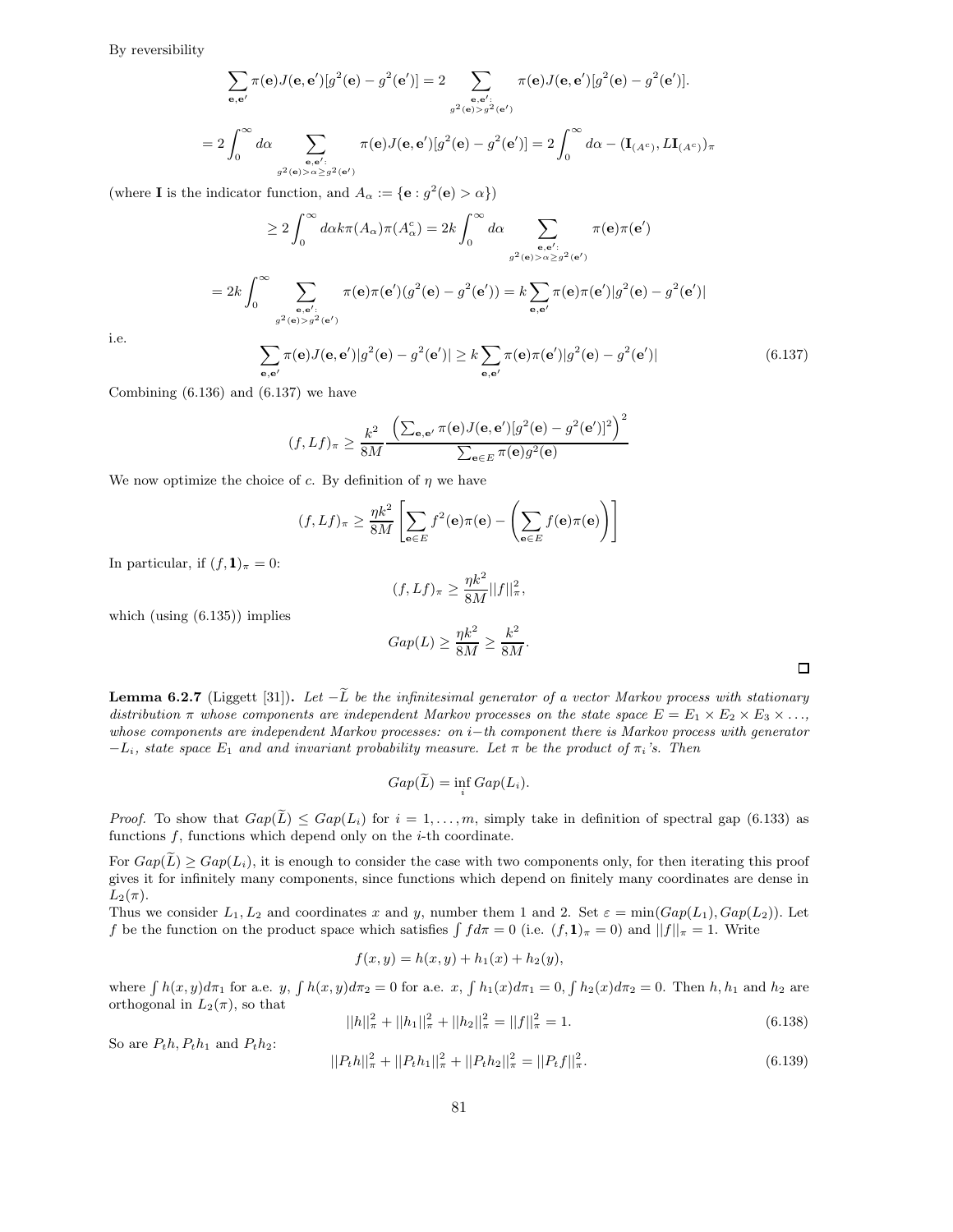Since  $P_t h_1 = P_t^{(1)} h_1$ ,  $P_t h_2 = P_t^{(2)} h_2$  and fact that  $Gap(L)$  is the largest  $\varepsilon'$  for which  $||P_t g||_{\pi} \leq e^{-\varepsilon' Gap(L)}||g||_{\pi}$ (see subsection 6.5.3), we have

$$
||P_t h_1||_{\pi} \le e^{-\varepsilon t} ||h_1||_{\pi}, \quad ||P_t h_2||_{\pi} \le e^{-\varepsilon t} ||h_2||_{\pi}.
$$
\n(6.140)

On the other hand:

$$
||P_t h||_{\pi} = ||P_t^{(1)} P_t^{(2)} h||_{\pi} \le e^{-\varepsilon t} ||P_t^{(2)} h||_{\pi} \le e^{-2\varepsilon t} ||h||_{\pi}
$$
\n(6.141)

Combining (6.138)-(6.141) we get

 $||P_t f||^2_{\pi} \leq e^{-4\varepsilon t} ||h||^2_{\pi} + e^{-2\varepsilon t} ||h_1||^2_{\pi} + e^{-2\varepsilon t} ||h_2||^2_{\pi} \leq e^{-2\varepsilon t}$ 

i.e.

$$
||P_t f||_{\pi} \le e^{-\varepsilon t},
$$

which means that  $Gap(\widetilde{L}) \geq \varepsilon$ .

## 6.3 Markov chains on  $\mathbb{Z}_+$

We consider a continuous time Markov chain  $\mathbf{X} = (X_t, t \geq 0)$  on the state space  $E = \mathbb{Z}_+$ , with transition rates  $q_{x,y}$ . Infinitesimal generator  $-\Omega$  of process on  $L^2(\mathbb{N}, \pi)$  is given by

$$
\Omega f(x) = \sum_{y} [f(x) - f(y)] q_{x,y}
$$

for  $f \in G$  - the set of functions on  $\mathbb{Z}_+$  with finite support. Let  $\pi$  be the stationary distribution of the process. Assume that

$$
\sum_{x \in E} |q_{x,x}|\pi(x) < \infty.
$$

Then  $\pi(x)q_{x,y} = 0$  for all  $y \in E$ .

Lemma 6.3.1. If  $f \in G$  then

$$
\sum_{x} f(x) \Omega f(x) \pi(x) = -\frac{1}{2} \sum_{x,y} q_{x,y} [f(y) - f(x)]^{2} \pi(x),
$$

Thus

$$
Gap(\Omega) = \frac{1}{2} \inf \left\{ \sum_{x,y} [f(y) - f(x)]^2 q_{x,y} \pi(x) : f \in G, \sum_x f(x) \pi(x) = 0, \sum_x f^2(x) \pi(x) = 1 \right\}
$$

*Proof.* Use  $\forall (x) \sum_{y} q_{x,y} = 0$  and  $\forall (y) \sum_{x} \pi(x) q_{x,y} = 0$ 

Theorem 6.3.2 (Liggett [31]).

$$
Gap(\Omega) \le \frac{1}{2} \inf_{n \ge 0} \frac{\sum_{x \le n \le y} [\pi(x) q_{x,y} + \pi(y) q_{y,x}]}{(\sum_{x \le n} \pi(x))(\sum_{x > n} \pi(x))},
$$

and if process is reversible, then  $\frac{1}{2} \inf_{n \geq 0} \frac{\sum_{x \leq n \leq y} [\pi(x)q_{x,y} + \pi(y)q_{y,x}]}{(\sum_{x \leq n} \pi(x))(\sum_{x > n} \pi(x))} = \inf_{n \geq 0} \frac{\sum_{x \leq n \leq y} [\pi(x)q_{x,y}]}{(\sum_{x \leq n} \pi(x))(\sum_{x > n} \pi(x))}$ 

*Proof.* In Lemma 6.3.1 use  $f(x) = c \cdot K(x) - d$ , where  $K(x) := 1_{\{x \in A_n\}}$ ,  $A_n := \{0, 1, \ldots, n\}$ . Constants c and d are chosen so that  $\sum f(x)\pi(x) = 0, \sum f^2(x)\pi(x) = 1.$ 

$$
\sum_{x,y} q_{x,y} [f(y) - f(x)]^2 \pi(x) = \sum_{x \in A_n, y \in A_n} 0 + \sum_{x \in A_n, y \in A_n^c} c^2 q_{x,y} \pi(x) + \sum_{x \in A_n^c, y \in A_n} c^2 q_{y,x} \pi(y)
$$
  
= 
$$
c^2 \sum_{x \le n \le y} [\pi(x) q_{x,y} + \pi(y) q_{y,x}].
$$

What is left is to calculate  $c^2$ . It is done from:

$$
\sum f(x)\pi(x) = \sum_{x \le n} (c - d)\pi(x) + \sum_{x > n} -d\pi(x) = 0
$$

and

$$
\sum f^{2}(x)\pi(x) = \sum_{x \leq n} (c - d)^{2}\pi(x) + \sum_{x > n} d^{2}\pi(x) = 1
$$

 $\pi(x)$ 1  $(\Sigma)$  $x\!>\!n$ 

 $\pi(x)$ ! .

 $c^2 =$  $\sqrt{ }$  $\sum$  $x \leq n$ 

obtaining:

82

 $\Box$ 

 $\Box$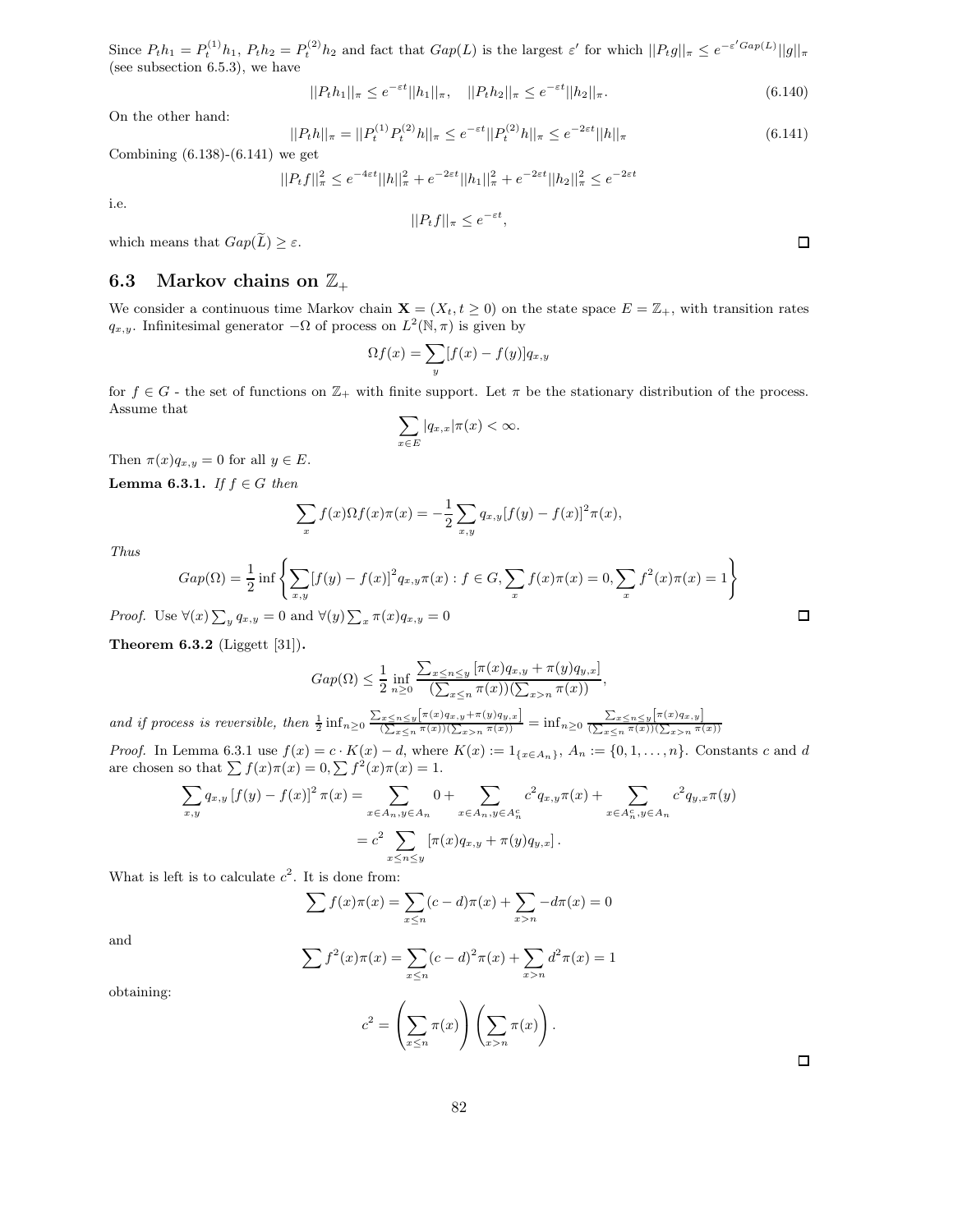## 6.4 Birth & Death process

Again we take  $E = \mathbb{Z}_+$ .

Birth & Death (B & D) process  $\mathbf{X} = (X_t, t \geq 0)$  is a Markov chain on  $\mathbb{Z}_+$  such that  $q_{x,y} = 0$  if  $|x - y| > 1$ . Thus we only have birth rates  $q_{j,j+1} = \lambda(j)$  and death rates  $q_{j,j-1} = \mu(j)$ . Infinitesimal generator  $-\Omega$  of such process on  $L^2(\mathbb{N}, \pi)$  is given by

$$
\Omega f(j) := [f(j) - f(j+1)]\lambda(j) + [f(j) - f(j-1)]\mu(j). \tag{6.142}
$$

Similarly we consider  $\mathbf{Q} = [q_{x,y}]_{x,y \in \mathbb{N}}$ , the intensity matrix:

$$
q_{x,y} = \begin{cases} \lambda(x) & \text{if } y = x + 1 \\ \mu(y) & \text{if } y = x - 1 \\ -\mu(y) - \lambda(y) & \text{if } y = x \\ 0 & \text{otherwise} \end{cases}
$$

Define

Then

$$
m(0) := 1, m(n) := \frac{\lambda(0) \dots \lambda(n-1)}{\mu(1) \dots \mu(n)}.
$$

Stationary distribution for a B  $\&$  D process **X** is then given by

$$
\pi(i) = \frac{m(i)}{m}, \text{ where } m := \sum_{i=0}^{\infty} m(i).
$$

The proof of next theorem uses the Schwarz inequality and can be found in Liggett [31].

**Theorem 6.4.1** (Liggett [31]). Assume that **X** is a Birth  $\&$  Death process with  $q_{i,i+1} > 0$ , for all  $i \geq 0$  and for some  $b, c > 0$  we have

$$
\sum_{j>i} \pi(j) \le c\pi(i)q_{i,i+1} \text{ and } \sum_{j>i} \pi(j)q_{j,j+1} \le b\pi(i)q_{i,i+1}.
$$

$$
Gap(\Omega) \ge \frac{(\sqrt{b+1} - \sqrt{b})^2}{c} \ge \frac{1}{2c(1+2b)}.
$$

Let us calculate hazard rate of stationary distribution of birth and death process:

$$
h(i) = \frac{\pi(i)}{\sum_{j\geq i} \pi(j)} = \frac{\frac{m(i)}{m}}{\sum_{j\geq i} \frac{m(j)}{m}} = \frac{m(i)}{\sum_{j\geq i} m(j)} = \frac{\lambda(0) \cdots \lambda(i-1)}{\mu(1) \cdots \mu(i)} \frac{1}{\sum_{j\geq i} \frac{\lambda(0) \cdots \lambda(j-1)}{\mu(1) \cdots \mu(j)}} = \frac{1}{1 + \sum_{j>i} \frac{\lambda(i) \cdots \lambda(j-1)}{\mu(i+1) \cdots \mu(j)}}
$$

Next theorem is reformulation of theorem of Chen, [6] into hazard rates.

**Theorem 6.4.2** (Chen [6]). If  $0 < \inf_i \lambda(i) \leq \sup_i \lambda(i) =: C < \infty$  then

$$
Gap(\Omega) > 0 \qquad \Longleftrightarrow \qquad \inf_{i \ge 0} h(i) > 0
$$

Proof. (←) Assume  $\inf_{i≥0} h(i) > 0$ . It means sup  $i \geq 0$ 1  $\frac{1}{h(i)} > 0.$ We have

$$
\sup_{i\geq 0} \frac{1}{h(i)} = \sup_{i\geq 0} \left( 1 + \sum_{j>i} \frac{\lambda(i) \cdots \lambda(j-1)}{\mu(i+1) \cdots \mu(j)} \right) = \sup_{i\geq 0} \left( 1 + \frac{\lambda(i)}{\mu(i+1)} + \sum_{j>i+1} \frac{\lambda(i) \cdots \lambda(j-1)}{\mu(i+1) \cdots \mu(j)} \right) < \infty.
$$

Because of assumption it means that

$$
\sup_{i\geq 0}\left(\frac{1}{\mu(i+1)}+\sum_{j>i+1}\frac{\lambda(i)\cdots\lambda(j-1)}{\mu(i+1)\cdots\mu(j)}\right)<\infty
$$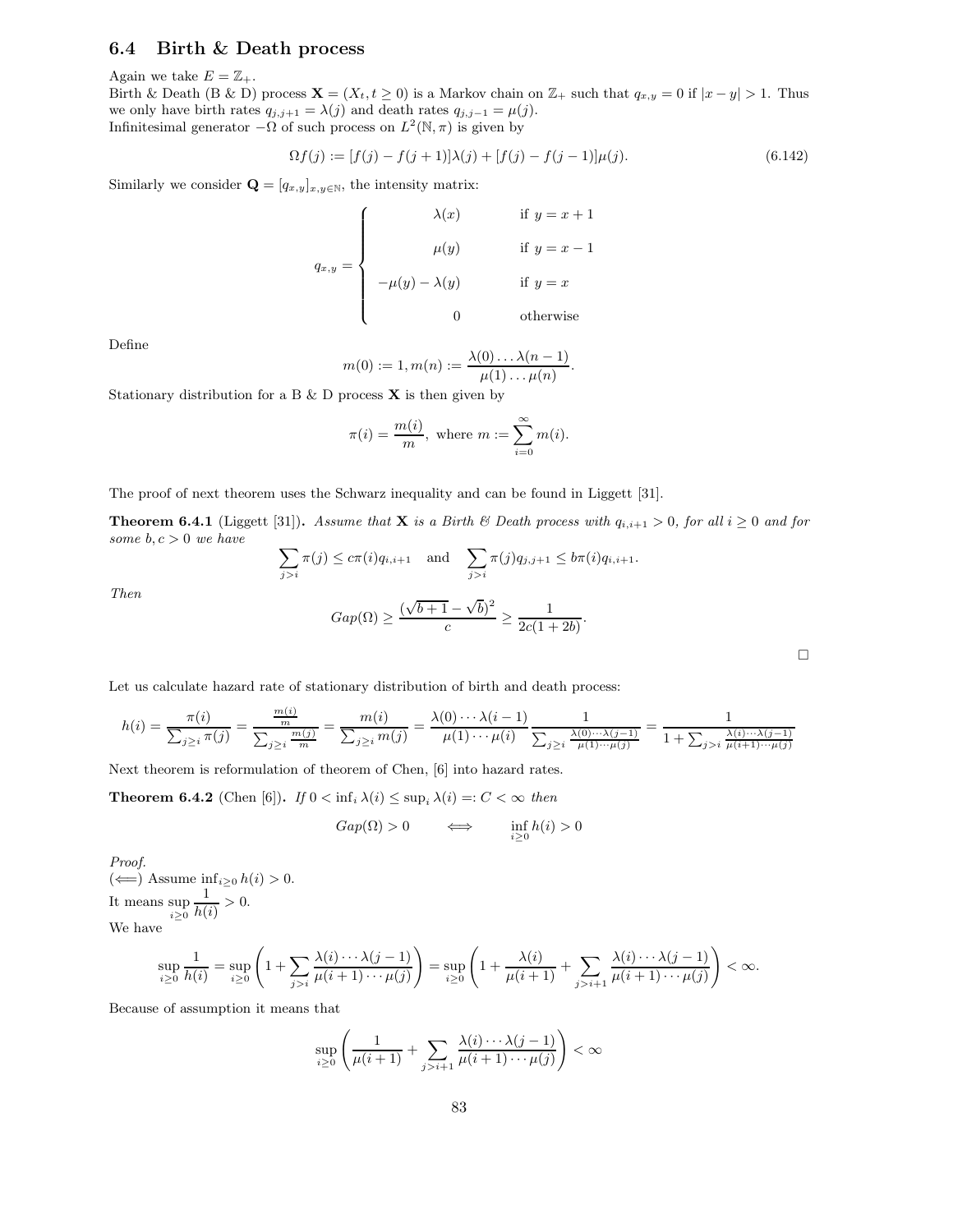what is equivalent to

$$
\sup_{i\geq 0}\left(\sum_{j>i+1}\frac{\lambda(i+1)\dots\lambda(j-1)}{\mu(i+1)\dots\mu(j)}\right)=\sup_{i\geq 0}\left(\sum_{j>i}\frac{m(j)}{m(i)\lambda(i)}\right)<\infty.
$$

Therefore for every i we have

$$
\sum_{j>i} \frac{\pi(j)}{\lambda(i)\pi(i)} \le c < \infty, \quad \text{i.e.} \quad \sum_{j>i} \pi(j) \le c\pi(i)\lambda(i),
$$

and this is the assumption of Theorem 6.4.1, thus  $Gap(\Omega) > 0$ .

 $(\implies)$  Assume  $Gap(Ω) > 0$ From Theorem 6.3.2 we have

$$
0 < Gap(\Omega) \le \inf_{n\ge0} \frac{\sum_{i\le n\le j} \pi(i)q(i,j)}{\left(\sum_{i\le n} \pi(i)\right)\left(\sum_{i>n} \pi(i)\right)} = \inf_{n\ge0} \frac{\pi(n)q(n,n+1)}{\left(\sum_{i\le n} \pi(i)\right)\left(\sum_{i>n} \pi(i)\right)}
$$
\n
$$
\le C \inf_{n\ge0} \frac{\pi(n)}{\left(\sum_{i\le n} \pi(i)\right)\left(\sum_{i>n} \pi(i)\right)} \le C \inf_{n\ge0} \frac{\pi(n)}{\left(\pi(0)\right)\left(\sum_{i>n} \pi(i)\right)} = \frac{C}{\pi(0)} \inf_{n\ge0} \frac{\pi(n)}{\left(\sum_{i>n} \pi(i)\right)}
$$
\n
$$
\le C \frac{\pi(n)}{\pi(n)}
$$

i.e.

$$
\inf_{i\geq 0} \frac{\pi(i)}{\left(\sum_{j>i} \pi(j)\right)} > 0,
$$

which is of course equivalent to

$$
\inf_{i\geq 0} \frac{\pi(i)}{\left(\sum_{j\geq i} \pi(j)\right)} = \inf_{i\geq 0} h(i) > 0.
$$

#### Remark 6.4.3.

For constant birth intensities, i.e.  $\lambda(i) \equiv \lambda$  we can easily have any distribution  $\{p_i\}$  as a stationary distribution, as can be seen in next Theorem.

**Theorem 6.4.4.** Consider a Birth & Death process **X** with  $\lambda(k) \equiv \lambda, \mu(k) = \lambda \cdot \frac{p_{k-1}}{p_k}(p_0 \equiv 1)$ . Let h be a hazard rate of its statinary distribution and  $-\Omega$  its infinitesimal generator. Assume that lim inf $_{k\to\infty}$  h(k) =  $\limsup_{k\to\infty} h(k)$  Then

(i) 
$$
\pi(i) = p_i,
$$
  
\n(ii) { $p_i$ } is heavy-tailed  $\iff$  Gap( $\Omega$ ) = 0,  
\n(iii) { $p_i$ } is light-tailed  $\iff$  Gap( $\Omega$ ) > 0.

Proof.

(i)

$$
\pi(i) = \frac{\lambda \cdots \lambda}{\lambda \cdots \lambda \frac{p_0}{p_1} \frac{p_1}{p_2} \cdots \frac{p_{i-1}}{p_i}} = \frac{\lambda^i}{\lambda^i \frac{1}{p_i}} = p_i.
$$

(ii) If  $\pi$  is heavy-tailed, then by Lemma 6.1.2 we have that  $\lim_{i\to\infty} h(i) = 0$  what implies  $\inf_{i\geq 0} h(i) = 0$  (because we assumed also throughout the paper that  $h(i) > 0$ , what holds if and only if  $Gap(\Omega) = 0$  (Theorem 6.4.2). (ii) If  $\pi$  is light-tailed, then by Lemma 6.1.2 we have that  $\lim_{i\to\infty} h(i) > 0$  what implies  $\inf_{i\geq 0} h(i) > 0$ , what holds if and only if  $Gap(\Omega) > 0$  (again, Theorem 6.4.2).

 $\Box$ 

It is worth noting that for general  $\lambda(i)$  and  $\mu(i)$  the fact that stationary distribution is heavy-tailed does not imply that spectral gap is equal to zero.

**Example** (Chen & Wang [7]). Let  $E = \mathbb{Z}_+$  and  $\lambda(i) = \mu(i) = i^{\gamma}(i \ge 1)$  for some  $\gamma > 0$  and  $\mu(0) = 0$  (then we have equilibrium rate  $r(i) = 1$ ). Denote its infinitesimal generator by  $\Omega$ . Stationary distribution is  $\pi(n) = C \cdot \frac{1}{n^{\gamma}}$ , where c is a normalisation constant. This distribution is heavy-tailed (for any  $\gamma > 0$ ), but  $Gap(\Omega) > 0$  if and only if  $\gamma \geq 2$ .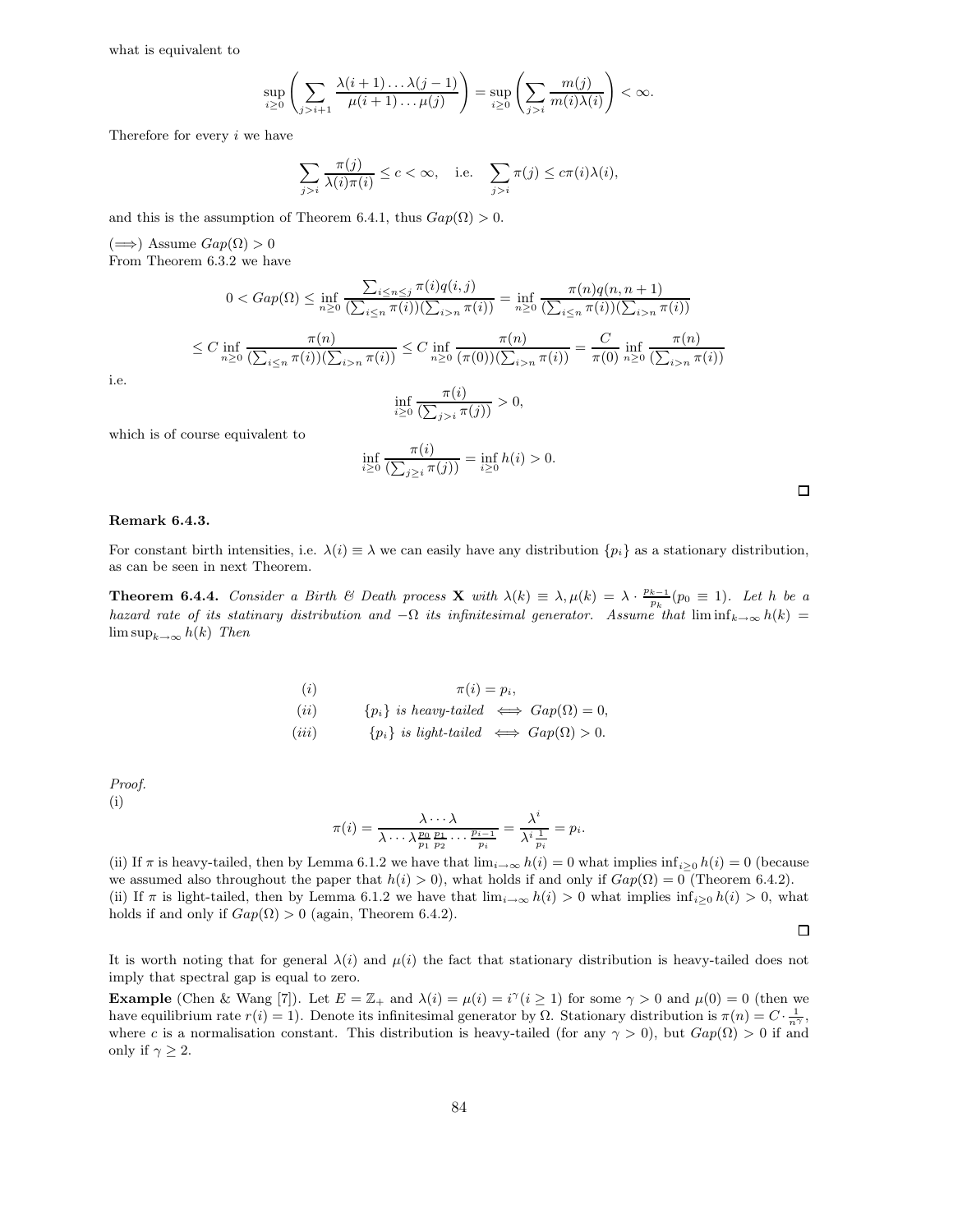## 6.5 Queueing networks

### 6.5.1 Spectral gap for Jackson network

Consider a Jackson network which consists of m numbered servers, denoted by  $\overline{M} := \{1, \ldots, m\}$ . Station  $j \in \overline{M}$ , is a single server queue with infinite waiting room under FCFS (First Come First Served) regime. All the customers in the network are indistinguishable. There is an external Poisson arrival stream with intensity  $\bar{\lambda}$ and arriving customers are sent to node j with probability  $r_{0j}$ ,  $\sum_{j=1}^{m} r_{0j} = r \le 1$ . The quantity  $r_{00} := 1 - r$  is then the rejection probability with that customers immediately leave the network. Customers arriving at node j from the outside or from other nodes request a service which is exponentially distributed with mean 1. Service at node j is provided with intensity  $\mu_i(x_i)$  ( $\mu_i(0) := 0$ ), where  $x_i$  is the number of customers at node j including the one being served. All the service times and arrival processes are assumed to be independent.

A customer departing from node i immediately proceeds to node j with probability  $r_{ij} \geq 0$  or departs from the network with probability  $r_{i0}$ . The routing is independent of the past system given the momentary node where the customer is. Let  $\bar{M}_0 := \{0, 1, \ldots, m\}$ . We assume that the matrix  $R := (r_{ij}, i, j \in \bar{M}_0)$  is irreducible.

Let  $X'_j(t)$  be the number of customers present at node j at time  $t \geq 0$ . Then  $X'(t) = (X'_1(t), \ldots, X'_m(t))$  is the joint queue length vector at time instant  $t \geq 0$  and  $\mathbf{X} := (X'(t), t \geq 0)$  is the joint queue length process with state space  $E = \mathbb{Z}_+^m$ .

Denote possible transformations from one state to another:

$$
T_{ij}x := (x_1,...,x_i-1,...,x_j+1,...,x_m),
$$
  
\n
$$
T_{.j}x := (x_1,...,x_j+1,...,x_m),
$$
  
\n
$$
T_{i}.x := (x_1,...,x_i-1,...,x_m).
$$
\n(6.143)

The following theorem is classical.

**Theorem 6.5.1** (Jackson [26]). Under the above assumptions the queueing process  $\bf{X}$  is a continuous time Markov process with transition matrix  $\mathbf{Q} = (q(x, y), x, y \in E)$  given by

$$
q(x,y) = \begin{cases} \mu_i(x_i)r_{ij} & \text{if } y = T_{ij}x, \\ \bar{\lambda}r_{0j} & \text{if } y = T_{\cdot j}x, \\ \mu_i(x_i)r_{i0} & \text{if } y = T_i.x, \\ -\sum_{x \neq y} q(x,y) & \text{if } y = x, \\ 0 & \text{otherwise.} \end{cases} \tag{6.144}
$$

The corresponding infinitesimal generator is given by

$$
Lf(x) = \sum_{j=1}^{m} [f(x) - f(T_j x)] \bar{\lambda} r_{0j} + \sum_{i=1}^{m} \sum_{j=1}^{m} [f(x) - f(T_{ij} x)] \mu_i(x_i) r_{ij} + \sum_{j=1}^{m} [f(x) - f(T_j x)] \mu_j(x_j) r_j.
$$
 (6.145)

The unique stationary distribution exists if and only if the unique solution of the traffic equation

$$
\lambda_i = \bar{\lambda}r_{0j} + \sum_{j=1}^m \lambda_j r_{ji}, \quad i = 1, \dots, m
$$
\n(6.146)

satisfies

$$
b_i := \sum_{n=0}^{\infty} \frac{\lambda_i^n}{\prod_{y=1}^n \mu_i(y)} < \infty, \quad 1 \le i \le m.
$$

what we henceforth assume. Then, the stationary distribution  $\pi(x), x = (x_1, \ldots, x_m)$  is given by product:

$$
\pi(x) = \prod_{i=1}^{m} \pi_i(x_i), \text{ where } \pi_i(x_i) := \frac{1}{b_i} \frac{\lambda_i^{x_i}}{\prod_{y=1}^{x_i} \mu_i(y)}.
$$
\n(6.147)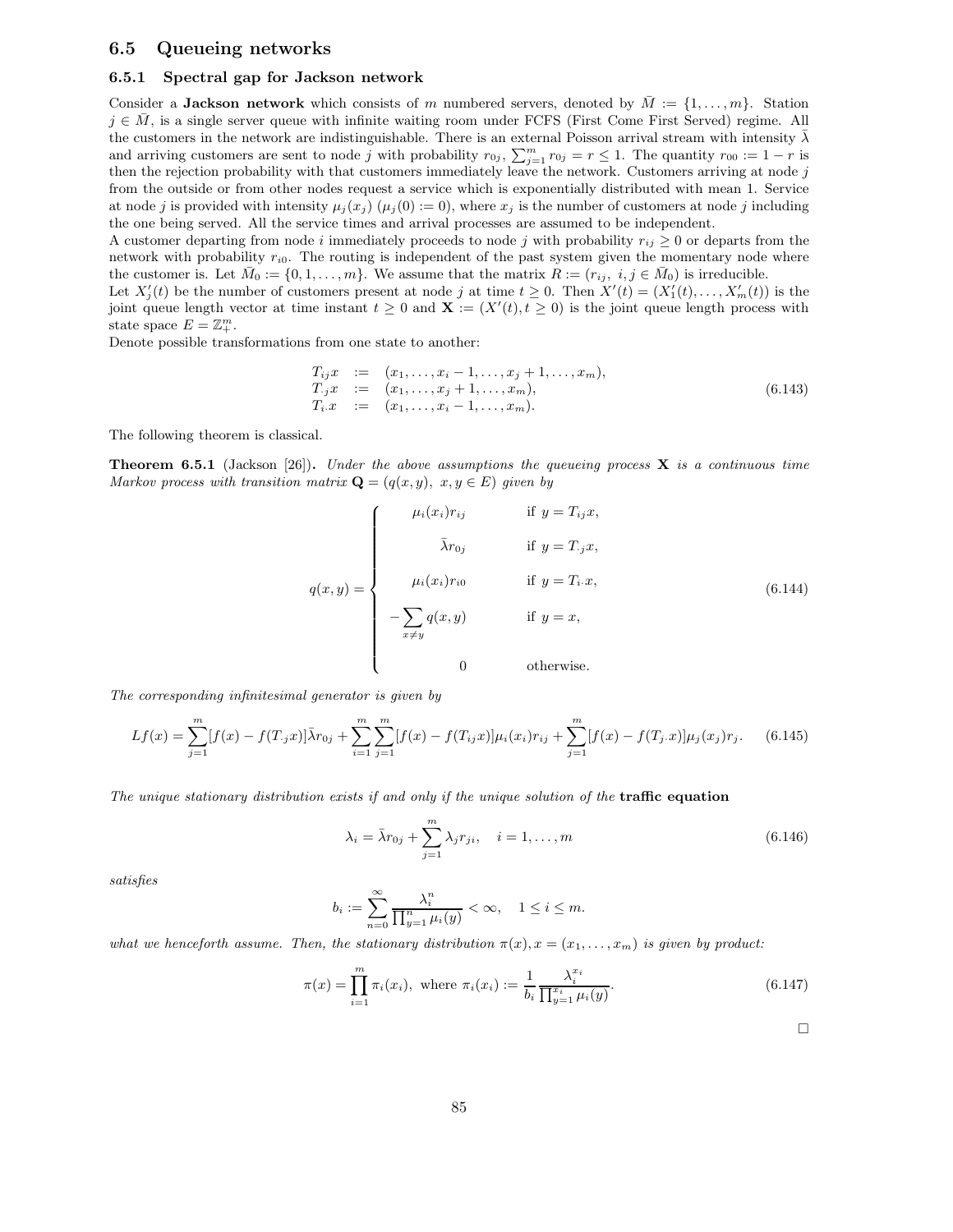The parameters of a Jackson network are: the arrival intensity  $\bar{\lambda}$ , the routing matrix R (with its traffic vector  $\lambda = (\lambda_1, \ldots, \lambda_m)$ , the vector of service rates  $\mu = (\mu_1(\cdot), \ldots, \mu_m(\cdot))$  and the numbers of servers m.

**Remark:** We will shortly write  $\bar{\lambda}_j$  for  $\bar{\lambda}r_{0j}$ .

For some monotonicities in Jackson networks see Szekli [45], Daduna and Szekli [11] or Lindvall [35].

Let

$$
h_i(k) = \frac{\pi_i(k)}{\sum_{j=k}^{\infty} \pi_i(j)}
$$

be the hazard rate of marginal distribution  $\pi_i$ .

We make the following assumptions:

A1 There exist unique (up to a multiplying constant) (6.148) solution to the traffic equation (6.146) i.e.  $\lambda_1, \ldots, \lambda_m$ ,

A2 
$$
\forall i: \quad \mu^i = \sup_y \mu_i(y) < \infty, \quad \mu_i = \inf_y \mu_i(y) > 0,
$$
 (6.149)

A3 
$$
\forall i: \liminf_{k \to \infty} h_i(k) = \limsup_{k \to \infty} h_i(k).
$$
 (6.150)

Let  $R > 0$  denotes the fact that all elements of R are positive numbers. Recall that the spectral gap for this process (with generator given in 6.145) is given by

$$
Gap(L) := \inf\{-(f, Lf)_{\pi} : ||f||_{\pi} = 1, (f, \mathbf{1})_{\pi} = 0\}.
$$

We say that spectral gap exists if  $Gap(L) > 0$ .

Next theorem states that spectral gap exists for Jackson network if and only if each of marginal distributions  $\pi_i$ ,  $i = 1, \ldots, m$  is light-tailed.

**Remark** Assumption A3 in next theorem can be relaxed allowing  $\liminf_{k\to\infty} h_i(k) \neq \limsup_{k\to\infty} h_i(k)$ , the proof would be then similar, just some more cases to consider would be needed.

**Theorem 6.5.2.** Consider Jackson network with routing such that  $R^k > 0$  for some  $k > 0$  and let  $-L$  be the infinitesimal generator of this network. Assume in addition A1, A2 and A3. Then

 $Gap(L) > 0$  if and only if each of marginal distributions  $\pi_i, i = 1, \ldots, m$  is light-tailed.

Proof. Let J be the kernel corresponding to  $-L$  i.e. such that  $Lf(\mathbf{e}) = \sum$  $e' \in E$  $(f(\mathbf{e}) - f(\mathbf{e}'))J(\mathbf{e},\mathbf{e}').$ 

We start with defining m birth and death processes. Define infinitesimal generator  $-L_i$  on  $L^2(\mathbb{N}, \pi)$  by

$$
L_i f(y) := [f(y) - f(y-1)]\lambda_i + [f(y) - f(y-1)]\mu_i(y)
$$
\n(6.151)

Let  $J^{(i)} = [J_{x,y}^{(i)}]_{x,y \in \mathbb{N}}$  be:

$$
J_{x,y}^{(i)} = \begin{cases} \lambda_i & \text{if } y = x + 1, \\ \mu_i(y) & \text{if } y = x - 1, \\ -\mu_i(y) - \lambda_i & \text{if } y = x, \\ 0 & \text{otherwise.} \end{cases}
$$
(6.152)

On  $E = Z^m$  consider the Markov chain  $\widetilde{\mathbf{X}} = (\widetilde{X}_t, t \geq 0)$ , whose components are m independent, stationary birth and death processes, each having infinitesimal generator  $-L_i$ . Denote the infinitesimal generator of  $\tilde{\mathbf{X}}$  by  $-\tilde{L}$ . Let  $\widetilde{J}$  be the corresponding kernel such that  $\widetilde{L}f(\mathbf{e}) = \sum$  $\mathbf{e}'\!\in\!E$  $(f(\mathbf{e}) - f(\mathbf{e}'))J(\mathbf{e},\mathbf{e}').$ 

The stationary distribution of process with generator  $-\tilde{L}$  is the product of stationary distributions of processes with generators  $-L_i$ ,  $i = 1, 2, ..., m$ . Thus, by Theorem 6.2.7, we have  $Gap(L) = inf_i Gap(L_i)$ . Note that both, J and  $\tilde{J}$ , have the same stationary distribution being a product of stationary distributions of  $J^{(i)}$ .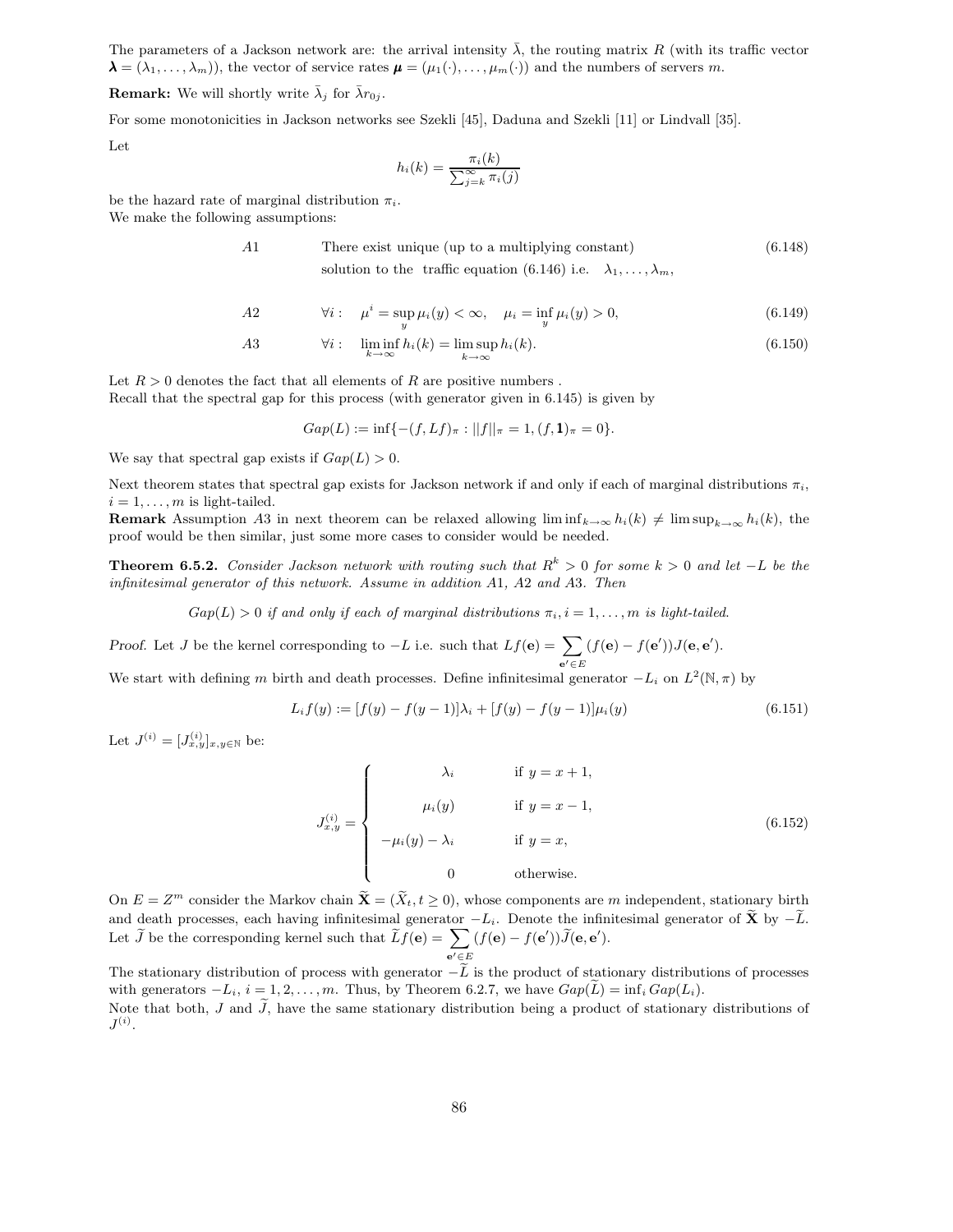Define  $\widetilde{k}$  to be the Cheeger's constant for  $\widetilde{\mathbf{X}}$  process and k to be Cheeger's constant for **X**, i.e.

$$
\widetilde{k} := \inf_{A \subset E, \pi(A) \in (0,1)} \widetilde{k}(A), \qquad \widetilde{k}(A) := \frac{\int_{x \in A} \pi(dx) \widetilde{J}(x, A^c)}{\pi(A) \pi(A^c)},
$$
\n
$$
k := \inf_{A \subset E, \pi(A) \in (0,1)} k(A), \qquad k(A) := \frac{\int_{x \in A} \pi(dx) J(x, A^c)}{\pi(A) \pi(A^c)}.
$$

To establish the theorem it is enough to have the following

$$
\exists (w_1 > 0, w_2 > 0) \quad \forall (A \subset E) \qquad w_2 \sum_{x \in A} \pi(x) \widetilde{J}(x, A^c) \ge \sum_{x \in A} \pi(x) J(x, A^c) \ge w_1 \sum_{x \in A} \pi(x) \widetilde{J}(x, A^c). \tag{6.153}
$$

Having above is enough because:

1. If  $\exists i : \pi_i$  is heavy-tailed.

Then according to Theorem 6.4.4 we have that  $Gap(L_i) = 0$  and thus (Lemma 6.2.7)  $Gap(\tilde{L}) = 0$ . Next, from Theorem 6.2.6 for  $\tilde{L}$  we conclude that  $\tilde{k} = 0$   $(\tilde{k}^2 \le 8M \cdot Gap(\tilde{L})=0)$ . Now using (6.153) we have that

$$
k(A) := \frac{\int_{x \in A} \pi(dx) J(x, A^c)}{\pi(A)\pi(A^c)} \le w_2 \frac{\int_{x \in A} \pi(dx) \widetilde{J}(x, A^c)}{\pi(A)\pi(A^c)} = w_2 \widetilde{k}(A)
$$

i.e.

 $k \leq w_2 k = 0$ 

thus  $k = 0$  and from Lemma 6.2.5 we have that  $Gap(L) = 0$ .

2. If  $\forall i : \pi_i$  is light-tailed.

Then according to Theorem 6.4.4 we have that  $Gap(L_i) > 0$  for all i and thus (Lemma 6.2.7)  $Gap(\tilde{L}) > 0$ . Applying Lemma 6.2.5 to  $\tilde{L}$  we conclude that  $\tilde{k} > 0$ . Now using the existence of  $w_1$  in (6.153) we have

$$
k(A) = \frac{\int_{x \in A} \pi(dx) J(x, A^c)}{\pi(A)\pi(A^c)} \ge w_1 \frac{\int_{x \in A} \pi(dx) \widetilde{J}(x, A^c)}{\pi(A)\pi(A^c)} = w_1 \widetilde{k}(A)
$$

i.e.

$$
k \ge w_1 \widetilde{k} > 0
$$

thus (using Lemma 6.2.6) we get

$$
Gap(L) > 0.
$$

Note, that (6.153) is equivalent to two conditions:

$$
\inf_{\substack{A \subset E \\ \pi(A) \in (0,1)}} \left\{ \frac{\sum_{x \in A} \pi(x) J(x, A^c)}{\sum_{x \in A} \pi(x) \widetilde{J}(x, A^c)} \right\} > 0 \quad \text{and} \quad \sup_{\substack{A \subset E \\ \pi(A) \in (0,1)}} \left\{ \frac{\sum_{x \in A} \pi(x) J(x, A^c)}{\sum_{x \in A} \pi(x) \widetilde{J}(x, A^c)} \right\} < \infty. \tag{6.154}
$$

.

Denote

$$
W(A) = \frac{\sum_{x \in A} \pi(x) J(x, A^c)}{\sum_{x \in A} \pi(x) \widetilde{J}(x, A^c)} = \frac{\sum_{x \in A} \pi(x) \left( \sum_{T_{ij} x \in A^c} \mu_i(x_i) r_{ij} + \sum_{T_{j} x \in A^c} \bar{\lambda}_j + \sum_{T_{i} x \in A^c} \mu_i(x_i) r_{i0} \right)}{\sum_{x \in A} \pi(x) \left( \sum_{T_{j} x \in A^c} \lambda_j + \sum_{T_{i} x \in A^c} \mu_i(x_i) \right)}
$$

Recall that  $\mu^i = \sup_i \mu_i(x_i) < \infty$  and  $\mu_i = \inf_y \mu_i(y) > 0$ . Let  $\mu^{max} = \max_{0 \le i \le m} \mu^i < \infty$  and  $\mu_{min} = \min_{0 \le i \le m} \mu_i > 0$ . Denote

$$
M_J(A,x) = \sum_{T_{ij}x \in A^c} \mu_i(x_i)r_{ij} + \sum_{T,jx \in A^c} \bar{\lambda}_j + \sum_{T_i.x \in A^c} \mu_i(x_i)r_{i0}
$$

and

$$
M_J^{min} = \inf_{A,x:M_J(A,x)>0} \left\{ M_J(A,x) \right\}, \quad M_J^{max} = \sup_{A,x:M_J(A,x)>0} \left\{ M_J(A,x) \right\}.
$$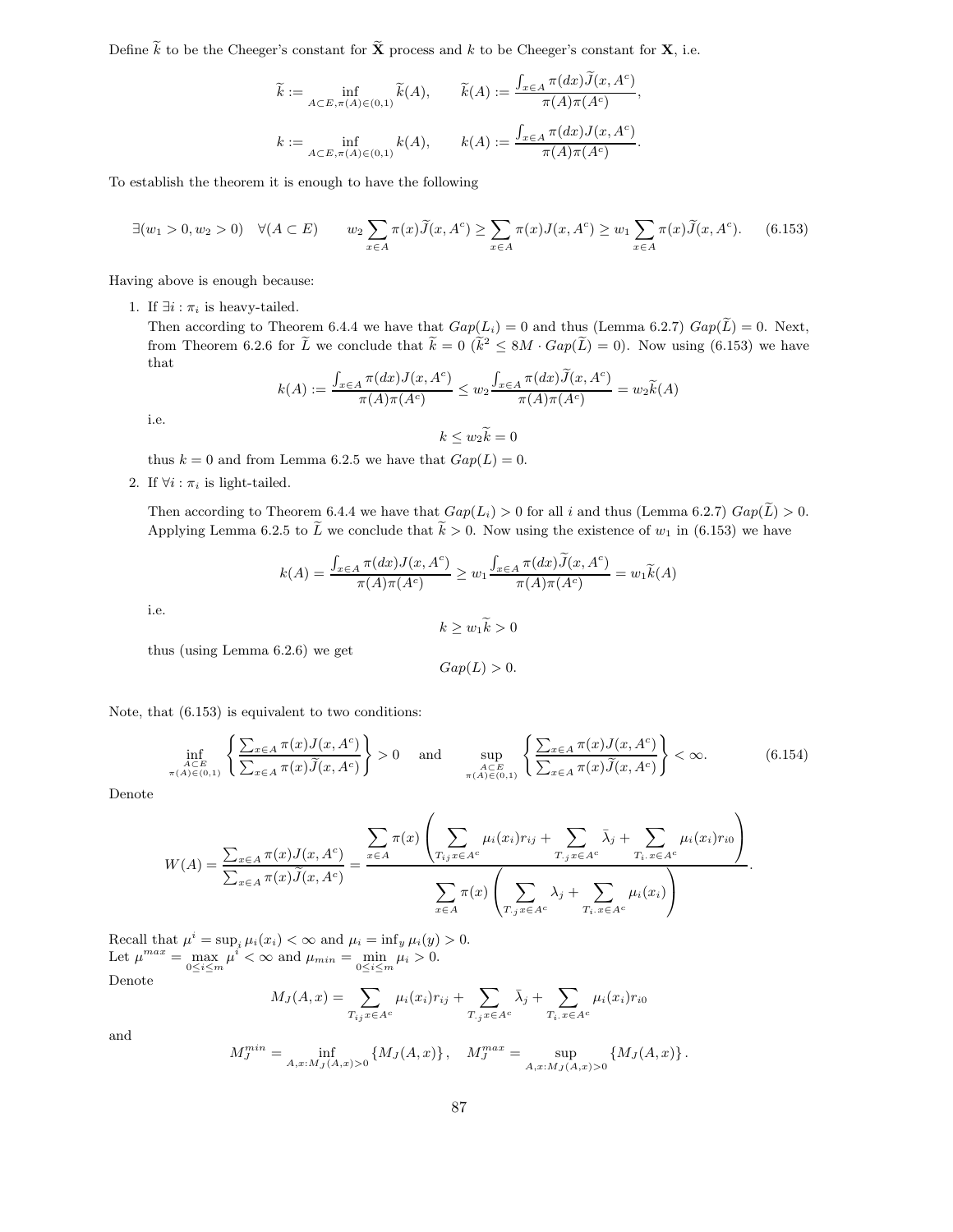We have

 $\sim$  min

$$
M_J^{min} \geq \min \{ \mu_{min} \cdot \min_{i,j: r_{ij} > 0} r_{ij}, \min_{j: \bar{\lambda}_j > 0} \bar{\lambda}_j, \mu_{min} \cdot \min_{i: r_{i0} > 0} r_{i0} \} > 0,
$$
  

$$
M_J^{max} \leq m(m-1)\mu^{max} \cdot 1 + \sum_{j=1}^m \bar{\lambda}_j + m\mu^{max} \cdot 1 = m^2 \mu^{max} + \sum_{j=1}^m \bar{\lambda}_j < \infty.
$$

Similarly

$$
M_{\tilde{J}}(A,x) = \sum_{T, jx \in A^c} \lambda_j + \sum_{T_i, x \in A^c} \mu_i(x_i)
$$

and

$$
M^{min}_{\tilde{J}} = \inf_{A,x:M_{\tilde{J}}(A,x)>0} \left\{M_{\tilde{J}}(A,x)\right\}, \quad M^{max}_{\tilde{J}} = \sup_{A,x:M_{\tilde{J}}(A,x)>0} \left\{M_{\tilde{J}}(A,x)\right\}.
$$

We have

$$
M_j^{min} \geq \min\{\min_j \lambda_j, \mu_{min}\} > 0,
$$
  

$$
M_{\ell}^{max} < \sum_{j=1}^{m} \lambda_j + m \cdot \mu_{\ell}^{max} < \infty
$$

$$
M_j^{max} \leq \sum_{j=1}^{\infty} \lambda_j + m \cdot \mu^{max} < \infty.
$$

Note that both  $M_J$  and  $M_{\tilde{J}}$  do not depend on A. Define:

$$
\partial \widetilde{A} = \{x : M_{\widetilde{J}}(A, x) > 0\}, \qquad \partial A = \{x : M_J(A, x) > 0\}.
$$

 $\partial \tilde{A}$  is a set of all states from which process with kernel  $\tilde{J}$  can get in one step to  $A^c$ , whereas  $\partial A$  is a set of states from which original process with kernel  $J$  can get in one step to  $A<sup>c</sup>$ . We have

$$
W(A) = \frac{\sum_{x \in \partial A} \pi(x) M_J(A, x)}{\sum_{x \in \partial \tilde{A}} \pi(x) M_{\tilde{J}}(A, x)}
$$

and

$$
\frac{M_J^{max}}{M_J^{min}} \cdot \frac{\sum_{x \in \partial A} \pi(x)}{\sum_{x \in \partial \tilde{A}} \pi(x)} \ge \frac{\sum_{x \in \partial A} \pi(x) M_J(A, x)}{\sum_{x \in \partial \tilde{A}} \pi(x) M_{\tilde{J}}(A, x)} \ge \frac{M_J^{min}}{M_J^{max}} \cdot \frac{\sum_{x \in \partial A} \pi(x)}{\sum_{x \in \partial \tilde{A}} \pi(x)}
$$

To show (6.154) we have to show that

$$
\infty > \frac{\sum_{x \in \partial A} \pi(x)}{\sum_{x \in \partial \tilde{A}} \pi(x)} > 0
$$

or equivalently

$$
\infty > \frac{\sum_{x \in \partial \tilde{A}} \pi(x)}{\sum_{x \in \partial A} \pi(x)} > 0.
$$
\n(6.155)

Before proceeding let us examine how much can differ  $\pi(x)$  and  $\pi(x')$ , where x' is a state to which one can get from  $x$  in at most  $k \leq m$  steps.

Recall (6.147)

$$
\pi(x) = \prod_{i=1}^{m} \pi_i(x_i)
$$
, where  $\pi_i(x_i) := \frac{1}{b_i} \frac{\lambda_i^{x_i}}{\prod_{y=1}^{x_i} \mu_i(y)}$ .

Note that x and x' on position i can only differ by at most k. We have (assume  $x_i \geq k$ )

$$
\pi_i(x_i + k) = \frac{1}{b_i} \frac{\lambda_i^{x_i + k}}{\prod_{y=1}^{x_i + k} \mu_i(y)} = \pi_i(x_i) \frac{\lambda_i^k}{\mu_i(x_i + 1) \cdots \mu_i(x_i + k)}
$$

and

$$
\pi_i(x_i - k) = \frac{1}{b_i} \frac{\lambda_i^{x_i - k}}{\prod_{y=1}^{x_i - k} \mu_i(y)} = \pi_i(x_i) \frac{\lambda_i^{-k}}{\frac{1}{\mu_i(x_i - m + 1) \cdots \mu_i(x_i)}}
$$

and thus we have bounds: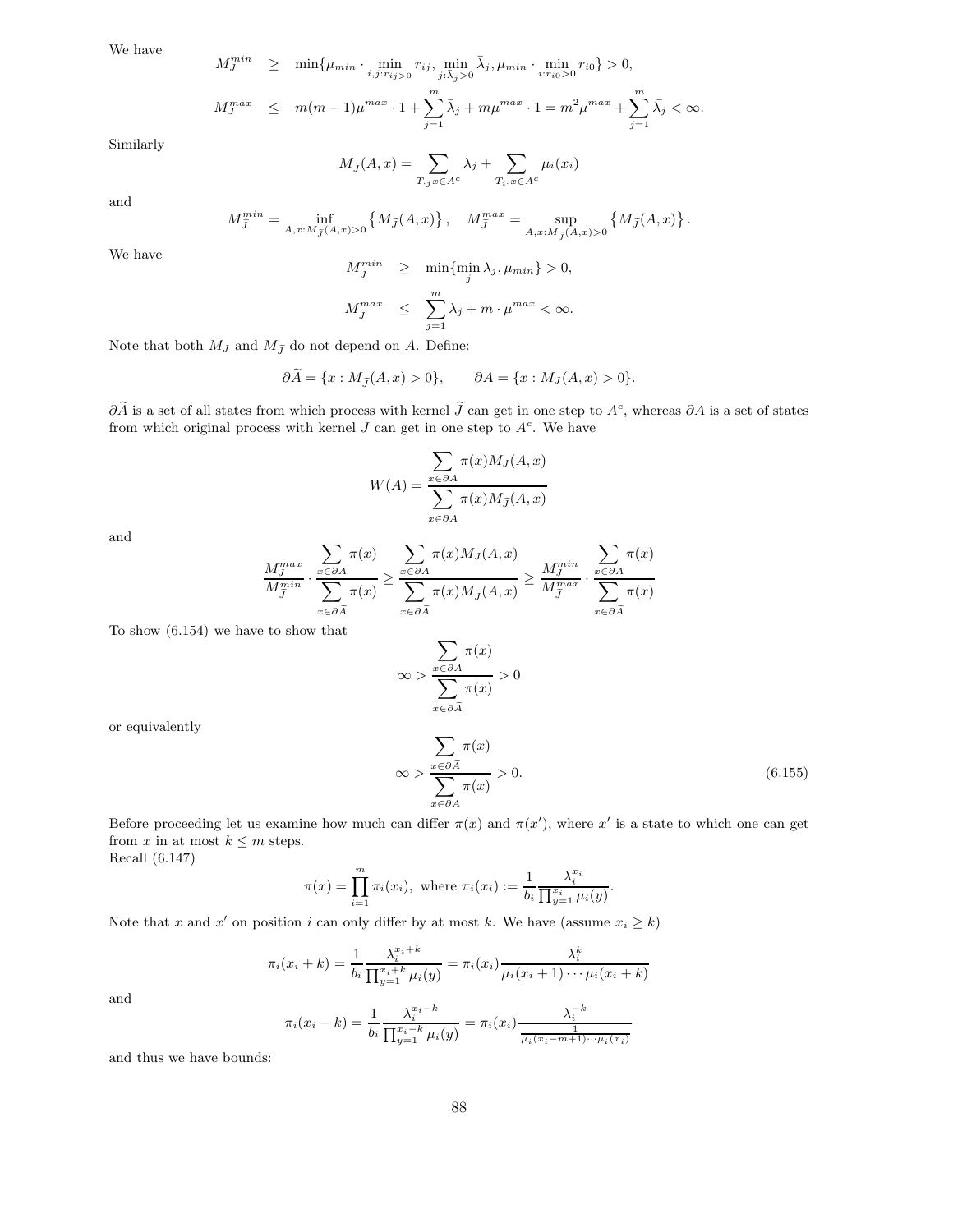$$
\left(\frac{\lambda_i}{\mu^i}\right)^k \pi_i(x_i) \leq \pi_i(x_i + m) \leq \pi_i(x_i) \left(\frac{\lambda_i}{\mu_i}\right)^k,
$$
\n
$$
\left(\frac{\lambda_i}{\mu_i}\right)^{-k} \pi_i(x_i) \leq \pi_i(x_i - k) \leq \pi_i(x_i) \left(\frac{\lambda_i}{\mu^i}\right)^{-k}.
$$
\nLet  $c_i = \max \left( \left(\frac{\lambda_i}{\mu^i}\right), \left(\frac{\lambda_i}{\mu^i}\right), \left(\frac{\lambda_i}{\mu_i}\right) \right)$ . We have\n
$$
\left(\frac{1}{c_i}\right)^k \pi_i(x_i) \leq \pi_i(x_i \pm k) \leq c_i^k \pi_i(x_i)
$$

Denote yet  $c = \prod_{i=1}^{k} c_i$ . So if we take x and x' which can differ from x' by  $\pm k$  at each position, we have

$$
\frac{1}{c}\pi(x) \le \pi(x') \le c\pi(x),
$$
  

$$
\frac{1}{c}\pi(x') \le \pi(x) \le c\pi(x')
$$
 (6.156)

i.e.

Of course we can have states which are in ∂A and not in ∂A and also such that are in ∂A but not in ∂A. If we take  $z \in \partial A \setminus \partial \tilde{A}$ , i.e. there exists some  $y_z \in A^c$  such that process with kernel  $\tilde{J}$  cannot move from z to  $y_z$  in one step, but process with kernel J can. State  $y_z$  must be of form  $y_z = T_{ij}z$ . But note that there always exists path  $T_i$ ,  $T_j$  such that  $z' = T_i z \in A$  and  $y_z = T_j z' \in A^c$ . See the following

**Example.** Consider Jackson network with two stations and no transition  $T_1$ , i.e. with  $\bar{\lambda}_1 = 0$ , assume all other transitions are possible.

Take A as on the picture (poly-line going through  $x', x, z, z'$  belongs to A) and  $x = (n, m), y_x = (n + 1, m), x' =$  $(n+1, m-1), z = (n, m+3), y_z = (n+1, m+2), z' = (n+1, m+3).$ 



In the above example we have  $z \in \partial A \setminus \partial A$  and  $x \in \partial A \setminus \partial A$ . In the example we have that  $z' = T_1 z \in A$  and  $y_z = T_2 z' \in A^c$  (there is also, not drawn on the picture, another such path:  $z'' = T_2 \in A$  and then  $y_z = T_1 z''$ ). Of course either  $z' \in \partial A \setminus \partial A$  or  $z' \in \partial A \cap \partial A$ . For any such  $z'$  there are no more than 2m corresponding z, thus using (6.156) (where  $c \ge 1$ ) we have

$$
\frac{\displaystyle\sum_{x \in \partial \tilde{A}} \pi(x)}{\displaystyle\sum_{x \in \partial A} \pi(x)} = \frac{\displaystyle\sum_{x \in \partial \tilde{A} \cap \partial A} \pi(x) + \displaystyle\sum_{x \in \partial \tilde{A} \setminus \partial A} \pi(x)}{\displaystyle\sum_{x \in \partial \tilde{A} \cap \partial A} \pi(x) + \displaystyle\sum_{x \in \partial A \setminus \partial \tilde{A}} \pi(x)} \ge \frac{\displaystyle\sum_{x \in \partial \tilde{A} \cap \partial A} \pi(x) + \displaystyle\sum_{x \in \partial \tilde{A} \cap \partial A} \pi(x)}{\displaystyle\sum_{x \in \partial \tilde{A} \cap \partial A} \pi(x) + 2mc \left(\displaystyle\sum_{x \in \partial \tilde{A} \cap \partial A} \pi(x) + \displaystyle\sum_{x \in \partial \tilde{A} \setminus \partial A} \pi(x)\right)}
$$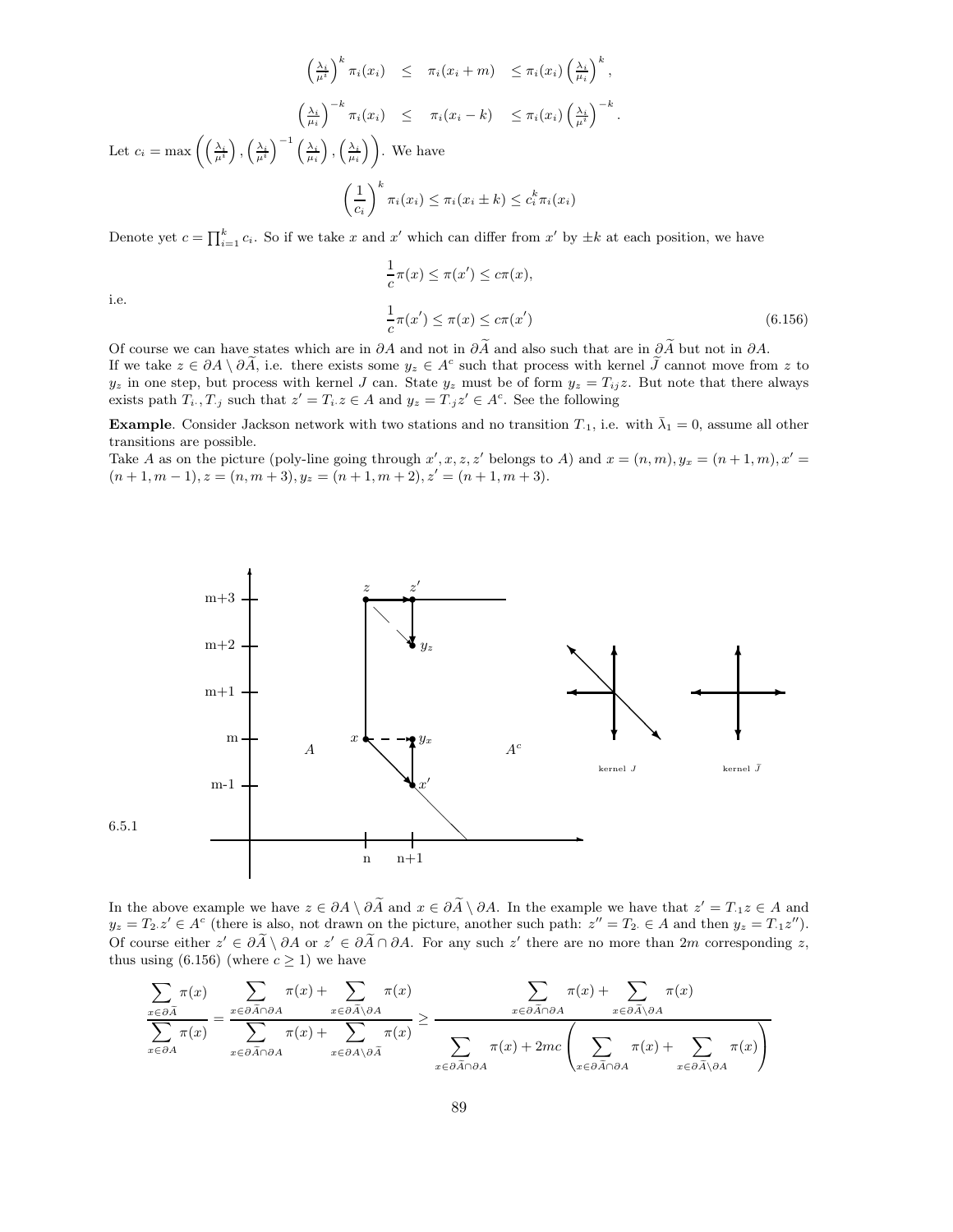$$
\geq \frac{\displaystyle\sum_{x\in \partial \widetilde{A}\cap \partial A}\pi(x)+\sum_{x\in \partial \widetilde{A}\setminus \partial A}\pi(x)}{(2mc+1)\left(\displaystyle\sum_{x\in \partial \widetilde{A}\cap \partial A}\pi(x)+\sum_{x\in \partial \widetilde{A}\setminus \partial A}\pi(x)\right)}=\frac{1}{2mc+1}
$$

Similarly fix  $x \in \partial \tilde{A} \setminus \partial A$ , i.e. there exists some  $y_x \in A^c$  such that original process with kernel J cannot move there in one step, but process with kernel  $\tilde{J}$  can. State  $y_x$  must be of form  $y_x = T_i x$  or  $y_x = T_j x$ . Then there exists path of length at most k such that process with kernel  $J$  can, moving along the path, get to  $y_x$ . There must exists state x' on this path such that  $x' \in A$  and next state on the path is in  $A^c$ . Of course either  $x' \in \partial \tilde{A} \cap \partial A$ or  $x' \in \partial A \setminus \partial \tilde{A}$ . For any such  $x'$  there can be surely no more than  $(2k)^m$  states corresponding to it (because there is at most so many any other states: they can differ by  $\pm k$  at each of m positions). Thus, using (6.156) (where  $c \geq 1$ ) we have

$$
\sum_{x \in \partial \tilde{A}} \pi(x) = \sum_{x \in \partial \tilde{A} \cap \partial A} \pi(x) + \sum_{x \in \partial \tilde{A} \setminus \partial A} \pi(x) \le \sum_{x \in \partial \tilde{A} \cap \partial A} \pi(x) + c(2k)^m \left( \sum_{x \in \partial \tilde{A} \cap \partial A} \pi(x) + \sum_{x \in \partial A \setminus \partial \tilde{A}} \pi(x) \right)
$$

$$
\sum_{x \in \partial \tilde{A} \cap \partial A} \pi(x) = \sum_{x \in \partial \tilde{A} \cap \partial A} \pi(x) + \sum_{x \in \partial A \setminus \partial \tilde{A}} \pi(x) + \sum_{x \in \partial \tilde{A} \cap \partial A} \pi(x) + \sum_{x \in \partial \tilde{A} \cap \partial A} \pi(x) + \sum_{x \in \partial A \setminus \partial \tilde{A}} \pi(x) + \sum_{x \in \partial A \setminus \partial \tilde{A}} \pi(x) \le \sum_{x \in \partial \tilde{A} \cap \partial A} \pi(x) + \sum_{x \in \partial \tilde{A} \cap \partial \tilde{A}} \pi(x) + \sum_{x \in \partial \tilde{A} \cap \partial \tilde{A}} \pi(x) + \sum_{x \in \partial A \setminus \partial \tilde{A}} \pi(x) = (1 + c(2k)^m) < \infty.
$$

This way we have shown that  $W(A)$  is bounded uniformly (for any  $A : \pi(A) \in (0,1)$ ) from below and above:

$$
\infty > (1 + c(2k)^m) \frac{M_j^{max}}{M_j^{min}} \ge \frac{\sum_{x \in \partial \tilde{A}} \pi(x) M_J(A, x)}{\sum_{x \in \partial A} \pi(x) M_{\tilde{J}}(A, x)} \ge \frac{M_j^{min}}{M_j^{max}} \cdot \frac{1}{2mc + 1} > 0
$$

i.e. (6.154).

For comparison we will recall theorem with proof by McDonald, Iscoe [36] in our settings. The theorem states that if each  $\pi_i$ ,  $i = 1, \ldots, m$  is light-tailed, then there exists spectral gap for Jackson network. The idea of proof is different from the one of Theorem 6.5.2, authors construct some birth and death process and then compare it to the original Jackson network.

Remark As in case of standard Jackson network, assumption A3 in next theorem can be relaxed allowing  $\liminf_{k\to\infty} h_i(k) \neq \limsup_{k\to\infty} h_i(k)$ , the proof would be then similar, just some more cases to consider would be needed.

**Theorem 6.5.3** (McDonald & Iscoe [36]). Consider Jackson network with routing such that  $R^k > 0$  for some  $k > 0$  and let  $-L$  be the infinitesimal generator of this network. Assume in addition A1, A2 and A3. Then

if each of marginal distributions  $\pi_i$ ,  $i = 1, \ldots, m$  is light-tailed, then  $Gap(L) > 0$ .

*Proof.* Let  $-L, J, -\widetilde{L}, -\widetilde{J}$  be defined as in Theorem 6.5.2. It is enough to find constants  $\nu > 0$  such that

$$
\forall (A \subset E, \pi(A) > 0) \qquad \sum_{x \in A} \pi(x) J(x, A^c) \ge \nu \sum_{x \in A} \pi(x) \widetilde{J}(x, A^c), \tag{6.157}
$$

because then according to Theorem 6.4.4 we have that  $Gap(L_i) > 0$  for all i and thus (Lemma 6.2.7)  $Gap(\tilde{L}) > 0$ . Now applying Lemma 6.2.5 to  $\tilde{L}$  we conclude that  $\tilde{k} > 0$ . Now using the existence of  $\nu > 0$  in (6.157) we have

$$
k(A) := \frac{\int_{x \in A} \pi(dx) J(x, A^c)}{\pi(A)\pi(A^c)} \ge \nu_2 \frac{\int_{x \in A} \pi(dx) \widetilde{J}(x, A^c)}{\pi(A)\pi(A^c)} = \nu \widetilde{k}(A)
$$

i.e.

$$
k \ge \nu \widetilde{k} > 0
$$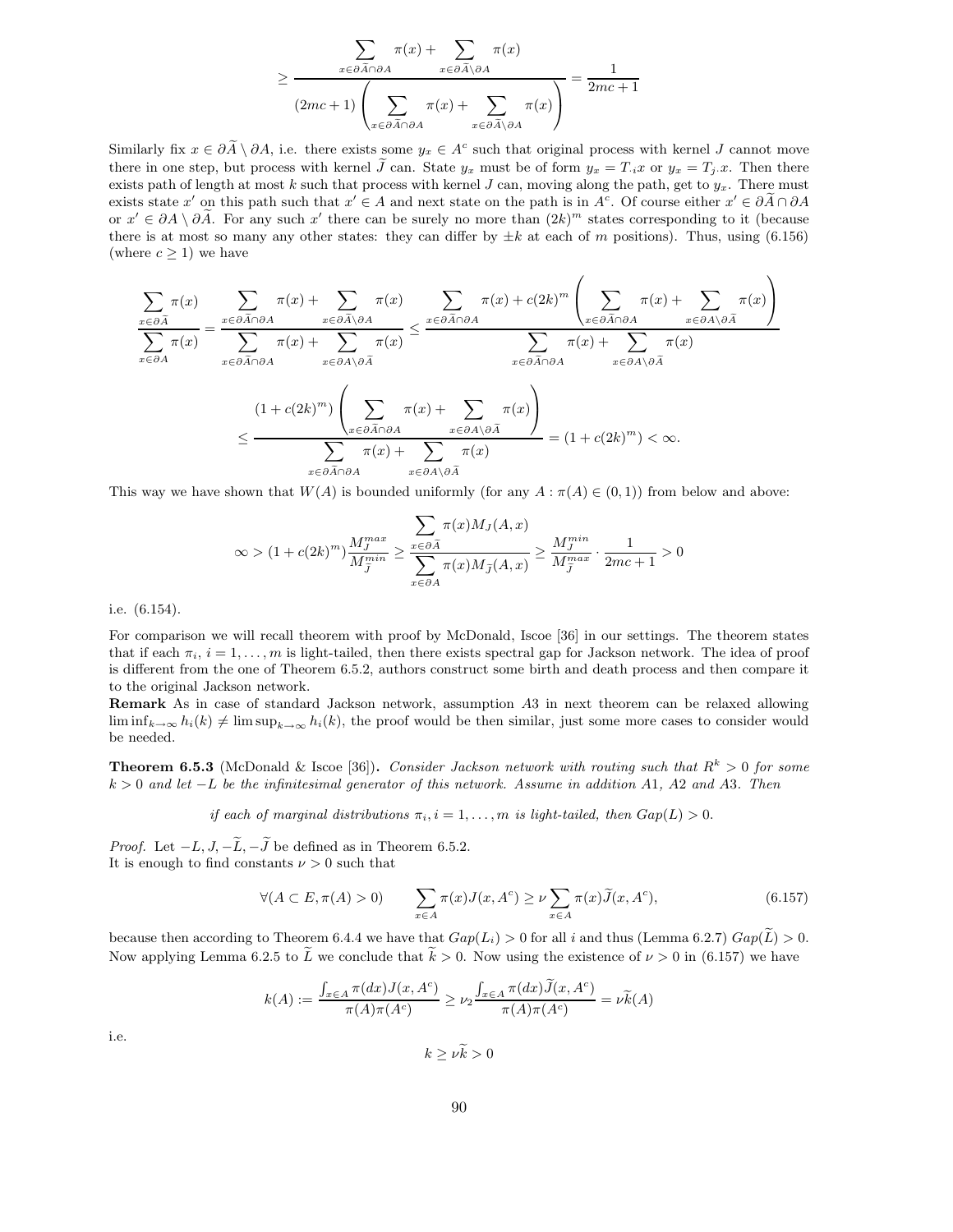$$
Gap(L) > 0.
$$

To prove existence of  $\mu$  consider two cases:

a)  $\lambda := \min(\frac{\bar{\lambda}_i}{\lambda_i} : 1 \le i \le m) > 0$  and  $\mu := \min(r_{i0} : 1 \le i \le m) > 0$ . Take  $\nu = \min(\lambda, \mu)$ , for then we have  $\overline{\lambda}_j \geq \nu \lambda_j$  and  $r_{i0} \geq \nu$  and we have for  $x \in A$ 

$$
J(x, Ac) = \sum_{y \in Ac} J(x, y) = \sum_{y=T_{ij}x \in Ac} J(x, y) + \sum_{y=T_{.j}x \in Ac} J(x, y) + \sum_{y=T_{i}x \in Ac} J(x, y)
$$
  

$$
= \sum_{T_{ij}x \in Ac} \mu_{i}(x_{i})r_{ij} + \sum_{T_{.j}x \in Ac} \bar{\lambda}_{j} + \sum_{T_{i}.x \in Ac} \mu_{i}(x_{i})r_{i0} \ge
$$
  

$$
\nu \sum_{T_{.j}x \in Ac} \lambda_{j} + \nu \sum_{T_{i}.x \in Ac} \mu_{i}(x_{i}) = \nu \tilde{J}(x, Ac).
$$

(Terms at  $T_{ij}$  were simply dropped).

b)  $\min(\frac{\bar{\lambda}_i}{\lambda_i} : 1 \le i \le m) = 0$  or  $\min(r_{i0} : 1 \le i \le m) = 0$ .

This time it is possible that  $\bar{\lambda}_i = 0$  or some  $r_{i0} = 0$ . We will describe  $\nu$  by constructed birth and death process with matrix  $Q = Q^+ + Q^-$  and such that

$$
\sum_{x \in A} \pi(x) J(x, A^c) \ge \sum_{x \in A} \pi(x) Q(x, A^c) \ge \nu \sum_{x \in A} \pi(x) \widetilde{J}(x, A^c).
$$

We start with  $Q^+$ .

Define polytope  $P_+(x) = \{x\} \cup \{T_k x : 1 \leq k \leq m\}$  and define  $\tilde{C}_{i}(x)$  to be the set of all nonself-intersecting probable paths on  $P_+(x)$  ("probable" means that transition from any point on the path to next one can occur). A typical path consists of x followed by an exogenous arrival at some node, say  $a_1$ , followed by departure from  $a_1$  into some  $a_2$  etc and finally a transition from let say  $a_s$  to i. Because the Jackson network is exogenously supplied, there must exist such path. (of course  $t = (x, T_i x) \in C_i(x)$  if  $\overline{\lambda}_i > 0$ ). The transitions corresponding to the path described above are

$$
T_{a_1}, T_{a_1a_2}, \ldots, T_{a_s i}
$$

For such a path  $t$ , define

$$
\lambda(t) := \min(\bar{\lambda}_{a_1}, \lambda_{a_1} r_{a_1 a_2}, \dots, \lambda_{a_s} r_{a_s i}).
$$

Of course  $\lambda(t)$  does not depend on x. We reduce  $\tilde{C}_{i}(x)$  to

$$
C_i(x) = \{t \in \widetilde{C}_i(x) : \text{no two paths have any transition in common}\} = \bigcup_{k=1}^n t_k^{(i)}.
$$

Note that  $|C_i(x)| = n \leq m$  (because if  $t_k^{(i)}$  starts with  $T_a$ , then any other cannot start with the same a). Set the transition (birth) rate of process  $Q^+$  at i:

$$
Q^+(i) = Q^+(x, T_{i}x)) := \frac{1}{2m} \sum_{t \in C_{i}(x)} \lambda(t) = \frac{1}{2m} \sum_{k=1}^{n} \lambda(t_k^{(i)}).
$$

(Factor  $\frac{1}{2}$  will become clear at the and of proof).

Fix  $x \in A$  such that  $J(x, A^c) > 0$ , then we have  $Q^+(x, T_i x) > 0$  for all i such that  $T_i x \in A^c$ . If we take any path  $t \in C_i(x)$  we have  $x \in A$  and  $T_i x \in A^c$ , so at least one transition in t, say  $T_{jk}$  crosses from A to  $A^c$  (i.e.  $T_jx \in A, T_kx \in A^c$  and is in the sum  $\sum_{y \in A} \pi(y)J(y, A^c)$ , namely in term  $\pi(y)\mu_j(y_j)r_{jk}$ , where  $y = T_jx$ .

Reversibility implies:

$$
\bar{\lambda}_j = \lambda_j r_{j0}, \text{ and } \lambda_i r_{ij} = \lambda_j r_{ji}, \tag{6.158}
$$

Using this we have:

$$
\pi(x)\overline{\lambda}_j = \pi_j(x_j)\overline{\lambda}_j = \pi_j(x_j)\lambda_j r_{j0},
$$

i.e.

$$
\pi_j(x_j)\lambda_j r_{j0} = \pi_j(x_j + 1)\mu_j(x_j + 1)r_{j0}
$$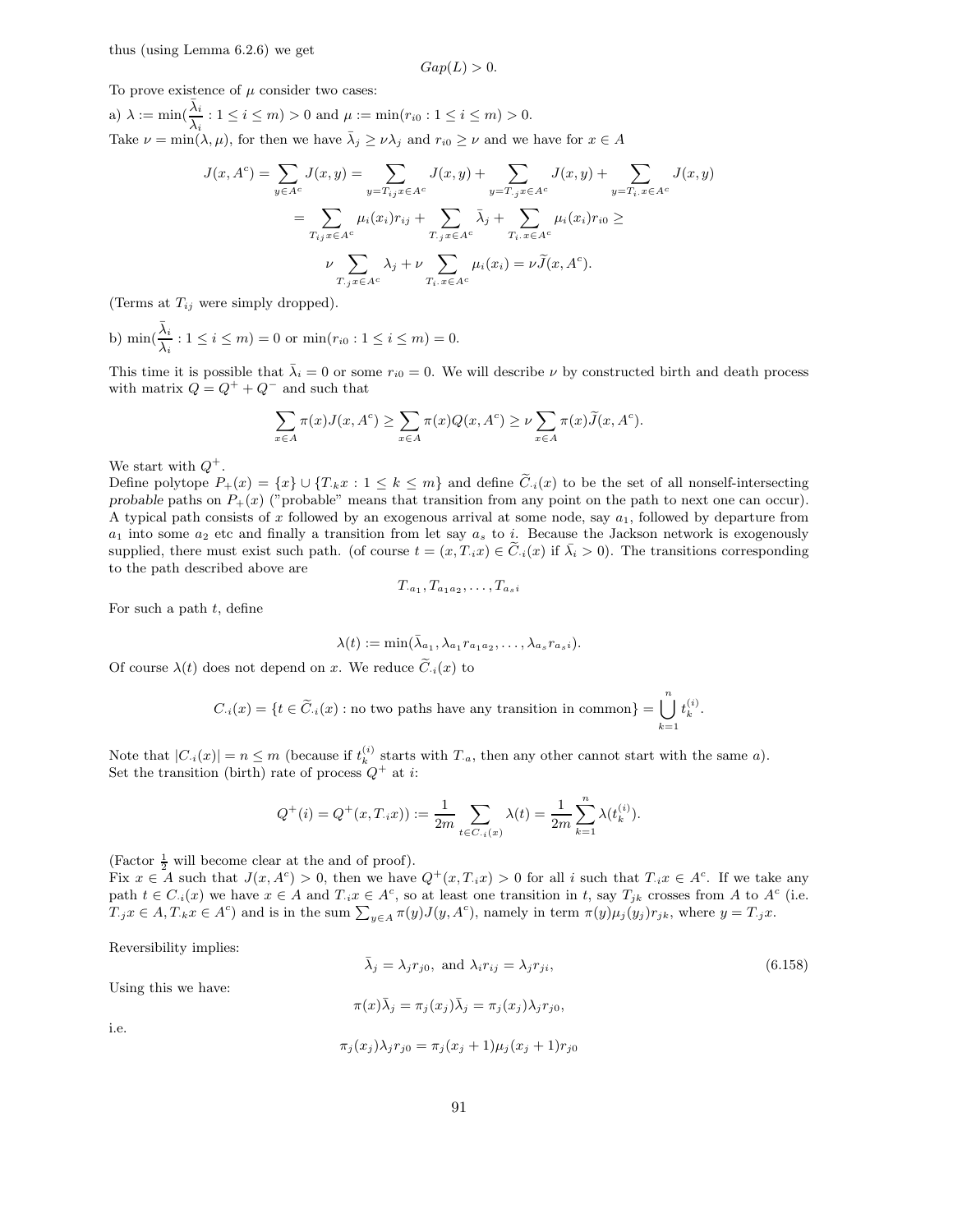and

$$
\pi_j(x_j)\lambda_j = \pi_j(x_j+1)\mu_j(x_j+1).
$$

Thus

$$
\pi(y)\mu_j(y_j)r_{jk} = \pi(T_{\cdot j}x)\mu_j(x_j+1)r_{jk} = \pi_j(x_j+1)\mu_j(x_j+1)r_{jk} = \pi(x)\lambda_jr_{jk} \ge \pi(x)\lambda(t).
$$

But  $y = T_{i,j}x$  can only be used (at most) once for each i (because no two paths in  $C_{i}(x)$  have any transitions in common), i.e. at most m times in total. This is also true with initial transition  $x \to T_a x$  for which contribution to previous sum is

$$
\pi(x)\bar{\lambda}_a \geq \pi(x)\lambda(t).
$$

Thus

$$
\sum_{x \in A} \pi(x) Q^{+}(x, A^{c}) = \sum_{x \in A} \pi(x) \sum_{T_{i} x \in A^{c}} Q^{+}(x, T_{i}x) = \frac{1}{2m} \sum_{x \in A} \sum_{T_{i} x \in A^{c}} \sum_{t \in C_{i} (x)} \lambda^{(2)}(t) \pi(x) \leq \frac{1}{2m} \sum_{y \in A} m \pi(y) J(y, A^{c})
$$

and thus

$$
\frac{1}{2} \sum_{x \in A} \pi(x) J(x, A^c) \ge \sum_{x \in A} \pi(x) Q^+(x, A^c). \tag{6.159}
$$

In the similar way for x different from 0 vector we define  $P_{-}^{(i)}(x) := \{x\} \cup \{T_i x\} \cup \{T_{ij} x : j \neq i\}$ . Define  $\widetilde{C}_i(x)$ to be the set of all probable non-self-intersecting paths on  $P_{-}^{(i)}(x)$  having common initial point x and terminal point  $T_i.x$ . A typical path t consists of transition from i to  $a_1$ , then from  $a_1$  to  $a_2$  and so on, till leaving the network from  $a_s$ . Clearly path  $(x,T_i.x) \in \widetilde{C}_i$  if  $r_{i0} > 0$ . The transitions corresponding to above path are:

$$
T_{ia_1}, T_{a_1a_2}, \ldots, T_{a_s}.
$$

For such path  $t$  define

$$
\mu(t) = \min\left(\mu_i r_{ia_1}, \frac{\mu_i}{\lambda_i} \lambda_{a_1} r_{a_1 a_2}, \dots, \frac{\mu_i}{\lambda_i} \lambda_{a_s} r_{a_s}\right) \quad \left(\text{recall} : \mu_i := \inf_y \mu_i(y)\right).
$$

If  $r_{i0} > 0$ , then  $\mu(t) = \mu_i r_{i0}$ .

Of course  $\mu(t)$  does not depend on x. Denote

$$
C_i \cdot (x) = \{ t \in \widetilde{C}_i \cdot (x) : \text{no two paths have any transition in common} \} = \bigcup_{k=1}^n t_k^{(i)}.
$$

Of course  $n \leq m$ . Define

$$
Q^{-}(i) = Q^{-}(x, T_i \cdot x) = \frac{1}{2m} \sum_{t \in C_i \cdot x} \mu(t) = \frac{1}{2m} \sum_{k=1}^n \mu(t_k^{(i)}).
$$

Above is then independent of x and  $Q^-(x, y) > 0 \iff y = T_i \cdot x$  for some i. Fix  $x \in A$  such that  $Q^+(x, A^c) > 0$ , then for each  $i \in \{1, ..., m\}$  such that  $T_i x \in A^c$  we have  $Q^-(x, T_i x)$ . For every  $t \in C_i(x)$  we have  $x \in A$  and  $T_i x \in A^c$ .

It follows that there is at least one transition in t, say  $T_{jk}$  crosses from A to  $A^c$  (i.e.  $T_{ij}x \in A$  and  $T_{ik}x \in A^c$ ) and contributes the term  $\pi(y)\mu_j(y_j)r_{jk}$  with  $y=T_{ij}x$  to the sum  $\sum_{y\in A}\pi(y)J(y,A^c)$ . By reversibility (equation: (6.158)):

$$
\pi(x)Q(x,T_{ij}x) = \pi(x)\mu_i(x_i)r_{ij} = \pi(T_{ij}x)Q(T_{ij}x,x) = \pi(T_{ij}x)\mu_j(x_j+1)r_{ji}
$$

and using  $\lambda_i r_{ij} = \lambda_j r_{ji}$  we have

$$
\pi(y)\mu_j(y_j)r_{jk} = \pi(T_{ij}x)\mu_j(x_j+1)r_{ji}r_{jk} = \pi(x)\frac{\mu_i(x_i)}{\lambda_i}\lambda_jr_{jk} \ge \pi(x)\mu(t).
$$

Further:

If we consider  $T_{a_s}$ , then it contributes the term  $\pi(y)\mu_{a_s}(y_{a_s})r_{a_s0}$ , where  $y = T_{ia_s}x$  to the sum  $\sum_{y \in A} \pi(y)J(y, A^c)$ , then we also have

$$
\pi(y)\mu_{a_s}(y_{a_s})r_{a_s} = \pi(T_{ia_s}x)\mu_{a_s}(x_{a_s}+1)r_{a_s} = \pi(x)\frac{\mu_i(x_i)}{\lambda_i}\lambda_{a_s}r_{a_s} \ge \pi(x)\mu(t).
$$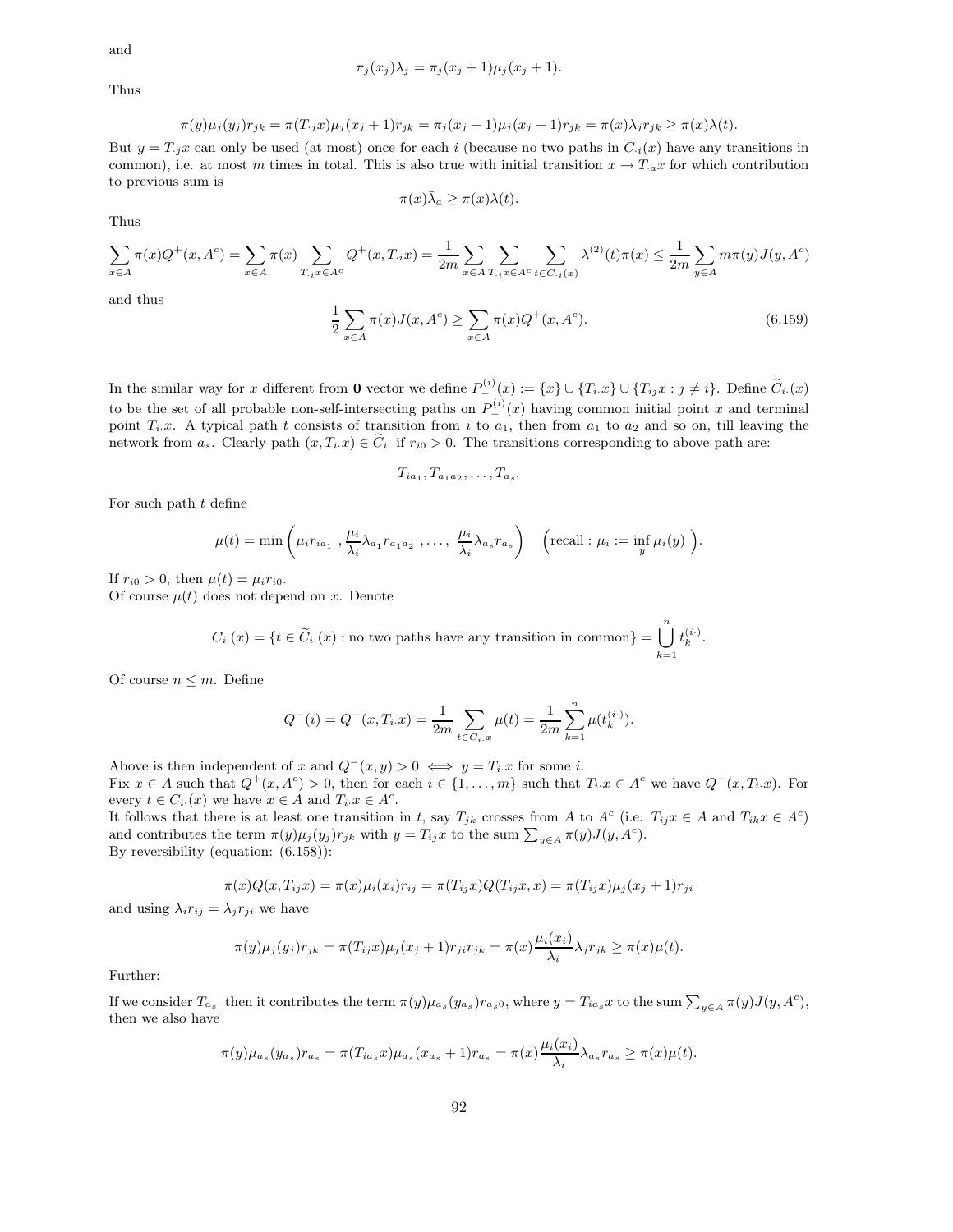If  $r_{i0} > 0$ , then  $T_i$  is possible, then in the sum  $\sum_{y \in A} \pi(y) J(y, A^c)$  there is a term  $\pi(x) \mu_i(x_i) r_i \geq \pi(x) \mu(t)$ . In  $C_i(x)$  there are no two transitions in common, so above y is only being used at most once, and at most m times in total, thus

$$
\sum_{x \in A} \pi(x) Q^{-}(x, A^{c}) = \frac{1}{2m} \sum_{x \in A} \sum_{i: T_{i}. x \in A^{c}} \sum_{t \in C_{i}.(x)} \mu(t) \pi(x) \leq \frac{1}{2m} \sum_{y \in A} m \pi(y) J(y, A^{c}),
$$

which gives

$$
\frac{1}{2} \sum_{x \in A} \pi(x) J(x, A^c) \ge \sum_{x \in A} \pi(x) Q^-(x, A^c). \tag{6.160}
$$

Adding (6.159) and (6.160) gives

$$
\sum_{x \in A} \pi(x) J(x, A^c) \ge \sum_{x \in A} \pi(x) Q(x, A^c), \quad Q := Q^+ + Q^-
$$
\n(6.161)

Now Q is a transition kernel of some multidimensional birth and death process. It's stationary distribution can differ from  $\pi$ , but simply redefine  $\lambda := \min(\frac{Q^+(i)}{\lambda_i}, 1 \leq i \leq m)$ ,  $\mu := \min(\frac{Q^-(i)}{\mu^i}; 1 \leq i \leq m)$  and take  $\nu := \min(\lambda, \mu) > 0$ . Then we always have  $Q^+(x, T, x) = Q^+(y) \ge \nu \lambda_j$  and  $Q^-(x, T_i, x)Q^-(i) \ge \nu \mu_i(x_i)$ , using these we have

$$
\sum_{x \in A} \pi(x) Q(x, A^c) = \sum_{\substack{x \in A \\ y = T, jx}} \pi(x) Q^+(x, T, jx) + \sum_{\substack{x \in A \\ y = T_i.x}} \pi(x) Q^-(x, T_i.x)
$$
  

$$
\geq \nu \sum_{\substack{x \in A \\ y = T, jx}} \pi(x) \lambda_j + \nu \sum_{\substack{x \in A \\ y = T_i.x}} \pi(x) \mu_i(x_i) = \nu \sum_{x \in A} \pi(x) \widetilde{J}(x, A^c).
$$

Using this and (6.161) we have

$$
\sum_{x \in A} \pi(x) J(x, A^c) \ge \sum_{x \in A} \pi(x) Q(x, A^c) \ge \nu \sum_{x \in A} \pi(x) \widetilde{J}(x, A^c).
$$

#### 6.5.2 Unreliable Jackson network & spectral gap

In this subsection we investigate the existence of spectral gap in unreliable Jackson networks, i.e. a Jackson network in which servers may break down.

The breakdowns events are of rather general structure and may occur in different ways: they can break down as an isolated event or in groups, the same with repairs. It is not required that those servers which stopped together return to service at the same time.

Denote  $\bar{M} := \{1, 2, \ldots, m\}$  and  $\bar{M}_0 := \{0, 1, 2, \ldots, m\}.$ Behaviour of breakdowns and repair:

- Let  $\overline{D} \subset \overline{M}$  be the set of servers in down status and  $\overline{I} \subset \overline{M} \setminus \overline{D}, \overline{I} \neq \emptyset$  be the subset of nodes in up status. Then the servers in  $\overline{I}$  break down with intensity  $\alpha_{D\cup\overline{I}}^{\overline{D}}(x_i : i \in \overline{M})$ , if there are  $x_i$  customers at server  $i, i \in \bar{D} \cup \bar{I}$ . Thus the breakdown of servers  $\bar{I}$  depends on local loads at servers in  $\bar{I}$  and of those which are already under repair  $\bar{D}$ .
- Let  $\overline{D} \subset \overline{M}$  be the set of servers in down status and  $\overline{H} \subset \overline{D}, \overline{H} \neq \emptyset$ . The broken servers from  $\overline{H}$  return from repair with intensity  $\beta_{\bar{D}\setminus\bar{H}}^{\bar{D}}(x_i : i \in \bar{M}).$
- The routing is changed according to so-called REPETITIVE SERVICE RANDOM DESTINATION BLOCKING  $(RS-RD BLOGKING)$  rule: For  $D$  - set of servers under repair routing probabilities are restricted to nodes from  $\bar{M}_0 \setminus \bar{D}$  as follows:

$$
r_{ij}^{\bar{D}} = \begin{cases} r_{ij}, & i, j \in \bar{M}_0 \setminus \bar{D}, i \neq j \\ r_{ii} + \sum_{k \in \bar{D}} r_{ik}, & i \in \bar{M}_0 \setminus \bar{D}, i = j \end{cases}
$$
  
The external arrival rates are:  

$$
\bar{\lambda}_j^{\bar{D}} = \bar{\lambda} r_{0j}^{\bar{D}} = \bar{\lambda} r_{0j} = \bar{\lambda}_j \text{ for nodes } j \in \bar{M} \setminus \bar{D}
$$
(6.162)

$$
\bar{\lambda}_j^{\bar{D}} = \bar{\lambda}r_{0j}^{\bar{D}} = 0
$$
 for nodes  $j \in \bar{D}, (j \neq 0)$ .

Denote  $R^{\bar{D}} = (r_{ij}^{\bar{D}})_{i,j \in \bar{M}_0}$ . Note that  $R^{\emptyset} = R$ .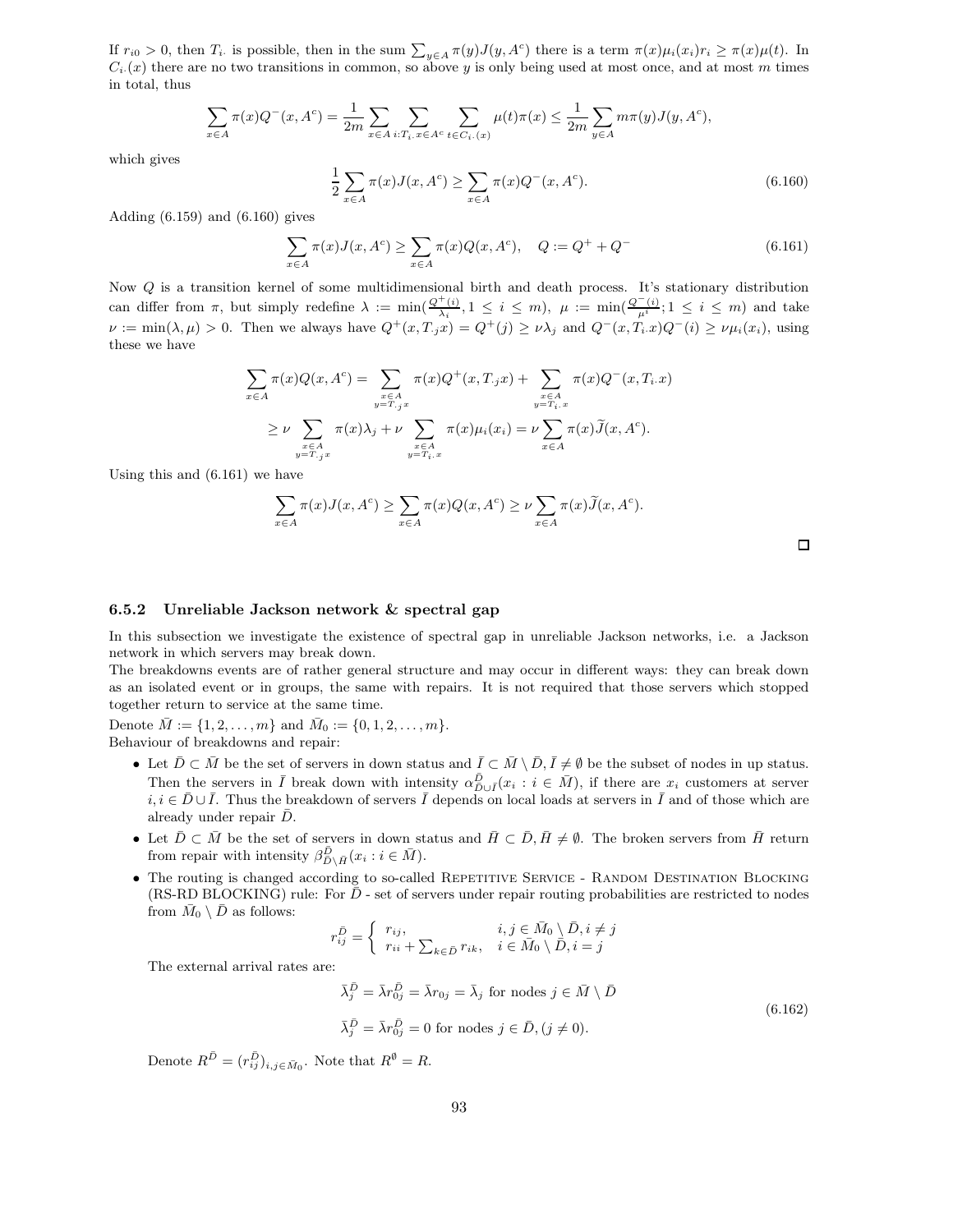Intensities  $\alpha_{\bar{D}\cup\bar{I}}^{\bar{D}}(x_i : i \in \bar{M})$  and  $\beta_{\bar{D}\setminus\bar{H}}^{\bar{D}}(x_i : i \in \bar{M})$  cannot be general.

Indices at  $\alpha$ s and  $\beta$ s are to mean that subset of broken nodes changes from  $\bar{D}$  to  $\bar{D} \cup \bar{I}$  or  $\bar{D} \setminus \bar{H}$  respectively. Rules for general classes of suitable intensities were found by Sauer ([41], [42]), such that breakdown and repair events are controlled by a multidimensional birth & death process: if we represent for each  $j \in \overline{M}$  its normal status as 0 and its repair status as 1, then the intensities of births and deaths are:

$$
q(\vec{s}, \vec{s}') := \begin{cases} \alpha(\vec{s}, \vec{a}), & \text{if } \vec{s}' = \vec{s} + \vec{a} \\ \beta(\vec{s}, \vec{a}), & \text{if } \vec{s}' = \vec{s} - \vec{a} \end{cases} \quad \text{for } \vec{s}, \vec{s}', \vec{a} \in \{0, 1\}^M.
$$

**Definition 6.5.4.** The intensities of breakdowns and repairs for  $\emptyset \neq \overline{I} \subset \overline{D}$  and  $\emptyset \neq \overline{H} \subset \overline{M} \setminus \overline{D}$  are

$$
\alpha_{D\cup\overline{I}}^{\overline{D}}(x_i : i \in \overline{M}) \quad := \quad \frac{A(x_i : i \in \overline{D} \cup \overline{I})}{A(x_i : i \in \overline{D})}
$$
\nand\n
$$
\beta_{D\setminus\overline{H}}^{\overline{D}}(x_i : i \in \overline{M}) \quad := \quad \frac{B(x_i : i \in \overline{D})}{B(x_i : i \in \overline{D} \setminus H)}
$$

where  $A$  and  $B$  are any non-negative functions :

$$
A, B: \bigcup_{\bar{I} \subset \bar{M}} \left( {\{\bar{I}\} \times \mathbb{N}^{|\bar{I}|}} \right) \to (0, \infty)
$$

with  $A(x_i : i \in \emptyset) = B(x_i : i \in \emptyset) = 1$  such that all feasible intensities  $\alpha_{\bar{D}\cup\bar{I}}^{\bar{D}}$  and  $\beta_{\bar{D}\setminus\bar{H}}^{\bar{D}}$  are finite and assuming  $\frac{0}{0} := 0.$ 

In this subsection we will consider breakdowns and repairs which are state independent.

State independent breakdowns and repairs: Breakdown and repair intensities depend on the servers but are independent of the number of customers. Then the function  $A$  and  $B$  are of form:

$$
A(x_i : i \in \overline{I}) = A(\overline{I}), \quad B(x_i, i \in \overline{H}) = B(\overline{H}), \text{for all } \overline{I}, \overline{H} \subset \overline{M}
$$

Thus, if  $\overline{D} \subset \overline{M}$  is in down status then the intensities of breakdown of set  $\overline{I} \neq \emptyset$  and repair of set  $\overline{H} \neq \emptyset$  are:

$$
\alpha_{\bar{D}\cup\bar{I}}^{\bar{D}}(x_i : i \in \bar{M}) = \frac{A(\bar{D}\cup\bar{I})}{A(\bar{D})}
$$

$$
\beta_{\bar{D}\setminus\bar{H}}^{\bar{D}}(x_i : i \in \bar{M}) = \frac{B(\bar{D})}{B(\bar{D}\setminus\bar{H})}
$$

where  $A$  and  $B$  are any non-negative functions,

$$
A,B:\mathcal{P}(\bar{M})\to (0,\infty)
$$

with  $A(\emptyset) = B(\emptyset) = 1$  such that all feasible intensities  $\alpha_{\overline{D}\cup \overline{I}}^{\overline{D}}$  and  $\beta_{\overline{D}\setminus \overline{H}}^{\overline{D}}$  are finite. The important characteristic is that here breakdown/repair process is a Markov process on its own state space  $\mathcal{P}(\overline{M})$  of all subsets of  $\overline{M}$ .

#### Product form

In order to describe unreliable Jackson network we need to attach to the state space  $\mathbb{Z}_+^m$  of the corresponding standard network process X an additional component which includes information of availability behaviour of the system described by a process Y. We introduce states of the form:

$$
(\overline{I}, x_1, x_2, \dots, x_m) \in \mathcal{P}(\overline{M}) \times \mathbb{Z}_+^m =: \widetilde{E}
$$

The set  $\overline{I}$  is the set of servers in down status. At node  $i \in \overline{I}$  there are  $x_i$  customers waiting for server being repaired.

Denote intensity matrix of this process by  $J$ . We can write down these intensities. First extend the notion of possible transformation from one state to another. Let  $x = (\bar{D}, x_1, \ldots, x_m) \in \mathcal{P}(\bar{M}) \times$  $\mathbb{Z}_{+}^m$ 

$$
T_{ij}x := (\bar{D}, x_1, \dots, x_i - 1, \dots, x_j + 1, \dots, x_m),
$$
  
\n
$$
T_{j}x := (\bar{D}, x_1, \dots, x_j + 1, \dots, x_m),
$$
  
\n
$$
T_{i}x := (\bar{D}, x_1, \dots, x_i - 1, \dots, x_m),
$$
  
\n
$$
T_{\bar{H}}x := (\bar{D} \setminus \bar{H}, x_1, \dots, x_m),
$$
  
\n
$$
T_{\bar{I}}x := (\bar{D} \cup \bar{I}, x_1, \dots, x_m).
$$
\n(6.163)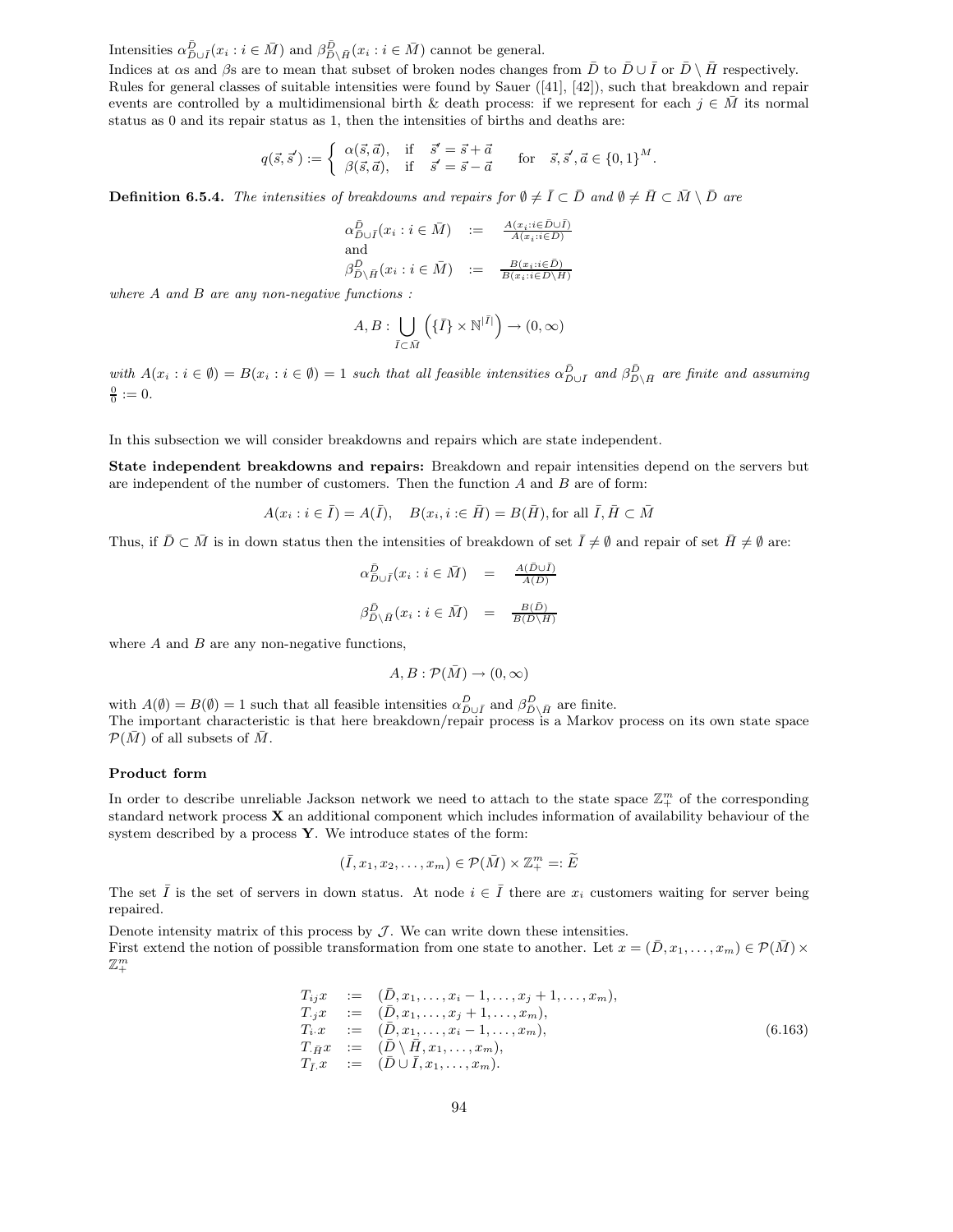For  $x = (\emptyset, x_1, \ldots, x_m)$ :

$$
\mathcal{J}(x,y) = \begin{cases}\n\mu_i(x_i)r_{ij} & \text{if } y = T_{ij}x \\
\bar{\lambda}_j & \text{if } y = T_{\cdot j}x \\
\mu_i(x_i)r_{i0} & \text{if } y = T_i.x \\
A(\bar{I}) & \text{if } y = T_{\bar{I}}.x\n\end{cases}
$$
\n(6.164)\n
$$
-\sum_{x \neq y} \mathcal{J}(x,y) \quad \text{if } y = x
$$

And for general  $x = (\bar{D}, x_1 \ldots, x_m)$ :

$$
\mathcal{J}(x,y) = \begin{cases}\n\mu_i(x_i)r_{ij}^{\bar{D}} & \text{if } y = T_{ij}x \\
\bar{\lambda}_j^{\bar{D}} & \text{if } y = T_jx \\
\mu_i(x_i)r_{i0}^{\bar{D}} & \text{if } y = T_i.x \\
\frac{A(\bar{D}\cup\bar{I})}{A(D)} & \text{if } y = T_{\bar{I}}.x \\
\frac{B(\bar{D})}{B(D\setminus H)} & \text{if } y = T_{\bar{H}}x \\
-\sum_{x \neq y} \mathcal{J}(x,y) & \text{if } y = x \\
0 & \text{otherwise}\n\end{cases}
$$
\n(6.165)

**Theorem 6.5.5** (Sauer & Daduna [42]). Let  $\tilde{\mathbf{X}} = (\mathbf{Y}, \mathbf{X})$  be the process described above operating on the state space  $\widetilde{E}$  with breakdown/repair intensities from Definition 6.5.4.

Assume rule RS-RD-BLOCKING is used for changing routing matrix when there are some broken servers. In addition let us assume that original routing matrix  $R$  is reversible, i.e.:

$$
\lambda_j r_{ji} = \lambda_i r_{ij}, \qquad i, j \in \bar{M}_0
$$

 $(\lambda_i$  - solution to the traffic equation).

Then the stationary distribution of process  $\widetilde{\mathbf{X}}$  is of product form:

For  $x = (\overline{I}, x_1, \ldots, x_m) \in \mathcal{P}(\overline{M}) \times \mathbb{Z}_+^m$  we have:

$$
\pi(x) = \pi(\bar{I}, x_1, \dots, x_m) = \frac{1}{C} \frac{A(\bar{I})}{B(\bar{I})} \prod_{i=1}^m \pi_i(x_i)
$$
\n(6.166)

(note that for  $\bar{I} = \emptyset$  we have  $\frac{A(\emptyset)}{B(\emptyset)} = \frac{1}{1} = 1$ ), where

$$
\pi_i(x_i) = \frac{1}{b_i} \frac{\lambda^{x_i}}{\prod_{y=1}^{x_i} \mu_i(y)}, \qquad b_i = \sum_{n=0}^{\infty} \frac{\lambda_i^n}{\prod_{y=1}^n \mu_i(y)}
$$

and C is a normalisation constant.

Constants  $b_i$ ,  $i = 1, \ldots, m$  are finite if and only if network is ergodic.

Next theorem is the extension of Theorem 6.5.2 for unreliable Jackson network. Sauer in [41] showed geometric rate of convergence in total variation distance for unreliable Jackson networks without rerouting (i.e. customers do traverse according to the routing matrix and are allowed to join the queue at broken server waiting till it is repaired, the stationary distribution in this case is not known) with constant service rates, i.e.  $\mu_i(y) = \mu_i$  under some assumptions.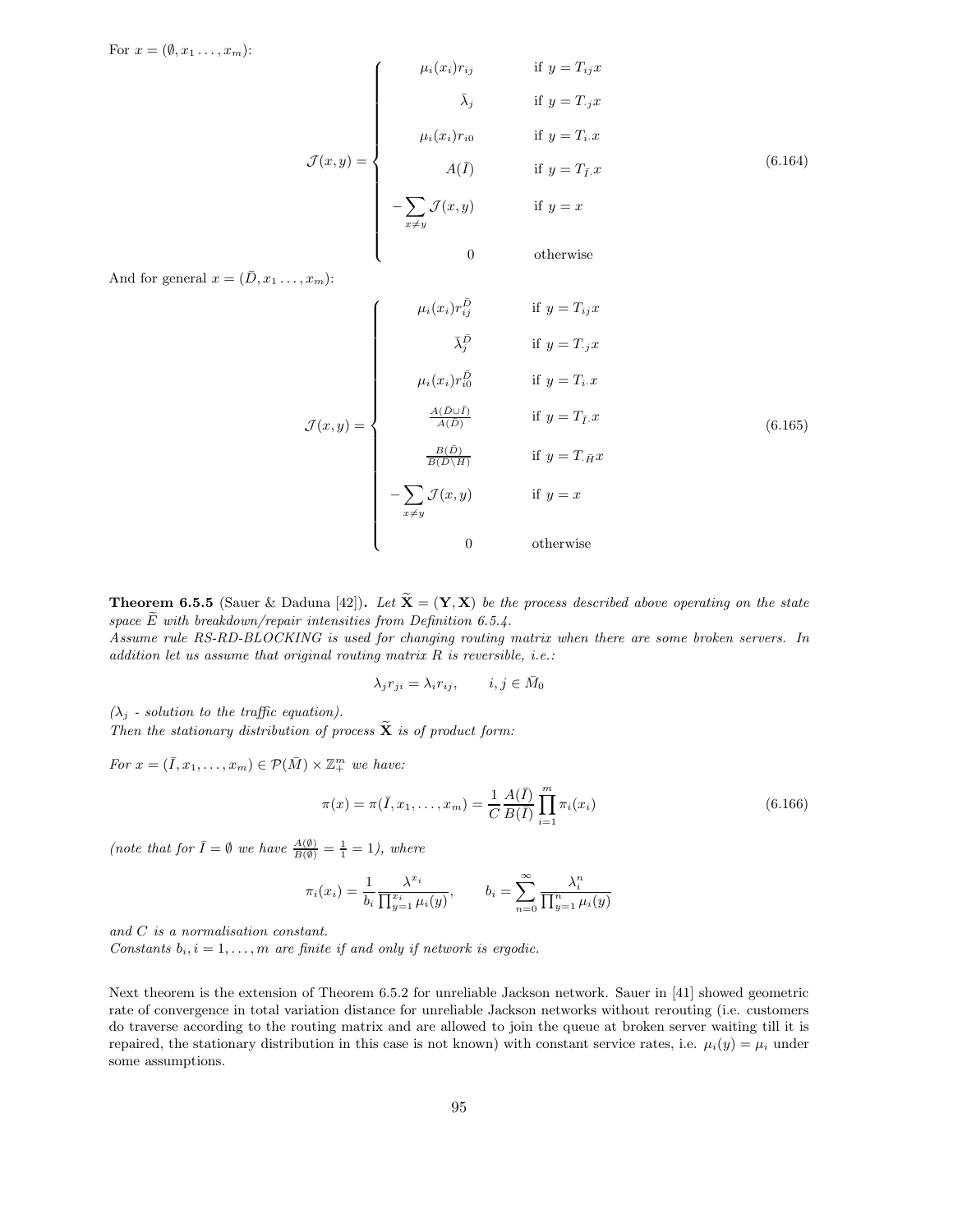**Theorem 6.5.6** (Spectral Gap for unreliable Jackson network). Let  $\mathcal{L}$  be the infinitesimal generator of unreliable Jackson network process with routing matrix satisfying  $R^k > 0$  for some  $k \ge 1$ . Denote its kernel by J. Let intensities of breakdown and repairs be of form given in Definition 6.5.4 and use RS-RD BLOCKING as a rerouting rule. Assume in addition A1 and A2 (i.e.  $(6.149)$  and  $(6.149)$ ). Then

 $Gap(\mathcal{L}) > 0$  if and only if each of marginal distributions  $\pi_i, i = 1, \ldots, m$  is light-tailed.

*Proof.* Define  $\widetilde{\mathcal{J}}$  to be a Q matrix associated with  $(m+1)$ -dimensional vector  $\widetilde{\mathbf{Z}}_t = (\widetilde{\mathbf{Y}}_t, \widetilde{\mathbf{X}}_t)$ , where  $\widetilde{\mathbf{X}}_t$  is a vector of m independent birth and death processes with  $Q$  matrices given in  $(6.152)$ , i.e. ones with stationary distribution  $\pi_i$  and generators  $-L_i$ , and let  $\tilde{\mathbf{Y}}_t$  be the process on state space  $\mathcal{P}(\bar{M})$  with infinitesimal generator denoted by  $-L_{m+1}$  and stationary distribution:

$$
\pi_{m+1}(\bar{I}) = \frac{1}{C'} \frac{A(\bar{I})}{B(\bar{I})}, \qquad C' := \left(\sum_{\bar{I} \subset \bar{M}} \frac{A(\bar{I})}{B(\bar{I})}\right)
$$

Denote the infinitesimal generator of process  $\widetilde{\mathcal{J}}$  by  $-\widetilde{\mathcal{L}}$ .

From Lemma 6.2.7 we have that  $Gap(\tilde{L}) = \min_{1 \leq i \leq m+1} Gap(L_i)$ . The state space  $\mathcal{P}(\bar{M})$  is finite, thus  $Gap(L_{m+1}) >$ 0.

Define Cheeger's constants:

$$
\kappa := \inf_{A,\pi(A) \in (0,1)} \kappa(A), \qquad \kappa(A) := \frac{\int_{x \in A} \pi(dx) \mathcal{J}(x, A^c)}{\pi(A)\pi(A^c)}.
$$

$$
\widetilde{\kappa} := \inf_{A,\pi(A) \in (0,1)} \widetilde{\kappa}(A), \qquad \widetilde{\kappa}(A) := \frac{\int_{x \in A} \pi(dx) \widetilde{\mathcal{J}}(x, A^c)}{\pi(A)\pi(A^c)}.
$$

The proof is similar to case of standard Jackson network.

To establish the theorem it is enough that the following two conditions hold:

$$
\exists (v_1 > 0, v_2 > 0) \quad \forall (A \subset E) \qquad v_2 \sum_{x \in A} \pi(x) \widetilde{\mathcal{J}}(x, A^c) \ge \sum_{x \in A} \pi(x) \mathcal{J}(x, A^c) \ge v_1 \sum_{x \in A} \pi(x) \widetilde{\mathcal{J}}(x, A^c). \tag{6.167}
$$

Having this is enough, because:

1. If  $\exists i : \pi_i$  is heavy-tailed.

Then according to Theorem 6.4.4 we have that  $Gap(L_i) = 0$  and thus (Lemma 6.2.7)  $Gap(\mathcal{L}) = 0$ . Next, from Theorem 6.2.6 for  $\tilde{\mathcal{L}}$  we conclude that  $\tilde{\kappa} = 0$  ( $\tilde{\kappa}^2 \le 8M \cdot Gap(\tilde{\mathcal{L}})=0$ ). Now using (6.167) we have that

$$
\kappa(A) := \frac{\int_{x \in A} \pi(dx) \mathcal{J}(x, A^c)}{\pi(A)\pi(A^c)} \le v_2 \frac{\int_{x \in A} \pi(dx) \widetilde{\mathcal{J}}(x, A^c)}{\pi(A)\pi(A^c)} = v_2 \widetilde{\kappa}(A)
$$

i.e.

$$
\kappa \leq v_2 \widetilde{\kappa} = 0
$$

thus  $\kappa = 0$  and from Lemma 6.2.5 we have that  $Gap(\mathcal{L}) = 0$ .

2. If  $\forall i : \pi_i$  is light-tailed.

Then according to Theorem 6.4.4 we have that  $Gap(L_i) > 0$  for all  $i = 1, ..., m$  and and  $Gap(L_{m+1}) > 0$ (because state space of this process  $\mathcal{P}(\overline{M})$  is finite) thus (Lemma 6.2.7)  $Gap(\mathcal{L}) > 0$ . Now applying Lemma 6.2.5 to  $\widetilde{\mathcal{L}}$  we conclude that  $\widetilde{\kappa} > 0$ . Using the existence of  $v_1 > 0$  in (6.167) we have

$$
\kappa := \frac{\int_{x \in A} \pi(dx) \mathcal{J}(x, A^c)}{\pi(A)\pi(A^c)} \ge v_1 \frac{\int_{x \in A} \pi(dx) \widetilde{\mathcal{J}}(x, A^c)}{\pi(A)\pi(A^c)} = v_1 \widetilde{\kappa} > 0
$$

i.e.

 $\kappa>0$ 

what implies (using Lemma 6.2.6)  $Gap(\mathcal{J}) > 0$ .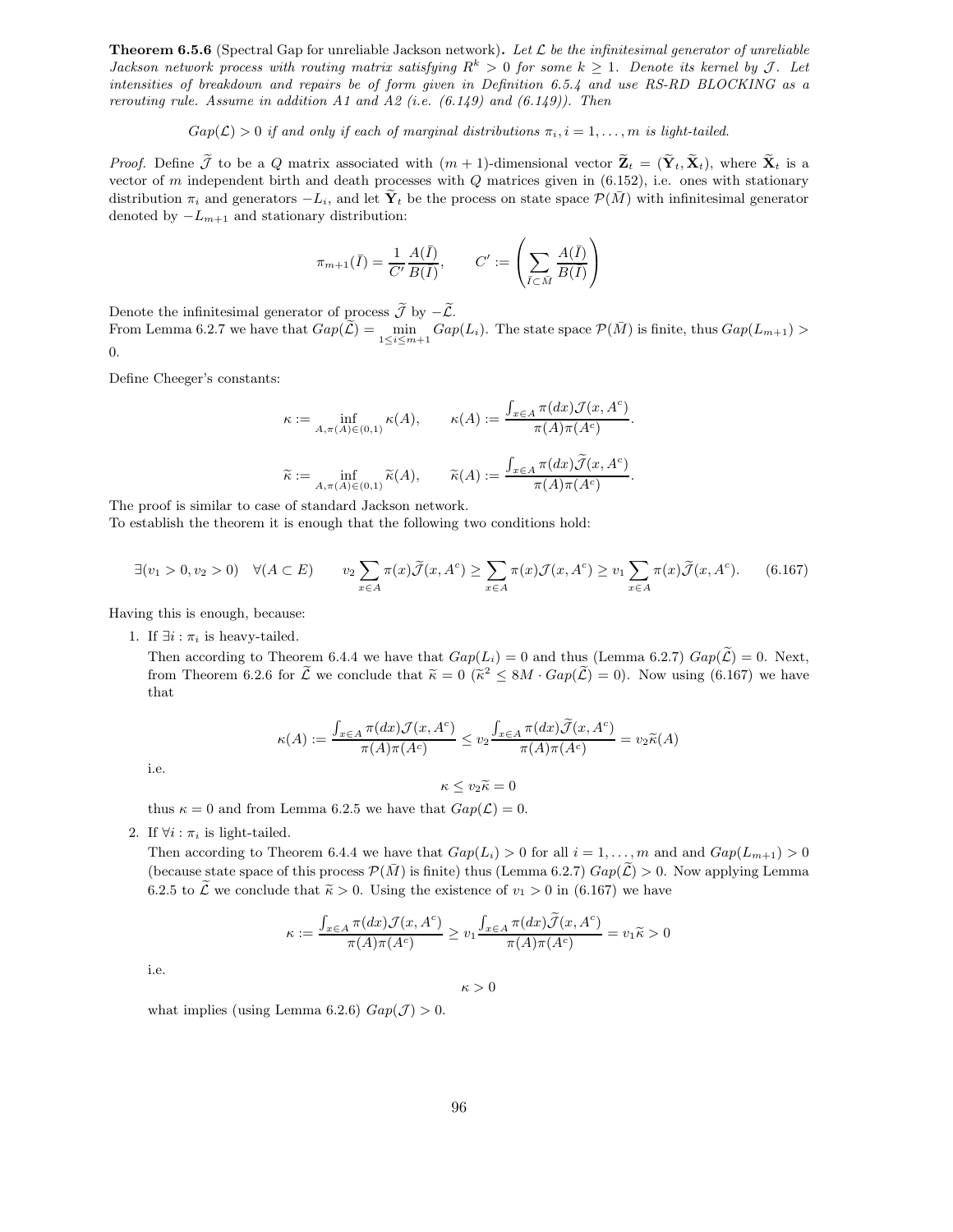Note that (6.167) is equivalent to two conditions:

$$
\inf_{\substack{A \subset E \\ \pi(A) \in (0,1)}} \left\{ \frac{\sum_{x \in A} \pi(x) \mathcal{J}(x, A^c)}{\sum_{x \in A} \pi(x) \widetilde{\mathcal{J}}(x, A^c)} \right\} > 0 \quad \text{and} \quad \sup_{\substack{A \subset E \\ \pi(A) \in (0,1)}} \left\{ \frac{\sum_{x \in A} \pi(x) \mathcal{J}(x, A^c)}{\sum_{x \in A} \pi(x) \widetilde{\mathcal{J}}(x, A^c)} \right\} < \infty.
$$
 (6.168)

.

.

Denote

$$
W(A) = \frac{\sum_{x \in A} \pi(x) \mathcal{J}(x, A^c)}{\sum_{x \in A} \pi(x) \widetilde{\mathcal{J}}(x, A^c)}
$$

$$
=\frac{\sum\limits_{x\in A}\pi(x)\left(\sum\limits_{T_{ij}x\in A^c}\mu_i(x_i)r_{ij}^{\bar{D}}+\sum\limits_{T_{\cdot j}x\in A^c}\bar{\lambda}_j^{\bar{D}}+\sum\limits_{T_{i\cdot}x\in A^c}\mu_i(x_i)r_{i0}^{\bar{D}}+\sum\limits_{T_{\bar{I}\cdot}x\in A^c}\frac{A(\bar{D}\cup\bar{I})}{A(\bar{D})}+\sum\limits_{T_{\cdot \bar{H}}x\in A^c}\frac{B(\bar{D})}{B(\bar{D}\setminus\bar{H})}\right)}{\sum\limits_{T_{i\cdot}x\in A^c}\mu_i(x_i)+\sum\limits_{T_{\cdot j}x\in A^c}\lambda_j+\sum\limits_{T_{\bar{I}\cdot}x\in A^c}\frac{A(\bar{D}\cup\bar{I})}{A(\bar{D})}+\sum\limits_{T_{\cdot \bar{H}}x\in A^c}\frac{B(\bar{D})}{B(\bar{D}\setminus\bar{H})}}
$$

Recall that  $\mu^i = \sup_i \mu_i(x_i) < \infty$  and  $\mu_i = \inf_y \mu_i(y) > 0$ . Let  $\mu^{max} = \max_{0 \le i \le m} \mu^i < \infty$  and  $\mu_{min} = \min_{0 \le i \le m} \mu_i > 0$ . Denote

$$
M_{\mathcal{J}}(A,x) = \sum_{T_{ij}x \in A^c} \mu_i(x_i) r_{ij}^{\bar{D}} + \sum_{T_{j}x \in A^c} \bar{\lambda}_j^{\bar{D}} + \sum_{T_i, x \in A^c} \mu_i(x_i) r_{i0}^{\bar{D}} + \sum_{T_{\bar{I}}, x \in A^c} \frac{A(\bar{D} \cup \bar{I})}{A(\bar{D})} + \sum_{T_{\bar{H}}x \in A^c} \frac{B(\bar{D})}{B(\bar{D} \setminus \bar{H})}
$$

and

$$
M_{\mathcal{J}}^{min} = \inf_{A,x:M_{\mathcal{J}}(A,x)>0} \left\{ M_{\mathcal{J}}(A,x) \right\}, \quad M_{\mathcal{J}}^{max} = \sup_{A,x:M_{\mathcal{J}}(A,x)>0} \left\{ M_{\mathcal{J}}(A,x) \right\}.
$$

We have

$$
\label{eq:optimalM} \begin{array}{rcl} M_{\mathcal{J}}^{min} & \geq & \min \left\{ \mu_{min} \cdot \min_{i,j: r_{ij} > 0} r_{ij}, \min_{j: \bar{\lambda}_j > 0} \bar{\lambda}_j, \mu_{min} \cdot \min_{i: r_{i0} > 0} r_{i0}, \min_{\bar{D} \subset \bar{M}, \bar{I} \subset \bar{M} \backslash \bar{D}} \left( \frac{A(\bar{D} \cup \bar{I})}{A(\bar{D})} \right), \min_{\substack{\bar{D} \subset \bar{M}, \bar{B} \subset \bar{D} \\ \frac{B(\bar{D})}{B(\bar{D} \backslash \bar{H})} > 0}} \left( \frac{B(\bar{D})}{B(\bar{D} \backslash \bar{H})} \right) \right\} > 0, \\ M_{\mathcal{J}}^{max} & \leq & \displaystyle m(m-1) \mu^{max} \cdot 1 + \sum_{j=1}^m \bar{\lambda}_j + m \mu^{max} \cdot 1 + \sum_{\bar{D} \subset \bar{M}, \bar{I} \subset \bar{M} \backslash \bar{D}} \left( \frac{A(\bar{D} \cup \bar{I})}{A(\bar{D})} \right) + \sum_{\bar{D} \subset \bar{M}, \bar{H} \subset \bar{D}} \left( \frac{B(\bar{D})}{B(\bar{D} \backslash \bar{H})} \right) < \infty. \end{array}
$$

Similarly

$$
M_{\tilde{\mathcal{J}}}(A,x) = \sum_{T,jx \in A^c} \lambda_j + \sum_{T_i.x \in A^c} \mu_i(x_i) + \sum_{T_{\bar{I}},x \in A^c} \frac{A(\bar{D} \cup \bar{I})}{A(\bar{D})} + \sum_{T_{\bar{H}}x \in A^c} \frac{B(\bar{D})}{B(\bar{D} \setminus \bar{H})}
$$

and

$$
M^{min}_{\tilde{\mathcal{J}}} = \inf_{A,x:M_{\tilde{\mathcal{J}}}(A,x)>0} \left\{ M_{\tilde{\mathcal{J}}}(A,x) \right\}, \quad M^{max}_{\tilde{\mathcal{J}}} = \sup_{A,x:M_{\tilde{\mathcal{J}}}(A,x)>0} \left\{ M_{\tilde{\mathcal{J}}}(A,x) \right\}
$$

We have

$$
\label{eq:optimalM} \begin{array}{rcl} M_{\tilde{\mathcal{J}}}^{min} & \geq & \min\left\{ \min_j \lambda_j, \mu_{min}, \min_{\overset{\tilde{D} \subset \tilde{M}, \tilde{I} \subset \tilde{M} \backslash \tilde{D}}{\tilde{A}(\tilde{D})}} \left( \frac{\bar{A}(\bar{D} \cup \bar{I})}{\bar{A}(\bar{D})} \right), \min_{\overset{\tilde{D} \subset \tilde{M}, \tilde{H} \subset \tilde{D}}{\tilde{B}(\tilde{D})} \backslash \tilde{D}} \left( \frac{\bar{B}(\bar{D})}{\bar{B}(\bar{D} \backslash \bar{H})} \right) \right\} > 0, \\ M_{\tilde{\mathcal{J}}}^{max} & \leq & \sum_{j=1}^m \lambda_j + m \cdot \mu^{max} + \sum_{\tilde{D} \subset \tilde{M}, \tilde{I} \subset \tilde{M} \backslash \tilde{D}} \left( \frac{\bar{A}(\bar{D} \cup \bar{I})}{\bar{A}(\bar{D})} \right) + \sum_{\tilde{D} \subset \tilde{M}, \tilde{H} \subset \tilde{D}} \left( \frac{\bar{B}(\bar{D})}{\bar{B}(\bar{D} \backslash \bar{H})} \right) < \infty. \end{array}
$$

Note that both  $M_{\mathcal{J}}$  and  $M_{\tilde{\mathcal{J}}}$  do not depend on A. Define:

$$
\partial \widetilde{A} = \{x : M_{\widetilde{\mathcal{J}}}(A, x) > 0\}, \qquad \partial A = \{x : M_{\mathcal{J}}(A, x) > 0\}.
$$

 $\partial \tilde{A}$  is a set of all states from which process with kernel  $\tilde{J}$  can get in one step to  $A^c$ , whereas  $\partial A$  is a set of states from which original process with kernel  $\mathcal J$  can get in one step to  $A^c$ . We have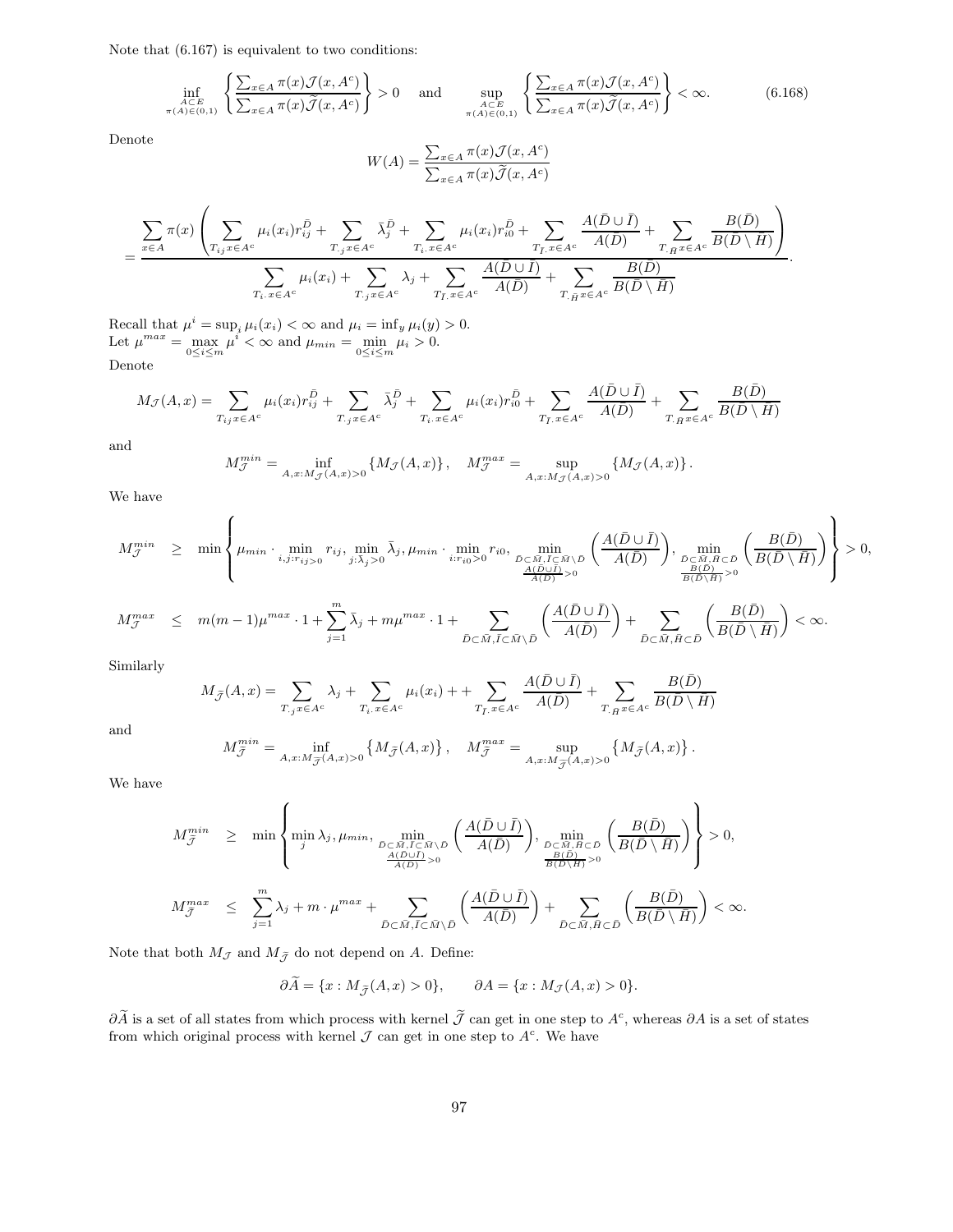$$
W(A) = \frac{\sum_{x \in \partial A} \pi(x) M_{\mathcal{J}}(A, x)}{\sum_{x \in \partial \tilde{A}} \pi(x) M_{\tilde{\mathcal{J}}}(A, x)}
$$

and

$$
\frac{M_{\mathcal{J}}^{max}}{M_{\tilde{\mathcal{J}}}^{min}} \cdot \frac{\sum_{x \in \partial A} \pi(x)}{\sum_{x \in \partial \tilde{A}} \pi(x)} \ge \frac{\sum_{x \in \partial A} \pi(x) M_{\mathcal{J}}(A, x)}{\sum_{x \in \partial \tilde{A}} \pi(x) M_{\tilde{\mathcal{J}}}(A, x)} \ge \frac{M_{\mathcal{J}}^{min}}{M_{\tilde{\mathcal{J}}}^{max}} \cdot \frac{\sum_{x \in \partial A} \pi(x)}{\sum_{x \in \partial \tilde{A}} \pi(x)}
$$

To show (6.154) we have to show that

 $\infty$  $\overline{\phantom{0}}$ x∈∂A  $\pi(x)$  $\overline{\mathcal{L}}$  $x\in \partial A$  $\pi(x)$  $> 0$ 

or equivalently

$$
\infty > \frac{\sum_{x \in \partial \tilde{A}} \pi(x)}{\sum_{x \in \partial A} \pi(x)} > 0.
$$
\n(6.169)

Before proceeding let us examine how much can differ  $\pi(x)$  and  $\pi(x')$ , where x' is a state to which one can get from x in at most  $k \leq m$  steps movements within the and both x and x' have the same set of broken nodes  $\overline{I}$ . Recall (6.166) that for  $x = (\bar{I}, x_1, \ldots, x_m) \in \mathcal{P}(\bar{M}) \times \mathbb{Z}_{+}^m$  we have:

$$
\pi(x) = \pi(\bar{I}, x_1, \dots, x_m) = \frac{1}{C} \frac{A(\bar{I})}{B(\bar{I})} \prod_{i=1}^m \pi_i(x_i), \quad \text{where } \pi_i(x_i) := \frac{1}{b_i} \frac{\lambda_i^{x_i}}{\prod_{y=1}^{x_i} \mu_i(y)}
$$

and for  $x' = (\bar{I}, x'_1, \ldots, x'_m) \in \mathcal{P}(\bar{M}) \times \mathbb{Z}_+^m$  we have

$$
\pi(x') = \pi(\bar{I}, x'_1, \dots, x'_m) = \frac{1}{C} \frac{A(\bar{I})}{B(\bar{I})} \prod_{i=1}^m \pi_i(x'_i), \quad \text{where } \pi_i(x'_i) := \frac{1}{b_i} \frac{\lambda_i^{x'_i}}{\prod_{y'=1}^{x'_i} \mu_i(y)}.
$$

Note that  $x_i$  and  $x'_i$  can only differ by at most k for  $i, i = 1, \ldots, m$ . Exactly the same calculations as for standard Jackson networks show that (6.156) holds, i.e.

$$
\frac{1}{c}\pi(x') \le \pi(x) \le c\pi(x'),\tag{6.170}
$$
\n
$$
\left(\left(\frac{\lambda_i}{\mu^i}\right), \left(\frac{\lambda_i}{\mu^i}\right)^{-1}\left(\frac{\lambda_i}{\mu_i}\right), \left(\frac{\lambda_i}{\mu_i}\right)\right).
$$

where  $c = \prod_{i=1}^{k} c_i$ ,  $c_i = \max \left( \left( \right)$ Of course we can have states which are in  $\partial A$  and not in  $\partial \tilde{A}$  and also such that are in  $\partial \tilde{A}$  but not in  $\partial A$ .

If we take  $z \in \partial A \setminus \partial \widetilde{A}$ , i.e. there exists some  $y_z \in A^c$  such that process with kernel  $\widetilde{J}$  cannot move from z to  $y_z$ in one step, but process with kernel  $\mathcal J$  can. State  $y_z$  must be of form  $y_z = T_{ij}z$ , it cannot be of form  $y_z = T_{\bar l}z$ or  $y_z = T_{\bar{H}}z$  because changing only set of broken nodes in z is always possible in both processes, i.e. one driven by J and J. Of course neither it can be of form  $y_z = T_i z$  nor  $y_z = T_j z$ , because then process driven by J could also move in this direction in one step.

But note that there always exists path  $T_i$ ,  $T_j$  such that  $z' = T_{i \cdot z} \in A$  and  $y_z = T_{i \cdot z'} \in A^c$ . Of course either  $z' \in \partial A \setminus \partial A$  or  $z' \in \partial A \cap \partial A$ .

For any such  $z'$  there are surely no more than  $2m$  corresponding  $z$ , thus using  $(6.170)$  (where  $c \ge 1$ ) we have

$$
\sum_{x \in \partial \tilde{A}} \pi(x) = \sum_{x \in \partial \tilde{A} \cap \partial A} \pi(x) + \sum_{x \in \partial \tilde{A} \setminus \partial A} \pi(x) \ge \sum_{x \in \partial \tilde{A} \cap \partial A} \pi(x) + \sum_{x \in \partial \tilde{A} \cap \partial A} \pi(x)
$$
\n
$$
\sum_{x \in \partial \tilde{A} \cap \partial A} \pi(x) = \sum_{x \in \partial \tilde{A} \cap \partial A} \pi(x) + \sum_{x \in \partial \tilde{A} \cap \partial A} \pi(x) \ge \sum_{x \in \partial \tilde{A} \cap \partial A} \pi(x) + 2mc \left( \sum_{x \in \partial \tilde{A} \cap \partial A} \pi(x) + \sum_{x \in \partial \tilde{A} \setminus \partial A} \pi(x) \right)
$$
\n
$$
\ge \sum_{x \in \partial \tilde{A} \cap \partial A} \pi(x) + \sum_{x \in \partial \tilde{A} \setminus \partial A} \pi(x) \ge \sum_{x \in \partial \tilde{A} \setminus \partial A} \pi(x) + \sum_{x \in \partial \tilde{A} \setminus \partial A} \pi(x) \ge \frac{1}{2mc + 1}
$$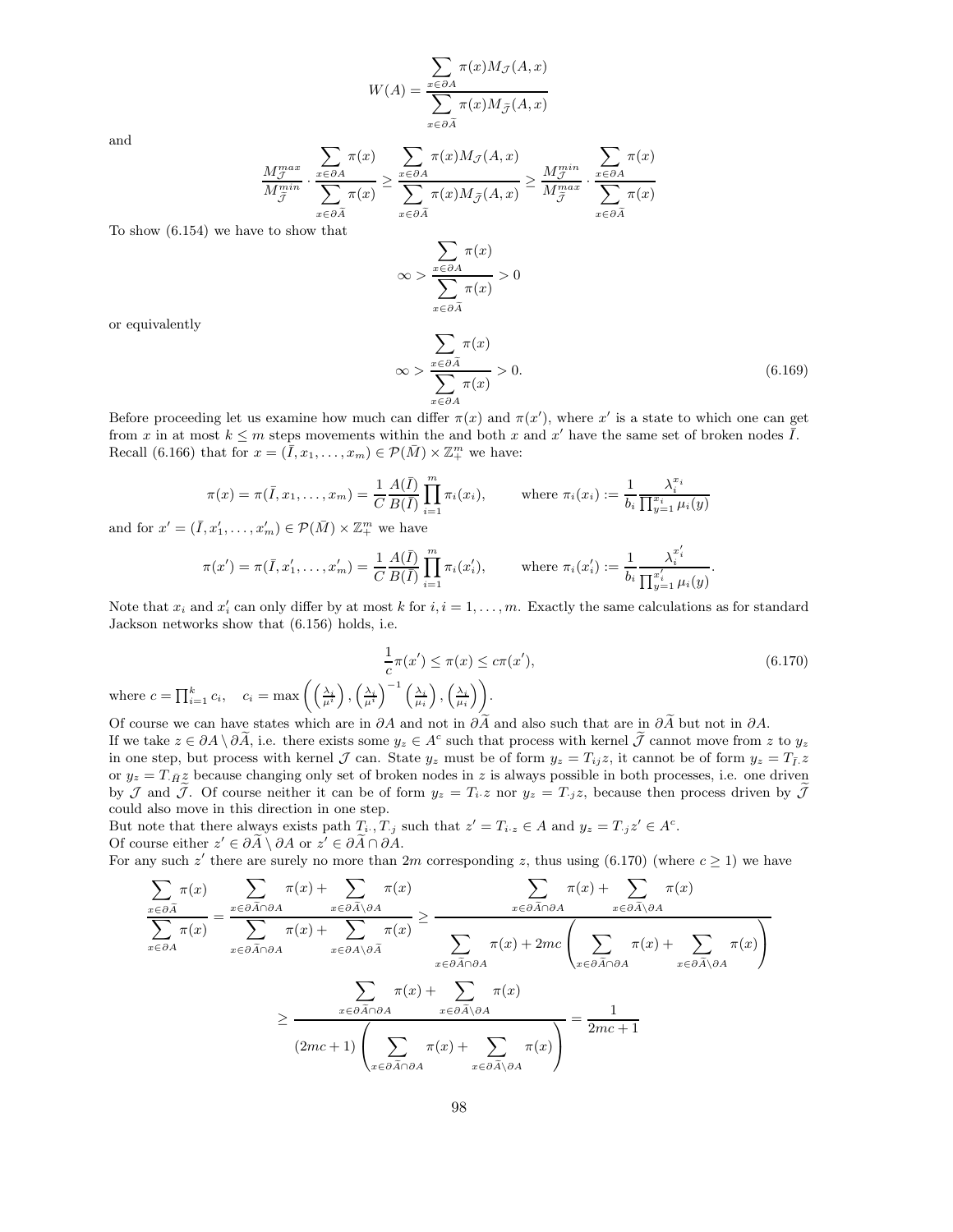Similarly fix  $x \in \partial \tilde{A} \setminus \partial A$ , i.e. there exists some  $y_x \in A^c$  such that original process with kernel  $\mathcal J$  cannot move there in one step, but process with kernel  $\tilde{\mathcal{J}}$  can. State  $y_x$  must be of form  $y_x = T_i x$  or  $y_x = T_j x$ , it cannot be of form  $y_x = T_{\bar{f}}$ , because changing only set of broken nodes in z is always possible in both processes, i.e. driven by  $\mathcal J$  and  $\tilde{\mathcal J}$ . Then there exists path of length at most k such that process with kernel  $\mathcal J$ can, moving along the path, get to  $y_x$ . The path consists only of  $T_{\cdot i}, T_j, T_{ij}$  (it does not contain any  $T_{\bar{I}}, T_{\cdot \bar{H}},$ because such transitions are always possible in both processes, with kernel  $\mathcal J$  and  $\mathcal J$ ). There must exists state  $x'$ on this path such that  $x' \in A$  and next state on the path is in  $A^c$ . Of course either  $x' \in \partial \tilde{A} \cap \partial A$  or  $x' \in \partial A \setminus \partial \tilde{A}$ . For any such x' there can be surely no more than  $(2k)^m$  states corresponding to it. Thus, using  $(6.156)$  (where  $c \geq 1$ ) we have

$$
\frac{\sum_{x \in \partial \tilde{A}} \pi(x)}{\sum_{x \in \partial \tilde{A} \cap \partial A} \pi(x)} = \frac{\sum_{x \in \partial \tilde{A} \cap \partial A} \pi(x) + \sum_{x \in \partial \tilde{A} \setminus \partial A} \pi(x)}{\sum_{x \in \partial \tilde{A} \cap \partial A} \pi(x) + \sum_{x \in \partial \tilde{A} \setminus \partial \tilde{A}} \pi(x)} \leq \frac{\sum_{x \in \partial \tilde{A} \cap \partial A} \pi(x) + c(2k)^m \left(\sum_{x \in \partial \tilde{A} \cap \partial A} \pi(x) + \sum_{x \in \partial A \setminus \partial \tilde{A}} \pi(x)\right)}{\sum_{x \in \partial \tilde{A} \cap \partial A} \pi(x) + \sum_{x \in \partial \tilde{A} \cap \partial A} \pi(x)} \pi(x)} \leq \frac{(1 + c(2k)^m) \left(\sum_{x \in \partial \tilde{A} \cap \partial A} \pi(x) + \sum_{x \in \partial A \setminus \partial \tilde{A}} \pi(x)\right)}{\sum_{x \in \partial \tilde{A} \cap \partial A} \pi(x) + \sum_{x \in \partial A \setminus \partial \tilde{A}} \pi(x)} = (1 + c(2k)^m) < \infty.
$$

This way we have shown that  $W(A)$  is bounded uniformly (for any  $A : \pi(A) \in (0,1)$ ) from below and above:

$$
\infty > (1 + c(2k)^m) \cdot \frac{M_{\tilde{J}}^{max}}{M_{\tilde{J}}^{min}} \ge \frac{\sum_{x \in \partial \tilde{A}} \pi(x) M_{\tilde{J}}(A, x)}{\sum_{x \in \partial A} \pi(x) M_{\tilde{J}}(A, x)} \ge \frac{M_{\tilde{J}}^{min}}{M_{\tilde{J}}^{max}} \cdot \frac{1}{2mc + 1} > 0
$$

i.e. (6.154).

#### $\Box$

#### 6.5.3 Consequences of existence of spectral gap for rate of convergence

Spectral gap controls the exponential rate of convergence in  $L_2(\pi)$  in the sense that it is the largest  $\varepsilon$  for which

$$
||P_t f - \int f d\pi||_\pi \le e^{-\varepsilon t} ||f - \int f d\pi||_\pi
$$
\n(6.171)

for all  $f \in L_2(\pi)$  and  $t \geq 0$ . To see this suppose  $||f||_{\pi} = 1$  and  $(f, 1)_{\pi} = 0$ , then we have

$$
\frac{d}{dt}||P_t f||_{\pi}^2 = 2(P_t f, LP_t f)_{\pi} \le -2Gap(L)||P_t f||^2,
$$

i.e.

$$
\frac{\frac{d}{dt}||P_tf||_\pi^2}{||P_tf||_\pi^2} \le -2Gap(L),
$$

which means  $||P_t f||^2_{\pi} \le e^{-2Gap(L)}$ . Equivalently (because  $||f||_{\pi} = 1$ )

$$
||P_t f||_{\pi} \le e^{-Gap(L)} ||f||_{\pi}.
$$

We say that exponential  $L_2$  convergence occurs if there exists spectral gap, i.e.  $Gap(L) > 0$ . Thus in previous sections we showed that for Jackson network, both standard and unreliable, we have exponential convergence rate if and only if each of marginal stationary distribution is light-tailed (plus some other natural assumptions on the parameters of the network).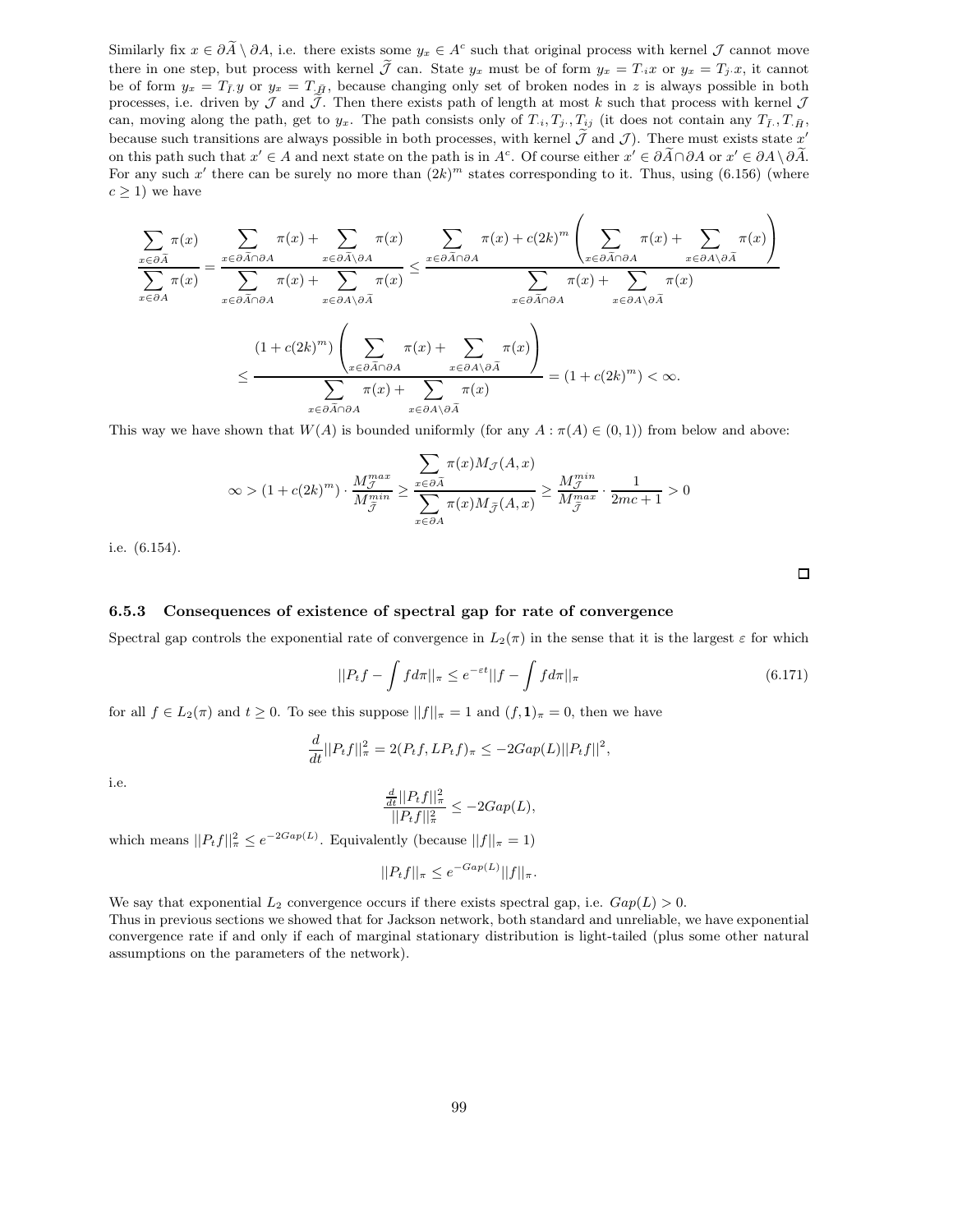## Bibliography

- [1] Aldous, D.J. Finite-Time Implications of Relaxation Times for Stochastically Monotone Processes. Probability Theory and Related Fields, 77, 137–145, (1988).
- [2] Aldous, D.J., Diaconis, P. Shuffling Cards and Stopping Times. American Mathematical Monthly, 93, 333–348, (1986).
- [3] Aldous, D.J., Diaconis, P. Strong uniform times and finite random walks. Advances in Applied Mathematics, 8, 69–97, (1987).
- [4] Aldous, D.J., Fill, J.A. Reversible Markov Chains and Random Walks on Graphs. Monograph in preperation: http://www.stat.berkeley.edu/users/aldous/RWG/book.html
- [5] Brown, M. Consequences of Monotonicity for Markov Transition Functions. Technical report, City college, CUNY, (1990).
- [6] Chen, Mu-Fa From Markov Chains to Non-Equilibrium Particle Systems. World Scientific, Singapore, (1992).
- [7] Chen, M., Wang, F. Cheeger's inequality for general symmetric forms and existence criteria for spectral gap. The Annals of Applied Probability, 28, 235–257, (2000).
- [8] Chung, Fan R.K. Laplacians and Cheeger's inequality for directed graphs. Preprint.
- [9] Cinlar, E. Introduction to Stochastic Processes. Springer-Varlag, New York, (1975).
- [10] Cormen, T.H., Leiserson, C.E., Rivest, R.L., Stein, C. Introduction to Algorithms.
- [11] Daduna, H., Szekli, R. Dependencies in Markovian Networks. The Annals of Applied Probability, 25, 226–254, (1995).
- [12] Daley, D.J. Stochastically Monotone Markov Chains. Z. Wahrscheinlichkeitstheorie verw. Geb., 10, 305–317, (1968).
- [13] Diaconis, P. Group Representations in Probability and Statistics. Harvard University, (1988).
- [14] Diaconis, P., Bayer D. Trailing the Dovetail Shuffle to Its Lair. The Annals of Probability, 2, 294–313, (1992).
- [15] Diaconis, P., Fill, J.A. Strong stationary times via a new form of duality. The Annals of Probability, 18, 1483-1522, (1990).
- [16] Diaconis, P., Stroock, D. Geometric bounds for eigenvalues of Markov Chains. The Annals of Proba $bility, 1, 36–61, (1991).$
- [17] Dynia, M., Kuty lowski, J., Lorek, P., Meyer auf der Heide, F. Maintaining Communication Between an Explorer and a Base Station. In Proceedings of the 1st IFIP International Conference on Biologically Inspired Cooperative Computing (BICC 2006), volume 216 of IFIP International Federation for Information Processing, Boston, MA, USA (2006).
- [18] Fayolle, G., Malyshev, V.A., Menshikov, M.V., Sidorenko, A.F. Lyaponov functions for Jackson networks. Rapports de Rechere, (1991).
- [19] Feller, W. Wstęp do Rachunku Prawdopodobieństwa. Państwowe Wydawnictwo Naukowe, Warszawa, (1977).
- [20] Fill, J.A. Eigenvalue bounds on convergence to stationarity for nonreversible Markov chains, with an application to the exclusion process. The Annals of Applied Probability, 1, 92–87, (1991).
- [21] Fisz, M. Rachunek Prawdopodobieństwa i Statystyka Matematyczna. Państwowe Wydawnictwo Naukowe, Warszawa (1969).
- [22] Fulman, J., Wilmer, E.L Comparing eigenvalue bounds for Markov chains: When does Poincare beat Cheeger? Preprint.
- [23] Häggström, O. Finite Markov Chains and Alogrithmic Applications. Cambridge University Press, (2002).
- [24] Hordijk, A., Spieksma, F. d On ergodicity and recurrence properties of Markov Chain with an application to an open Jackson Network. Adv. Appl. Prob., 24, 343–376, (1992).
- [25] Horn, R., Johnson, C. Matrix Analysis. Cambridge Univ. Press., (1985).